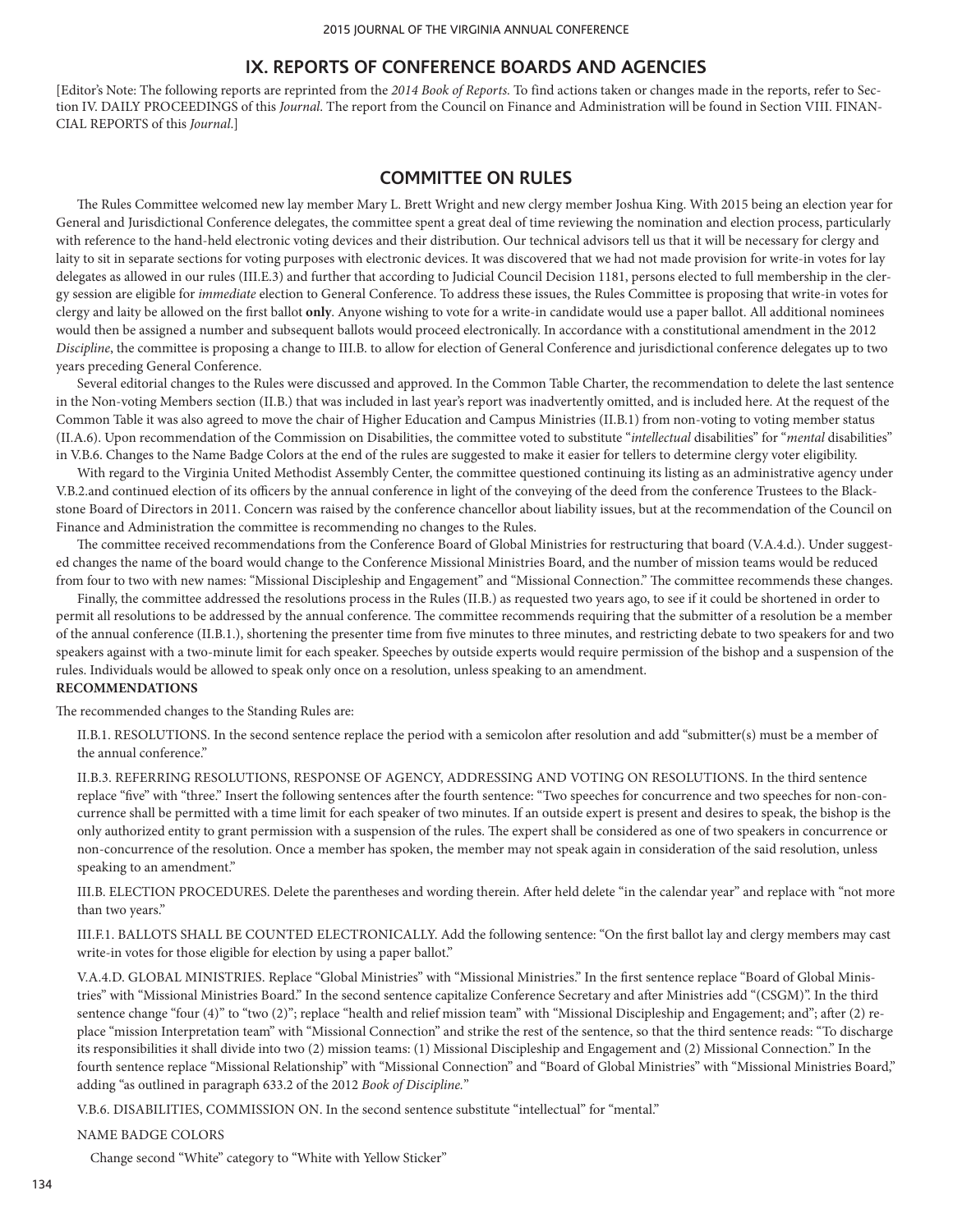Change third "White" category to "Salmon."

Change fourth "White" to "Gray."

### CHARTER FOR THE COMMON TABLE FOR CHURCH VITALITY

II.B. Non-voting Members. Delete the last paragraph.

II.B.1. Chair of Board of Higher Education and Campus Ministries. Move this section to II.A. 6. and renumber.

*The Rev. Stephen G. Bray, Chair*

## **CABINET**

The Virginia Conference Cabinet, under the spiritual leadership of Bishop Cho, seeks to equip local churches and clergy in their ministry of making disciples of Jesus Christ for the transformation of the world. At this Annual Conference, we will have welcomed 10 new superintendents in the past three years. This change has been seen and felt as the Cabinet has sought new ways of doing its work – all with the goal of strengthening churches; recognizing and seeking fruitfulness; and enabling clergy to be transformational leaders.

In the individual districts, there are many signs of this transformation and fruitfulness. We praise God for each sign of God's Kingdom:

The **Alexandria District** is celebrating its 75th year by embracing three emphases from Bishop Schnase's *Seven Levers*. Clergy peer learning groups have been launched to enhance clergy effectiveness and support; new church plants are being nurtured and planned for the future; revitalizing existing churches through coaching groups and congregational consultations. Almost half of our churches have committed as prayer covenant congregations (23 of 53).

The **Arlington District** sought to come alongside local churches in making disciples in three exciting ways. One new church start began July 2014, and two more will begin in 2015. Nine healthy churches engaged in a "good to great" initiative by participating in group coaching for greater fruitfulness. Finally, there have been three plateaued churches who are participating in a process of "discovering the possibilities" for the future.

In the **Charlottesville District**, work has continued towards raising funds for the Heart Havens apartment complex; many churches are supporting this endeavor. The Wesley Foundation at UVA is in the process of raising \$1.5 million for a capital campaign; this ministry celebrates 50 years of ministry in their building this year!

The **Danvillle District** mission strategy is being directed by the newly-created Discipleship Resource Team, which will help congregations assess their function in forming disciples for the Church's mission. Teams will be created to meet with local churches to help them understand economic realities of the region so that they can, in turn, develop faithful ministry with the most vulnerable members of their communities. The particular mission focus of the District will continue to be on children living in poverty.

Congregations on the **Elizabeth River District** are working hard to raise monies for Imagine No Malaria. Hickory Church raised over \$2,500 to save lives plus they were able to "slime" their pastor. It's all about saving lives!

On the **Eastern Shore**, a basketball tournament for Imagine No Malaria culminated in a championship game at District Conference with conference missionaries Kip & Nancy Robinson serving as speakers and cheerleaders. Una Familia, an after school program working with Latino children, opened in two new sites at Adams and Onley. And at Camp Occohannock on the Bay a summer of new programs with a new camp director, Michael Henry, created excitement for the camp's future.

In the **Farmville District**, the average worship attendance has increased for the second year in a row. 42 (39%) of the District's churches have signed the Bishop's Prayer Covenant. The District Conference set a Farmville Imagine No Malaria goal to save 4,156 lives (\$41,560) by Annual Conference; by early March, 1,690 lives (\$16,907) have been saved - or 41% of the goal!

The **Fredericksburg District** continues to live into a four foci vision of a) Unity, b) Equipping Laity, c) Leadership development, and d) Reaching God's people near and far. Strengthening spiritual and relational unity is an ongoing challenge, but the District is bridging the geographic distances of congregations that are spread over 12 counties and the city of Fredericksburg. In its four years of existence, the district has placed a premium on presenting Leadership development and equipping opportunities. Finally, great effectiveness is being achieved in mission and outreach ministries through an El Salvador Methodist Conference partnership and the Heartwood Community Center ministries.

To accomplish the vision of "Disciples Making Disciples," the **James River District** has restructured around two purposes: 1) Revitalize existing churches and 2) form new faith communities. Seven geographical branches have been formed for the purposes of pastoral collegiality, a local mission, Discipleship Circles and training events. Last year, a new initiative was launched, "Ten Brave Churches," in which 10 churches are invited each year to enter a process moving toward renewal. A series of "Small Church Rallies" has begun with the goal of supporting and reviving small churches. Two new faith communities have been started: one is in a restaurant sponsored by Highland UMC in Colonial Heights, and the other is a collaboration of the Virginia State University Campus Ministry and Ettrick UMC!

The **Harrisonburg District** has had an amazing year. The district office moved into a new office suite in April 2014; a new district parsonage was purchased and the old parsonage was sold; and the new Harrisonburg District Mission Center opened in April. The Mission Center is located at Cedar Grove UMC and will begin as a Children's Clothing Center; plans are to add an adult clothing and later a massive food pantry!

The **Lynchburg District** made a significant investment toward fighting poverty by building Park View Community Mission; this ministry provides two weeks' worth of groceries to over 700 families every month, and now houses many other significant ministries providing aid. Lent and Easter worship was dedicated toward "Mission Saturation", where significant donations went toward "Imagine No Malaria", Park View Community Mission, and many local ministries.

In the **Richmond District**, the District Conference and Leadership Training Event in January reached a new high of 375 leaders registered for this day of equipping and resourcing. District churches graciously hosted a number of events for the entire Conference: especially in serving as the central site for the Day of Holy Conversation. The ministry of Shalom Farms continues to be celebrated and supported; it is now recognized in local, state and national media as a model ministry of engaging volunteers in learning and working to address food security issues.

In the **Roanoke District**, celebration was key: the 50th Anniversary of the Hermitage in Roanoke; the 25th Anniversary of the Community Outreach Program; and the 3rd graduating class of the "Bridges Out of Poverty Program" were all recognized and celebrated! Leadership Development included 15 churches/charges participating in "How to Reach New People"; on-district Lay Servant Training; an inaugural Clergy Summit; and hosting satellite sites of the 5-Talent Academy and the Day of Holy Conversation. Mission and Justice engagement took place through VIM opportunities at Alta Mons, in West Virginia, Costa Rica and Guatemala; as well as the VT-Wesley led Roanoke District Youth Mission Weekend and the District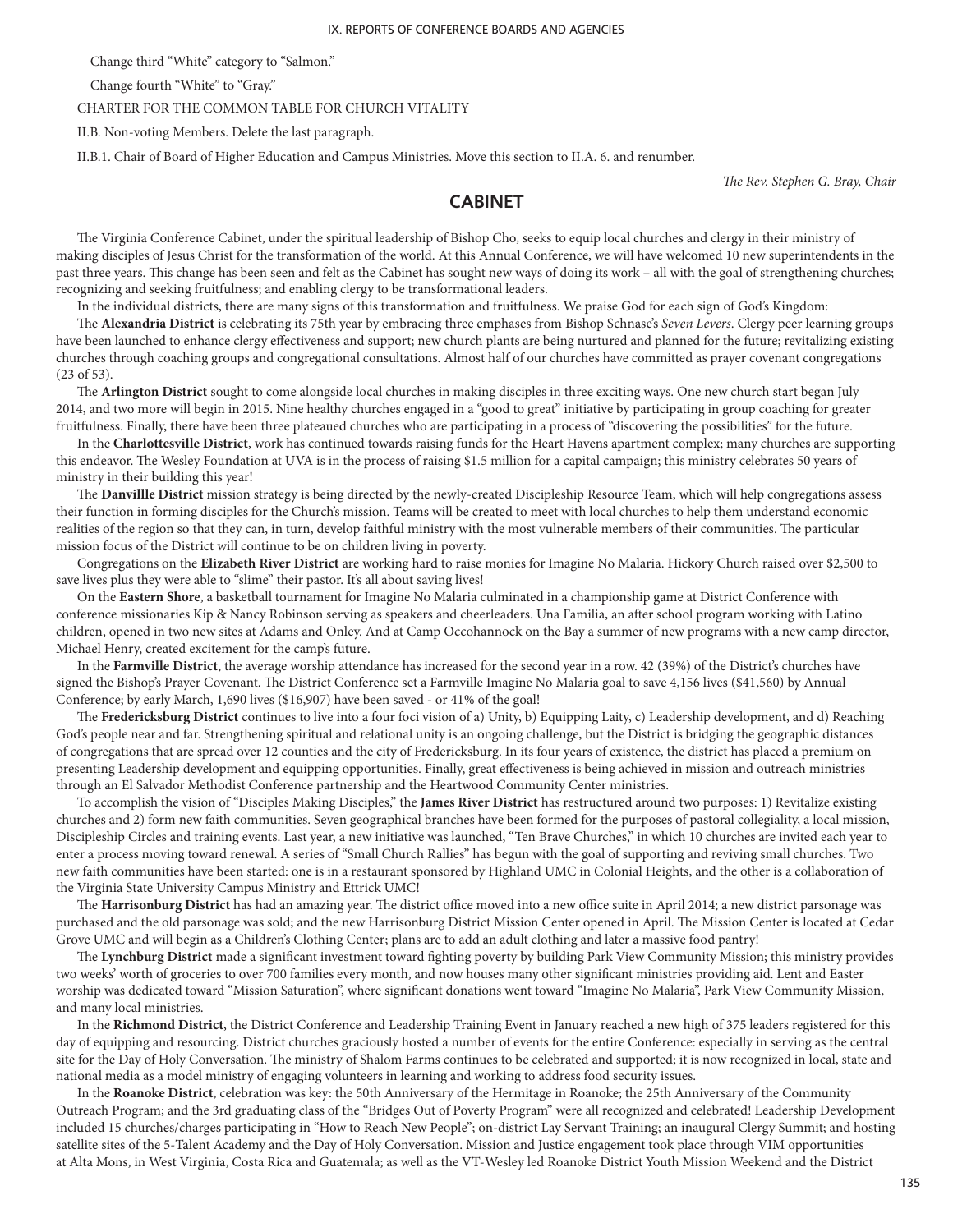Conference Stop Hunger Now event.

Staying focused on the transforming power of prayer, the churches of the **Staunton District** continue to develop prayerful teams to envision and enflesh new ministries in Christ's name. In the past year, the district has begun six regional Peer Learning Groups to build relationships between clergy and equip them to lead their charges more effectively; seen the expansion of *People United in Christ*, the new Mission Community in Buena Vista; and had six churches undertake *Reaching New People* Coaching with Paul Nickerson. During the coming Charge Conference season, each church will share "the story of a transformed life" from the past year, and the DS will report on his 45-mile kayak trek down the District's western front to raise funds for Imagine No Malaria.

In October the **Winchester District** gathered at the Clark County Fairgrounds for a day of mission activity and worship. Fifty thousand Stop Hunger Now meals were prepared, 100 flood buckets assembled with sacramental worship led by Rev. Amanda Garber. The third year of a four year commitment to La Gonave, Haiti was completed with 4 UMVIM teams participating. Imagine No Malaria has taken root in the Winchester District and continues to save many lives.

The **York River District** has celebrated God's faithfulness in the midst of challenges and the District has continued partnering with the churches and agencies to faithfully live out the Gospel of Jesus Christ. To strengthen mission and ministry, the District Ministry Excellence Team has provided several trainings and workshops: trainings on S/PPRC, Lay Leader, Church Council and Finance; and workshops on centering prayer and healing prayer. The District Board of Missions has granted over \$80,000 to support 25 projects this year. Through the "How to Reach New People" workshop and coaching program, led by Jim Griffith and his ministry team, churches continue to be invited to reach out to make new disciples of Jesus in moving forward with God.

The superintendents are grateful to the members of the extended Cabinet, the Rev. Marc Brown, David Dommissee, Warren Harper, the Rev. Meredith McNabb and the Rev. Mark Ogren for the many ways that they support our ministry of superintending. We join in welcoming the Rev. Dr. Peter Moon who becomes a part of the Cabinet team at this Conference.

Finally, this Dean would look back at two appointments totaling 12 years in serving at the Cabinet Table and would thank his 54 colleagues and three Bishops for their faithfulness, patience, encouragement, forgiveness, laughter and love. The Virginia Conference Cabinet continues to be a place of grace for all who share in this unique ministry. Thanks be to God!

> *The Rev. Dr. Steven R. Jones Dean of the Cabinet*

# **CONFERENCE HISTORICAL SOCIETY**

The Fall 2014 issue of *HERITAGE*, the journal of the Conference Historical Society, contains articles on early church plantings, race relations and mission initiatives, all of which remind 2015 readers that we stand in a continuum which, through the efforts of the saints preceding us, has brought us to this point and will guide those persons who follow us. At the 2014 SEJ Historical Society annual meeting, longtime Virginia Conference archivist and *HERITAGE* editor Patti B. Russell was awarded the denomination's Ministry of Memory recognition, illustrating the impact which one dedicated servant may have. Looking forward, the Reverend John T. Martin, Jr., has been elected to the presidency of the Conference Historical society, following his service as president of the Old Brunswick Circuit Foundation.

The following persons are presented to the Annual Conference for election as clergy and lay trustees of the Conference Historical Society for 2015-2016. CLERGY: Paul A. Beighley, Stephen E. Bradley, Michael H. Browder, Carlton D. Casey, Robert T. Casey, Alexis S. Fathbruckner, William R. Freeman, Daniel L. Garrett, Myrtle F. Hatcher, H. Hasbrouck Hughes, James M. John, John T. Martin, Jr., Reginald H. Potts III., Karen J. Sandoval, Lee B. Sheaffer, Theodore Smith, Carl O. Stewart, Elizabeth W. Taylor, James Tongue, Kenneth S. Waclo, Roy P. White, J. Brooke Willson, Elizabeth A. S. Wright and Gary A. Ziegler. LAY: Marcella Bullock, Neill M. Caldwell, Thelma Crowder, Jesse H. Fanshaw III., Clarence R. Geier, Queen Green, Margaret Kidd, Mark Leep, Audrey Lewis, L. Boyd Lucas, Myra P. Lindsey, Stephen S. Mansfield, Harold McKee, Margaret Mock, Catherine D. Morgan, Brenda NeSmith, William A. Olson, Laurie Preston, Leona Salter, Ann P. Shappell, William Stead, Frank Vetting, James Wall and Charles E. Williams

### **The Old Stone Church Foundation**

The Old Stone Church Foundation is responsible for the care and preservation of Methodism's Old Stone Church site in Leesburg, the first Methodist-owned property in America. Members of the Foundation help support this mission. We are grateful for those who maintain their membership in the Old Stone Church Foundation year after year. Our Brick Prayer Garden is continuing to grow. Individuals and churches can purchase bricks to add to the garden. Phase II of the Brick Prayer Garden was dedication on the Old Stone Church site in May 2013. The annual meeting was held on The Old Stone Church Site on Sept. 6, 2014. Board members elected were: Charles Williams, Lou Legard, Shirlita West, John Creamer, Dennis Hanrahan, Dr. Michael Browder, James Roberts and myself. The next annual meeting for the Foundation will be held the second week in September (date and time TBD) in Leesburg, VA. Membership in the Old Stone Church Foundation is open to all who share its purposes and who make tax-deductible contributions for the care and preservation of the Old Stone Church site.

*Ralph Carver, President*

*Stephen S. Mansfield, President*

### **William Watters Foundation**

The William Watters Foundation was established by the Virginia Conference Historical Society in 1996 to protect and preserve the small Adams-Wren-Watters Cemetery in McLean, VA, where William Watters, the first American-born itinerant Methodist minister, and his wife are buried. The cemetery, a circular plot 90 feet in diameter and one-quarter acre in area, is located at 6430 Linway Terrace (off Old Dominion Drive) McLean, VA. It has been registered as the United Methodist Historical Site #7 since 1970. For additional information, write The William Watters Foundation, PO Box 6144, McLean, VA 22106-6144.

*E. Jean Balcom, President*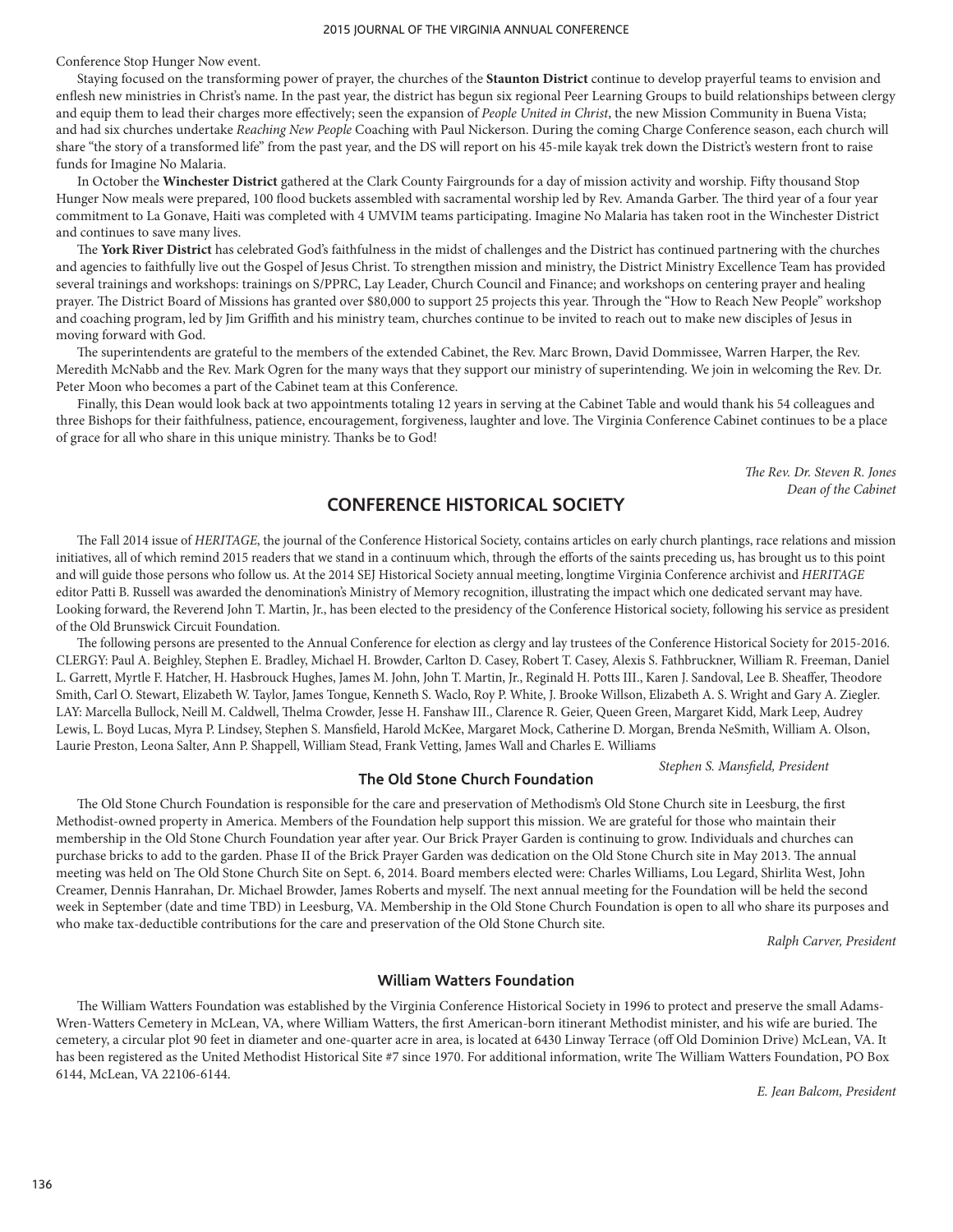## **VIRGINIA UNITED METHODIST PENSIONS, INC.**

### **Section I: Reports**

### **Report 1: Role & Responsibilities of Virginia United Methodist Pensions, Inc.**

*The Book of Discipline* of The United Methodist Church directs each annual conference to establish a conference board of pension auxiliary to the General Board of Pension and Health Benefits of the United Methodist Church (GBOPHB), to have charge of the interests and work of providing for and contributing to the support, relief, assistance and pensioning of clergy and their families, other church workers, and lay employees of the United Methodist Church, its institutions, organizations and agencies within each annual conference except as otherwise provided for by the GBOPHB.

On June 22, 1965, the Virginia Annual Conference of The United Methodist Church (VAUMC) established and incorporated the Virginia Methodist Pensions, Incorporation, (subsequently renamed on February 2, 1971 to Virginia United Methodist Pensions, Inc., or "VUMPI,") as its conference board of pension.

VUMPI, in conjunction with the GBOPHB, develops and administers the numerous employee pension and benefit plans sponsored by the Virginia Conference. Some plans are employer-paid, while others are voluntary and 100 percent participant-paid:

| <b>VUMPI Plans</b><br>Health<br>Prescription<br>Dental<br>Supplemental Life<br>Voluntary Life<br>Long Term Care | <b>GBOPHB Plans</b><br>Ministers Reserve Pension Fund (Pre-82)<br>Ministerial Pension Plan (MPP)<br>Clergy Retirement Security Program -<br>Defined Benefit (CRSP-DB)<br>Clergy Retirement Security Program -<br>Defined Contribution (CRSP-DC) |
|-----------------------------------------------------------------------------------------------------------------|-------------------------------------------------------------------------------------------------------------------------------------------------------------------------------------------------------------------------------------------------|
| Healthcare Flexible Spending Account<br>Dependent Care Flexible Spending Account                                | United Methodist Personal Investment Plan<br>(UMPIP)<br>Comprehensive Protection Plan (CPP)                                                                                                                                                     |

#### **Report 2: Conference-sponsored Health Plan for Medicare-Eligible Retirees**

Retired clergy of the Virginia Conference who are eligible for Medicare and meet certain other eligibility requirements based on total years of full time ministry in the Conference currently have access to a health plan that consists of a Medicare Supplement policy and a prescription drug plan. A variety of factors, including improvements in the Medicare Part D prescription drug program and changes in the tax treatment of components within the current program structure, along with opportunities to offer greater retiree choice while pursuing more advantageous risk pooling, has led VUMPI to recommend a change in the Conference-sponsored health plan for Medicare-eligible retirees.

As is detailed in **Recommendation 3**, VUMPI is recommending the Conference's adoption of a hybrid retiree medical health plan beginning January 1, 2016. Under the hybrid structure of the program, there will be two options, as follows:

• The "group plan" option, which is a medical and prescription drug program designed to closely match the current plan offered to Medicare-eligible retirees

• The "Connector" option, which will provide access to a range of medical and prescription drug plans, with funds offered to qualifying retirees through a Retiree Reimbursement Account

VUMPI has worked closely with its consultants and advisors to design this program in a way that preserves retiree value, while enhancing the flexibility and choice available to retirees. More detail describing the structure and financing of the recommended health plan for Medicare-eligible retirees is included in Recommendation 3.

### **Report 3: Conference Wellness Programs**

Since 2008, wellness initiatives in the Virginia Conference have been developed and administered by Virginia Conference Wellness Ministries (VCWM). Those initiatives include an incentive program which enables enrollees in the Conference-sponsored health plans to qualify for a premium reduction by participating in certain wellness-focused activities. VCWM has also worked closely with vendors such as Health Advocate to build a comprehensive advocacy and engagement program for the benefit of Virginia Conference clergy and their families. Input from plan participants demonstrates that the programs administered by VCWM have been effective and extremely well-received by many who have engaged with them.

After discussions with Conference leadership, the VCWM Board of Directors and the VUMPI Board of Directors, administration of the Conference wellness programs will be moved from VCWM to VUMPI effective July 1, 2015. VUMPI intends to maintain the current incentive program and the partnership with Health Advocate for the near term, while also exploring other opportunities to promote and support wellnessfocused activities within the Virginia Conference.

VUMPI is extremely grateful to the VCWM Board of Directors for all that they have done in support of wellness within the Conference and is especially thankful to the Rev. Charlie Reynolds who has led VCWM as its Executive Director since its creation.

#### **Report 4: VUMPI Financial Reserve Strategy**

The health benefit plans administered by VUMPI for the benefit of active clergy in the Virginia Conference are self-funded health plans. Because VUMPI assumes the financial liability associated with payment of medical claims under the terms of those plans, VUMPI maintains a financial reserve recognizing the potential for claims which exceed the funding made available through apportionments and participant contributions. VUMPI's financial reserve also supports the projected financial liability associated with the health plan made available to retired Virginia Conference clergy, as well as pension funding and other financial obligations.

In 2014, the VUMPI Board of Directors approved a financial reserve strategy that is primarily intended to mitigate the burden of clergy benefits apportionments on Virginia Conference churches. Under the terms of the strategy, the VUMPI Board of Directors identified a portion of VUMPI's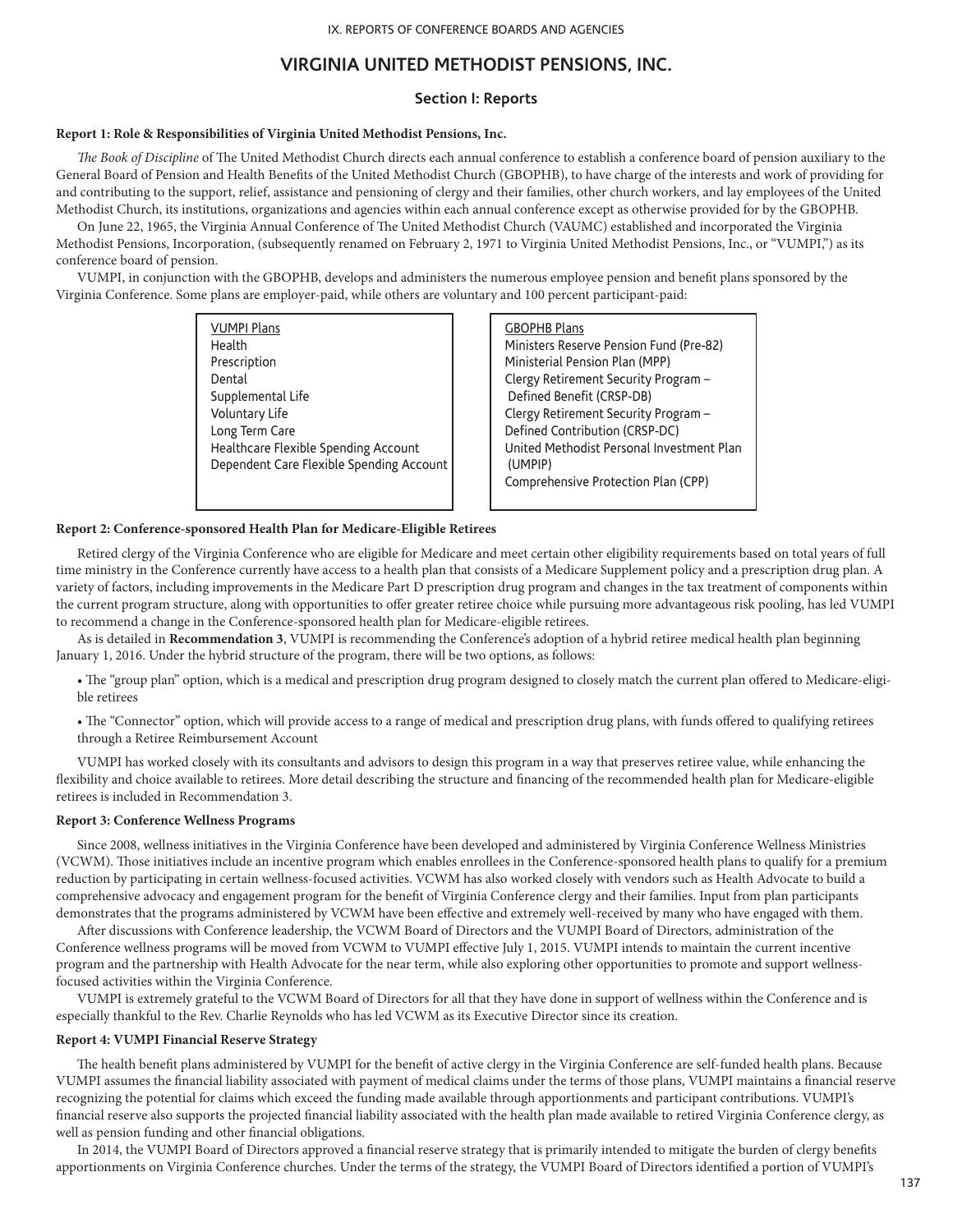financial reserve that has been dedicated to partial reduction of the Pre-82 pension apportionment. For each year from 2015 through 2021, VUMPI has committed \$420,000 from its financial reserve toward reduction of the Pre-82 pension apportionment. In total, the amount already committed toward the Pre-82 pension funding strategy exceeds \$2.9 million.

Due to favorable investment market returns in 2014, the VUMPI Board of Directors has committed additional reserve funds under this strategy. An additional \$435,000 per year for each year from 2016 through 2021 has been committed toward offset of the Pre-82 apportionment, bringing the total commitment of funds under the reserve strategy to nearly \$5.6 million.

#### **Report 5: Denominational Average Compensation**

Several of the pension and welfare plans incorporate the Denominational Average Compensation ("DAC") into the formula for determining the plan benefit. The formula VUMPI uses for funding those plans relies on the DAC, as well.

As reported by the GBOPHB, the DAC is projected to increase from 2015 to 2016, as follows:

| <b>Denominational Average Compensation</b> |          |
|--------------------------------------------|----------|
| 2015                                       | \$66.259 |
| 2016                                       | \$67,333 |

### **Report 6: Pension Plan Structure**

There are four components to the Clergy Retirement Security Program (CRSP):

- A. Ministers Reserve Pension Fund (Pre-82) for service and benefits accrued on and/or prior to December 31, 1981.
- B. Ministerial Pension Plan (MPP) for service and benefits accrued on and/or after January 1, 1982 through December 31, 2006.
- C. Clergy Retirement Security Program Defined Benefit Plan (CRSP–DB) for service and benefits accrued on and/or after January 1, 2007.
- D. Clergy Retirement Security Program Defined Contribution Plan (CRSP–DC) for service and benefits accrued on and/or after January 1, 2007.

The GBOPHB refers to plans A – C above as defined benefit ("DB") pension plans. That is, each year an eligible clergy member of the Virginia Conference served/serves and received/receives pension credit, the applicable plan will pay a certain benefit, or "defined" monthly income, during retirement. Hence, the term "defined benefit." Defined benefit plans do not maintain participant account balances since the employer, or in our case, the GBOPHB, has the responsibility to manage the funds in a manner sufficient to pay the monthly defined benefit.

Simultaneous to the GBOPHB calculating each participant's defined benefit, it calculates each annual conference's cost to provide these defined benefits. The GBOPHB bills each annual conference the amount due. Each annual conference, or in our case, VUMPI, then in-turn bills and apportions our local churches for the cost of these plans.

In addition to these defined benefit plans, annual conferences provide their clergy pension benefits from the CRSP-DC, a defined contribution ("DC") plan. Each year an eligible clergy member of the Virginia Conference serves and receives pension credit, the Virginia Conference determines how much pension contribution each clergy participant will receive in his/her pension account. Hence, the term defined contribution. VUMPI bills local churches for the required amount of pension contribution, then in-turn, makes monthly contributions into the clergy CRSP-DC accounts.

### **Report 7: Welfare Plans Structure**

The welfare plans made available to Virginia Conference clergy include the Comprehensive Protection Plan ("CPP") sponsored by the General Board, as well as supplemental benefits sponsored independently by VUMPI. The CPP disability benefits are as follows:

• For clergy disabled on or after Jan. 1, 2002, the 2015 CPP disability benefit equals 70 percent of Plan Compensation with compensation capped at 200 percent of the DAC.

• For clergy disabled prior to Jan. 1, 2002, they will continue to receive the same CPP disability benefit and conference disability supplement per the plan document in-force at the time their disability claim originated.

The following generally describes the death benefit amounts payable under the CPP to eligible participants and their beneficiaries:

Active Participant Death Benefits: payable upon the death of an eligible active CPP participant, as follows:

- Participant: \$50,000, payable in 12 monthly installments or one lump sum
- Spouse of active participant: 20% of DAC in the year of death
- Surviving spouse of active participant: 15% of DAC in the year of death
- Child of active participant: 10% of DAC in the year of death
- Annual surviving spouse annuity benefit of 20% of DAC, less the annuity benefit payable from CRSP and other Church-related sources

• Annual surviving child benefit of 10% of DAC, payable in 12 monthly installments (for those age 17 and younger; benefits are paid through the month in which the child attains age 18)

• Annual surviving child educational benefit up to 20% of DAC, payable in equal installments (for those age 18 through 24 and attending school full time)

Retired Participant Death Benefits: to be eligible for death benefits in retirement, a clergyperson must have been covered in CPP for a specified number of years. The 2012 General Conference approved a change to the CPP program which increases the length of service requirement for retirees. Retirees with 25 or more years of enrollment in CPP are eligible for the death benefits in retirement, and the eligibility criteria for those with fewer than 25 years in CPP is phased in with one-year increments, as detailed in the table below: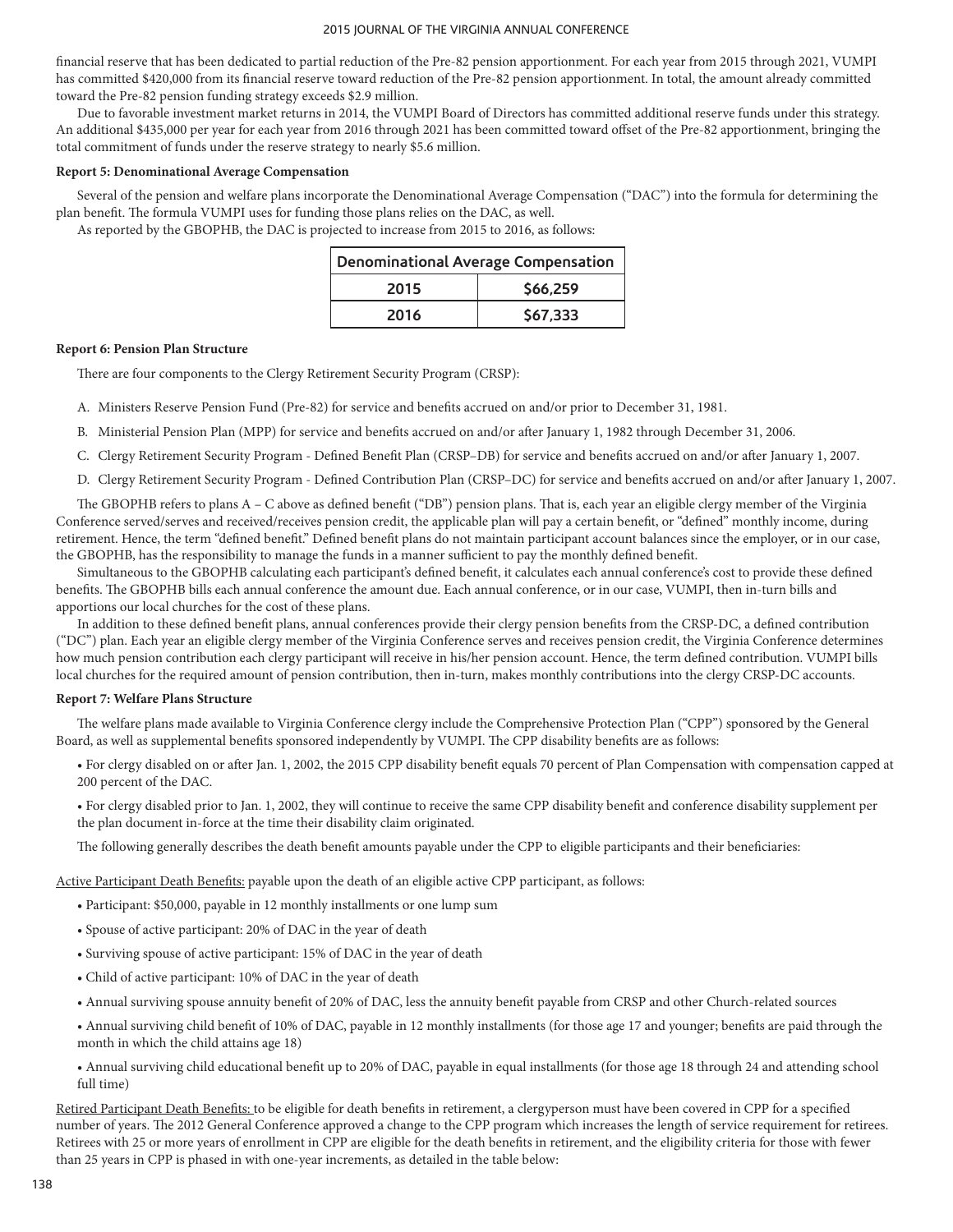| <b>Retirement Year</b> | CCP Enrollment Requirement for Death<br><b>Benefit Eligibility</b> |
|------------------------|--------------------------------------------------------------------|
| 2013                   | 6 of last 10 years                                                 |
| 2014                   | 7 of last 10 years                                                 |
| 2015                   | 8 of last 11 years                                                 |
| 2016                   | 9 of last 12 years                                                 |
| 2017                   | 10 of last 13 years                                                |
| 2018                   | 11 of last 14 years                                                |
| $2019+$                | 12 of last 15 years                                                |

The death benefit amounts associated with retired participants are detailed in the table below:

| <b>Plan Provision</b>                                                  | <b>Clergy Who Retired Before</b><br>Jan. 1, 2013 | <b>Clergy Who Retire</b><br>Jan. 1, 2013 or Later |
|------------------------------------------------------------------------|--------------------------------------------------|---------------------------------------------------|
| Death of retired participant                                           | 30% of DAC in the year of death                  | \$20,000                                          |
| Death of retiree's spouse                                              | 20% of DAC in the year of death                  | \$15,000                                          |
| Death of retiree's surviving spouse                                    | 15% of DAC in the year of death                  | \$10,000                                          |
| Death of retiree's child                                               | 10% of DAC in the year of death                  | \$8,000                                           |
| Annual surviving child benefit,<br>payable in 12 monthly installments  | 10% of DAC                                       | 10% of DAC                                        |
| Annual surviving child educational<br>benefit, payable in installments | 20% of DAC                                       | 20% of DAC                                        |

The Conference Supplemental Death Benefit for all active full-time clergy under episcopal appointment, and who are enrolled in CPP, is \$25,000. This Conference Supplemental Death Benefit is payable in addition to the CPP death benefit. During retirement, a \$5,000 Conference Supplemental Death Benefit will be payable to CPP participants, in addition to the CPP death benefit. The beneficiary will receive the Conference Supplemental Death Benefit payable in one lump sum. The Conference pays the entire cost of this Supplemental Death Benefit.

In combination, the CPP and Conference Supplemental Death Benefit provide total death benefits as follows:

• \$75,000 to beneficiaries of active clergy participants

• 30% of the DAC + \$5,000 (or \$25,000 for those retiring January 1, 2013 or later) to beneficiaries of retired clergy participants.

## **Gift Benefit**

VUMPI currently elects to provide a one time \$1,500 gift at the time of retirement or disability (once awarded disability benefits under the Comprehensive Protection Plan) to each clergyperson who has served at least 10 years of service in a full-time Virginia Annual Conference episcopal appointment in the Virginia Conference with pension credit. Further, a gift to the family of each clergyperson meeting the eligibility criteria above who dies in active service is paid in the same amount as the gift to retired or disabled clergypersons.

### **Section II: Recommendation for Annual Conference Approval**

### **Recommendation 1: 2016 Pension and Health Plan Apportionment Recommendations**

For 2016, VUMPI recommends a total Clergy Benefit Apportionment of \$16,770,000. This total includes funding for the Pre-82 pension, the Active Clergy Health Plan (which includes health care coverage for eligible clergy on medical leave and widowed spouses of active clergy) and the Retired Clergy Health Plan. The apportionment total is allocated among these components as follows:

| <b>Clergy Benefits Apportionment Recommendations - 2016</b> |  |              |
|-------------------------------------------------------------|--|--------------|
| Active Clergy Health                                        |  | \$ 9.710,000 |
| <b>Retired Clergy Health</b>                                |  | 6.060.000    |
| Pension Liability Assessment - Pre-82                       |  | 1.000.000    |
| <b>Total Clergy Benefit Apportionments</b>                  |  | \$16,770,000 |

VUMPI recommends the above Active Clergy Health and Retired Clergy Health apportionments as part of its broad strategy focused on maintaining adequate health plans for Virginia Conference active and retired clergy, while moderating the financial impact on local churches and individual participants to the extent possible.

VUMPI will continue to bill Conference-responsible salary-paying-units (such as Extension Ministries) in 2016. The amount billed will be \$11,671 for each eligible clergyperson, plus their applicable Participant Contributions for active clergy as noted in Recommendation 4: 2016 Participant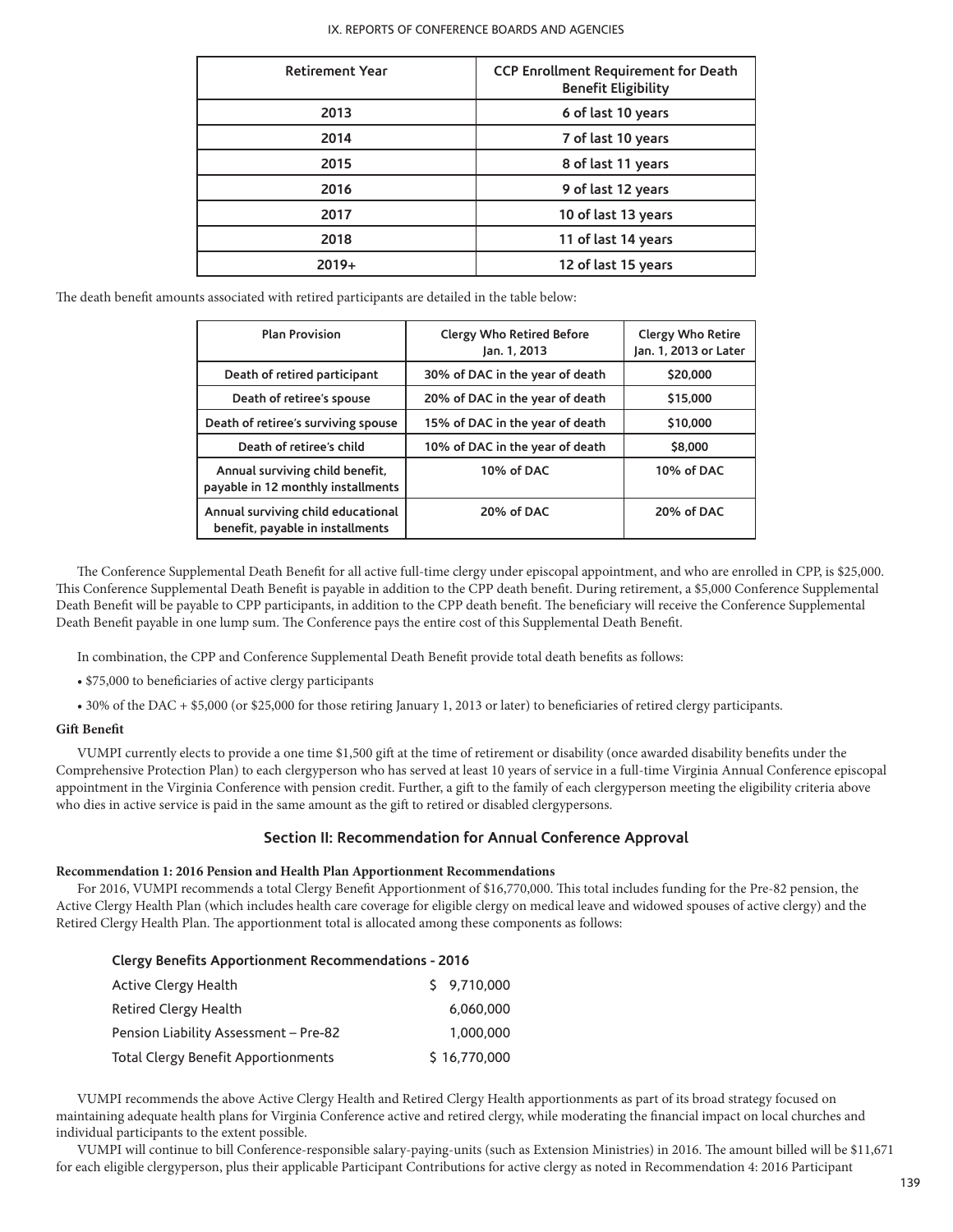Contribution Recommendations.

The Pension Liability Assessment associated with the Pre-1982 pension program is calculated by the General Board of Pension and is partially based on the projected funding liability that VUMPI is required to meet in 2016. Changes in each year's assessment are driven by multiple factors, including actual and projected investment earnings on pension assets held on behalf of the Virginia Conference at the General Board of Pension. For 2016, the projected funding liability was favorably impacted by positive investment market returns which increased the value of existing Pre-82 assets. Furthermore, VUMPI's financial reserve strategy, under which a portion of VUMPI's reserve is being deployed to mitigate the required Pre-82 pension over the remaining Pre-82 funding period led to a somewhat lower funding requirement than in 2015. Based on input from multiple entities, including the Virginia Conference Council on Finance & Administration, the recommended Pre-82 pension apportionment in 2016 is \$1 million. This amount is estimated to approximate the expected annual funding obligation through 2021 at which point all Conferences are expected to have attained a fully funded status in the Pre-82 pension program. Accordingly, rather than recommending an apportionment amount that is temporarily low, with an expectation of potentially significant volatility in subsequent years, the recommended 2016 Pre-82 apportionment is intended to meet the long term funding obligation while minimizing volatility in future apportionments.

#### **Recommendation 2: 2016 Pre-82 Pension Past Service Rate**

The Pre-82 pension provides a benefit to all eligible clergy who have served in the Virginia Conference prior to 1982. This program pays the greater of the following:

- An annual benefit equal to the Past Service Rate (PSR) times years of pre-1982 service, or
- An annuity amount based upon the participant's cash balance in his or her Defined Benefit Service Money Account

The Virginia Annual Conference establishes the PSR each year. For 2016, VUMPI recommends that the PSR be increased from \$562 to \$563.

#### **Recommendation 3: Retiree Medical Program for Medicare-Eligible Retired Clergy**

Currently, retired clergy of the Virginia Conference who are eligible for Medicare and have a sufficient number of years of full time service in the Virginia Conference are eligible for a Medicare Supplement insurance plan through the Hartford and a prescription drug benefit program through Anthem. VUMPI has worked closely with its consultants and advisors, and is recommending a change in the structure of the retiree medical program for Medicare-eligible retired clergy beginning in 2016.

Under the recommended structure, retirees will continue to have access to a medical plan and prescription drug plan that provides benefits which are very similar to the current plan. This new plan, which is referred to as the "group plan," will be insured by United Healthcare. Eligible retirees who enroll in the plan will pay a monthly contribution, set by VUMPI and approved by the Virginia Conference, just as is the case with the current plan. The expectation is that retirees who enroll in the group plan will see very few differences from the current plan's coverage design. Because of a more advantageous financial structure, however, VUMPI is able to recommend participant contributions which are somewhat lower for retired clergy with fewer years of service.

While all clergy with at least 10 years of full time service immediately prior to retirement in the Virginia Conference will continue to be eligible for the group plan, clergy with at least 20 years of full time Virginia Conference service will be offered a second option for retiree medical coverage. This option, which is referred to as the "Connector" option, will enable Medicare-eligible retirees to select any Medicare Supplement plan or Medicare Advantage plan, and any Part D prescription drug plan, offered by United Healthcare. The Conference will provide funding through a Retiree Reimbursement Account ("RRA"), and those funds can be used to partially or fully offset the cost of the coverage elected through the Connector. United Healthcare personnel will provide telephonic guidance to assist clergy with selection of the most appropriate plans. For 2016, VUMPI is recommending the following annualized RRA funding for clergy electing coverage through the Connector option:

| Years of Full Time Virginia<br><b>Conference Service</b> | <b>Annualized RRA Funding</b> |
|----------------------------------------------------------|-------------------------------|
| 20 to 24                                                 | \$1,800                       |
| 25 to 29                                                 | \$2,400                       |
| 30 or more                                               | \$3,000                       |

The above funding amounts will be pro-rated monthly for clergy gaining Medicare eligibility or otherwise first enrolling in coverage within a calendar year. The spouse or surviving spouse of a Virginia Conference retiree who qualifies for coverage will also receive RRA funding as detailed above, so a retiree and spouse, both of whom qualify based on the retiree's full time years of service and both eligible for Medicare, may receive total annualized RRA funding of up to \$6,000. Any funding remaining in a Virginia Conference-funded RRA at the end of the calendar year remains in the RRA and is available for use by the enrollee for future qualified medical expenses. Retired Virginia Conference clergy with fewer than 20 years of service will have access to the Connector option to evaluate coverage options and to purchase coverage but will not receive RRA funding to offset the cost of coverage.

### **Recommendation 4: 2016 Participant Contribution Recommendations**

As part of its strategy to ensure the long-term viability of adequate and affordable health care plans, VUMPI is recommending no increase in participant contributions, resulting in the following monthly participant contribution rates for 2016: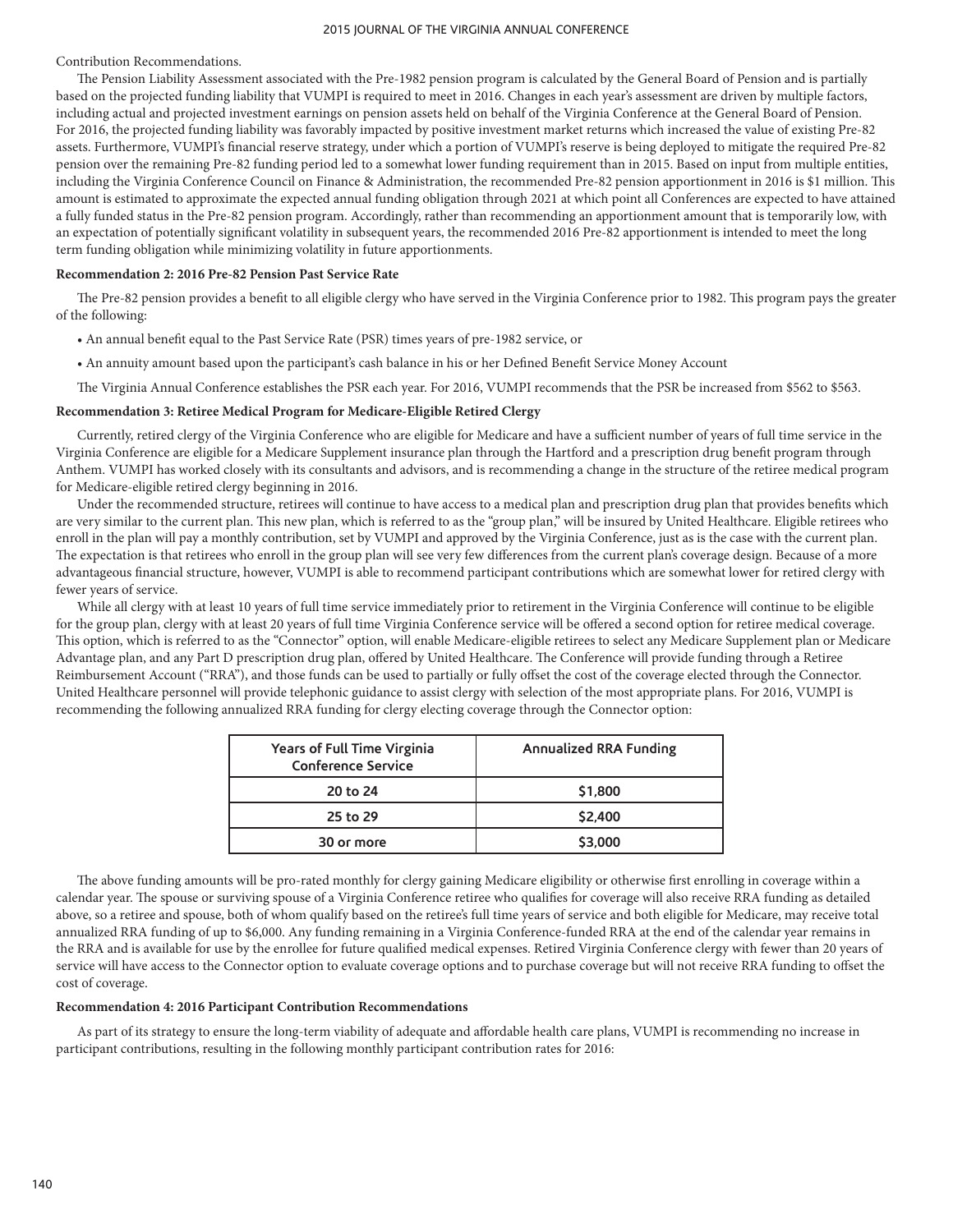**Active Clergy:**

|            |             | <b>Medical</b> |             |            | Dental     |              |
|------------|-------------|----------------|-------------|------------|------------|--------------|
|            | <b>HMO</b>  | <b>PPO</b>     | <b>CMCP</b> |            | Core       | <b>Maior</b> |
| Individual | <b>S113</b> | \$102          | <b>S90</b>  | Individual | <b>S13</b> | <b>\$34</b>  |
| Family     | \$351       | \$318          | \$294       | Family     | \$56       | \$105        |

Note: Active clergy have the opportunity to earn a \$15 reduction in Individual contribution rate or \$30 reduction in Family contribution rate through participation in the Virginia Conference wellness program.

**Clergy on Voluntary Leave and Sabbatical:**

| Medical    |            |            |
|------------|------------|------------|
|            | <b>HMO</b> | <b>PPO</b> |
| Individual | \$687      | \$626      |
| Family     | \$1,852    | \$1,659    |

| Dental     |      |       |  |
|------------|------|-------|--|
|            | Core | Major |  |
| Individual | \$31 | \$60  |  |
| Family     | \$58 | \$131 |  |

**Clergy on Medical Leave with CPP Benefits & Under Age 65 Surviving Spouses of Clergy:**

| Medical (\$500 deductible) |       |
|----------------------------|-------|
| PPO                        |       |
| <b>Individual</b>          | \$112 |
| Family                     | \$180 |

| Dental     |      |       |  |
|------------|------|-------|--|
|            | Core | Major |  |
| Individual | \$13 | \$34  |  |
| Family     | \$56 | \$105 |  |

**Clergy Retired Under ¶358.2.a (With 20 Years of Service) or ¶358.3 (Prior to Age 62 With Fewer Than Thirty Years of Service):**

| Medical (\$7500 deductible) |                    |
|-----------------------------|--------------------|
| PPO                         |                    |
| Individual                  | \$626              |
| Family                      | S <sub>1.659</sub> |

| Dental     |      |       |
|------------|------|-------|
|            | Core | Major |
| Individual | \$31 | \$60  |
| Family     | \$58 | \$131 |

**Retired Clergy Under Age 65 – Retired Under ¶358.1, ¶358.2b, ¶358.2c, or ¶358.3:**

| <b>Individual Tier - Personal Monthly Contributions</b> |             |                    |                     |
|---------------------------------------------------------|-------------|--------------------|---------------------|
| <b>Years of Service</b>                                 | <b>PPO</b>  | <b>Dental Core</b> | <b>Dental Major</b> |
| $10 - 14$                                               | <b>S698</b> | \$31               | <b>S60</b>          |
| $15-19$                                                 | \$567       | \$31               | \$60                |
| $20 - 24$                                               | \$433       | \$31               | \$60                |
| $25 - 29$                                               | \$301       | \$31               | \$60                |
| $30+$                                                   | \$167       | \$31               | \$60                |

| Family Tier - Personal Monthly Contributions |             |                    |                     |
|----------------------------------------------|-------------|--------------------|---------------------|
| <b>Years of Service</b>                      | <b>PPO</b>  | <b>Dental Core</b> | <b>Dental Major</b> |
| $10 - 14$                                    | \$1,607     | \$58               | \$131               |
| 15-19                                        | \$1,301     | \$58               | \$131               |
| $20 - 24$                                    | \$995       | \$58               | \$131               |
| $25 - 29$                                    | <b>S690</b> | \$58               | \$131               |
| $30+$                                        | \$381       | \$58               | \$131               |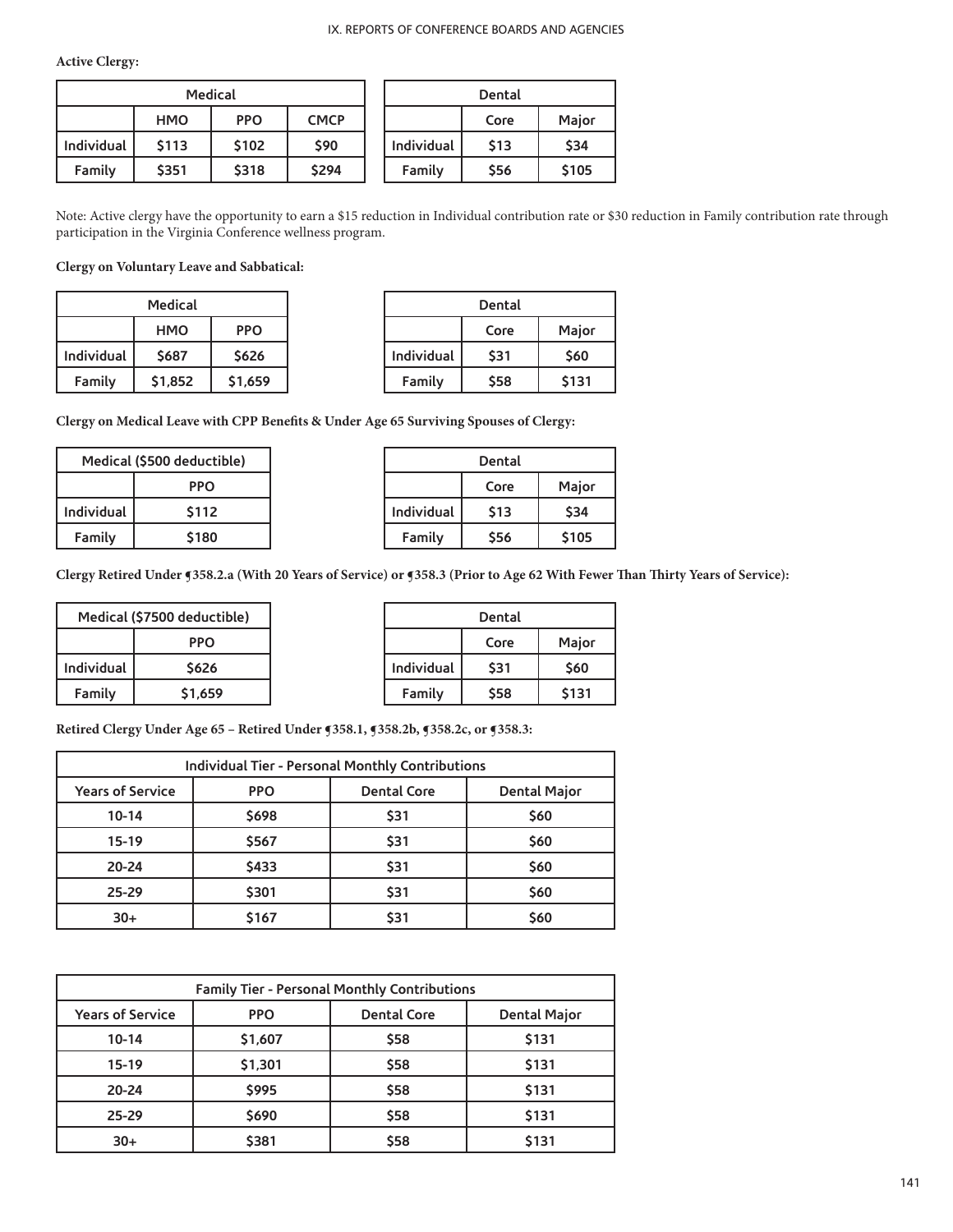# **Retired Clergy Age 65 or Over – Retired Under ¶358.1, ¶358.2b, ¶358.2c, or ¶358.3**

As was detailed in Recommendation 3, VUMPI is recommending a new structure for medical and prescription drug coverage for Medicare eligible retirees in 2016. Under the recommended hybrid structure, there will be two coverage options, as described below.

Group Plan Option: The group plan option is similar to the current coverage made available to qualifying Medicare eligible retirees. This option has a required participant contribution based on full time years of service in the Virginia Conference. The recommended 2016 participant contributions for the group plan coverage option are as follows:

| Medicare-eligible Retirees - Monthly Personal Contributions |            |        |
|-------------------------------------------------------------|------------|--------|
| <b>Years of Service</b>                                     | Individual | Family |
| $10 - 14$                                                   | \$375      | \$750  |
| $15-19$                                                     | \$310      | \$620  |
| 20-24                                                       | \$245      | \$490  |
| 25-29                                                       | \$180      | \$360  |
| $30+$                                                       | \$115      | \$230  |

Connector Option: The Connector option will allow qualifying clergy to select any available Medicare Supplement or Medicare Advantage plan, and any Part D prescription drug plan, offered by United Healthcare. Retirees electing coverage through this option will receive Retiree Reimbursement Account ("RRA") funding, which can be used to offset the cost of the selected coverage. VUMPI recommends 2016 monthly RRA funding based on qualifying years of Virginia Conference service as follows:

| <b>Connector Option - Monthly RRA Funding</b> |                     |                           |
|-----------------------------------------------|---------------------|---------------------------|
| <b>Years of Service</b>                       | <b>Retiree Only</b> | <b>Retiree and Spouse</b> |
| 20-24                                         | \$150               | \$300                     |
| 25-29                                         | \$200               | \$400                     |
| $30+$                                         | \$250               | \$500                     |

As was noted in Recommendation 3, the monthly funding amounts will be prorated for qualifying retirees and/or spouses of qualifying retirees who gain Medicare eligibility or otherwise gain eligibility for retiree coverage within a calendar year. Any RRA funds remaining at the end of a calendar year will roll over into the subsequent year for use by the enrolled retiree and/or spouse for qualifying medical expenses.

## **General Virginia Conference Health Plan Information**

Virginia Conference clergy members earn a year of service towards his or her Total Years of VAUMC Service as indicated in the coverage options above for each year that Virginia Annual Conference health plan eligibility is met.

For participants enrolled in the Anthem health plans, either as active clergy or as a retiree not yet eligible for Medicare, plan selections will be made during the open enrollment period in the fall of 2015. If an eligible clergyperson does not elect coverage options during the annual open enrollment period, the default enrollment option is the prior year's plan selections (except for Flexible Spending Account or Dependent Care Spending Account contributions), and enrollees will be subject to the associated individual personal contribution rates.

If not selected during the open enrollment period, no Flexible Spending Account contributions can be made during 2016, in accordance with federal laws.

All who are eligible to enroll in a Virginia Conference health plan are strongly encouraged to participate in online open enrollment in the fall of 2015. Details will be distributed through normal annual open enrollment means.

Active clergy with at least 10 consecutive full time years of VAUMC service, and who are going on approved leave or taking an Extension Ministry appointment, can "freeze" those consecutive years of service until such time as they return to full time service or retire from the Virginia Conference. Clergy desiring to freeze their years of service under this provision are required to pay a Clergy Retiree Health Plan Monthly Access Fee. As part of the recommended participant contributions for 2016, VUMPI recommends that the Clergy Retiree Health Plan Monthly Access Fee remain at \$20 per month for 2016.

## **Recommendation 5: 2016 Health Plan Design Change Recommendations**

As was detailed in Recommendations 1 and 4 above, VUMPI is recommending an Active Clergy Health apportionment for 2016 which reflects no increase from 2015, and 2016 Active Clergy Health Plan participation contributions which reflect no increase from 2015. While total health plan costs are expected to grow in 2016 consistent with ongoing general health care cost trends, VUMPI is recommending that the impact of that cost growth be mitigated by modest health plan design changes.

Under the Affordable Care Act, a new excise tax on high cost employer-sponsored health coverage will be implemented in 2018. VUMPI, working with its consultants and advisors, projects that the current Virginia Conference-sponsored self-funded health plans would likely exceed the threshold specified and be subject to payment of the new excise tax beginning in 2018. Accordingly, VUMPI has developed a strategy in which incremental plan design changes will be recommended between 2016 and 2018 to avoid becoming subject to payment of the new excise tax. Specific plan design changes recommended for 2016 are as follows:

## **Anthem PPO 750 plan:**

• Increase the in-network deductible to \$1,000 individual/\$2,500 family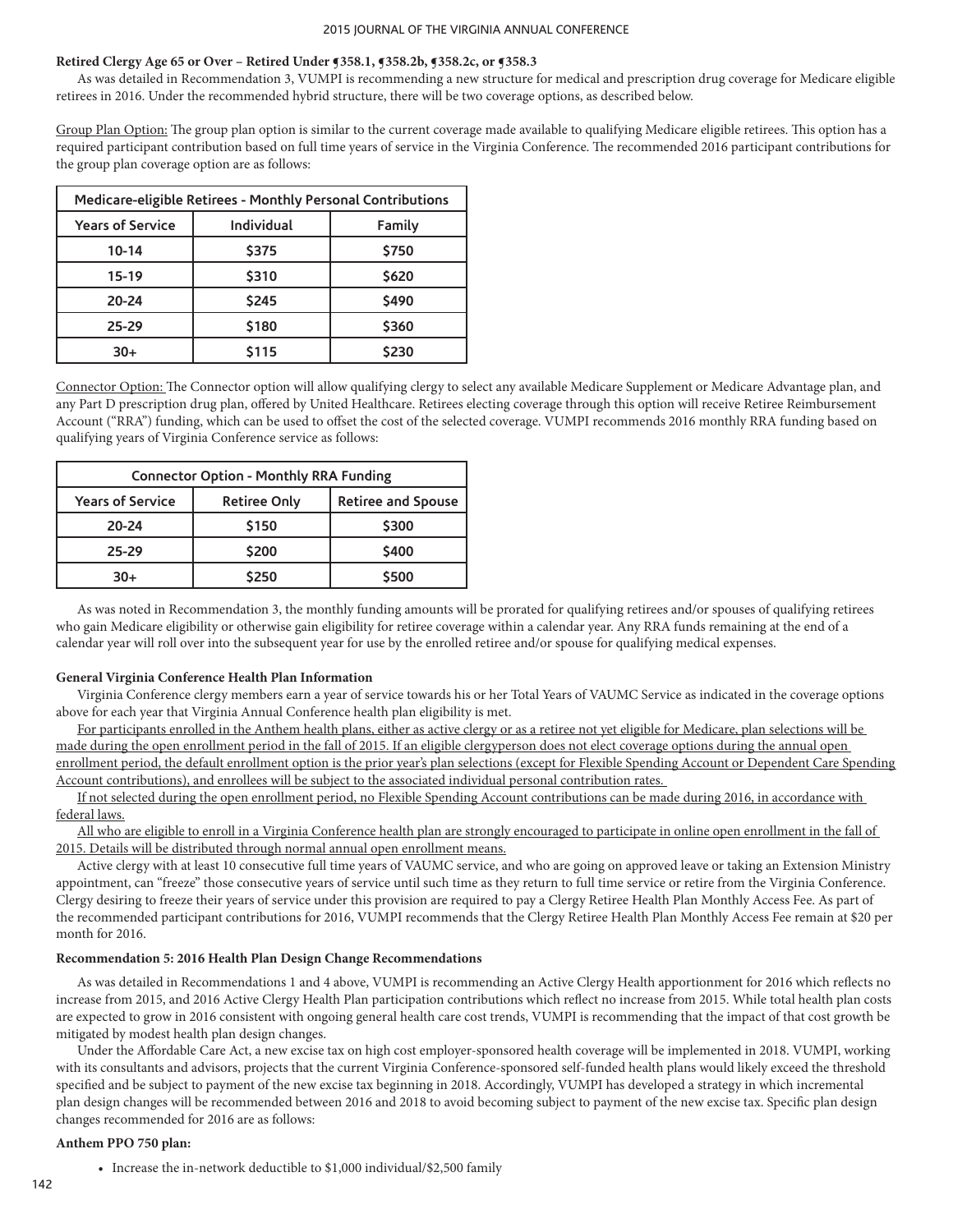- Increase the out of network deductible to \$1,500 individual/\$3,750 family
- Increase the in-network medical out of pocket maximum to \$4,500 individual/\$9,000 family
- Increase the out of network medical out of pocket maximum to \$4,500 individual/\$9,000 family
- Reduce the prescription drug out of pocket maximum to \$2,000 individual/\$4,000 family

#### **Anthem HMO-POS plan:**

- Increase the in-network deductible to \$500 individual/\$1,000 family
- Increase the out of network deductible to \$750 individual/\$1,500 family
- Increase the in-network medical out of pocket maximum to \$4,500 individual/\$9,000 family
- Increase the out of network medical out of pocket maximum to \$4,500 individual/\$9,000 family
- Reduce the prescription drug out of pocket maximum to \$2,000 individual/\$4,000 family

No plan design changes are recommended for the Clergy Managed Care Plan or the PPO 500 plan for disabled clergy and surviving spouses of clergy.

### **Recommendation 6: 2016 CRSP/CPP/Supplemental Plan Funding Recommendations**

### Clergy Retirement Security Program (CRSP)

The 2016 CRSP Contribution from the local churches and/or salary-paying-units for each appointed eligible clergy member under episcopal appointment at that location shall be:

• For the Defined Contribution component of CRSP: Plan Compensation (base salary plus housing allowance or parsonage rate in accordance with the Internal Revenue Service), times 3%.

• For the Defined Benefit component of CRSP: Plan Compensation (base salary plus housing allowance or parsonage rate in accordance with the Internal Revenue Service, up to 135% of the Denominational Average Compensation ("DAC")) times 9%.

Local churches and salary-paying units are to make their monthly CRSP payments to VUMPI.

### Comprehensive Protection Plan (CPP)

The 2016 CPP contribution from the local churches and/or salary-paying-units for each appointed eligible full time clergy member under episcopal appointment at that location shall be:

Plan Compensation (base salary plus housing allowance or parsonage rate in accordance with the Internal Revenue Service, up to 200% of the Denominational Average Compensation) times 4.4%.

Local churches and salary-paying units are to make their monthly CPP payments to VUMPI.

If, for any reason, CPP contributions are more than 30 days in arrears, participation in the CPP is suspended. If contributions are more than six consecutive months in arrears, participation in the CPP is terminated. For terminated participants, readmission into the CPP requires payment of seven months of contributions and submission of medical statement of good health.

Erroneously enrolled clergy who are ineligible to participate in the CPP have no right to benefits under the CPP. Eligible clergy who have not been properly enrolled in the CPP have no rights under the CPP until after proper enrollment.

#### **Recommendation 7: 2016 Comprehensive Funding Plan**

## **Virginia Annual Conference**

### **2016 Comprehensive Benefit Funding Plan Summary**

The 2012 *Book of Discipline* **[** 1506.6 requires that each annual conference develop, adopt and implement a formal comprehensive funding plan for funding all of its benefit obligations. The funding plan shall be submitted annually to the General Board of Pension and Health benefits for review and be approved annually by the annual conference, following the receipt and inclusion of a favorable written opinion from the General Board of Pension and Health Benefits (GBPHB). This summary document is only a portion of the information contained in the actual signed funding plan. As such, it might not contain all the information required for a comprehensive view of the benefit obligations of the conference. You may request the full contents of the 2016 comprehensive benefit funding plan from the VUMPI office.

Following is the summary of the Comprehensive Benefit Funding Plan (CBFP) that received a favorable written opinion from GBPHB for the 2016 conference benefit obligations:

**Clergy Retirement Security Program (CRSP) Defined Benefit (DB) and Defined Contribution (DC)Plan Overview:** The Clergy Retirement Security Program (CRSP) is an Internal Revenue Code section 403(b) retirement program providing lifetime income and account flexibility designed for those who serve as clergy of The United Methodist Church. The plan is designed to provide participants with one portion of their overall retirement benefits. CRSP replaced the Ministerial Pension Plan (MPP) effective January 1, 2007, which had previously replaced the Pre-82 Plan for service rendered prior to January 1, 1982.

CRSP consists of both a defined benefit (DB) plan, which provides a monthly benefit at retirement based upon years of credited service to The United Methodist Church, and a defined contribution (DC) plan, which provides a retirement account balance established and funded by annual conferences. The Clergy Retirement Security Program (CRSP-DB) annuities total liability as of January 1, 2014 is \$1.105 billion, while total plan assets are \$1.274 billion resulting in a current plan funded ratio of 115%. The Virginia Conference portion of the liability is 4.0060% and the 2016 contribution is \$4,579,904. The conference anticipates that the amount will be funded by direct billing to local churches. Additionally, General Conference 2012 approved a change to CRSP that provides each annual conference the discretion to determine whether to cover three-quarter and/or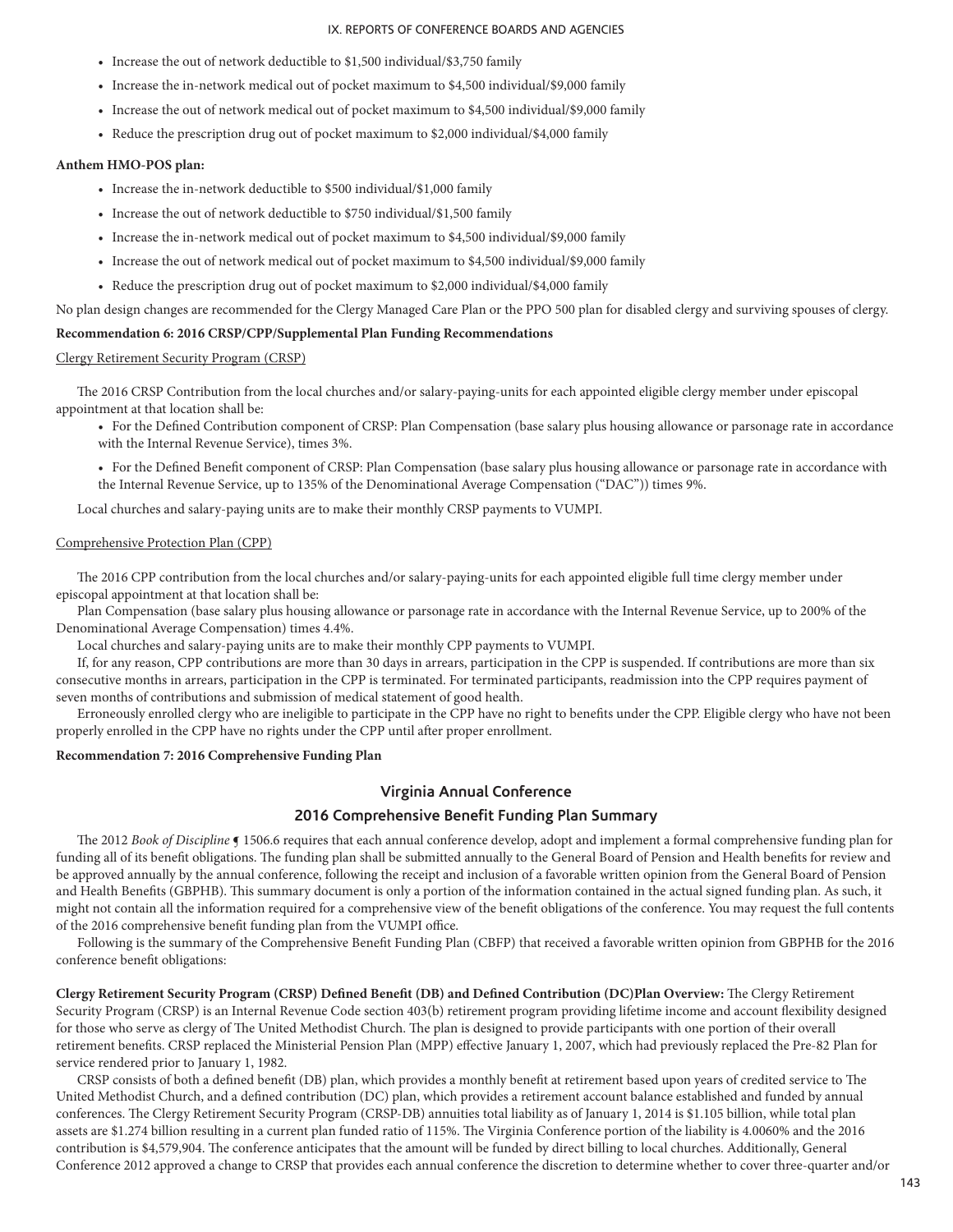half-time clergy. The Virginia Conference has elected to cover clergy serving 50% or more under CRSP effective January 1, 2016.

Effective January 1, 2014 CRSP-DC plan was reduced from a 3% to a 2% of plan compensation non-matching contribution. Clergy have the opportunity to earn up to an additional 1% CRSP DC contribution by contributing at least 1% of their plan compensation to UMPIP. Therefore, if a participant contributes at least 1% of plan compensation to UMPIP, the individual will receive a contribution of 3%, which is unchanged from 2013 and prior. The 2016 CRSP-DC contribution will be funded by direct billing to local churches.

#### **Ministerial Pension Plan (MPP)**

Plan Overview: Supplement Three to the Clergy Retirement Security Program (CRSP), also known as the Ministerial Pension Plan (MPP) provides clergy with a pension benefit for their years of ministry with The United Methodist Church from 1982 through 2006. MPP is an Internal Revenue Code section 403(b) retirement plan. Effective January 1, 2014, exactly 65% of the account balance must be annuitized when it is to be distributed. The remainder may be rolled over to UMPIP, another qualified plan, an IRA, or paid in a lump sum.

The Ministerial Pension Plan (MPP) annuities total liability as of January 1, 2014 is \$3.018 billion, while total plan assets are \$3.345 billion, resulting in a current plan funded ratio of 111% and no required contribution for 2016. The Virginia Conference's share of the total liability is 3.2487%. Future MPP annuitants have a total account balance of \$4.332 billion and the Virginia Conference's portion of that balance is \$157,058,894 or 3.63% of the total.

### **Pre-1982 Plan**

Plan Overview: Supplement One to the Clergy Retirement Security Program (CRSP), also known as the Pre-82 Plan, provides clergy with a pension benefit for their years of ministry with The United Methodist Church prior to 1982. The Pre-82 Plan was replaced by MPP effective January 1, 1982. If a clergy person retires within the Conference (and does not terminate), the minimum benefit payable is based on two factors: 1) years of service with pension credit and 2) Conference pension rate. Years of service with pension credit are approved by each Conference on the recommendation of the Conference Board of Pensions (CBOP) in accordance with plan provisions and The *Book of Discipline*. The pension rate, also called the past service rate, is the dollar amount chosen by the Conference as the amount payable for each approved year of service with pension credit. The pension rate may change from year to year. The number of years of service with pension credit is multiplied by the pension rate, and the product is the minimum annual benefit payable to those clergy eligible for Pre-82 Plan benefits. In certain situations, the benefit received from the Pre-82 plan may vary based on the applicability of what is referred to as Defined Benefit Service Money (DBSM), which is the defined contribution feature of the Pre-1982 Plan. At the time that a participant retires, the DBSM account is converted to a life based benefit. At that point, the clergy's benefit is the greater of the PSR benefit or DBSM benefit. If the conference increases the PSR, the clergy's benefit is recalculated; however the DBSM based benefit does not change.

The 2016 Past Service Rate (PSR) recommended to the Virginia Conference is \$563.00, representing a \$1.00 increase from the 2015 rate. VUMPI expects to recommend future increases in the PSR in order to recognize the reality of inflation while demonstrating appropriate stewardship of the conference's financial resources.

The contingent annuitant percentage is recommended to remain at the 70% level.

VUMPI will continue to fund the Pre-82 annual funding obligation through apportionments, which are being offset by VUMPI's financial reserve strategy. Under the terms of that strategy, VUMPI is deploying funds held in reserve in order to reduce the required apportionment associated with the Pre-82 funding liability.

### **Active Clergy Health Benefit Program**

Plan Overview: The Virginia Conference offers sponsors a self-funded health benefit plan for active eligible participants.

The total cost of the program for 2016 is anticipated to be \$11,481,001 and will be funded primarily by apportionments. It is anticipated that increases for future years will average approximately 5%, reflecting overall health cost trends and the impact of plan design strategies which are intended to mitigate the impact of those trends.

#### **Post-Retirement Medical Benefit Program (PRM)**

Plan Overview: The Virginia Conference post-retirement medical program currently offered includes benefits made available to certain pre-Medicare-eligible and Medicare-eligible clergy. For qualifying clergy not yet eligible for Medicare, the post-retirement medical benefit program is a self-funded health plan. For qualifying clergy who are eligible for Medicare, the post-retirement medical benefit program is a fully-insured Medicare Supplement plan and a self funded prescription drug plan.

Based on the most recent PRM actuarial valuation dated January 1, 2013, the following is the funded position of the post-retirement medical benefits:

| Accumulated Post Retirement Obligation (APBO) or net conference cost | \$94,821,405  |
|----------------------------------------------------------------------|---------------|
| Expected Post Retirement Obligation (EPBO) or net conference cost    | \$115,131,039 |
| Service Cost (SC) or net conference cost                             | \$1,526,045   |
| Assets designated for PRM                                            | \$7,561,500   |

These values are based on a 5.7% long term discount rate, a 7.0% long-term expected return, and a current increase trend of 8.0% with an ultimate medical increase of 5.0%, beginning in 2017.

#### **Comprehensive Protection Plan (CPP)**

Plan Overview: The Comprehensive Protection Plan (CPP) provides death, long-term disability and other welfare benefits for eligible clergy of The United Methodist Church and their families. It is an Internal Revenue Code 414(e) "church plan" funded by plan sponsor insurance premiums. Generally, clergy are eligible to participate in CPP if the conference or salary-paying unit sponsors the plan and they are able to satisfy the eligibility requirements which include full-time appointment with plan compensation equal to or greater than 60% of the Denominational Average Compensation or the Conference Average Compensation, whichever is less.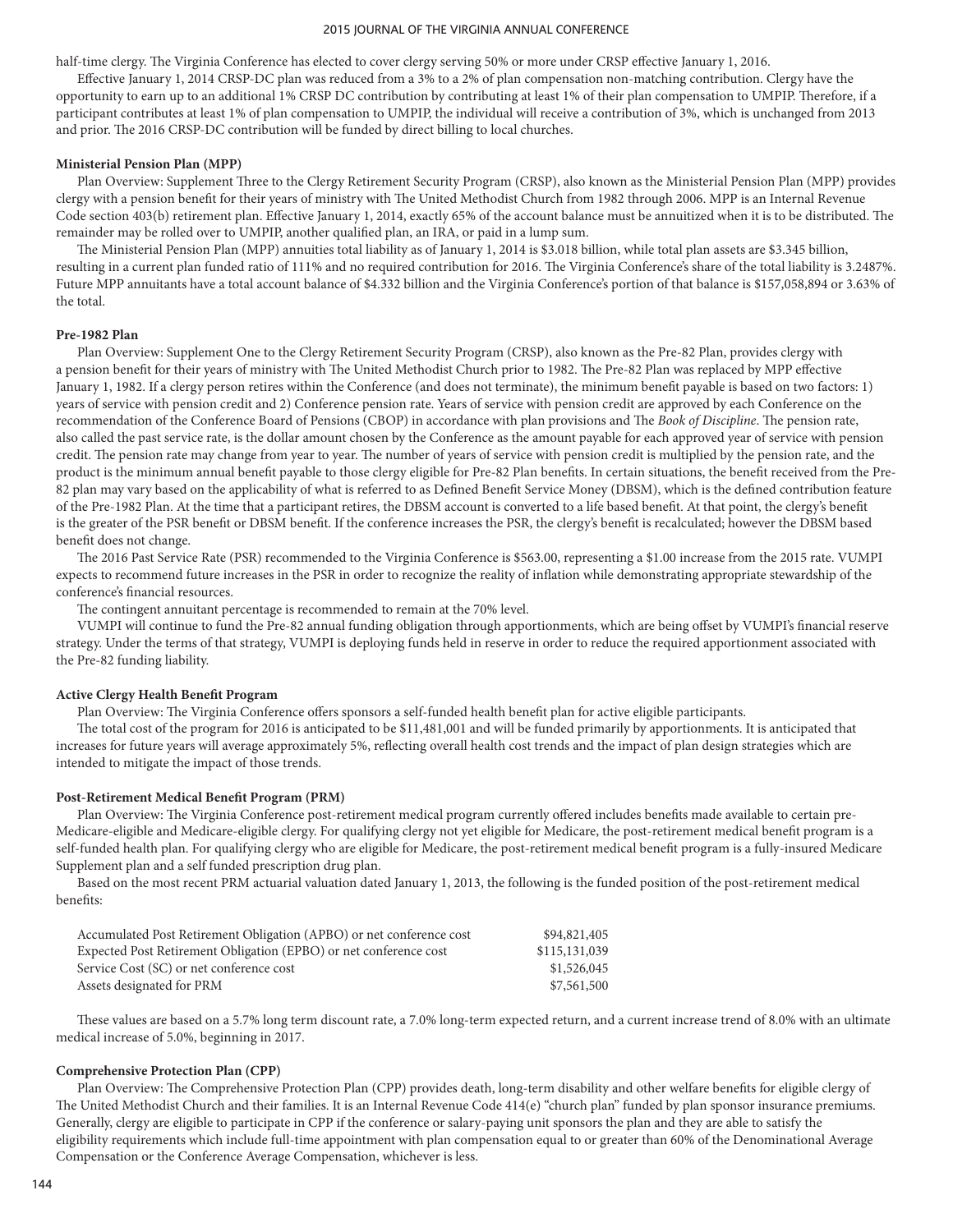For 2016, the Virginia Conference has an expected required contribution to the Comprehensive Protection Plan of \$1,595,590, which is anticipated to be funded by direct billing to local churches. The anticipated average increase in future years is expected to be approximately 2% per year, consistent with the expected rate of increse in overall compensation.

### **United Methodist Personal Investment Plan (UMPIP) for Lay and Clergy**

Plan Overview: The United Methodist Personal Investment Plan (UMPIP) is an Internal Revenue Code section 403(b) defined contribution retirement savings plan for clergy and lay employees of The United Methodist Church and affiliated organizations. Participants may make before-tax and/or after-tax contributions through payroll deductions. Participant contributions, various optional plan sponsor contributions and investment earnings comprise the individual's retirement account balance.

### **Other Conference Benefit Obligations: Defined Contribution (DC) Type**

DC Plan Overview: The Virginia Conference currently offers a supplemental life insurance plan made available to clergy who are enrolled in the Comprehensive Protection Plan. The funding obligation for 2016 is anticipated to be \$214,000, with the funding sources to be direct billing to local churches.

### **Conclusion:**

The 2016 Comprehensive Benefit Funding Plan and the above summary document incorporates, to the best of our understanding, the Virginia Conference's obligations and funding requirements of the benefits provided to the clergy and laity of the Virginia Conference.

### **Recommendation 8: 2016 Housing Allowance/Exclusion**

### **Resolutions Relating to Rental/Housing Allowances for Retired, Disabled, or Former Clergypersons of the Virginia Conference**

The Virginia Conference (the "Conference") adopts the following resolutions relating to rental/housing allowances for active, retired, terminated or disabled clergypersons of the Conference:

WHEREAS, the religious denomination known as The United Methodist Church (the "Church"), of which this Conference is a part, has in the past functioned and continues to function through ministers of the gospel (within the meaning of Internal Revenue Code section 107) who were or are duly ordained, commissioned or licensed ministers of the Church ("Clergypersons");

WHEREAS, the practice of the Church and of this Conference was and is to provide active Clergypersons with a parsonage or a rental/housing allowance as part of their gross compensation;

WHEREAS, pensions or other amounts paid to active, retired, terminated and disabled Clergypersons are considered to be deferred compensation and are paid to active, retired, terminated and disabled Clergypersons in consideration of previous active service; and

WHEREAS, the Internal Revenue Service has recognized the Conference (or its predecessors) as an appropriate organization to designate a rental/ housing allowance for Clergypersons who are or were members of this Conference and are eligible to receive such deferred compensation;

#### NOW, THEREFORE, BE IT RESOLVED:

THAT an amount equal to 100% of the pension, severance or disability payments received from plans authorized under *The Book of Discipline* of The United Methodist Church (the "*Discipline*"), which includes all such payments from the General Board of Pension and Health Benefits ("GBOPHB"), during the period January 1, 2016 through December 31, 2016 by each active, retired, terminated or disabled clergyperson who is or was a member of the Conference, or its predecessors, be and hereby is designated as a rental/housing allowance for each such clergyperson; and

THAT the pension, severance or disability payments to which this rental/housing allowance designation applies will be any pension, severance or disability payments from plans, annuities or funds authorized under the *Discipline*, including such payments from the GBOPHB and from a commercial annuity company that provides an annuity arising from benefits accrued under a GBOPHB plan, annuity or fund authorized under the *Discipline*, that result from any service a clergyperson rendered to this Conference or that an active, a retired, a terminated or a disabled clergyperson of this Conference rendered to any local church, annual conference of the Church, general agency of the Church, other institution of the Church, former denomination that is now a part of the Church or any other employer that employed the clergyperson to perform services related to the ministry of the Church, or its predecessors, and that elected to make contributions to, or accrue a benefit under, such a plan, annuity or fund for such an active, retired, terminated, or disabled clergyperson's pension, severance, or disability plan benefit as part of his or her gross compensation.

NOTE: The rental/housing allowance that may be excluded from a clergyperson's gross income in any year for federal (and, in most cases, state) income tax purposes is limited under Internal Revenue Code section 107(2), and regulations thereunder, to the least of: (a) the amount of the rental/ housing allowance designated by the clergyperson's employer or other appropriate body of the Church (such as this Conference in the foregoing resolutions) for such year; (b) the amount actually expended by the clergyperson to rent or provide a home in such year; or (c) the fair rental value of the home, including furnishings and appurtenances (such as a garage), plus the cost of utilities in such year. Each clergyperson or former clergyperson is urged to consult with his or her own tax advisor to determine what deferred compensation is eligible to be claimed as a housing allowance exclusion.

*Robert G. Sanford, Jr., Chair*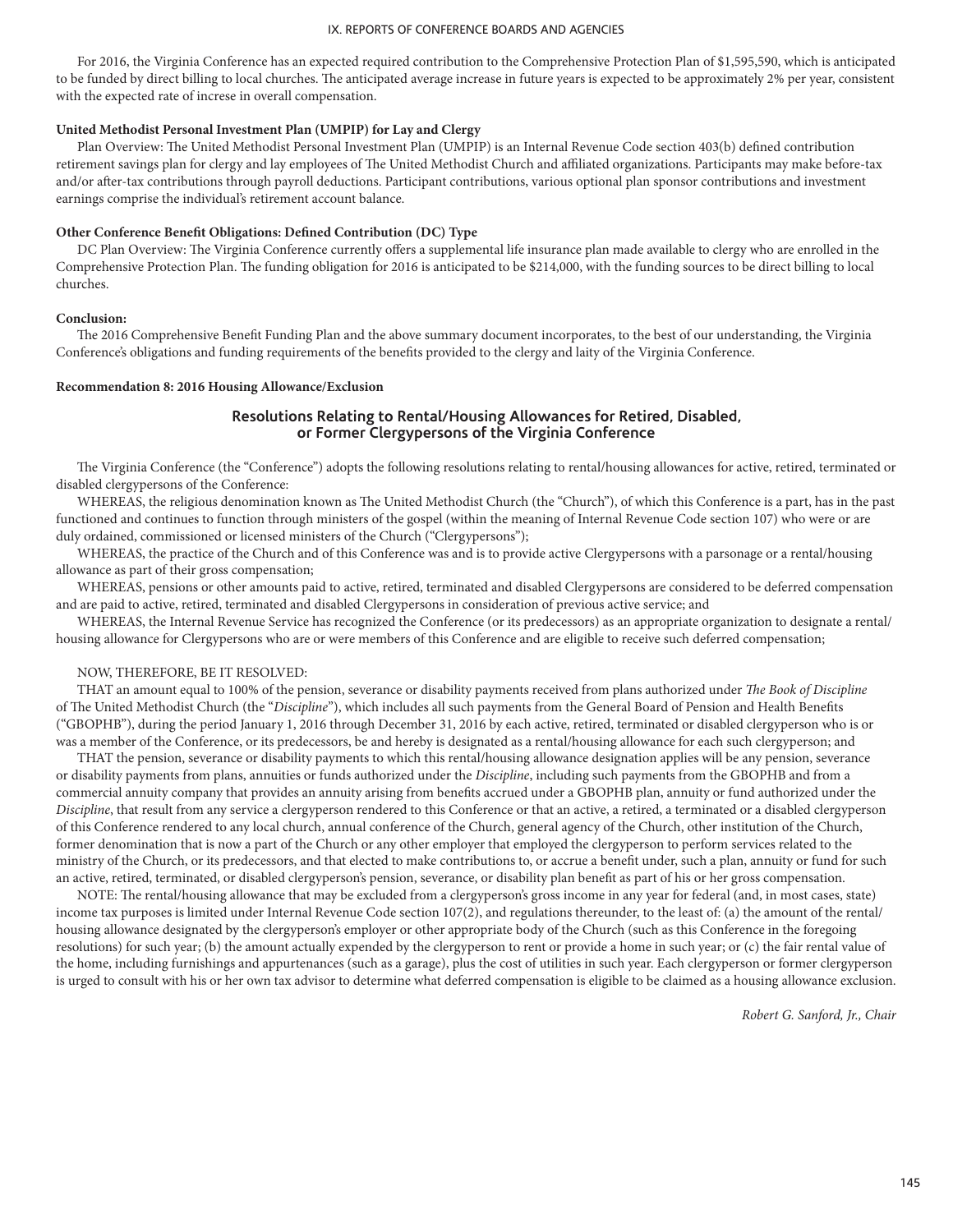# **COMMON TABLE FOR CHURCH VITALITY**

*The mission of the Virginia Annual Conference is to make disciples of Jesus Christ for the transformation of the world by equipping its local churches for ministry and by providing a connection for ministry beyond the local church all to the glory of God.*

The mission of the Virginia Annual Conference has guided and aligned the focus of the Common Table for Church Vitality during the 2014- 2015 annual conference year. Responsible for providing direction and oversight to the Board of Church and Society, Board of Communications, Church Development Team, Board of Discipleship, Board of Global Ministries, Board of Higher Education and Campus Ministries, Board of Laity, Commission on Disabilities, Commission on Ethnic Minority Concerns and Advocacy and Commission on the Status and Role of Women, Common Table continues a focus on leadership development that has been aligning Virginia Conference ministries since the approval of All Things New in 2008. Reports from Common Table affiliated boards and commissions are included in the *Book of Reports* and provide more detailed information than is possible with this report. Among these reports you will find information about conference ministries that are aligned with the mission of the Virginia Annual Conference. Some of these ministries are campus ministry at seven Wesley Foundations, six ecumenical campus ministries, two All God's Children camps for children of incarcerated parents, two weeks of Camp Rainbow Connection for persons with intellectual disabilities, regional schools for children's ministry, youth ministries, support of new faith communities, revitalization of existing congregations, IT support for Equipping Vital Congregations (EVC) website, Conference VAUMC website, *Advocate* print magazine, *Book of Report*s, Conference *Journal* and web-based information such as the *e-Advocate*, *Sunday Advocate*, Clergynet, Laitynet, Lay Servant Academy, Virginia Conference Initiatives of Hope partnerships in Mozambique, Brazil, and Cambodia and Volunteers in Mission, Mission Encounter, United Methodist Day at General Assembly, Care for God's Creation, 5 Talent Academy, Church Leadership Institute, Reaching New People workshops. A fuller listing of the conference program ministries and missions may be found in the reports of the conference agencies that are amenable to Common Table.

Another focus of Common Table is grants. Special Grants and Sustaining Grants are provided to congregations that are seeking to be in ministry with their surrounding community through outreach efforts that are beyond their financial ability. The Conference United Methodist Women contribute \$30,000 to Special Grants and Sustaining Grants each year. They also participate in the awarding of grants for Special Grants, Sustaining Grants and Conference Benevolence Grants. In 2015 Conference Benevolence Grants were provided to the following ministries:.GraceInside (formerly Chaplain Service of Virginia), Virginia Council of Churches, Virginia Interfaith Center, Society of St. Andrew, Industrial and Commercial Ministries, Just Neighbors and Disciple Bible Outreach Ministries.

During the past Conference year, Common Table oversaw the implementation of a Day of Holy Conversation. This joint effort of Common Table, Virginia United Methodists Reconciling Ministries and Evangelical Fellowship was designed to present three different interpretations of the current disciplinary statements regarding human sexuality, a round-robin conversation and small group conversations at different sites across the Conference. Follow-up to this event included the production of a DVD and online resources for additional conversations within districts and congregations.

At last year's annual conference, Common Table recommended the approval of a conference-wide financial campaign for Imagine No Malaria. Ms. Maria Maxwell was selected as the Virginia Conference Field Coordinator for Imagine No Malaria through a grant from the General Board of Global Ministries. Her report on this campaign is included in the *Book of Reports*.

### **Looking forward, Common Table:**

• Has repurposed the position of Director of Ministries with Young People through a primary focus in creating a culture of call for young people. This focus will continue to be developed in ways that help young people discern God's call upon their lives through their baptism.

• Supports the implementation of Discipleship Circles for the purpose of creating grassroots support for the laity and clergy leadership of the Virginia Conference through the Board of Discipleship.

• Is developing a new way of providing congregational grants through a micro-financing model of financial and personnel support.

In addition to providing guidance and alignment for the ministry of conference agencies, Common Table has responsibility for employing the conference program staff that helps to resource and facilitate the ministries of these agencies. There were two changes in Common Table personnel during the past year as Martha Stokes (director of Inclusivity and Lay Leadership Excellence) and Neill Caldwell (editor of Virginia *Advocate* and Conference *Journal*) resigned. There will be one additional staff change as Derrick Parson (director of Ministries with Young People) begins a new appointment in July. Appreciation is expressed to each of these staff for their ministry. In turn, Cheryl Edley-Worford became the director of Inclusivity and Lay Leadership Excellence.The hiring process for the other staff positions were in the interview process when this report was written. These new staff will be announced as employment decisions are made. Common Table expresses appreciation to all Connectional Ministries staff and other conference staff who resource and provide leadership for the ministries of the Virginia Conference.

### **RECOMMENDATIONS:**

Approve the following recommendations by the following boards:

• By the Board of Discipleship regarding the observance and special offering for Christian Education Sunday

• By the Board of Discipleship regarding the recommendation and endorsement of Gregory B. West as a General Evangelist according to the standards set by the General Board of Discipleship

• By the Board of Global Ministries regarding the continuation of Conference Relationship Agreements

• By the Board of Global Ministries regarding special offerings for Heart Havens, United Methodist Family Services of Virginia and Virginia United Methodist Homes, Inc.

• By the Board of Global Ministries regarding Advance Special Offering.

*The reports of boards, agencies and organizations that follow, from page 147 to 160, fall under the umbrella of the Common Table for Church Vitality.*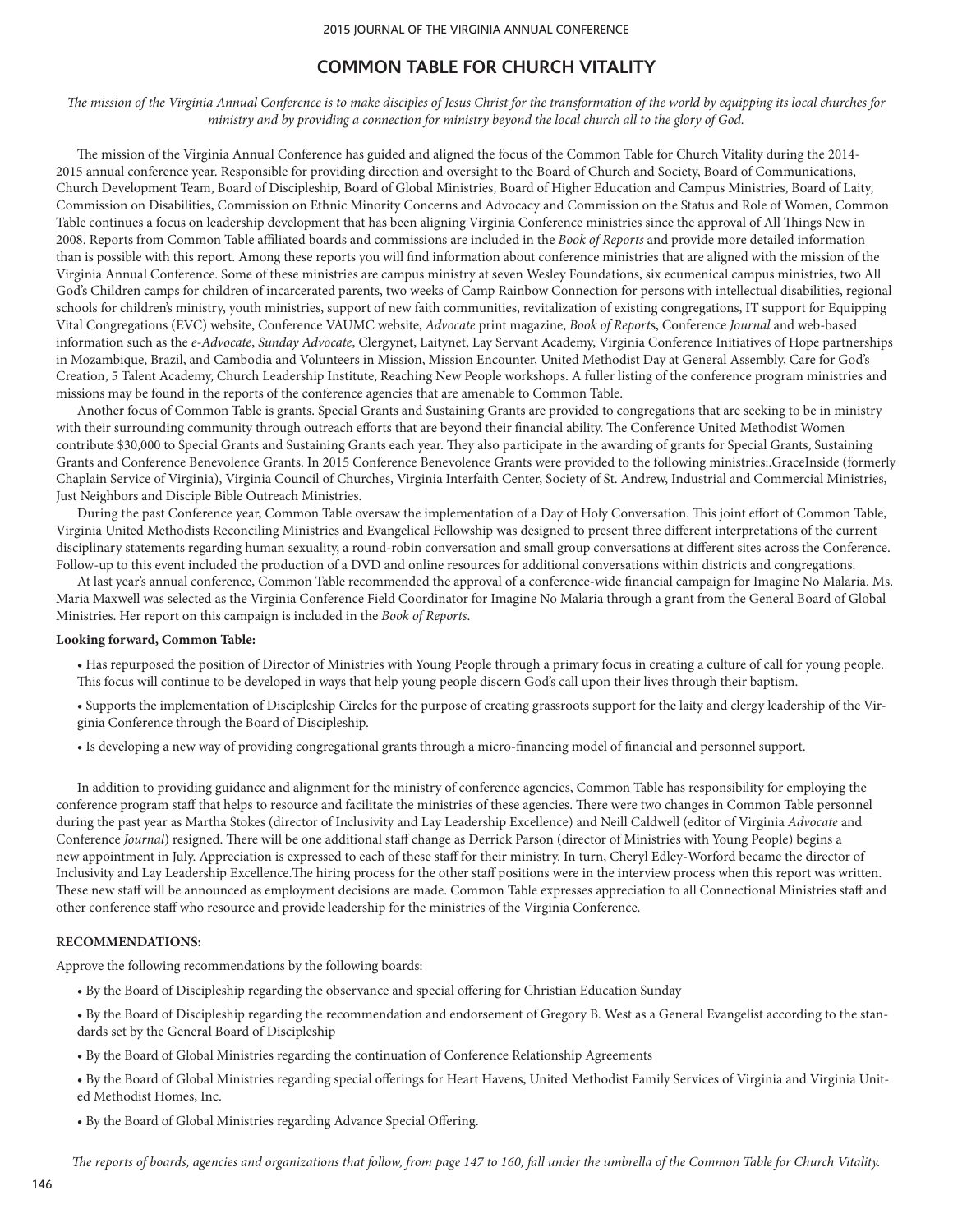# **BOARD OF CHURCH AND SOCIETY**

The Conference Board of Church and Society is charged by the United Methodist *Book of Discipline* (§629) and the conference to help the conference, districts and local congregations employ our Social Principles in connecting their faith communities to the world around them. This work is both individual and societal. It is the sacred, transforming work of inviting faithful disciples to lead the world prayerfully into the world of Christ. We are called to help the conference and our churches answer "How will our social actions be faithful to the gospel?"

We believe the board best meets conference needs by employing our energy to enact the visions of our Bishops' pastoral letter, "God's Renewed Creation: Call to Hope and Action" and our church's Social Principles. We order our board into four working groups – three follow the outline of the Bishops' letter and focus on Biblical mandates to: 1. End poverty; 2. Care for God's creation; and 3. End violence in our world. The fourth group, Criminal Justice and Mercy Ministries, provides a ministry to all persons who are in prisons, their families, families of victims of crime and advocates for criminal justice system reforms.

The Conference Board promotes the Peace with Justice Sunday Special Offering, one of six Church-wide offerings that The United Methodist Church General Conference asks of each local church. Half of the Peace with Justice Offering stays in the conference to fund ministries in the conference. This offering is taken on Trinity Sunday (May 31, 2015) or at another time decided by the local church. In 2014, we increased the offering taken by our local churches by more than 20 percent, but we need more churches to take the offering. Only 10 percent of Virginia Conference churches took the offering in 2014. In 2014-2015, we used Peace with Justice Funds in the following ways:

- 1. Fredericksburg District is training churches using the Just Faith curriculum to help members connect their faith to social action.
- 2. Creation Care Ministry of Resurrection UMC in Chesapeake, VA.
- 3. Rising Hope UMC in Alexandria District received funds to help it partner with Virginians Organized for Interfaith Community Engagement (VOICE) for leadership development in community organizing, especially housing for low income and homeless people.
- 4. Scholarships for young adults and others to participate in the BCS trip to Israel/Palestine.
- 5. Kingsway Prison and Family Outreach Ministry in Harrisonburg District to support its Sexual Offenders Safe Sanctuary Program which provides a place where sex offenders can worship and be ministered to through Bible Study and worker training programs.
- 6. Remember and Recommit: a program of three Richmond District churches to hold workshops which explore the history of race relations between black and white churches.

Each year, United Methodist Day at the General Assembly is held on the first Thursday in February. We hold this event jointly with the Virginia Conference United Methodist Women and our Conference Legislative Network. Our bishop always comes: we need you, too! Our maximum participant number for this event is 300 people, so register early!

The Conference Board of Church and Society has developed educational and advocacy resources addressing Creation Care, death penalty, immigration, minimum wage, voting rights and wage theft. These can be accessed on the Conference BCS webpage.

This year, we worked with the Conference Pensions board to develop a resolution on divesting investments related to fossil fuels which contribute to carbon dioxide and methane pollution. Together, we found that both boards could agree that thermal coal is a most polluting kind of fuel and that both boards recommend that our conference and the general church not invest church funds in companies producing thermal coal.

In January 2015, we regrettably accepted the "retirement" of Rev. Hunter Mabry as a member of the board. Hunter faithfully served many terms on the board and is a model of how one person can link together their faith and a passion for social justice to make a difference in the world.

*Jaydee Hanson and Rev. Gretchen Nelson, co-chairs*

# **VIRGINIA UNITED METHODIST COMMUNICATIONS, INC.**

*The mission of Virginia United Methodist Communications, Inc. is to assist faith communities in communications and related technologies, empowering their mission to make disciples of Jesus Christ.*

As I conclude my tenth year on the Board and my first year as President, I am reminded that the one thing that has not changed over time is the need for the church to tell its story. It is a privilege to be able to serve the Virginia Annual Conference while serving the local churches and encouraging them to tell their stories in new and effective ways for all generations.

Over the past year, our board has held communication training events at Annual Conference and at the annual Virginia Chapter Professional Association of United Methodist Church Secretaries (PAUMCS) Fall Event. Topics covered included blogging, website development, social media, the use of email management systems, among others. Members of the Board have also led local church training events or been accessible as resource point persons to answer church communication questions. The Communications board also heavily supports the operation of Annual Conference by providing camera operators, help on the tech desk, production of *The Daily Advocate* and a display to provide resources to attendees of Conference including the availability to order Conference DVDs and subscribe to *The Advocate*.

This year, we welcomed Nick Ruxton to the Conference communications staff as a part-time Videographer and Video Production Coordinator. We also said goodbye to Neill Caldwell who resigned his position as editor of *The Virginia United Methodist Advocate*. His dedication to the Conference through photography, news writing, and publication editing has been superb. He will be greatly missed.

At the 42nd annual meeting of the United Methodist Association of Communicators, held in Savannah, Ga., our Conference communications staff brought home seven awards. *The Virginia United Methodist Advocate* was selected as the best magazine in the Print Publications category, and designer Cathryn Huff won second place for her work on the *Advocate* in the Print or Electronic Design classification of the Visual Design category. Huff also won a first place honor for her layout and design of the Virginia United Methodist Foundation 2013 annual report and third place under Branding Development for her "Every Life Save a Life" logo for the conference's Imagine No Malaria effort. Former *Advocate* editor Neill Caldwell won a third place award in photography for his shot of the "Moment of Ordination" as Bishop Young Jin Cho ordained Lynda Harding as a deacon at 2013 Annual Conference in Hampton. Two videos produced by Director of Communications Linda Rhodes for this year's Annual Conference gathering also won honors. The animated Discipleship Circles "whiteboard" video won first place in videos costing more than \$2,000, and the Imagine No Malaria promotional video, created by Rhodes and the Rev. Mike Maxwell, won second place for videos costing between \$500 and \$2,000.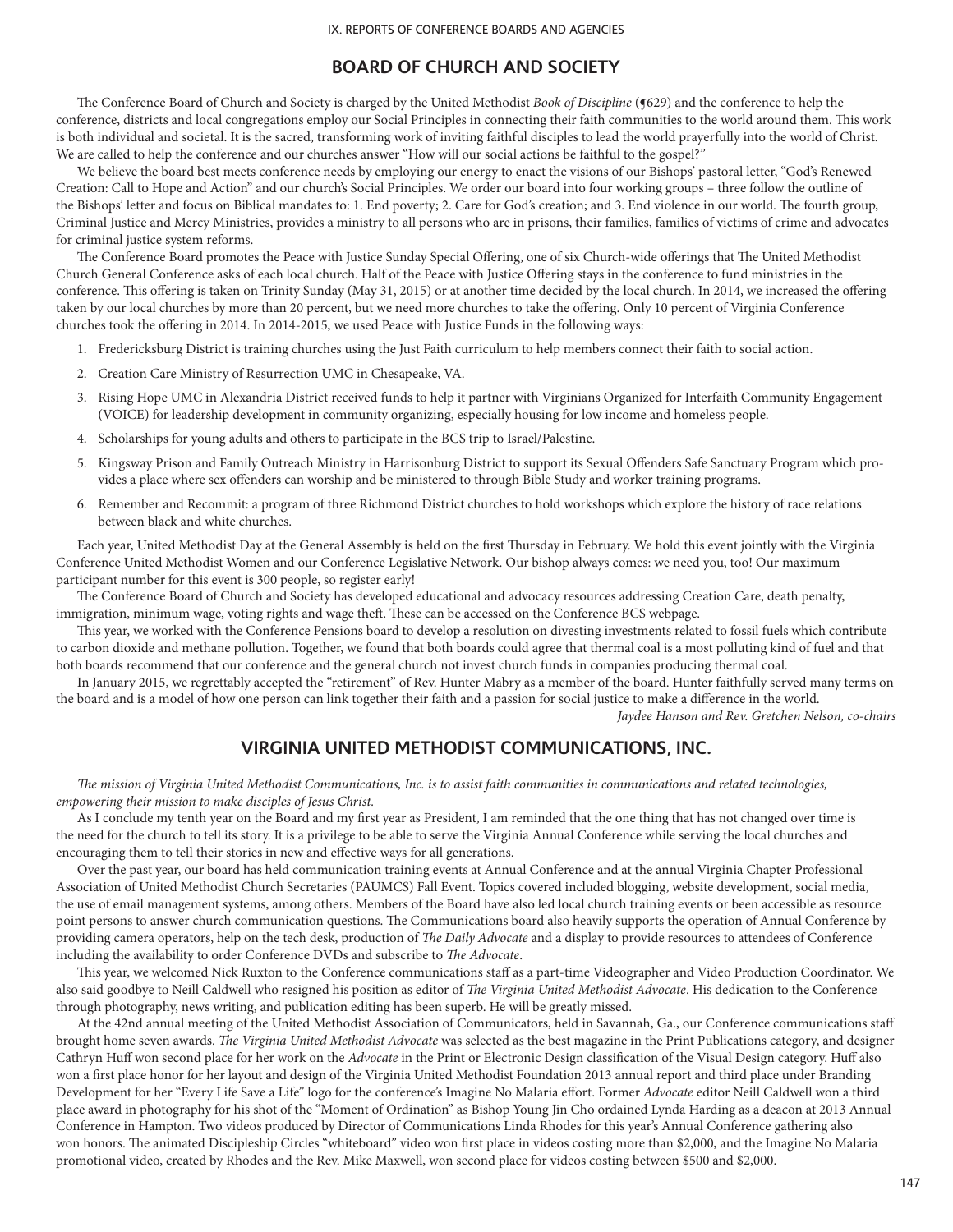The Board of Communications continues to look for new ways to support the work of our local churches. Please feel free to reach out to us either through the Conference staff or through the Conference website.

 *Keri L. B. Marston, President*

# **BOARD OF DISCIPLESHIP**

The Directing Board of the Board of Discipleship responded to the 2014 Bishop's Prayer Convocation by sponsoring follow up events in different regions of the Conference. Wendy Miller, professor emeritus of spiritual formation, Eastern Mennonite Seminary and adjunct professor of spiritual formation, Garrett Evangelical-Theological Seminary was our keynote speaker. Various workshops were offered which provided opportunities to experience prayer in many different ways. These experiences were met with great reviews and the Board of Discipleship may look at how we can provide these learning events in the future. 2015 will mark the third year the BOD has helped with the Bishop's Convocation on Prayer and looks forward to how it can partner in the continued movement of lifting up prayer in our faith communities.

This year the BOD has focused efforts on the Conference-wide initiative of Discipleship Circles. Most of the board members have been trained as facilitators and are ready to assist circle launches in every region of the Conference. Regional Leaders continue to connect with leadership in their assigned districts to find out how the BOD can best serve their local faith communities.

### **Older Adults**

Change and new vision have been the focus of this year's Older Adult Council. With knowledge of the "Boomer" generation's distaste for being identified as older adults, we are attempting to improve our focus and identity. Our council has addressed the activities, events and interests that better mesh with the Boomer interests and that will encourage use of their many gifts and strengths for ministry. We have had discussions related to a more inclusive name for our council.

Suggestions for celebrating Older Adult Recognition Sunday in May were again prepared by council members and placed on Clergynet to serve as a resource when planning this day.

This year we have been privileged to share in two exciting new adventures. On April 25 the Senior Council at Shady Grove (Mechanicsville) and the Council co-sponsored an "Old Time Revival" for the Richmond District. The program included an old fashioned gospel sing, guest speaker Clarence Brown and ended with music by a gospel quartet. Our vision is that this model might excite and re-ignite older adults in their call to ministry in all stages of their lives.

Our second adventure was a day's retreat partnership with Overlook Retreat and Camp Ministries (in the Harrisonburg District) on May 12. Our council led the morning session with how to create "Your Legacy" box and taking a look at "How Faith Shapes Us". In the afternoon Overlook presented "Life Beyond This Life" with individuals sharing their personal experiences of glimpses of heaven.

Both of these events, new for our council, are ways we are discovering how to partner with other groups, creating programs that strengthen and expand Older Adult Ministry. The Boomer Generation challenges us to provide opportunities to reunite them with worship, fellowship and service in our churches as they retire. We look forward to increasing our programs for other districts in 2016.

*Carol Bookwalter, chair*

#### **Children's Ministries**

Each year the School for Children's Ministries is held in four different districts spread throughout the Conference in order to provide training, connection, and inspiration to Christian educators. This year the class offerings will include areas of spiritual development, practical classroom skills, hot topics in children's ministries, outreach events, volunteer retention, creative worship, and music.

The age level of Children's Ministries has been present and is engaged in conversations as the Va. Conference takes a look at how it can best equip local churches and faith communities in Safe Sanctuaries processes.

#### **CCYM**

This year, our ministry spent some time focusing.

Spring 2014, we hosted an event for people who work with young people called Cultivating Young Leaders. This event brought in 22 people who are in ministry with young people across the Conference to learn about strengths-based leadership within faith communities. Our facilitators presented learnings they have come across in their use of the model. We believe this focused investment of time and energy in those who serve our young people was important.

LEAD 2014 was cancelled and it was determined that we should schedule it every other year (allowing "Poverty in America" - which replaces our UN Seminar - to be the focus on the off years). This will prevent us from competing with our own events. During Summer 2015, we will focus on Poverty in America and will not run LEAD again until Summer 2016.

Our fall retreats for 2014 featured Keith Elgin (a nationally recognized artist and worship leader within at Vine Church in the Virginia Conference) and Dugan Sherbondy (author and speaker). We found this team to be a draw and increase attendance while also pulling in new groups from around the Conference. Dugan's messages focus on being created in God's image and being God's "masterpiece." Additionally, all Virginia Conference folks were invited to download Dugan's ebook, *Sow What?* about serving in youth ministry. Our team found Dugan to be inspiring, captivating and constantly willing to partner together to make ministry happen (we even found him hauling boxes of supplies alongside us!). By really digging into the message and focusing every aspect of our retreat on Dugan's talks, we feel we were able to serve our community well.

In addition to focusing during the retreat, our volunteers spent much time developing and producing better marketing (we still have room to grow, of course!). Our Facebook account now boasts 636 "likes" and our Twitter account has 63 "followers." It is our belief that this increased base helped bump our fall retreat participation up as well. This focus on direct contact with interested parties will help us better share information in the years to come.

*Alison Malloy, adult chair*

### **RECOMMENDATION:**

The Board of Discipleship continues to recommend and endorse Gregory B. West as a General Evangelist according to the standards set by the General Board of Discipleship.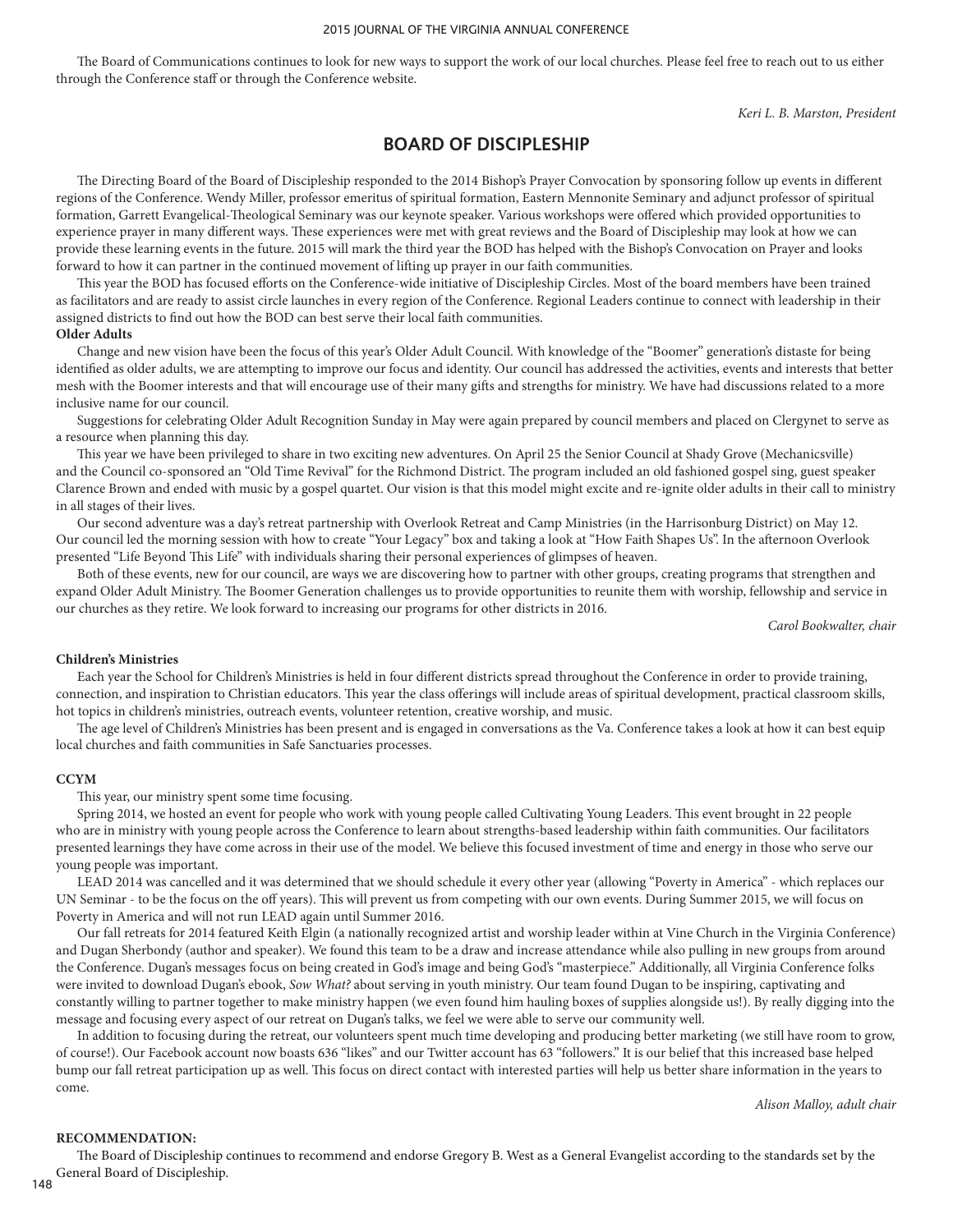# **BOARD OF GLOBAL MINISTRIES**

We completed a year-long process of prayerful reflection and visioning toward a restructure which would further strengthen our conference commitment to mission. The goal for the proposed structural change is to acknowledge the past strengths of the board while expanding its scope and function to engage more churches in mission and justice across the conference and strengthen the connection. A second element of that goal is to highlight missional activity and theology as an expression of our individual and corporate discipleship as we serve others in charity and justice while building up the body of Christ in its endeavor to make new disciples for the transformation of the world. To that end the Conference Board of Global Ministries has drawn upon the portion of the conference mission statement "…by equipping its local churches for ministry and by providing a connection for ministry beyond the local church; all to the glory of God." for its new structure of **"Engaging, Connecting and Equipping Clergy and Laity of the Virginia Conference for God's mission."** as the base for the new structure. We have discerned dividing into two teams: Missional Discipleship and Engagement and Missional Connections to facilitate the function of the Board.

Mrs. Anne Klotz, **Missionary Itineration Coordinator**, has facilitated connections and visits for approximately 13 missionaries with their covenant churches during the past year. Under the new Global Mission Fellows program to engage young persons in short term mission ministry, two placement sites are being created within the Virginia Conference.

**Mission Encounter**, is a cooperative school offered by the Board of Global Ministries and the United Methodist Women to help us understand God's work in our world and our involvement as United Methodists. Two sessions were offered in 2014: July 25-27 and July 28-30 at the Virginia United Methodist Assembly Center in Blackstone with approximately 184 in attendance. Mission Encounter 2015 will be offered July 24-26 with study focuses on 3 areas: Social Issue – The Church and People with Disabilities, Spiritual Formation – The Pursuit of Happiness and the Geographical Study – Latin America.

**United Methodist Volunteers In Mission (UMVIM)**, Forrest White, Coordinator, offered 10-12 team leader trainings in 2014 and is developing a re-certification process for veteran team leaders. The Facebook page, (https://www.facebook.com/VirginiaUMVIM) continues to be a place for inspiration, information and connection. Team leaders are invited to share the specifics about their trip: i.e. church or district sending the team, location and ministry project particulars by emailing the conference UMVIM Coordinator who will post to the Facebook page. Others are invited to pray for the team and those they'll be serving. Teams looking for additional information are invited to "recruit" via the Facebook page. Our prayer is that we truly embrace and live the UMVIM mission statement based on 1 John 3:18 -- "Christian Love In Action."

**The Conference Committee on Mission Personnel (CMMP)**, chaired by The Rev. Joanne Maughlin, is a committee of local church clergy and laity within the Virginia Annual Conference that is committed to mission service and whose members guide and mentor interested persons through the application and discernment process for mission service and assist them in identifying, within the Annual Conference, congregations for missionary financial support. One interview was held in April 2014.

**Initiatives of Hope (IOH)**, chaired by The Rev. Judy Fender, has been in prayerful discernment and visioning regarding its scope and function as mission initiatives transition to mission partnerships. Mutuality in mission is highly valued and being presently explored with **Mozambique**. The Shade and Fresh Water Project in **Brazil** celebrates its 15th anniversary in October 2015. There is a continuing need for VIM teams to serve on the Medical Boat in the Amazon; to partner with projects in the Northeast; to participate in a new project with the indigenous people near the border with Paraguay and a new project in the countryside outside Sao Paolo. The Rev. David Vaughn chairs the Brazil initiative. The newest initiative, **Cambodia**, chaired by Mrs. Juanita Csontos, hosted a consultation at Aldersgate UMC in Alexandria, Va., in May 2014, with several annual conferences in attendance. Early in 2015, there are two VIM teams planned, one centering on the role of Christian women and the other on young adults exploring issues of mission and justice.

*The Rev. Verónica Barrell, BGM Chair*

## **Partnership Reports**

#### **Heart Havens**

Heart Havens, Inc. continues to focus on empowering adults with intellectual disabilities to live and thrive in a safe and nurturing environment. Presently, this is done through the operation of 11 group homes spread throughout The Virginia Conference. The Charlottesville District is working with us to raise funds to build an apartment complex. In the fall, the difficult decision was made to close the Norfolk home after determining this home was operating at a loss and would adversely impact the organization.

Fundraising activities continue with grants totaling over \$126,000. Of special note are the following:

- Department of Rail and Transportation Grant \$ \$79,148 (vans to Winchester and Stuarts Draft homes)
- Richmond Memorial Health Foundation \$10,346 for a Direct Support Professional Career Ladder (three-year grant)
- Commission on Disabilities \$500 for the startup of an Advocacy Group
- \$15,862 from USDA (van to the Kilmarnock home)
- \$20,000 KOVAR (updates to Macleigh-Holland home and furniture)

Mentioned above, one of these grants is focused on building a Career Ladder for our direct-care employees. This program is providing valuable continuing education opportunities for staff to support their growth and development.

For the third year, Heart Havens held a motorcycle rally called "Ride for Independence." This annual event helps us expand our visibility in the community, while also being a great fundraising opportunity. Riders, volunteers, staff and, most of all, our residents had a great time at this year's event.

We continue to have active involvement from our board members, church groups and community volunteers. The Board of Directors are often found in our homes where they are planning activities, making birthday cakes or doing maintenance on the home. We also continue to strengthen our relationship with HandsOn Greater Richmond volunteers. These volunteers have supported us this year in various ways, including painting, doing crafts or stuffing brochures. We also were blessed with a visit from Circle of Friends, who brought 12 ladies to volunteer for seven hours. Churches continue to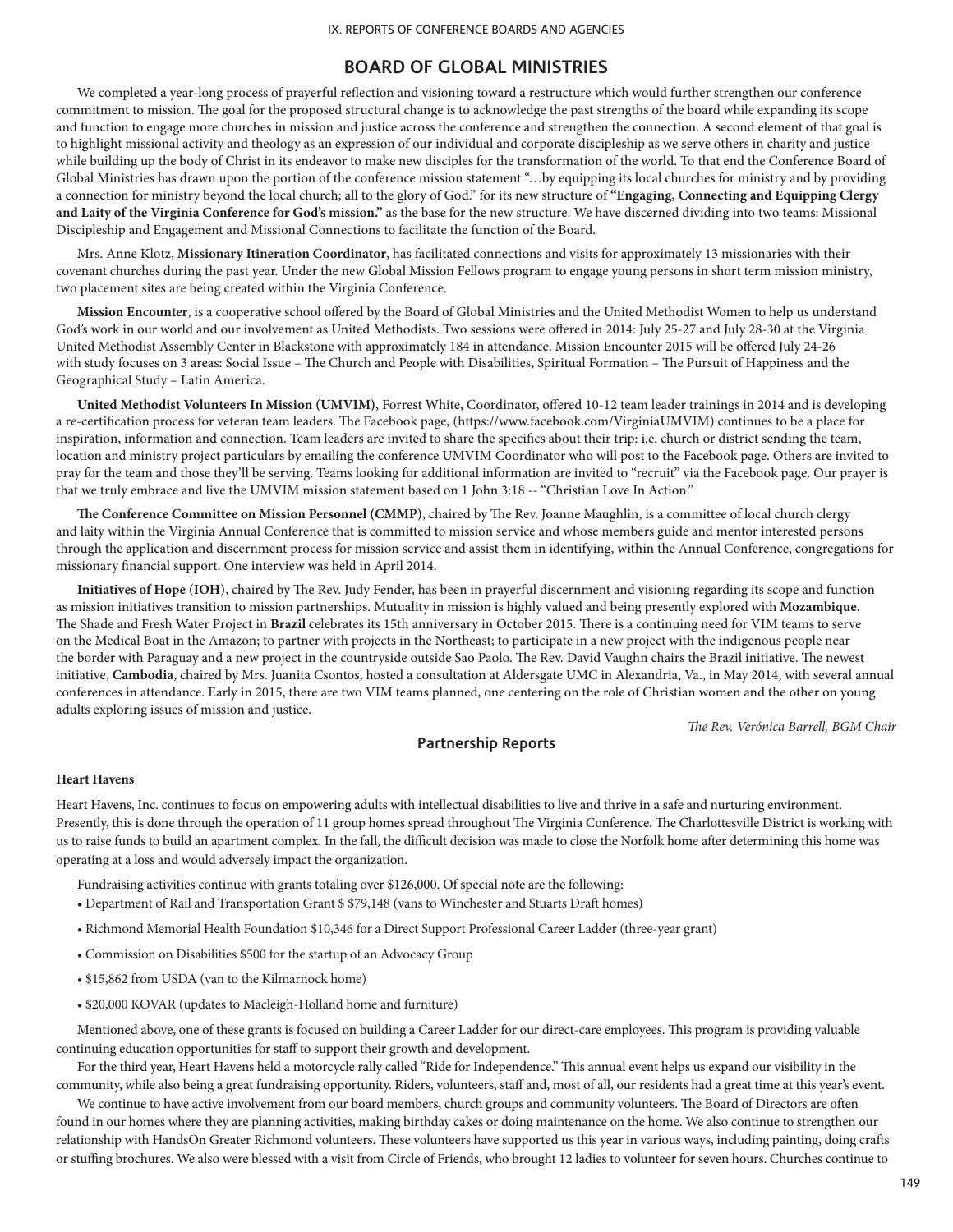be a source of support through donations and volunteer service including maintenance projects and social visits with our residents.

In 2014, Heart Havens continued to hold the BBB Accredited Charity Seal. We also improved our charitable rating status in Guidestar to Gold. As the year concluded, we wrapped up our existing three-year strategic plan and finished development of the plan that will carry the organization through the coming three years.

Finally, Heart Havens was proud to announce the 2014 Manwiller Award recipient was Fred Rathel of the Winchester District. Fred is instrumental in coordinating volunteer work days and events to benefit Heart Havens. He serves as a non-board member on the property committee and is a speaker for Heart Havens in the Winchester District. Fred's commitment to the organization can best be seen through the loving relationships he has made with the men who reside in the Winchester home.

*Jennifer Boyden*

#### **United Methodist Family Services of Virginia (UMFS)**

As a faith-based nonprofit social service organization, we do whatever it takes to empower high-risk children, their families and communities throughout Virginia. From addressing behavioral and emotional issues to finding foster and adoptive homes, UMFS never gives up. UMFS is an unwavering champion for high risk children and families, collaborating with communities to help them reach their full potential.

UMFS provided services in 2014 last year to over 9000 children and families throughout Virginia. With regional centers in Richmond, Northern Virginia, Tidewater, Fredericksburg, South Hill and Lynchburg; intensive treatment centers in Richmond and Centreville; and offices in Farmville, Charlottesville, Roanoke, Tazewell, and Loudon counties, our reach is across the Conference. We are dedicated to creating a world where caring, opportunity and generosity are passed on from generation to generation. We strive for and get results that transform lives. Through our five core values, we do whatever it takes to help children and families in need. Here are some of our achievements from the last year.

This year we celebrate our 115th birthday! This means that for the last 115 years UMFS and The United Methodist Church have worked tirelessly to minister to children often forgotten by our society. Since the very beginning The United Methodist Church has partnered with us to be an advocate for those most at risk. With the help of the Church we have made a concerted effort to engage youth, parents, community groups, business partners and the faith community in providing resources, expertise and support so that all families can thrive. We continue to strengthen our connection with congregations and the broader church to support high risk children and families. With your help, we are helping to usher in the Kingdom of God by providing love, support and care for kids who need it the most. Because of you 800 children are in our care, 90 communities are being served, 178 children were placed to 89 families, and 87 new foster /adoptive families were approved. We are bridging the needs of the world with the gifts of the Church and our expertise but we cannot stop now. Our 115 year history is rich in tradition and impact but we must continue to press forward, currently 1000 kids in the commonwealth of Virginia are waiting for a foster or adoptive family. We must work even harder to eradicate this number. With your help we can do it. Without the VAUMC we cannot be the advocate and voice for at risk youth, children will not have safe and loving homes and life will not be forever transformed. So join us as together in the next 115 years we will change the lives of the next generation of children and their families.

We ask you as the Church to be the champion for at risk youth and their families and also help us to find forever homes for the thousands of youth who are in the Virginia foster care system. Become a partner church with UMFS or a local church ambassador of UMFS. We value our Virginia Annual Conference connection and feel privileged to be a part of the ministry of the United Methodist Church. As a part of the body of Christ, with you together we can serve the most at-risk children in our Conference.

> *Bruce Whitehurst, Chair, UMFS Board of Directors Greg Peters, Chief Executive Officer*

#### **Virginia United Methodist Homes, Inc.**

Throughout its 68 year history, Virginia United Methodist Homes, Inc. (VUMH) has embraced the basic foundations of the Social Principles of the nurturing and social community. Our forefathers recognized as our first nurturing community was begun that even those growing old in years should have the opportunity to develop to their fullest potential as individuals. With seven communities throughout the Virginia Conference, VUMH has always been, and will always strive to be, a provider of communities where older adults can live life as they choose.

In the summer of 2014, VUMH began a process to identify the core values and standards that residents, family members and staff recognize as central to the reputation of VUMH. The work is far from complete; however, three fundamental themes from this effort are worthy of sharing with the Annual Conference:

**• The mission of VUMH has never wavered: To provide facilities, services and programs to enhance the quality of life for older persons**. Our communities now serve more than 1,200 elders every day. VUMH is dedicated to the very highest standard in quality of living, placing a priority on personal independence supported by attentive, experienced staff.

**• As the needs and expectations of seniors continue to change, so too do the services and programs VUMH provides.** VUMH is committed to delivering individualized and enhanced amenities, programs and services to meet the need of each Resident. VUMH is working with residents, staff and professionals to develop an updated master plan for Cedarfield in western Henrico County and the expansion of the health services center at WindsorMeade of Williamsburg. More importantly, an intensive staff training program focused upon greater person-centered engagement in each community began in February 2015.

**• Our rich history with the Virginia Annual Conference is key to our foundational philosophy of placing the needs of each individual resident at the center of everything we do.** A cornerstone of how we continue to live out our Wesleyan heritage is the Samaritan Program, which provides financial assistance to residents who have outlived their monetary resources, and, through no fault of their own, can no longer afford the full cost of their care. For fiscal year 2014, the Samaritan Program provided \$965,749 to residents, offering security and peace of mind when our residents are most vulnerable.

Looking forward, all of the work that VUMH is currently undertaking will set a new direction for the future. As our Social Principles state, VUMH believes we have a responsibility to continually "innovate, sponsor and evaluate new forms of community that will encourage development of the fullest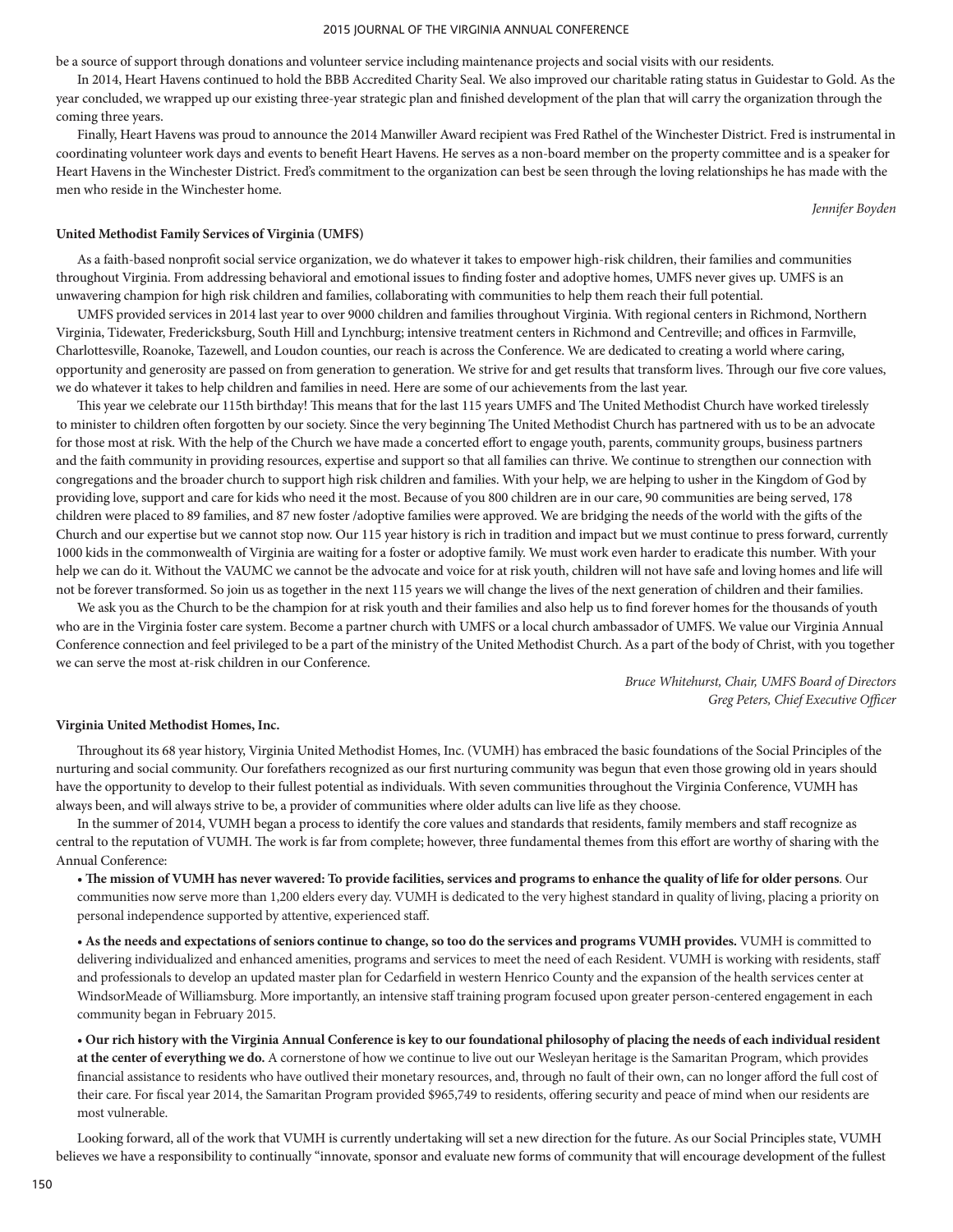potential in individuals." An important component of this dynamic will come from enhanced partnerships with the clergy and laity of our local churches as together we address the needs of those who are aging in the congregations and communities.

*Christopher P. Henderson, President and CEO*

### **Virginia United Methodist Housing Development Corporation**

The mission of the Virginia United Methodist Housing Development Corporation is to provide affordable and safe housing for the elderly and disabled. In 2015, VUMHDC managed 32 multi-million dollar properties (1800 units) which are located throughout the Commonwealth of Virginia and in West Virginia. For the conference year 2015-16, we are attempting to build, develop and rehab an additional two to three additional properties located in Virginia. We will use existing government grants and service programs so that no cash outlay is required by the Virginia Annual Conference. For more information about this mission and our amazing history, please visit our website.

*Jim O'Quinn. Vice President*

### **Wesley Housing Development Corporation**

Wesley Housing's mission is to preserve, develop, own and operate affordable housing and sustain quality communities for families and individuals who might otherwise face homelessness. In 2014, we celebrated 40 years of service to Northern Virginia, having served more than 25,000 residents during that time. We currently manage 19 properties (approximately 2,200 residents) in Alexandria, Arlington, Manassas and Fairfax County. We also manage four Community Resource Centers and four special needs Resident Services Centers that offer a full range of desperately needed programs and services to support children, adults, seniors and those with chronic disease as well as those with disabilities to regain and maintain their dignity and renew their lives.

### **Real Estate Development Projects**

• Lewinsville Senior Residences (McLean): Wesley Housing has been chosen to renovate and expand the McLean property from 22 to 82 units of affordable, independent senior housing. The Fairfax County Board of Supervisors approved an agreement with Wesley Housing who is partnering with Hamel Builders on the project. If low-income-housing tax credits are approved in 2015, the construction will begin in 2016 and finish in 2017.

• Pierce Queen Apartments (Arlington): Construction has begun on the Arlington County project that will preserve and renovate two of Pierce Queen's garden apartment buildings and construct a 12-story residential tower. The family-friendly project will increase the number of affordable bedrooms from the existing 67 to 151 and will preserve affordability for 60 years. Eight units will be fully accessible for people with physical disabilities.

• Lynhaven Apartments (Alexandria) and William Watters Apartments (Arlington): The combined 49 units are being redeveloped to include energy efficient upgrades as well as new interiors.

### **Resident Services/Special Projects**

• Housing Stability Initiative: Every month, approximately 125 adults take advantage of housing stability and eviction prevention programs such as resume and job search skills training, computer training, crisis intervention, referrals to community resources and financial literacy and household budgeting.

• Holiday Help: One hundred ten low-income Wesley Housing family members, children and seniors in 45 households had a special holiday because of hundreds of volunteers who participated in our 2014 Adopt-A-Family program. St. John's UMC once again donated space for the 85 volunteers who worked more than 250 hours to sort and wrap Adopt-A-Family gifts as well as the donations of more than 600 toys from Toys for Tots.

*Shelley S. Murphy, President/CEO*

# **Advance Specials 2015-2016**

### **INTERNATIONAL**

Mozambique: Chicuque Rural Hospital, Advance #09734A Mozambique: Cambine Agriculture Program, Advance #3020561 Congo: North Katanga Wings of the Morning, Advance #08597A Chile: Methodist Construction Projects, Advance #3020485 Liberia: Ganta United Methodist Hospital, Advance #15080N Haiti: Haiti Emergency Projects, Advance #418325 Cambodia: Mission Initiative, Advance #00230A Cambodia: Street Children Ministry, Advance #14921A Macedonia: Macedonia in Mission Together, Advance #00220A Brazil: Ministry with Children, Shade and Fresh Water Project, Advance #11580A Israel: Bethlehem Bible College, Advance #12017A Russia: Russia Mission Initiative, Ukraine, Moldova, Advance #14053A Sierra Leone: Child Rescue Program, Advance #14377A Sudan: Sudan Emergency, Advance #184385 Global: Anti-Human Trafficking, Advance #333615 Global: The Medicine Box, Advance #982630 Global: Sustainable Agriculture, Advance #982188 Guatemala: Highland Support Project, Advance #15022A Mexico: Give Ye Them To Eat, Advance #07629A Mozambique: Evangelization and Church Expansion Ministry, Advance #12580A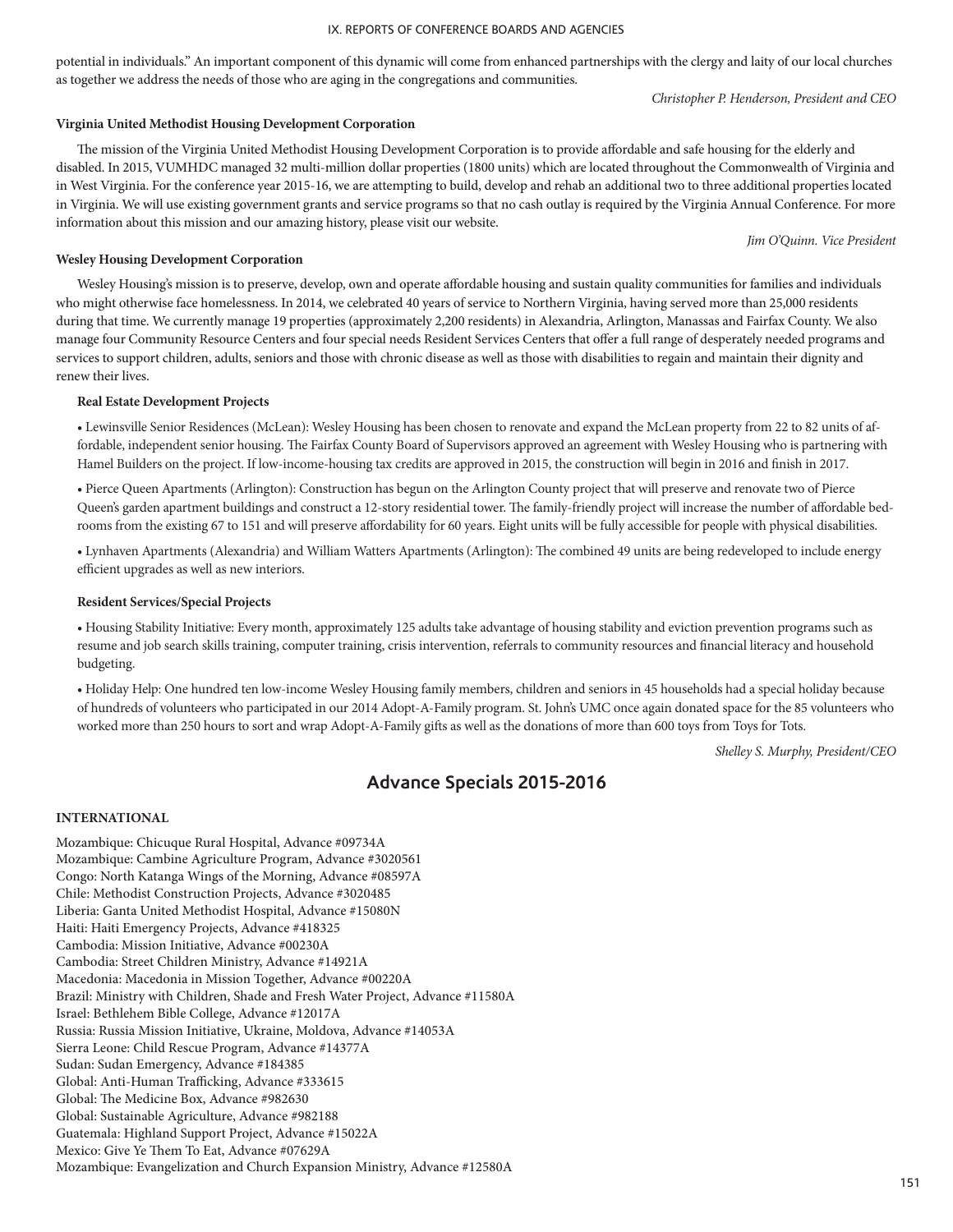### **NATIONAL**

Mississippi: Choctaw United Methodist Mission, Advance #761544 USA: Project Crossroads, Advance #781380 District of Columbia: Christ House, Advance #381215 Kentucky: Red Bird Mission, Inc., Beverly, Advance #773726 Kentucky: Henderson Settlement, Frakes, Advance #773365 Florida: Cornerstone Family Ministries, Advance #751202 South Dakota: Tree of Life Ministry, Advance #123615 Tennessee: Jubilee Project, Inc., Sneedville, Advance #781350 USA: Justice for Our Neighbors Immigration Ministry, Advance #901285 USA: Volunteers in Mission, Southeastern Jurisdiction, Advance #901875 USA: Society of St. Andrew, Advance #801600 USA: Response and Recovery to Natural Disaster, Advance #901670

### **VIRGINIA**

Rising Hope United Methodist Mission Church, #5043 Shalom Zone: Grace Ministries, #5046 Tuesday's Table, #5024 Disciple Bible Outreach Ministries of Virginia, #5029 Henry Fork Service Center, #5008 United Methodist Community Outreach Program of Roanoke, #5004 Virginia Conference Disaster Response and Recovery, #5037 Agape Christian Children's Community Center, Inc, #5020 GRACE Ministries of The United Methodist Church, #5035 ESL and Immigrant Ministries Childcare Support, #5036 Teens Opposing Poverty, Inc. (TOPS), #5010 Heart Havens, #6442 Park View Community Mission, #5019 Wesley Community Center, #5025 Helping Hands Mission Camp, #5026 Just Neighbors Ministry, Advance #803002 Pathways Virginia, Advance #5045

### **RECOMMENDATIONS:**

That the Relationship Agreements as presented to the Health and Relief Team of the Conference Board of Global Ministries between the Virginia Conference and Heart Havens, Inc.; United Methodist Family Services of Virginia; Virginia United Methodist Homes, Inc.; Virginia United Methodist Housing Development Corporation; and Wesley Housing Development Corporation, be continued.

# **BOARD OF HIGHER EDUCATION AND CAMPUS MINISTRIES**

Campus ministry in the Virginia Conference continues to be 'a dynamic, diverse demonstration of God's creative and inviting love' expressed through the ministries of seven Wesley Foundations, six ecumenical campus ministries and six chaplains at United Methodist educational institutions in Virginia. These campus ministries touch the lives of tens of thousands of students (most between the ages of 19 and 30) with invitations and opportunities 'to explore, engage and embody an active faith in God'. In varied ways appropriate to each campus ministry context, God is worshipped, faith is explored, communities and people are served and lives are changed – all in the name and through the power of Jesus Christ. I trust you will read the stories shared by each of our campus ministries.

The Board of Higher Education and Campus Ministries is in place to provide oversight, policies and resources for fruitful ministry with college students. BHECM was better able to meet its charge by filling key board vacancies with persons with specialized skill sets. We welcomed to the board Mr. Bill Pike as our building/facilities expert. Bill has taken the lead with an outside consultant to inspect and assess the short and long term maintenance and safety needs of our eight Wesley Foundation facilities. Many of the immediate maintenance needs have now been addressed and a long-term plan is being developed. We are grateful to the CFA for their support in funding these assessments. We also welcomed Mr. Josh Blakely as our 'data-techy'. Josh, with the support and efforts of Bryan Compton, developed and launched our 'Campus Ministry System' – a data reporting system replacing an unwieldy 'metrics' system that was previously developed and unused. This is a giant step toward our goal of putting a success metrics in place and toward more 'holy conversations about data'. The third important vacancy was filled by Mr. John Dunning giving us expertise in Board Development and leadership for our efforts to train and resource local campus ministry boards. We are grateful for the service and commitment of these three new board members and for that of each board member.

This year BHECM has also begun looking at our 'formulas' and approaches to determining funding levels for each local ministry and each type of ministry (Wesley Foundation, Ecumenical, Faith Community/Campus Ministry). We have also begun a long term conversation about Conference ownership of the Wesley Foundation buildings.

Things to Celebrate: A new ministry, Ignite, was started at Old Dominion University in partnership with Church Development– a faith community that will reach and serve the students of ODU and young adults in the ODU area. The Ministry at Mary Washington University has a new Campus Minister, Rev. Shannon Waite. The Wesley Foundation at UVA is celebrating 50 years and has kicked off a significant capital campaign to fund renovations at the Wesley UVA building. In an incredibly difficult year at UVA, we give thanks that we have had the presence, leadership and caring ministry of the Rev. Deborah Lewis and the Wesley Foundation community at UVA. How important it has been to have a ministry on campus at UVA this year – as it has been in other places in other years. Thank you, VA Conference for your continued prayers and support of our campus ministries.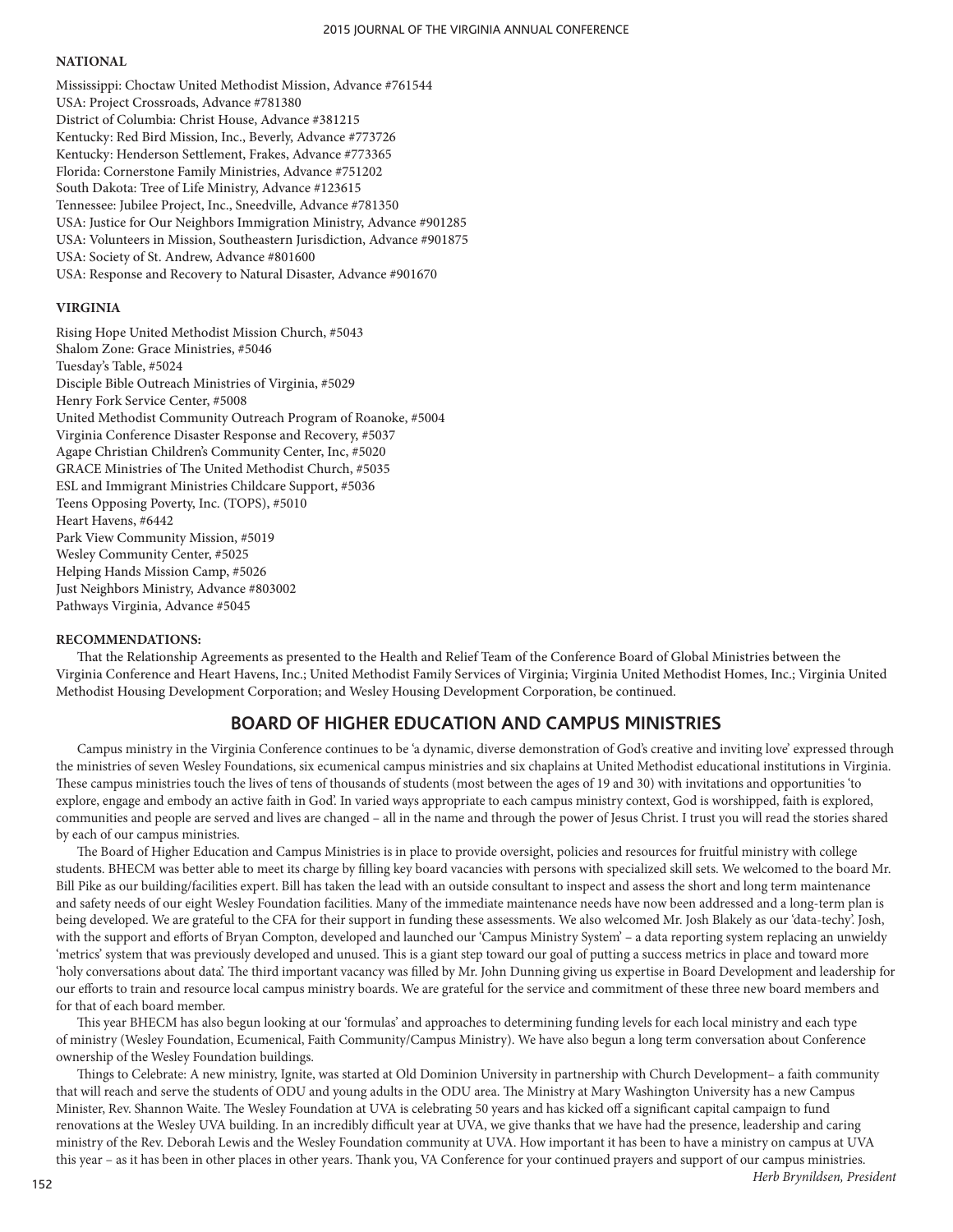### **ARISE/United College Ministries in Northern Virginia (UCMNV)**

The mission of this ministry is "to share God's universal love as revealed in Jesus Christ with the campus communities of Northern Virginia by providing and developing an authentic Christian community for students to explore, engage and embody an active faith through worship, missions, small groups and leadership opportunities.

This has been an incredible year! By sticking to our vision and faithfully attempting to follow Christ, ARISE continues to be that place that carries out this mission. In 2014, ARISE witnessed a deeper sense of community and student involvement, than we have experienced yet. Our attendance at worship has increased, the energy among students is palpable and the level of commitment by our core group seems to only grow deeper.

In October we brought Brian McLaren to discuss interfaith dialogue at Mason. We had over 120 people from the community and 20 students in attendance. We ended the day with an interfaith panel consisting of a Rabbi, Imam, Buddhist, Sociologist, Protestant Clergy and Brian. It was an amazing day! In the two weeks leading up and the two weeks following the event we held a series in worship called Faith. We started with talking about having faith like a child and moved to when things get complicated where we focused on why disagreements between Christians have led to different denominations. We closed with having two weeks of honest conversation about looking at our own faith and how to interact and love those who have a completely different faith.

Over 200 student volunteers from several student organizations on campus helped at our Stop Hunger Now meal-packaging event in November. This was our fourth SHN and students were already asking when we are hosting the next one. By the grace of God, this year has truly been amazing.

The other noticeable change in ARISE is the level of commitment from our students. We now have multiple, weekly small groups. These groups have become a priority for the students who attend.

Thank you for the support you provide to help make ministry possible I do hope you'll share our story with others. I encourage each of you to keep posted on the "happenings" of the ministry through our website www.arise.gmu.edu and through www.facebook.com/arisegmu. Thank you! *Rev. Mark Montgomery, Minister Director*

### **The Campus Christian Community (CCC)**

The Campus Christian Community (CCC) is an ecumenical campus ministry serving the campus of the University of Mary Washington in Fredericksburg. It is supported by the Presbyterians, United Methodists, Episcopalians and Lutherans. The mission of the CCC is: "Welcoming all people, The Campus Christian Community witnesses to the love and power of God in Jesus Christ. The CCC ministers with students, faculty and staff of the University of Mary Washington and the surrounding community through worship, study, fellowship, service, and provides a forum to explore and question issues of faith and life."

This mission statement is something that we strive to live into every day at the CCC. We have several recurring weekly events and work to keep students engaged in exploring their faith. Our largest event continues to be our Thursday evening program. We are grateful for the area churches that continue to support us with this event by bringing us meals for students. Gathering together at table is an important part of our ministry. We also meet on Sunday nights for worship followed by our Coffeeology program. This is a time where we discuss different topics related to theology and how they impact our lives while drinking coffee and tea. We also have small groups that meet during the week. On Wednesdays we gather for a Bible study. The first half of the year was lead by one student and for the spring semester we rotated where each week a different student is leading the study. This is giving more students a chance to delve deeper into scripture and practice sharing where they find meaning in it.

 This year marks a big transition for the ministry as we have a new Campus Minister, Shannon Waite, working with the group. This transition allows us to continue to evaluate how we can best be a ministry together and to serve the Mary Washington community. Our student ministry team meets once a week to plan out and implement the weekly events, as well as our other programs. We have been striving to engage more with both our local Mary Washington community as well as the larger community through mission. We are looking forward to continuing to learn together what it means to be a Christian in today's world and how we can grow in our faith. We invite you to check out our website www.campuschristiancommunity.com to see what we have been up to and to keep up to date with our ministry.

*The Rev. Shannon Waite*

### **Wesley Foundation at Longwood University & Hampden-Sydney College**

In faithful response to God's love for all creation, the Wesley Foundation in Farmville, Va., exists in order to be an expression of this love, primarily to and with the students. We seek to enable students to commit their lives to Jesus Christ and to live out that commitment in a life of love and service. In addition, we seek to be in ministry to and with the faculty and staff, larger college community and local United Methodist churches.

This has been another great year for Board development. The local Board has looked for ways to be more supportive both financially and with their presence. They continue to be active by seeking ways to raise money to fund the ministry and properly maintain our property. Board members are often present at our weekly large group gathering. All these efforts are designed to make the students feel more connected to the local Board. Each year we also have several Board members participate in our spring break mission trip. The Board continues to be supportive and encouraging through the implementation of building use policies and staff support. All this has been under the leadership of our Board Chair, Jeff Postans.

As always, missions have been a big part of our faith community at the Wesley Foundation. Our mission efforts have been focused on the Farmville area. They have included Health Kits for Haiti, Homework Buddies with Journey UMC and the Local Habitat for Humanity. These local mission events have made it possible for students not interested in a weeklong trip to experience the transformation that can take place through service to others. This year for our spring break we travelled to Chocowinity, NC. We had nine students, several Board members and several local church members for a total of 15 participants. It was a powerful trip and God changed lives because of time in the community.

The heart and soul of our full-time program of Campus Ministry continues to be our weekly Tuesday Fellowship Dinner and Program. Farmville District churches, groups and individuals provide meals that are followed by meaningful programs on a variety of topics given by different speakers. These speakers include pastors, college professors and administrators and students. It is a time of community building and fellowship that serves as the base of our ministry. Our gathering, which includes fellowship, worship and small group discussion, continue to challenge us to reexamine our commitment to Christ and our Discipleship. We also offer Bible studies and other small group ministries that are designed to challenge and support students. We have a "Round Table Discussion Group" meeting on the campus of Hampden-Sydney. This has become a "guy's group" and provides an opportunity for discussions that range from deep theological issues to dealing with stress and peer pressure. We have reached out onto the campus more this year with small group gatherings on campus. One of these gatherings is our new Prayer Circle. Students gather in the grill of the student union and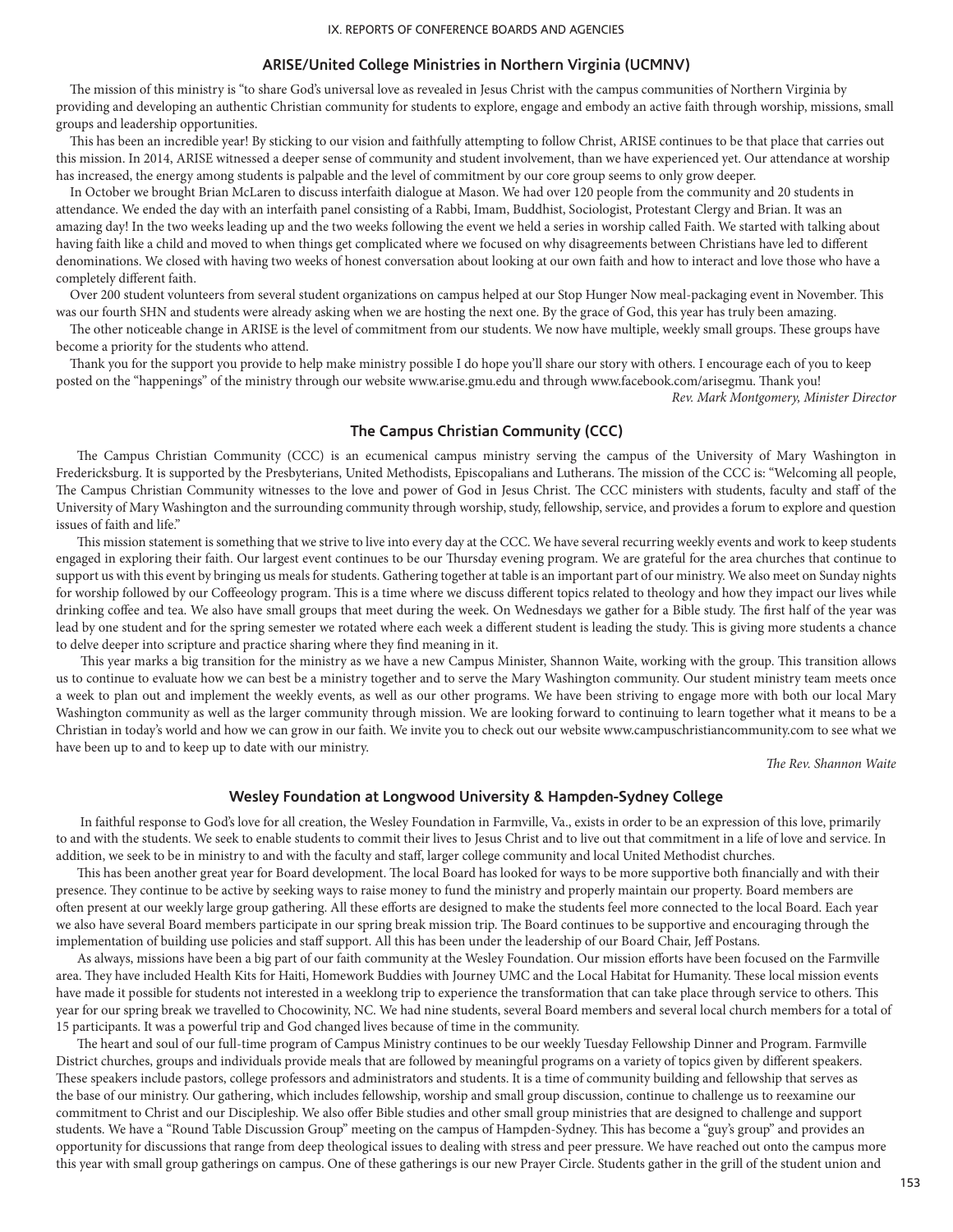have a time of prayer. Other students in the area are invited to offer prayer request or just join in the circle.

 The doors of the building are left open most of the time, for study, prayer, relaxation, movies and TV, pool and ping-pong, and many fellowship opportunities. Many groups use the Wesley Foundation Student Center. These groups include AA, NA, the Farmville District Youth program, other community and church organizations, the Farmville District Pastors, and the District Committee on Ordained Ministry. It is our hope and prayer that the Wesley Foundation continues to be "a place where hearts are warmed."

*Richard Meiser, Director and Campus Minister*

### **RISE: A United Methodist Faith Community**

This past year at RISE has been one of change and growth among our community. We are continuing to grow and see the lives of college students be transformed. We continue to imagine what it looks like to be with the college students at James Madison, Eastern Mennonite, and Bridgewater. I could go on and on about the amazing students we have and how their lives are being transformed, but we thought it would be best if you heard it directly from them.

#### *Justin Hicks, Coordinator of Campus Outreach RISE*

The reason I went to RISE the first time is not nearly as important as the reason I went to RISE a second time. You can go to any church just once, or any event really, and never have any need to return. It happens all the time. But what convinces you to go a second time? I had heard RISE was weird, that it was a bunch of strange hippies- and even that I wouldn't "fit in" with a group "like that." To be honest I have no idea why I went the first time. As a college freshman and a tired out Christian, I was looking for any group to plug into and anyone who would help me feel like I belonged. The world was very black and white then, and easy was better. Easy was safe.

Which ironically (or not so ironically if you think about it), is not who RISE is. I have asked more questions with RISE than I think I'm particularly comfortable with, and black and white turned more and more into a gray; a gray which I'm convinced is starting to be the true color of love and forgiveness. Gray is not easy, which I think is why I went back a second time to RISE and many more after that. It was the first place I had come across that didn't try to explain everything all at once; I wouldn't find any answers to the universe here. And to be honest it was uncomfortable and fascinating at the same time. It wasn't what I was looking for, but I know now that these are the people that I needed. With this community I consider to be my disastrously beautiful family, I have grown to live in the fraying gray of here and now. I have fallen in love with an immensely diverse group of people (which keeps things spicy), and been okay to ask the hard questions without really looking for an answer. We don't work towards answers; we work towards acceptance, honesty, love, and something we call God's dream. These are the things I needed most, and I found them in the most unlikely places.

I think these are some of the few words that I think are befitting to explain the impact that this community has made in my life, and the opportunities of life they have given me. I am proud of the work we do in our community, and the way we unconditionally love everyone we meet. That's something I think is really hard to find, inside or outside of a church. I am so thankful for the love I have been given here and the unconditional love I have been taught to show to others. I have never been part of a group that is so aware of every story that walks through our doors. We ask no questions. We make no judgments. One of our sayings is "Everyone means everyone." We don't care what you look like or what you might believe. We're just glad you came and that we got to meet you, because you matter to God and so you matter to us. That makes things messy sometimes and really painful. It's a big risk to be brutally honest and authentic, but that's how the most beautiful relationships are built.

 This is the place I have come to call home and a family I have come to love. As I'm preparing to graduate and move onto another city, I hope to create honest communities like RISE everywhere I go. As hard as it will be to leave, I can be RISE to those who may never walk through their doors. I can show the authentic love of God, I know I am a gift to this world and one by one we are working to mend it together.

### *Jordan Garrett, JMU Senior, RISE Worship Leader*

In reflecting on what RISE has meant to me and how RISE has impacted my college career, I can only smile. My entire sense of meaning and faith have deepened far beyond I could have ever imagined. This community took me into a relationship with God that I could have never envisioned before. RISE has taught me what love looks like and what it means to live as a resurrection people. This community has taught me how to question everything I have ever known and challenges me each day to love people like Jesus radically loved every person he came into contact with.

I have become a person that wants to mend every part of creation that I touch with love. Jesus put me here to jump in and love this world he created. RISE has taught me that I am transformed through relationships. RISE has shown me what it looks like to not give up even when loving Jesus is not the "popular" thing to do. RISE has held me when I am broken and reminded me that I am enough and that God is enough. RISE has challenged me to jump outside of my comfort zone and trust that God is going to be there when I may fall flat on my face.

In college, it is easy to get caught up in the bubble that is the whole university life. Through RISE has beautifully torn those bubbles away to show me the Jesus that passes me on every street and whispers to me, "THAT person has something incredible to show you, if you let them".

*Maggie Nave, JMU Senior, RISE Worship Leader*

My name is Alexis Ward and I am a junior at James Madison University. I am currently a religion major, music minor and beginning the journey towards ordination in the United Methodist Church. I firmly believe that this is the call that God has placed upon me, and I can testify without a doubt that he placed RISE in my life to get me there.

I started out at JMU as an eighteen-year-old girl with a full ride scholarship to play the bassoon and study to be a music teacher. I grew up as a military child and when I started at JMU my family had just moved to Connecticut, which felt like a lifetime away. I was surrounded by people and yet all alone in a strange valley. As an extrovert I knew this loneliness couldn't last for long, I needed people. I was born, baptized, and raised in United Methodist Churches across the United States; I figured a church was a good place to start. The first Sunday I attended church in the valley was at RISE and they were celebrating their second birthday, and what a day it was. There was celebration, music, laughter, party hats and praise, but the greatest thing that happened on that sunny Sunday morning was I knew that I had found my home in Harrisonburg.

Since my first Sunday at RISE I have gone from being volunteer, to intern, to Worship Coordinator and sitting on the church council which we refer to as the "Roundtable". I am currently the only college student sitting on the Roundtable, which is both terrifying and exciting. The family I have found at RISE has pushed and encouraged me to use the voice I have been given me to do all that I can to mend God's creation. They've also taught me what it means to own up to my mistakes and ask for help when I need it. Since being at RISE I have grown as a student, daughter, friend, leader, and follower of Jesus.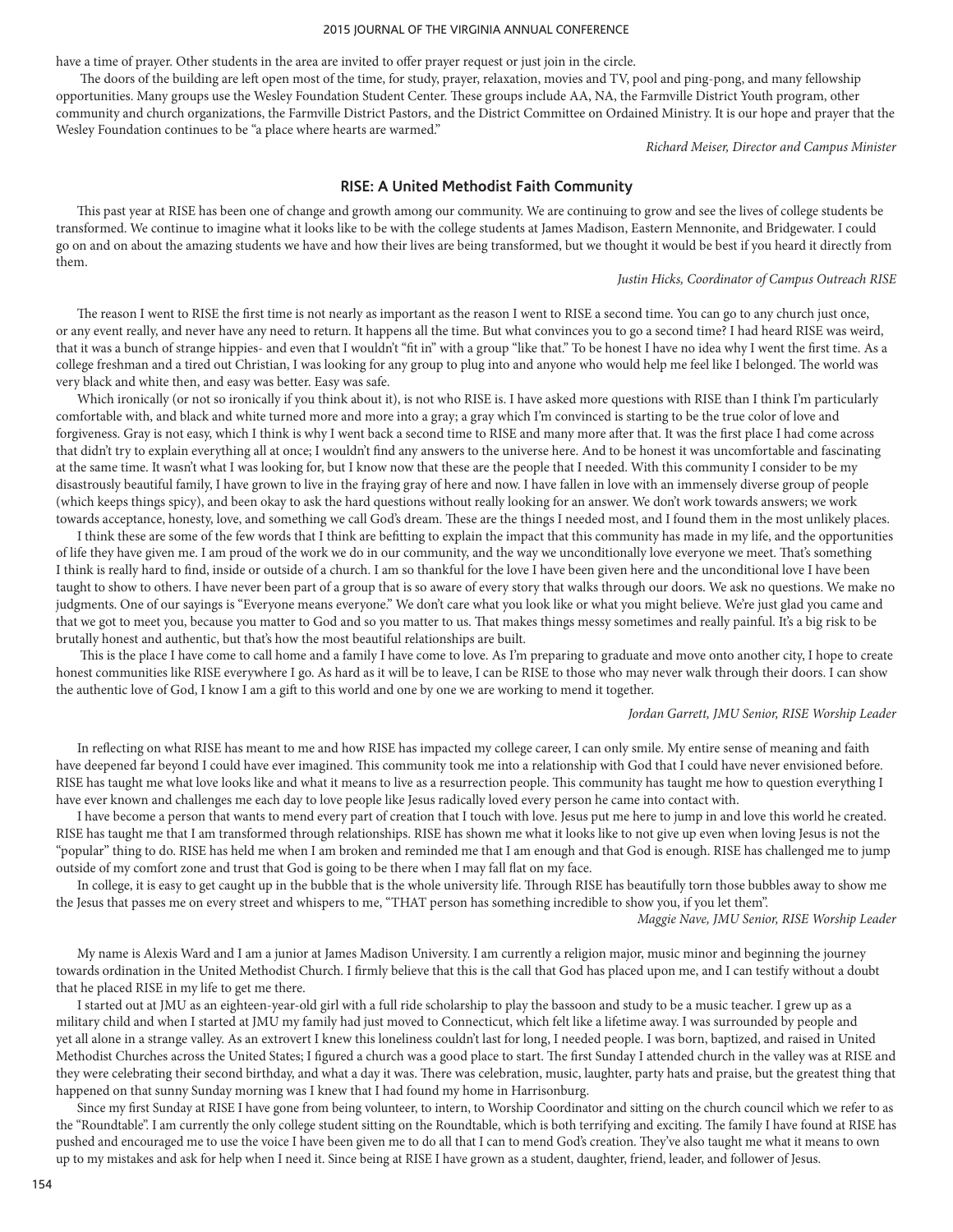Marianne Williamson said, "Our deepest fear is not that we are inadequate. Our deepest fear is that we are powerful beyond measure." This fear is what has held me back my entire life, and it is probably something I will continue to struggle with, but RISE has taught me to continue to have hope because love is stronger than fear.

*Alexis Ward, JMU Junior, RISE Worship Coordinator* 

### **IGNITE United Methodist Church (formerly Tidewater Wesley Foundation)**

2014 was a year of transition for the United Methodist Campus Ministry at ODU. After Annual Conference, we began the process of transitioning from the Tidewater Wesley Foundation to IGNITE United Methodist Church. This is new approach to campus ministry, creating a hybrid between a campus ministry and a new church.

The vision of IGNITE is to "IGNITE people's hearts to change the city." We believe that church is more than just a building or a service. In our words, it's a verb: it's who we are, what we do, how we live; it changes lives. This has been a message that has resonated deeply in our community.

For many years, Norfolk has struggled with serious poverty issues. The layout of the city is such that often the very wealthy will live a mere block from the very poor, with little or no interaction between the two. Within the city, there is a great desire for change, but often a lack of clarity for how to begin. We believe that the answer is Jesus Christ and his church.

Within the ODU context specifically, there is a palpable desire within the student body to make a difference through their lives. However, there is obvious resistance to religious institutions, especially the church. Students long to change the world, but do not trust the church. Our goal has been to help them reimagine what it means to be a church, to overcome many of their preconceived notions or past experiences, and to experience the body of Christ in action.

Much of our efforts this year have centered around establishing our name in the community and building a committed team of people who want to help bring a church like this to life. To do this, we have utilized a variety of methods. We have led a variety of mission experiences throughout the city, from feeding the homeless to painting with children from impoverished families. We have held Bible studies and worship nights. We have even handed out free t-shirts and water (almost 10,000 bottles) at home football games as a means of meeting people and sharing our vision.

Perhaps our most unique outreach opportunity has been a monthly gathering we have dubbed Theology on Tap. At this event, we meet at a local restaurant or social spot and discuss current events and how they relate to our faith. For instance, in the wake of the riots and court decisions in Ferguson, MO, we talked about issues of race in our own community, what the Bible speaks to these issues, and how we should respond. Such events have helped us to meet and build relationships with many people who have little interest in the institutional church, but are looking for community and the opportunity to impact the world around them.

What has been quite unique and exciting about IGNITE is that we have been reaching a population far broader than college-age Christians. Almost half of the people who have joined our team or attended our events have been unchurched. Furthermore, many have also been young adults and young families beyond the campus. Through this, we have experienced a growing momentum that will lead us into IGNITE's launch in just a few months.

Starting on Easter, we will begin monthly worship services. Throughout this period we will continue to build our team and improve our services. Then, in late September, we will "launch" IGNITE, beginning to worship weekly. What is most exciting, though, is not merely holding regular worship or monthly events. It is the experience of making disciples, of watching God transform the lives of those who have joined our team, and anticipating the tremendous hope of what is still yet to come.

*Brandon Robb*

### **United Campus Ministries, Christopher Newport University**

UCM, CNU has two basic overlapping components: the student discipleship group with the campus minister serving as advisor and resource; and the campus minister's broader role on the CNU campus.

The student discipleship group meets almost every Sunday evening for a meal, fellowship and student-led program on a faith-related topic. Our group has a strong emphasis on showing our love for God by our service to others. Addressing hunger and poverty and alleviating their causes are our central focus. 2014 was our third consecutive year for conducting conversational English classes each Sunday afternoon, to enable them to improve their opportunities for employment. Most of our learners are native Spanish speakers, with a very broad range of prior education and work experience.

UCM's major event to alleviate hunger was the Potato Drop, organized entirely by our students, in cooperation with the CNU Student Assembly and the Society of St. Andrew. 42,000 pounds of potatoes were deposited on the CNU lawn, and roughly 75 volunteers packaged them in ten-pound bags for distribution through food banks, church pantries, and feeding programs. The students have obtained funding for a second Potato Drop, to be held April 10th, 2015. In addition, UCM (and Circle K) assists each year with the local with the local CROP Walk, which circles around the CNU campus.

In October, the students provided two Halloween-related events: a fun house for young children and a Spook House for CNU students after the Homecoming Game. We served about a dozen children and 75 CNU students, and all had an exhaustingly good time. In February, students took valentines to a senior residence, where they participated in leading a worship service.

In November, UCM hosts our annual fundraising event, the Festival of Church Music. The university has been generous in allowing us to use the Chapel without charge for this, and the community loves the venue. One of our supporting churches provides a music director, who leads us to make a truly blessed sound of praise. Members of the Board and the UCM students take speaking parts, which several local choirs join together for a beautiful afternoon of worship. In 2014, we had over 200 participants, and we received the largest dollar amount of contributions ever. This was in large part due to the compelling remarks made by Paul Trible, president of the university, and those made by two of our student leaders.

Our Board of Directors underwent a large amount of turnover in 2014, due to a number of folks completing 3 or 6-year terms. However, we have been led to a host of new and enthusiastic new board members, representing 6 Protestant denominations.

UCM partners with local congregations to provide free snacks and words of encouragement to students during exams. This results in over 1,500 direct contacts with CNU students each semester, helping young adults to connect or reconnect in a very gentle way with the church. Students and local church folks both enjoy this very much!

Over the six years I have been at CNU, I'm pleased that the relationship I have with the administration has grown strong. Simply put, I have become known as a trustworthy colleague who always tries to be considerate of those whose faith perspectives differ from my own. Consequently, I am often called upon to provide prayers for public occasions: Honors Invocation, Commencement, Memorial Services, etc. In the fall of 2014, I was an adjunct professor teaching Western Religions, in which I taught 19 students for 2 ½ hours a week. That's more than I ever had as a pastor!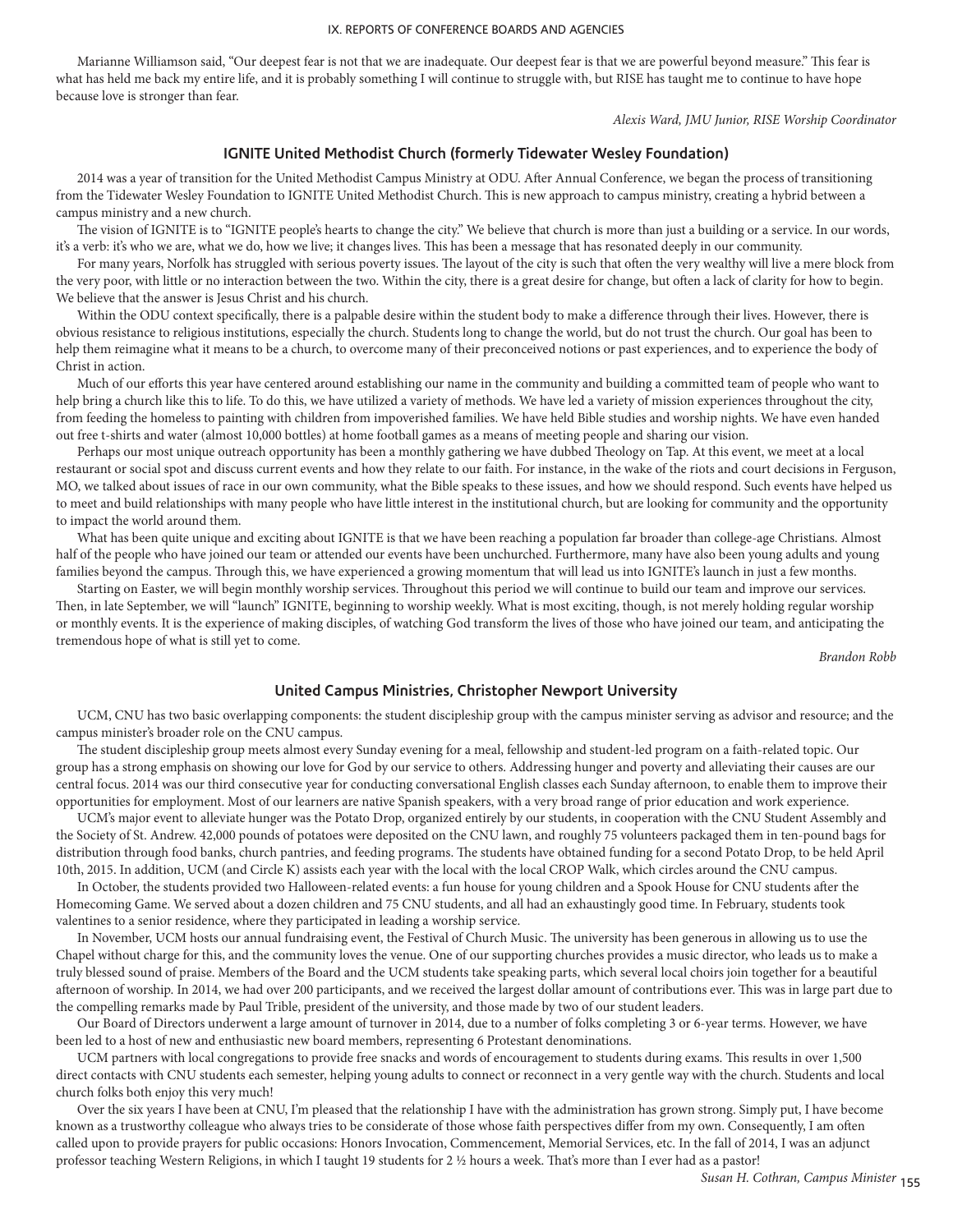### **Pace Campus Ministry (Wesley Foundation @ VCU)**

As we began 2014, in many ways we resembled a local congregation in that we met every Sunday during the year. God blessed us by allowing us to welcome 6988 persons in our Sunday afternoon worship experience! To me, that's cause for celebrating the glory of our Risen Savior! In addition, there were another 1739 persons in our Monday night bible study (Drop Zone). All glory belongs to our God. A special thanks to the Office of Church Development for trusting us again with a generous grant to compensate our worship team, including a young preacher who has since decided to leave us. And while these numbers are impressive and may indicate fruit to some, they also indicate there's a hunger on the part of young adults for the Living Word.

Bishop Young Jin Cho attended one of our worship services and was so moved that he decided to share with the entire Virginia Annual Conference what God was doing here in response to our prayers. I am humbled to be recognized simply for being obedient to the Holy Spirit.

So we begin 2015 in transition as we wait to behold the wonders of our Lord in this New Year. What will God do? How will we respond to the move of the Holy Spirit? Who will step forward in response to the invitation of Jesus Christ? These and other questions await an answer as we endeavor to be faithful. Please, pray with and for us as we walk with students and others in the VCU Community.

*James "JD" Daniely, Director*

## **United Campus Ministries at Virginia State University Home of FLOW: Faith, Love, Outreach & Worship!!!**

As always, United Campus Ministries at Virginia State University is extremely grateful for the support of the Virginia Conference of the United Methodist Church and the James River District for their prayerful and generous support of our ministry with young adults! God has provided an abundance of new opportunities for the 2014-2015 year and we are rejoicing over what has taken place and what is to come!! Our first class of Oikonomia: A Service Program for Future Church Leaders students provided the communities surrounding VSU with a number of instances to serve the needs of others in the name of our Lord and Savior Jesus Christ! Six students worked in groups of two with a number of local churches to volunteer at adult care facilities, elementary schools, faith communities, men's and women's shelters, and other civic minded organizations in an effort to share the love of Christ with others! In exchange for their services, they were granted stipends of \$2,000.00 at the end of the fall 2014 semester. The same award is awaiting them at the end of the spring 2015 term! We look forward to working with a new class of students in the fall of 2015 as they serve the ministry as interns to help us with a new vision for our campus ministry!!

In December of 2014, a new chapter of ministry in the village of Ettrick was catalyzed! The Ettrick United Methodist Church voted to partner with United Campus Ministries giving birth to a new church idea for young adults on the college campus and the community!! On February 1, 2015, this relationship commenced affording United Campus Ministries the opportunity to worship at the Ettrick UMC sanctuary on Sunday afternoons at 2:00 pm! By God's grace, by the fall of 2015, Ettrick UMC and United Campus Ministries and will give birth to a ministry by the name of FLOW: Faith, Love, Outreach, & Worship!! With support from the Virginia Conference's Center for Congregational Excellence and the James River District, this new faith community will exist to serve as a vessel through which the power of the gospel will flow through the community of Ettrick!! There is much work to do in the restructuring of the ministry with an emphasis to reach both the campus community and those outside of it!! It is our continued prayer that God's grace and a harvest of dedicated students will continue to provide the levels of discipleship needed to thrust this ministry forward in Jesus' name!! We continue to pray for the spiritual, intellectual, and social growth of all of our ministries including the Avodah music ministry, the Chara performing arts ministry, the Girlz at the Gate intercessory prayer ministry, and the Friday night student led bible study "What's the Word?"

It is has been an exciting year and we are confident that the new year will be even more so! We continue press towards the mark of the high calling of our Lord and Savior Jesus Christ!! We are thankful for the United Methodist Church as we could not answer to call of Christ in our area without your undying support!!

*Rev. Delano Douglas, Director*

## **The William and Mary Wesley Foundation**

This year has been an amazing year of ministry at Wesley. The numbers of students, their passionate commitment to following Jesus, as well as our mission and ministry, are all very strong. Our campus ministry community continues to lead the way, as our vision statement says, "Through following Jesus, we embrace God's radical hospitality towards all." Not only are the students involved in Wesley aware of the grace and love that is embodied here, other students and the college recognize it as well. The students are following Jesus and leading the way.

Speaking of leading the way, our new Leadership Team took office in January. They are Carolyn Hartley, President; Victoria Gum, Devotions; Cara Dost, Discipleship; Erica West, Communications; Allison Harkness and Sadie Meadows, Fellowship. This group of dedicated, passionate students led the way in Wesley having a new focus and direction to our Sunday Night Programs. We now have themes that guide several weeks of worship, discussion, and reflection. This spring semester, those themes are God and Mental Health, Race and Faith, and Christianity as a Call to Action. We are already seeing a great response of students to these meaningful worship services, discussions, and programs.

Students are coordinating our partnerships with local churches in mission and ministry, as our connections with Williamsburg, Wellspring, and New Town UMC continue to grow. Nothing exemplifies this better than the Exam Break that we had at the end of the fall semester, sponsored by the Williamsburg UMC United Methodist Men. The UMM and the students partnered together in planning the event, and made some meaningful changes. The result was over 200 students coming to the Wesley Foundation to share in over 450 cookies baked by the UMM, gallons of hot chocolate. In addition, someone from Wellspring UMC had the idea of bringing their yellow lab puppy to the event, and that grew to three more dogs joining us for the event. We also had tins of cookies to share with students from Urbanna UMC's UM Women, exam break study bags from Wellspring UMC, and stress relief bags from the VA Center for Pastoral Care. In addition, students are also partnering together with Williamsburg UMC in their Messy Church ministry. Finally, this spring semester saw a new partnership develop with WindsorMeade retirement community. A group of four Wesley students lead a weekly Bible Study in their assisted living and health care area.

In addition to our Bible Study and Doubters Club weekly meetings, we continue to partner with other campus ministries and student groups in events, service, mission, and ministry. Already this year, Wesley has partnered with the Lutheran, Presbyterian, Catholic, Baptist, and Episcopal campus ministries, as well as the student NAACP, the Center for Student Diversity, and the Muslim Student Association from hosting speakers, to partnering in events, to joining together in services of remembrance. Finally, Wesley students are coordinating a service day at Shalom Farms for the entire campus ministry community, and this year our mission trip takes us to Costa Rica to partner with Costa Rica Mission Project. It continues to be a joy and a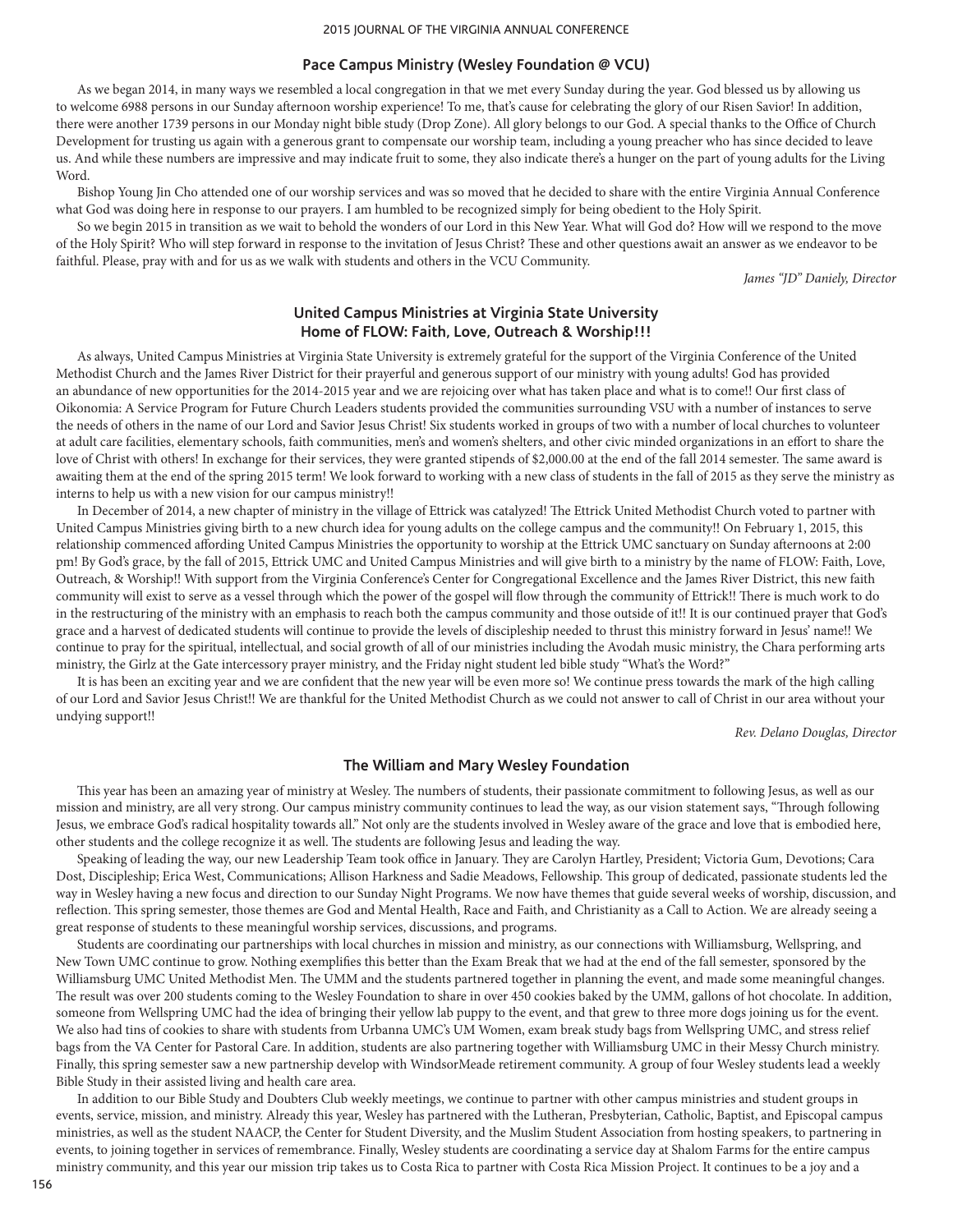privilege to serve with the students and board of The Wesley Foundation, as the students actively follow Jesus on campus, locally, regionally, and beyond. *Rev. Max Blalock, Campus Minister*

## **Wesley at Virginia Tech**

In our second year leading over 100 Roanoke District Youth in a "Mission Weekend" at Wesley, one of the youth remarked, "this generous extension of God's love has made a

real impact on so many lives. The students at Wesley are all truly exceptional; they radiate such a magnificent love for Christ and others. I am amazed at the ministry that goes on [at Wesley] that is spread into the community…I experienced sanctifying grace working in my life through you all."

It is this type of transformational ministry that is taking place at Wesley! We challenged our ministry to "Don't Just Go to Church…Be the Church" and they have responded. We are living into our desire to "Love Out Loud" through outreach, discipleship, fellowship, mission, and worship. The students engaged in our ministries are embodying their gifts and strengths to build the Kingdom of God.

One of our growing areas of ministry is leading youth retreats across the Conference. Students are being the Church through leading the district youth in worship, mission, and small groups on their retreats. This ministry to the district youth has enabled our students to live out their faith while sharing about campus ministry to youth that will be attending Colleges and Universities across the Conference. It is incredible how many youth and youth leaders have given witness to the impact this ministry has had on them.

One youth shared, "I have been coming on this district retreat for 6 years and this was by far one of the best. I experienced God through the Wesley students in a way I haven't before."

The second year of 209 Manna Ministries (our student food pantry for Virginia Tech at Wesley) has seen such growth! The University calls on Wesley any time there are students who have need (such as apartment fires and homelessness) as well as the steady stream of students each week who come to the pantry due to food insecurity. We justrecently partnered with another campus ministry to open the pantry more times throughout the week. We believe that this partnership will enable us to reach more students who have need. One student mentioned, ""As an international grad student on a student's budget, I am most grateful that an organization such as this exists to help those like myself or in a similar position."

Last year over 40 students spent their Spring Break doing mission work in Brooklyn, NY for Hurricane Sandy Recovery. This year over 45 students are going to Edenton, NC to help the NC UMVIM tornado recovery efforts. The students' passion for mission is witnessed in their desire to be the Church in the world. Whether it is the mission trips, collecting cake mixes for the Christmas Store, handing out 350 hot dogs to students downtown on a Friday night, tutoring at a local trailer park, or getting backpacks and school supplies for a local elementary school, the students at Wesley are truly "Loving Out Loud" in all aspects of mission work.

Being in the second year of our new worship service "Foundations," we have seen tremendous growth. It is exciting to see students engaged in worship and it is becoming a huge part of our ministry. Our attendance is growing, but more importantly we are seeing students being transformed in the community of worship, gathering at the Table together on a weekly basis. Our small group ministry "Communities of Grace" is helping us be intentional about community. The revitalization of this ministry has seen a shift in our community building and authentic relationships. In just the second year, our "CoGs" have grown in number and in participation. We believe this is only going to continue, as our Outreach Ministry to new students is more active than ever. Reaching out to youth prior to them coming to Tech, more intentional and strategic advertising, and a desire to share the Wesley brand to more people on campus, we are witnessing our ministry being the Church to more and more people.

Wesley at Virginia Tech strives to be a vibrant part of our United Methodist Connection in ways that students can passionately enter into fellowship, discipleship, outreach, worship and mission while being a faithful witness to the love of God for all of our neighbors. As you can see, campus ministry is vital to the lives of our young adults and, at Virginia Tech, we are committed to providing a space where doubt and struggle, hope and joy are a healthy and authentic part of students' faith journeys.

"When I think about the ways that Wesley is engaged in both the Virginia Tech and Montgomery County communities, and the ways that our students are embodying their faith through loving others and their actions, I see people that are truly striving to be the church. I believe that this importance of Being the Church and Loving out Loud will be something that continues to be a part of my life, as well as the rest of Wesley's."

> *Lauren Wright, Student Campus Minister Bret Gresham, Campus Minister*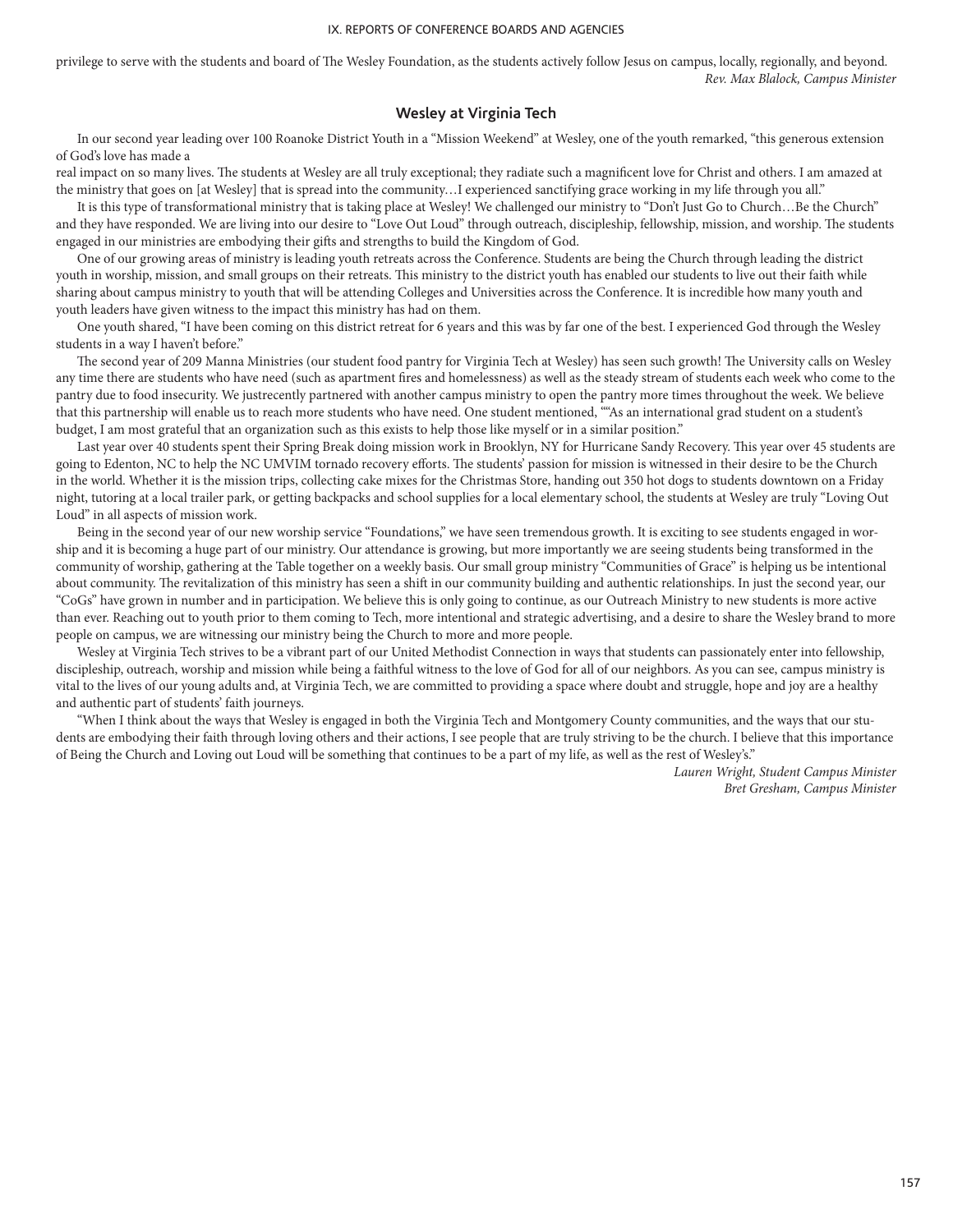## **BOARD OF LAITY**

The Board of Laity continues to create a culture of call by engaging, equipping, and empowering laity so that we might effectively partner with each other and our clergy to live out God's call upon our lives.

Associate Conference Lay Leader, Larry Creamer (S) leads a team of the board for Engaging (Holistic Stewardship) and is developing a culture of call for all laity focusing on prayers, presence, gifts, service, and witness identifying networking and learning opportunities for District Lay Leaders and Local Church Lay Leaders, establishing and giving oversight to various means of communication between members of the Board of Laity (i.e. e-mail groups, articles for The Advocate and other print communications, website). Additionally developing and offering communications alternatives for meetings of teams.

Associate Conference Lay Leader Joyce Duncan (L) leads Equipping (Leadership Excellence) This office is responsible for developing and offering training to new District Lay Leaders overseeing Lay Servant/Speaking Ministries, developing resources for District and Local Church Lay Leaders, and resourcing Local Church Leadership Development and Nominations Committees.

Associate Conference Lay Leader, Johnnie Morris (F) leads a team of the board for Empowering (Shared Ministry) and is strengthening lay-clergy partnerships for ministry (Partners in Ministry Empowering Shared Ministry has launched this year with the help of Martha Stokes, Conference Staff), advocating for the laity and promoting Laity Sunday, encouraging the presence of the District Lay Leaders, Associate District Lay Leaders, or other laity involved in District ministries at all local church Charge Conferences and the assessment of needs of District and Local Church Lay Leaders in order to better support their service.

Lay Servant Ministries, led by Johnnie Draughon have had a year of fruitful ministry. Johnnie and the District Directors continue to implement our new structure and the courses reflective of the *Discipline* 2012 requirements.

Extremely exciting was our invitation from the Virginia Conference to the Association of Conference Directors of Lay Servant Ministries that was held in Williamsburg, January 22-25, 2015. Directors from all over the country enjoyed creative worship, were greeted by Bishop Cho, conducted very important ministry awareness time and had opportunity to visit ministries in the area and relaxed in Colonial Williamsburg.

The Lay Servant Academy led by David Bailey and his dedicated team created a weekend of learning and fellowship at Blackstone. While hampered by winter snows, all who gathered were well fed by the Spirit.

The Board of Laity will also welcome the Southeast Jurisdiction Conference Lay Leaders in July 2015 to Richmond for their summer meeting. We are grateful for this opportunity to welcome them to our conference and share in their time with us.

We have celebrated the leadership of two District Lay Leaders whose terms have ended on the board. Peggy Oakes (D) and Janie Nuttall (R) have greatly enhanced their respective district ministries. We thank them both. In addition we have celebrated two new faces joining the board. We welcome T. Bobby Thompson (D) and Ron White (R).

Thank you to Martha Stokes for many years of always being at the ready when the board needed assistance or guidance. And welcome to Cheryl Edley-Worford, our not so new anymore Director of Inclusivity and Lay Leadership Excellence.Thanks to Cindy

Ingroff, Administrative Assistant for invaluable assistance and gifted wisdom always. My partner in ministry, Bishop Young Jin Cho continues to shake my spiritual being. I thank him for his ministry among us, as we clergy and laity together look excitedly forward to a new conference year 2015 in continued prayer and spiritual growth.

*Warren R. Harper, Conference Lay Leader*

# **UNITED METHODIST MEN**

The primary purpose of United Methodist Men is to declare the centrality of Christ in the lives of men and all their relationships. Accordingly, the conference UMMen works with the General Commission of United Methodist Men (GCUMM) in Nashville Tennessee. We also work with the Districts and Local fellowships on developing and sharing programs that the needs and interests of men of all ages.

With the support of the General commission of UMMen in Nashville and the Virginia Conference for Ministry to men through men is done mainly with men's chartering and Every Man's Share (EMS) renewals in accordance with the *Book of Discipline*.

The charter is the connectional link that binds our UMMen local units together in ministry with all those even in other annual conferences. The full UMMen conference cabinet consists of 41members broken down as follows: Six elected officers, 16 districts presidents 11 appointed positions, six past-presidents and the Bishop as an Honorary member.

In addition to the four cabinet meetings we have spring leadership training day. We also have our annual Men's breakfast during annual conference. We sponsor a men's spiritual retreat the first full weekend at the conference and retreat center in Blackstone Va.

We support the Disciple Bible Outreach Ministries (DBOM) in Virginia which is a bible study for our prisons also Heart Havens and Wesleyan Building Brothers.

*Jeff Hall, President* 

## **UNITED METHODIST WOMEN**

The organization of United Methodist Women will be 150 years old in 2019. In the past 145 years we have successfully fulfilled our PURPOSE and served women, children, and youth in our local communities, across the Conference, and around the world. We do this by equipping our women in the local church through education and opportunities to be in mission.

It was a United Methodist Women in the Danville District who saw a need and began a mission which became Henry Fork Center in Rocky Mount; a United Methodist Woman who saw a need to educate the children of Franklin County and began what is now Ferrum College; it was a United Methodist Women in Portsmouth who began what is now Wesley Community Service Center, a National Project of the organization; and it was the United Methodist Women who wrote the Charter For Racial Justice 40 years prior to it being adopted by the UMC - leading the fight for justice through foresight and wisdom. We continue to make our women aware of needs and opportunities and are making plans now for the next 150 years.

All women are invited to join this worthwhile organization which is dedicated to improving the lives of women, children, and youth. A woman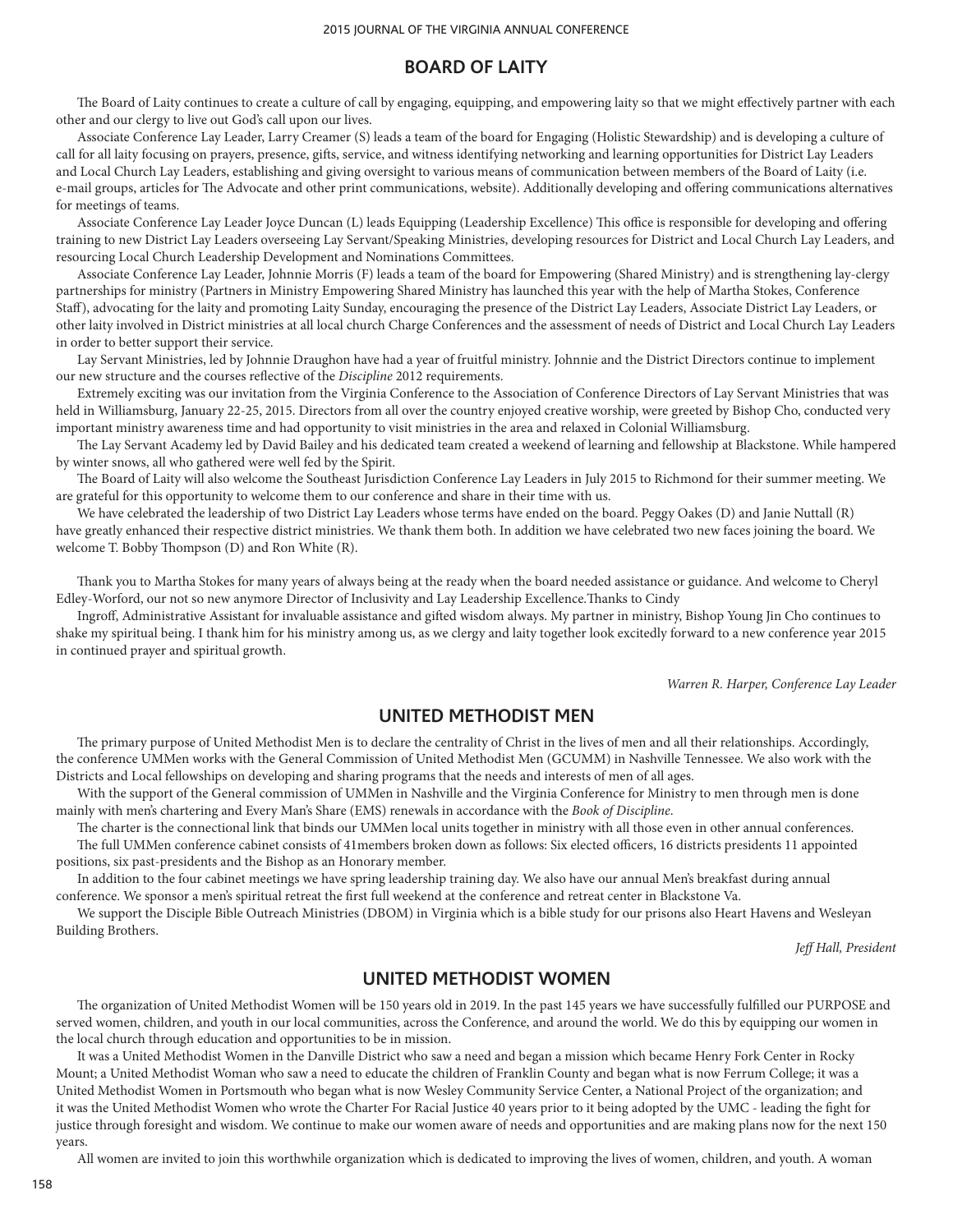does not have to be a United Methodist to become a United Methodist Women. She just needs the desire to use her God-given gifts to engage in God's mission in the world.

We will provide many opportunities in 2015-2016 to equip women to be God's hands in the world. All are invited; registration forms for each event can be found at www/vaumw.org.

- Mission Encounter July 24 26 in Blackstone sponsored by Conference Board of Mission and United Methodist Women
- Young Women's Event (18 40 years), Blackstone, September18-19
- 43rd Annual Meeting on October 24 25, Blackstone
- February 4, 2016 United Methodist Day at General Assembly, Richmond
- Spiritual Life Retreat on April 29 May 1, at Blackstone Conference and Retreat Center.
- June 3 5, Southeastern Jurisdictional Meeting in Charleston, SC
- June 11 is our Annual United Methodist Women's Day at Ferrum College

The *Discipline* says there will be a United Methodist Women organization in each local church. Pastors are members of the United Methodist Women and are an important part of the organization and its success. If your church would like help in organizing or reorganizing a unit, please call either Mary Jane Rawley or Joyce Winston for assistance. UMW are great supporters in the church's mission because of its organization and educational opportunities.

*Joyce Winston, President*

### **CHURCH DEVELOPMENT TEAM**

The Church Development Team has been working hard to fulfill it mission to assist in creating New Faith Communities and supporting the work of vitality in existing churches under the All Things New Plan. Below you will find CDT's activities toward this work.

The Five Talent Academy continues to offer training opportunities related to worship, financial stewardship, discipleship, evangelism, and ministry with the poor. We also continue to offer these events via web-based simulcast to regional locations throughout Virginia. Recent events have included leadership by Maria Hall Dixon and Shane Claiborne.

The Equipping Planter team directs the invitation, discernment, and training of planters of new faith communities for the Virginia Conference. Those who are interested in planting engage in a process of discernment as to each person's gifts for this unique ministry. The first stage is the Church Leadership Institute, which is held annually each fall. We had over 60 participants this past November. Some who attend this event decide that they wish to explore this call more deeply. These prepare a self-reflective paper and are interviewed by members of our Church Development Team. Summaries of these interviews are given to the cabinet, to help inform their appointment of planters of new faith communities. Once appointed, church planters attend a boot camp during the summer of their appointment, and coaches are assigned to help guide their ministry.

The New Faith Community subgroup of the CDT continues to help create a culture of excellence, fruitfulness and vitality in the area of new faith community development in our conference. This year we have continued to resource and encourage recently initiated new faith communities, local churches, district Boards of Mission and their equivalents, the Cabinet and others in our conference to live out the "All Things New" strategy through the planting of new faith communities. The New Faith Community subgroup is eager to work with local churches and groups of local churches who are discerning where, when and how to give birth to a new faith community. We continue to be available to work with district Boards of Mission or their equivalents in the new faith community discernment process. In addition to resourcing our conference in the area of new faith community development, the New Faith Community subgroup also receives, reviews and makes recommendations to the CDT and the Common Table regarding funding for new faith community development proposals. This year we received multiple proposals that were reviewed and given careful consideration. We remain prayerful and excited about the future of new faith community development within our conference.

The Church Development Team partners with the Large, Medium and Small Church leadership teams. In 2015 the training is as follows:

1) Just in Time training for Large Church pastors is May 7-8, Mid-Size church pastors is May 12-13. And Small Church will be July 11.

2) Fall event for LC is Oct 27 with Gil Rendle leading, Mid Size will be Oct 1, 2 and 3 with Phil Maynard leading and Small Church will be Oct 31 with Lewis Parks leading.

We would like to thank Wayne Snead (former CDT chair), Mark Ogren, Kim Johnson and Pat Hickman for their efforts that help make All Things New in the Virginia Conference.

*Melissa Dunlap, CDT Chair*

# **COMMISSION ON DISABILITIES**

The Commission on Disabilities (COD) is charged with being the primary Virginia Conference resource and advocate for persons with disabilities and their families. While one focus has been the more obvious disabilities and challenges of mobility, visual, speech and hearing deficits, we are no less aware of the difficulties facing those with developmental, intellectual, emotional and spiritual issues. We seek to serve in order that all might participate and reach their fullest potential as valued Children of God.

Education, awareness and spiritual support are the main keys, along with commensurate economic and other forms of assistance. COD continues to provide grants for accessibility improvements and scholarships for those without the financial means to participate in appropriate summer camp opportunities. We all need a little help from our friends from time to time. For many persons with disabilities, just having a friend can be crucial. Camp Rainbow Connection (CRC) lost one of its best friends and energetic advocates this past year. Dorothy Crowder was so much more than the resident camp nurse for the staff and campers alike. The new part-time CRC Coordinator is Stacy Roberts.

Our Virginia Conference agency should be strengthened and facilitated through our mutual responsibility and partnership with COD, CRC and the Core Leadership Team. COD has greatly benefited from the love, energy and guidance of our former Conference Director of Inclusivity, Martha Stokes. Martha has moved on to other responsibilities. We at COD look forward to continued growth and possible new ministries under the capable leadership of our new Director of Inclusivity, Cheryl Edley-Worford.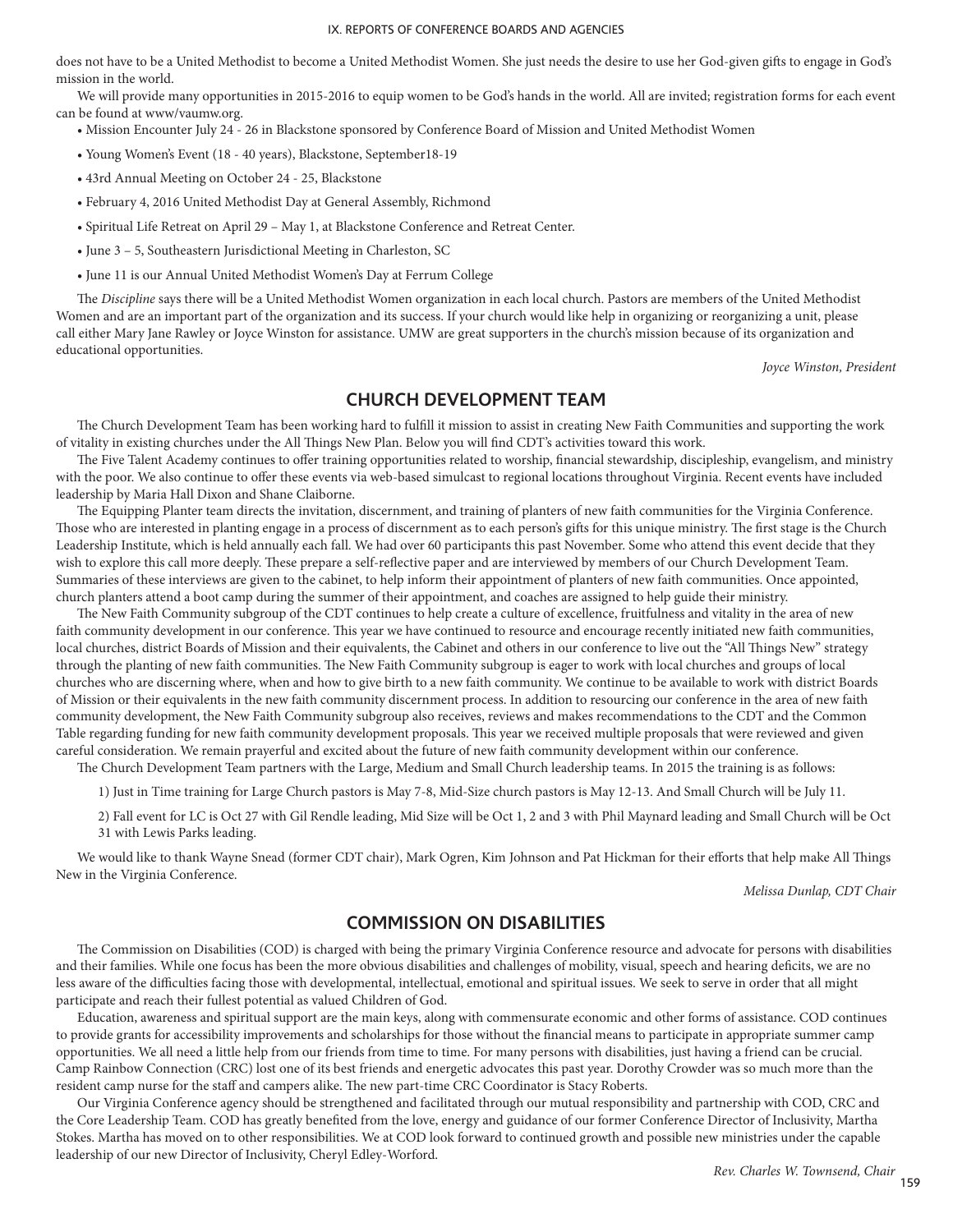## **COMMISSION ON ETHNIC MINORITY CONCERNS AND ADVOCACY**

Having engaged the previous year in identifying objectives and strategies to further its mission of serving as a prophetic voice for the full and equal participation of ethnic and racial minorities into the total life and mission of the Virginia Annual Conference, the Commission on Ethnic Minority Concerns and Advocacy (CEMCA) focused this year on seeing that mission in action throughout the conference. In September, we convened a group of conference leaders to seek to connect others who are already doing vital work in this area, and to discuss how our efforts overlap and could be strengthened. The conversation was fruitful, identifying successes and challenges in cross-racial and cross-cultural ministry and explicitly examining the processes by which we go about this, and how it can be improved. One of the needs we identified is the necessity of finding and sharing widely stories of success and challenge in cross-racial and cross-cultural ministry, and so we welcome the input of all in the conference in identifying such stories.

In addition, we are excited about the possibility of renewing the Bishop's Convocation on Race and Religion in 2016, and look forward to the process of prayer and discernment in helping to plan what promises to be a time for holy conversation around difficult issues, as well as a time for rejoicing in common worship among the incredible diversity already present in the Virginia Annual Conference. Finally, CEMCA was pleased to assist with travel to both the Black Methodists Church Renewal (BMCR) national conference as well as the conference of the Metodistas Asociados Representando la Causa Hispano Americano (MARCHA).

We are indebted to the enthusiasm and fresh ideas the Commission as a whole has brought to this process, and most especially to those outside CEMCA who took the time to share with us the wonderful ministry the conference is already doing, and to learn, together, how we might further these ministries. With their help, your prayers and support, and the guidance of the Holy Spirit, we look forward to continuing the work of living more fully into this vision.

*Jake Paysour and Gary Miller, Co-Chairs*

# **COMMISSION ON THE STATUS AND ROLE OF WOMEN**

The Commission on the Status and Role of Women (COSROW) encourages participation of women in the full life of the United Methodist church. To further this mission, COSROW collects data on the participation of women, minorities, youth and young adults, and persons with disabilities in the leadership roles of the church as represented by on-stage and at-the-microphone presence at Annual Conference. Data collection continues with Annual Conference 2015 and the selection of delegates for South East Jurisdictional and General Conference.

Data collection at Annual Conference 2014 continues to suggest women are encouraged to participate, yet we still have work to do. During the planned worship services, men and women are both involved at a relatively equal rate. This modelling of women in leadership has a massive impact, encouraging our congregants to recognize women have an important and active role in the church. Unfortunately, women represent only one-third of the activity in the plenary and business portions of the meeting, compared to men's representation at two-thirds. Likewise, minorities average 10-20% of the participation in plenary, business and worship sessions compared to the 80-90% of those of Caucasian descent. Youth and young adults account for 3-7% of the activity during the business session, and the proportion of persons of disability participating is negligible.

The Virginia Conference still has work to do and it is up to all of us to be part of that work. We need to encourage women, persons of color, young people, and persons with disabilities to be active stakeholders in the life of the United Methodist church. Our churches need to welcome all God's children in the leadership of their churches. It means encouraging women to be lead pastors in large membership churches. It means welcoming women as pastors in all UMC churches in the Virginia Conference. It means encouraging women as leaders in committees, such as Finance and Trustees, beyond the traditional care-giving roles so often assigned to them. Likewise, minorities, youth, and persons with disabilities should be encouraged and welcomed to take up the mantle God passes to them.

We are called to go forth and make disciples of ALL nations. To make ALL feel welcome, ALL need to be visibly and actively involved in the life of the church. Let us strive to become the church for ALL persons.

*Shan Sixbey, lay chair*

# **DISCIPLESHIP CIRCLES**

Two Discipleship Circles Facilitator Training Events resulted in over fifty (50) trained facilitators equipped to assist in the formation of Discipleship Circles throughout the Virginia Conference. The Discipleship Circles movement formed from the Bishop's A*ll Things New – Equipping Vital Congregations* Task Force designed to increase discipleship formation and congregational vitality through leadership development. Discipleship Circles focus on connections: to God, to one another, and to the world beyond our local churches. Beta Groups formed in 2014 continue to meet and assist in the development and implementation of Discipleship Circles. Look for updates on the Discipleship Circles Facebook page as Discipleship Circles continue to form throughout the Virginia Conference and become a grass-roots, conference-wide resource. You are invited to join in prayer along with the Prayer Team ministry as we work to increase congregational vitality and fulfill the Great Commission to make disciples for the transformation of the world.

*Cheryl Edley-Worford, Director of Inclusivity and Lay Leadership Excellence* 

# **IMAGINE NO MALARIA**

The Bishops Initiative, Imagine No Malaria, hit the ground running in June 2014 with our goal of saving 100,000+ lives from the treatable and preventable disease of malaria by Annual Conference 2015. Since then we have worked through our Bishop, our Cabinet, our Steering Team, our Field Coordinator, our District Point People and our pastors to inform our churches and encourage them to participate in this initiative. We have seen tremendous support and creativity from all age groups, especially the children, youth and young adults. We have appreciated the way our churches have reached into their community to educate and involve as many as possible in this effort. We have made a difference in the lives of thousands who will not have to struggle any longer from the devastating effects of malaria. As we have hopefully transformed the lives of so many, we pray our lives have also been transformed in this process!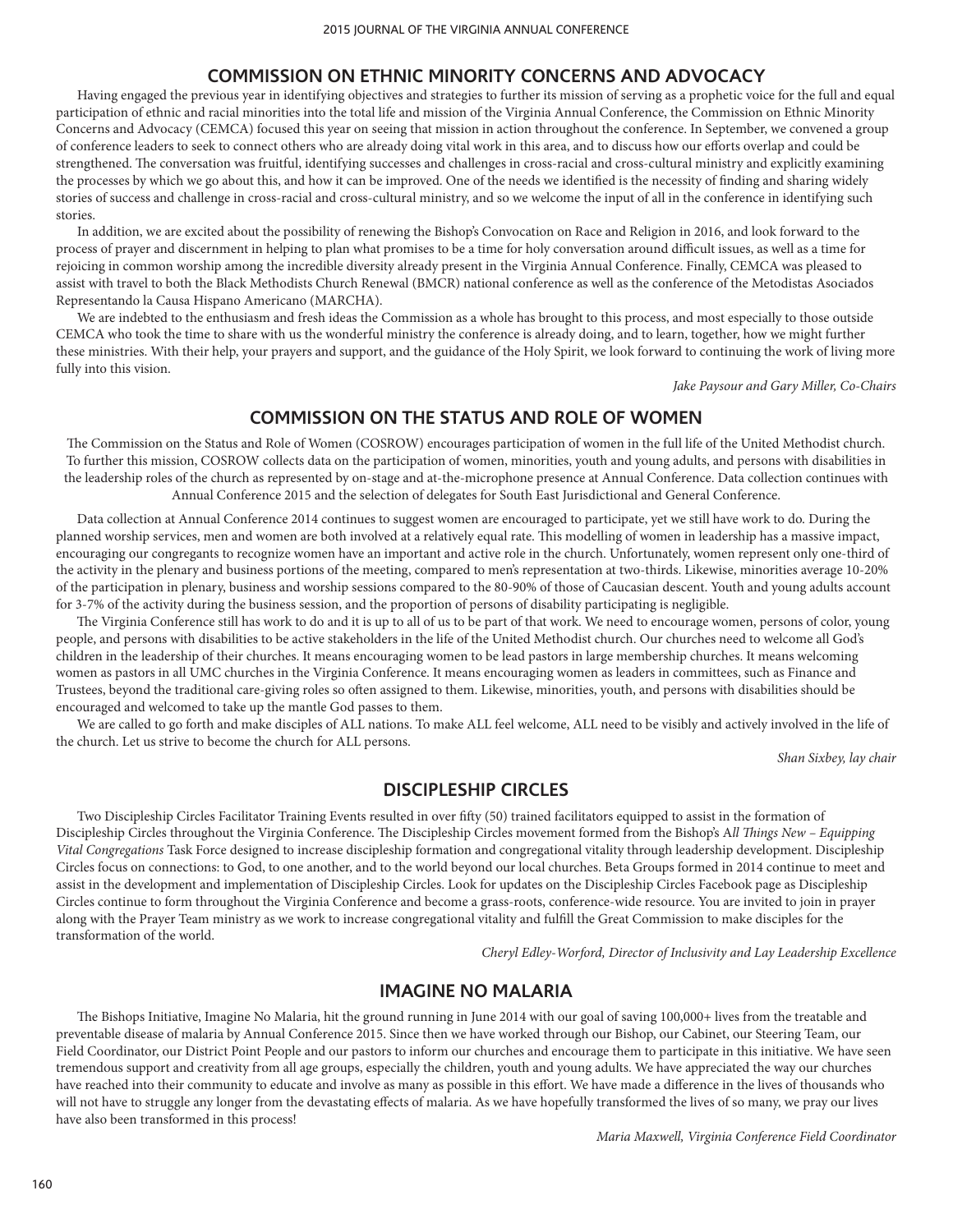### v v v

*The following five reports are from agencies that have been awarded Conference Benevolence Grants:*

# **GRACEINSIDE (FORMERLY CHAPLAIN SERVICE PRISON MINISTRY OF VIRGINIA)**

Shot at point blank range in the face with a sawed-off shotgun, it is a miracle that Robert Ball survived. But what happens next is a testimony to the power of grace received. As a young man, left for dead, Robert Ball became a Corrections Officer intent on finding the man who had all but killed him. Twenty-five years later, he retired as a Captain from Virginia Correctional Center for Women in Goochland, Virginia – never having found his perpetrator but having found forgiveness. Called into ministry and convicted by what he had seen and lived, Robert Ball completed his theological education and returned to prison as a chaplain in 2006. Chaplain at both Lunenburg and Baskerville Correctional Centers, Chaplain Ball is a living example not only of how God can transform a heart – but also how God can radically transform lives – inmates and staff. Learn more about Chaplain Ball and other chaplains like him throughout our Commonwealth at www.graceinside.org. Virginia Conference support helps Chaplain Ball and his colleagues continue saving 30,000 incarcerated lives (and the staff who tend them) from the inside-out!

GraceInside has employed chaplains, like Chaplain Ball, since 1920. Although almost 100 years old, we are also brand new! 2014 was a year full of reasons to celebrate something new at GraceInside:

- New name from Chaplain Service Prison Ministry of Virginia, Inc. to GraceInside.
- New website! www.graceinside.org.
- New Facebook presence at GraceInside
- New Twitter presence @GraceInsideVA
- New YouTube channel
- New print and video materials
- New organizational structure

We celebrated a stronger presence in the community and heightened awareness of our ministry and mission. All those things make our real mission, saving lives from the inside-out, more attainable!

Unique in the United States, Virginia is the only state that maintains expressly Christian chaplains inside the prisons and can do this only because GraceInside obtains private funding. The prison mission field is extremely fertile and fruitful. Broken lives open to the healing of Christian influence and the touch of Jesus. Through GraceInside, lives are truly saved and entire families can be transformed. Sharing Jesus through worship services, baptisms, Bible studies, grief groups, recovery programs and pastoral care, GraceInside's 30 privately funded Christian chaplains provide hope for our Christian brothers and sisters incarcerated in Virginia's many state prisons. The Methodist church was among our founding denominations. Your support is ESSENTIAL to the survival of GraceInside. Without your continued help, we cannot do the job you have tasked us to do. We rely on our founding denominations to keep us in their hearts.

We end 2014 with a commitment to increase our efforts to provide our chaplains with the support they deserve as they visit those in prison on behalf of all Christians. We are grateful that six chaplains now can serve full-time for GraceInside but we need to increase the hours our chaplains share the ministry of Jesus Christ within the prison environment. We at GraceInside thank you for your support! We know this vital ministry impacts all of us, whether we see it or not. It is our privilege to see firsthand that lives, through Christ, are changed from the inside-out.

*Rev. J. Randy Myers, President*

# **DISCIPLE BIBLE OUTREACH MINISTRIES OF VIRGINIA**

Disciple Bible Outreach Ministries (DBOM) of Virginia began in Virginia in 2011. There were 39 prisons and juvenile detention centers identified as sites to take the Disciple Bible study and Rings of Fellowship for the youthful offenders ministry into. Since then, with the help of volunteers and contributions D.B.O.M has been able to take the study to ten prisons and one juvenile detention center. Three of those prisons are now studying Disciple II in addition to Disciple I studies they had already completed. Once the studies are started in an institution, they usually continue as there is a turnover of participants at each institution. The motto of Disciple Bible Outreach Ministries is "Transforming lives in prisons and pews". Because we are trying to encourage as many people as possible with studying the Word of God, we also provided the necessary materials for a small rural church which asked for help. It is our goal to eventually reach more prisons.

*Gene Mims, President*

# **JUST NEIGHBORS MINISTRY**

Just Neighbors Ministry is a mission project of the Arlington District. Just Neighbors has a unique focus on humanitarian cases, serving people who for the most part have no other place to turn for immigration legal assistance. The northern Virginia area is fortunate to have an array of legal services providers, but no other organization can assist clients who cannot afford to pay any fee amount, however reduced. Just Neighbors helps women who have experienced domestic violence or other violent crimes, the homeless who have lost their documents, and youth and young adults who seek temporary permission to work in the United States.

Our impact is multiplied by the extraordinary talent of volunteers, both professionals and others who provide clerical, interpretive and other services. In 2014, we had 141 volunteers donate 6,969 hours to serve 761 clients in 887 cases. Since Just Neighbors began in 1996, we have helped clients from 127 countries.

One client wrote, "When I first came to you all, I had lost all hope but now I feel like everything I have been through is for a reason. I don't know what that reason is yet, but I have hope for the future. . . . It wasn't just the immigration services, it was the conversations we had; the way you encouraged me. Thank God and thank you so much!" Another said, "You care. That makes all the difference in the world."

With statements of appreciation like that in mind, it is heart wrenching that Just Neighbors turns away two-thirds of the individuals calling for assistance. Our limited capacity forces us to close our door to eligible clients. We expect the need for immigration legal services to those of low-income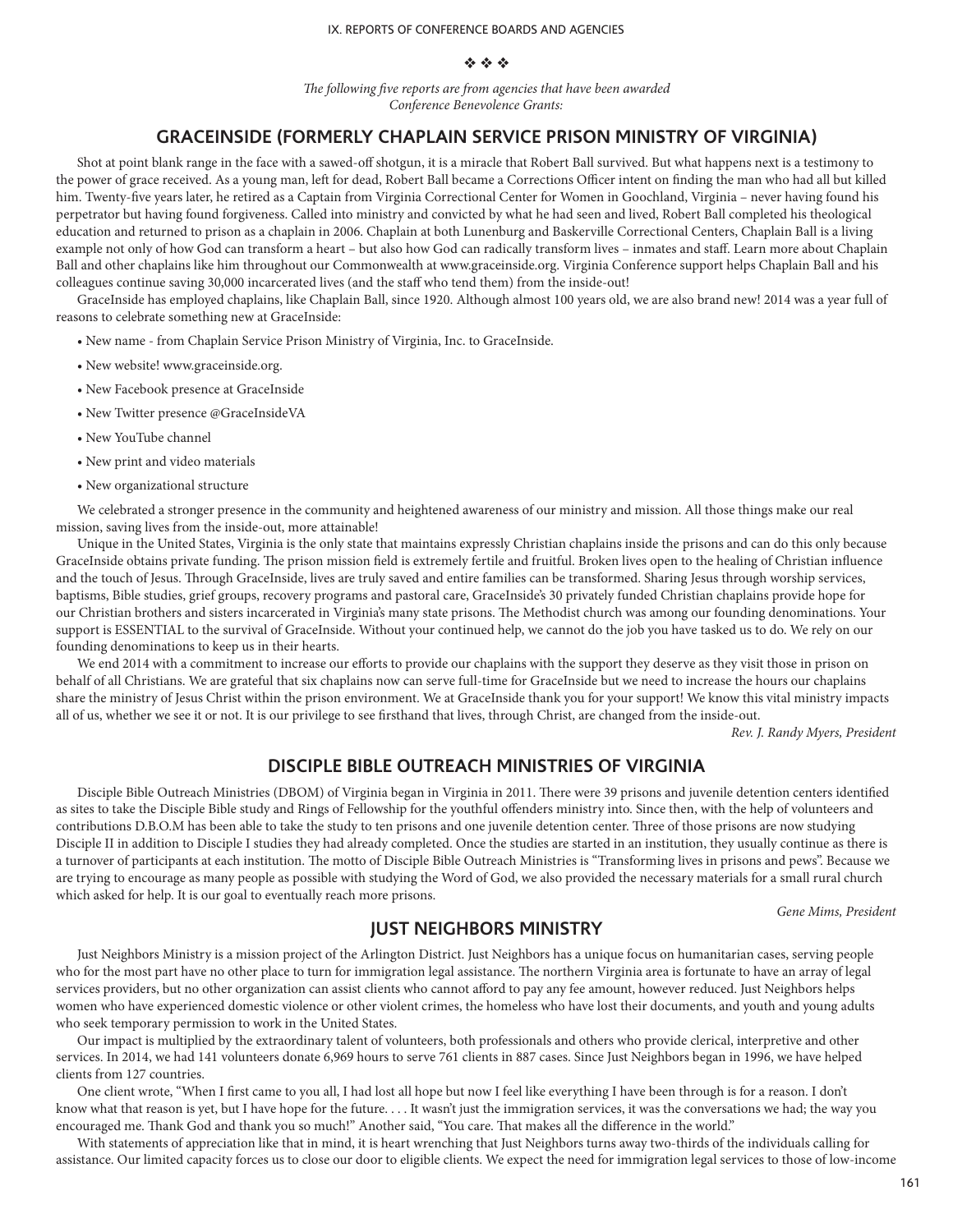to increase with any change to immigration law.

The 2015 budget of Just Neighbors is \$520,312. Funding comes from this conference, local churches, foundations, local governments, the Commonwealth of Virginia, and individuals. Six percent of the budget comes from client fees.

*Allison Rutland Soulen*

# **SOCIETY OF ST. ANDREW**

Started by the VA Conference 36 years ago, SoSA has become the most successful, and effective, ministry of its kind in the nation.

During the last 12 months millions of people were blessed by this ministry of "faith into action" by saving and distributing highly nutritious food to our brothers and sisters in need. Also, in the most recent 12 month period tens of thousands of volunteers and supporters were able to "be a blessing" through SoSA.

The ancient Biblical practice of "gleaning" is alive and well. SoSA received national recognition by being invited to speak at three high level national forums and many regional venues to help focus attention on food waste. SoSA also established a formal partnership with the Disciples of Christ denomination and will play a key role in their bi-annual General Assembly in Columbus, OH this July.

Through good stewardship of creation SoSA provides millions of pounds of the highly nutritious fresh fruits and vegetables so important in any diet. For many of the poor in America, SoSA is their only source of fresh produce. As always, SoSA continues to accomplish much:

• All three programs, the Potato and Produce Project, the Gleaning Network, and Harvest of Hope experienced excellent program performance during the past 12 months

• SoSA saved and distributed 28.9 million pounds of fresh produce. All of this food would have otherwise gone to waste!

• The Potato Project distributed over 10.5 million pounds of produce all across the country.

• The Gleaning Network saved and distributed over 18.3 million pounds of healthful food

• Over 34,800 volunteers put their faith into action by volunteering in SoSA's Gleaning Network and using the Biblical practice of Gleaning to help feed the hungry

• More than 5,600 separate gleaning events were conducted throughout the country providing hands-on opportunities for people to be involved in the ministry.

• Food was distributed nationwide including in every county in the VA Conference area.

• The ministry touched the lives of millions of people all across the country

• Hundreds of churches across the country joined in SoSA's ministry for the very first time and thousands of churches, of all denominations, continued their partnership

• SoSA's influence has played a key role in national associations such as the Alliance to End Hunger, NAHO (National Anti-Hunger Organizations) and others.

• SoSA hosted the VA Conference District UMW presidents for a meeting

• SoSA was invited as a presenter at three national food waste forums

• SoSA's Harvest of Hope program had nearly 500 participants in a dozen work/study/mission retreats in five states.

• SoSA hosted a VA "Day of Gleaning" on behalf of the Governor and First Lady of VA and gleaning events were held all across the Commonwealth on a single day.

• Over 86.6 million highly nutritious servings of fresh produce were provided at a cost of about two cents a serving!

• Our belief in good stewardship of all resources resulted in a total overhead of less than 3.5%!

We are called to love "in deed and in truth" and that has been SoSA's ministry for over 36 years. That ministry happens because many others take that calling to heart. Volunteers, churches, individuals, farmers, feeding agencies, transporters, Board members, staff, and financial partners, all comprise a thriving network to feed the hungry in our land. The leadership demonstrated by the Virginia Conference continues to be a blessing to this ministry and to all those in need of food; for the body and the Spirit.

*Steven M. Waldmann, Executive Director*

# **VIRGINIA COUNCIL OF CHURCHES**

*"At a time like this, when a large part of the world is in turmoil, the work of a council of churches becomes more significant than ever." The Rev Henry Lee Robison, Jr, 1st Executive Secretary VCC 1945*

These words of Rev. Robison seem even more prophetic today as we face challenges on all fronts. Even as we face tight economic times, your council remains strong albeit on very fragile financial footing. During our Annual Meeting in 2014 we elected a new president, the Rev. Dr. John Myers, of the Eastern Association, Southern Conference, UCC to continue the strong leadership tradition of the council and the work of Bishop James Mauney(ELCA). Changes in the refugee and migrant head start programs have exacerbated our financial position, creating a significant unexpected loss of revenue, forcing restructure and significant downsizing. Continuing declines to revenue have created the need to reduce our staff to part time and cut all other areas of our budget in an effort to control expenses. Our vice president the Rev. Jenee` Gilchrist(BGC) has stepped up to assist in representing the council at various strategic meetings in Washington, DC, with the NCCCUSA and various denominational gatherings augmenting the work of the staff, as well as having planned the November 6, 2014 Annual Gathering of the Council featuring the Rev. Dr. Otis Moss III.

Exciting plans are underway in 2015 with an Ecumenical Young Pastors Summit on September 2-3; followed by a Faith Leaders Fly-In in collaboration with LifeNet Health and UNOS regarding issues of Life, Death, and Regenerative Medicine. The Council continues to support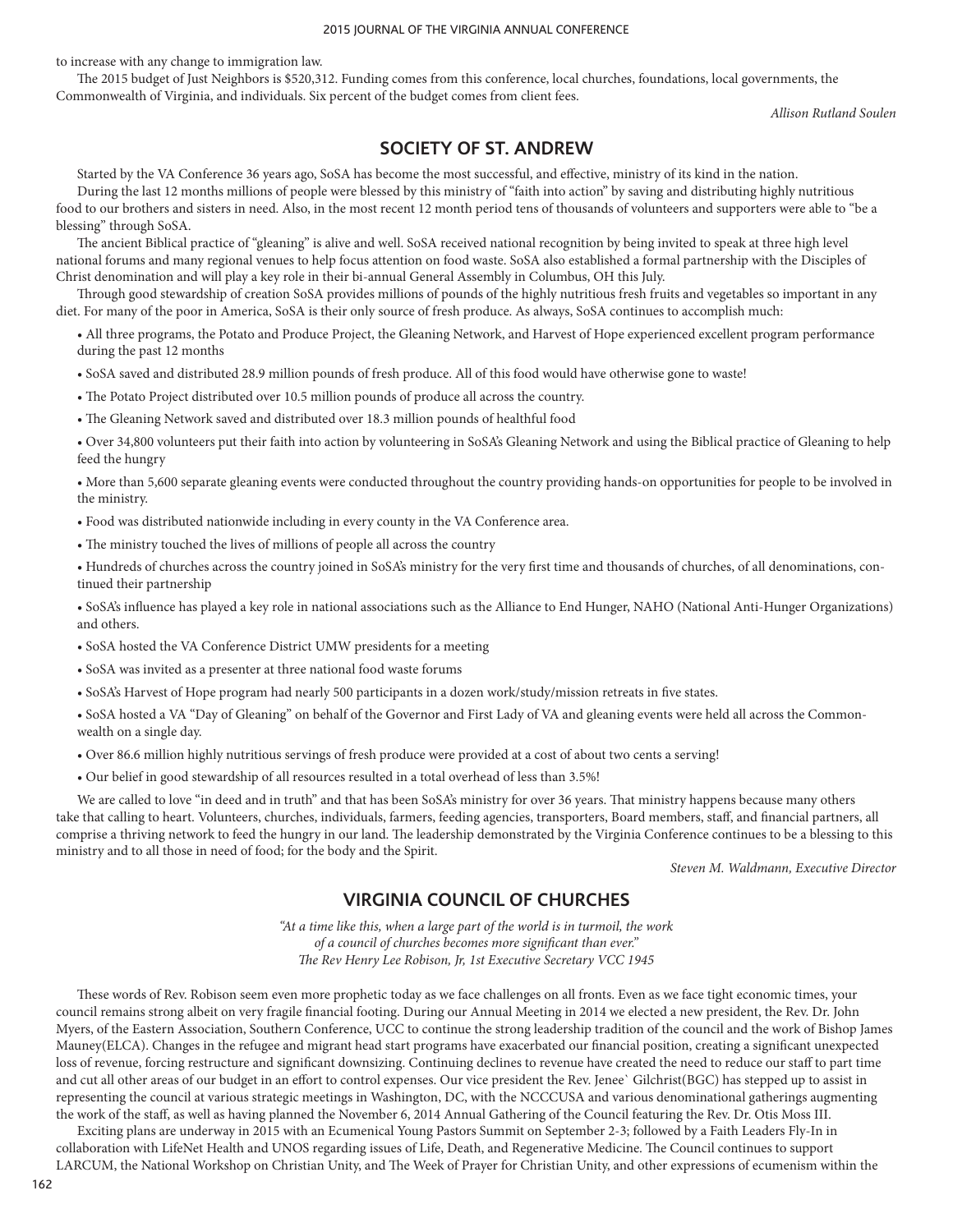Commonwealth. Rev John Myers' challenge to the denominations is bringing renewal, excitement and technology to the way the Council relates and functions. This challenge has brought new excitement and energy to the Council as we discern God's call in the 21st Century. We also play an enlarging role in Interfaith Dialogues, including our long-standing dialogue in Richmond involving five of our judicatory executives (of which Bishop Cho is one), three Rabbis, and two Imams.

Our work with VA VOAD, VDEM, and the Department of Homeland Security in helping the Faith Based Community prepare for and respond to disasters continues to have a high level of respect and integrity with our partners. We continue to stand with our Native American brothers and sisters of the six Virginia Tribes as they continue to seek federal recognition now in our 15th year of this effort. The Council joined with other religious leaders in providing testimony for the second Congressional Hearing on Solitary Confinement in February. Our partnership with the VICPP and the Virginia Catholic Conference helps give voice to our shared concerns for justice on the floor of the General Assembly. Our Rural Family Development Program continues to serve children in Caroline County through the Head Start Program.

Jesus prayed "that all may be one so that the world may believe" (John 17). The Apostle Paul reminds us we may not all look alike, but we need each other, and together we comprise one body. When we come together through the Virginia Council of Churches, we provide a common voice that becomes believable in the midst of turmoil and change that the Lord God is one.

The Rev. Dr. John Myers – PresidentThe Rev. Jenee' Gilchrist – Vice President

Vacant – Treasurer The Rev. Kate Costa – Secretary

For further information, contact Virginia Council of Churches, 1214 West Graham Rd., Richmond, VA 23220-1409, (804) 321-3300, FAX (804) 329-5066. The website at www.vacouncilofchurches.org has information about the council and links with member denominations at national and Virginia levels.

*The Rev. Jonathan M. Barton, General Minister*

 $\phi \phi \phi$ 

# **CONFERENCE LEADERSHIP DISCOVERY & DEVELOPMENT TEAM Nominations**

Director of Connectional Ministries Marc Brown

Common Table for Church Vitality Larry Lenow Rachel Miller

Board of Church and Society Calvin Hughes Mikang Kim Richard Obermann James Page Jr. Samantha Wilds

Church Development Team Mike Plasters Susie Wolf Johnnie Morris Randy Duncan

Board of Discipleship John Hall Mike Davis Paul Greer Cindy Banek Scott Beck Liz Buxton Albert Wright

Young Adult Council Robert Michalides Kathleen Royston

Youth Council Justin Hicks

Older Adult Council Barbara Parker

Board of Global Ministries Michael Southall-Vess Marcia Huntsman Emmanuel Nkrumah Angela Peabody Richard Cobb Drew Colby Darlene Runaldue

Board of Higher Education and Campus Ministries Josh Blakely John Dunning Michelle Hettman Bill Pike

Blackstone Conference and Retreat Center Catherine Bolton Debra Broadwater Franklin Gillis Lee Sheaffer

Virginia United Methodist Communications, Inc. Brian Bachrach Scott Bach-Hansen Jennifer Kinne Barbara Lewis Sandra Benton Plasters

Commission on Disabilities Marjorie Long-Brown Alan Follett Sylvia Massie Neil McLaughlin Robert Steven McMillen Cheryl Nester Patrick Pillow Shaun Smith

Equitable Compensation Commission Pat Harding Jim Thomas

Commission on Ethnic Minority Concerns and Advocacy Chenda Lee Sandra Green Kyla Silver Shana Colwell Gustavo de Segovia Karen Bragg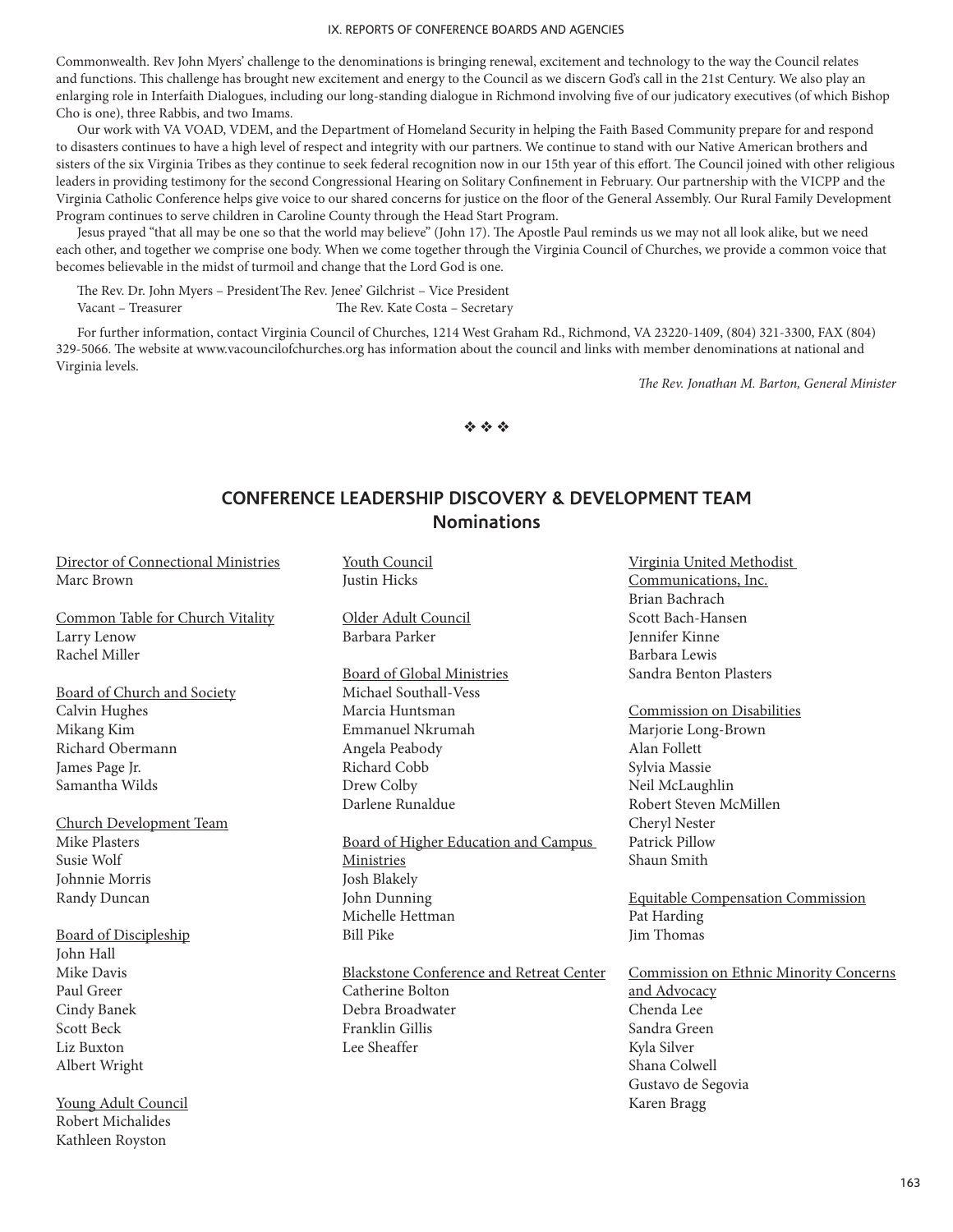Council on Finance and Administration June Carpenter Chris Reidel Marilyn Traynham Bret Hrbek

United Methodist Foundation David Bates Bobbie Henley Lyman Kelley Pat McGukin William Ricketts Bradley Watson Jeff Wilson Neil Wise

Virginia United Methodist Pensions, Inc. Larry House Johnathan Kennedy Mildred C. Spiers

Commission on the Status and Role of Women Jan Prentace Commander Candace Martin

Conference Trustees Gene Cross Barbara Justice Carl Moravitz Dorothy O'Quinn Sandra Benton Plasters

Bishops' Foundation Rodney Bussard David Rash George Riggins Pat Wright

Virginia United Methodist Housing Development Corporation Sue Boltz J. P. Hong Kathy Lutman Harold White Sr.

Society of St. Andrew Ken Bradford Bob Gibson William Kuecker

Preachers' Relief Society Edward Lilly

Ferrum College Sue Bolz Peter Hartman Carolyn Smith Marilyn West George Yancey

Randolph College Cara Smith Barnes Hylan Thomas Hubbard

Randolph Macon College F. Gillis Green R. Earl Johnson Charles W. Steger

Virginia Wesleyan College Alexander B. Joyner Seonyoung Kim Amy Mallett Richard Cynthia M. Rodriguez Marshall Wayne Snead

## **COMMITTEE ON EPISCOPACY**

The Committee on Episcopacy is charged by the *Discipline* to be responsible for the review and evaluation of the Episcopal leader of the Annual Conference. The Southeastern Jurisdiction COE and the College of Bishops approved a Review and Evaluation tool that would be used by all conferences in the Jurisdiction. We began the process in 2014 of meeting quarterly and emphasizing two sections of the evaluation tool at each meeting. We had invited guests who work closely with our Bishop at each meeting to participate in the discussion. The discussions have been open and honest. We began year two of the process at our February 2015 meeting.

The purpose of these discussions is to be supportive of the work of our Episcopal leader both within the Annual Conference and in the General Church. We also offer encouragement and prayers for our Bishop.

I want to express appreciation to our Committee for their dedication to our work and to Bishop Cho for his spiritual leadership in our Annual Conference.

*Shirley Cauffman, Chair*

### **EPISCOPAL RESIDENCE COMMITTEE**

The Episcopal Residence Committee completed the annual inspection of the Episcopal Residence in September 2014 and it was found to be in good condition. There is a humidity problem for which we have not yet found a solution.

> *Shirley Cauffman, Chair Sallye Bowen, President Conference, Board of Trustees Steven Summers, President, Council on Finance and Administration*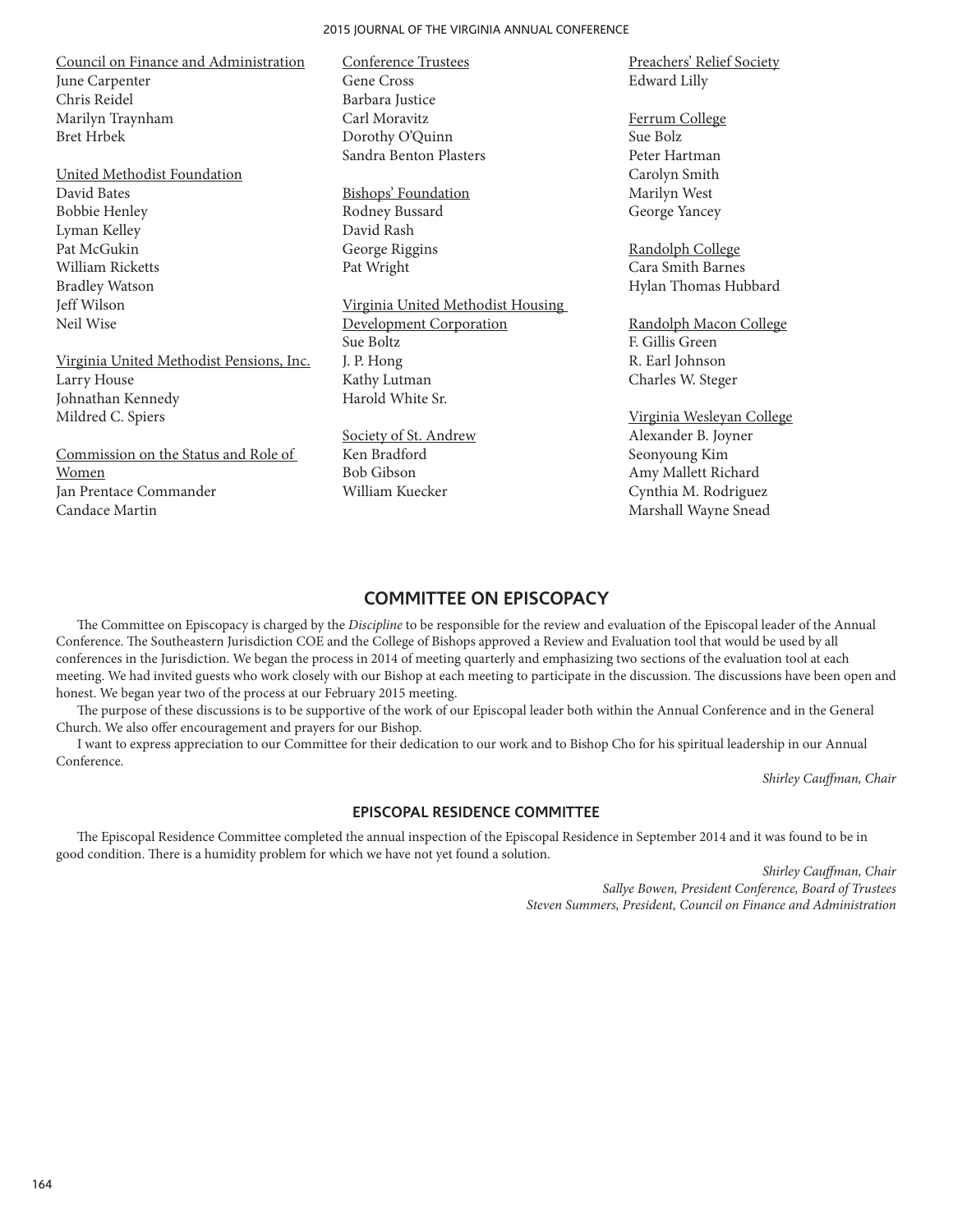## **BOARD OF ORDAINED MINISTRY**

The Board of Ordained Ministry enables disciples of Jesus Christ to become effective clergy and certified lay professionals. To this end, the Board assists these persons in the areas of call, development and collegial support. Our full report on changes in conference relationship has been reported to the clergy executive session for its action.

This year we welcomed the Reverend Meredith McNabb as Director of the Center for Clergy Excellence. Meredith's abilities and passion are furthering the mission and effectiveness of the Board and other ministries which the Center has oversight. We are grateful for her presence in this position.

This spring saw the graduation of the first cohort of clergy participating in the Virginia Clergy Leadership Program. This program which Bishop Cho has supported so faithfully, identifies gifted clergy and helps them: grow deeper in their spiritual maturity, excel in the areas of interpersonal and leadership skills, bring out the missional potential in their faith communities and strengthen their disciple-making abilities. A second cohort will begin in the fall. Funding for this program is provided by the Center for Congregational Excellence, the Bishop's Foundation, the Virginia United Methodist Foundation and the Council for Finance and Administration. The Board is grateful to these groups for providing this funding.

The Calling 21 program places interns in local churches so they may experience the intersection of their gifts with the life of a congregation. This year marks the first Calling 21 intern who will be ordained at this annual conference with Megan Roth Clayton. It also marks the beginning of the new Connections 21 where interns spend a second year but this time at the Conference Center in Glen Allen. This summer there will be seven Calling 21 interns serving: Casey Akers at Basic (S), Steven Field at Belmont (Rd), Susan Pullin at Braddock Street (W), Matt Simpson at Charity (ER), JoAnn Batteiger at Culpeper (C), Andrew Dietz at Lane Memorial (L), Virginia Greer at St. Luke's (YR) – and three Connections 21 interns – Elijah Ferebee, Michelle Hettmann and Sara Nichols -- assigned to the conference center but also relating to: Welborne (Rd), Boulevard (Rd) and Woodlake (Rd), respectively.

Across the United Methodist connection, there is much conversation to address the growing problem of clergy debt. While our Board provides grants and loans to assist seminary students, we are also looking at ways to educate candidates early in the process to understand personal finances and how to make healthy financial decisions – including loans for education.

The work of the Board continues sponsoring the annual Licensing School for all first-time appointments, supporting the gathering of the Orders of Deacon and Elders and the Fellowship of Local Pastors and Associate Members, examining persons seeking credentialing as ministers, interviewing those of United Methodist and other denominations who wish to transfer to the Virginia Conference, holding two Candidacy Summits for those embarking upon the candidacy process, interviewing those seeking retirement, reviewing requests for extension appointments, visiting students – those from Virginia and those interested in coming to Virginia -- at eight seminaries, awarding scholarships and service loans to seminary students, training district Committees on Ordained Ministry, providing continuing education assistance to clergy, guiding provisional members on their journey, promoting lay professional certification, providing ongoing ethics training, assisting those on clergy medical leave, and attending to conference relationship matters.

*Ed Walker, chair*

## **VIRGINIA CONFERENCE BOARD OF TRUSTEES**

The Conference Board of Trustees met for their regularly scheduled meetings plus an additional conference-call meeting.

The Articles of Incorporation for the Virginia Conference Board of Trustees were approved by the Virginia State Corporation Commission.

The final figures for the net proceeds from the sale of the previous Episcopal residence and the total cost of the current Episcopal residence, which was built in 2012, were submitted to the Board of Trustees.

The net proceeds from the sale of the former Episcopal residence, which was situated in the Fox Run area of Richmond, were \$390,372. In addition, some items of furniture were sold with net proceeds of \$1,000. These totalled \$391,372.

The expenses for the new/current Episcopal residence were as follows: construction costs were \$472.629; the cost for new furnishings was \$80,697; moving costs were \$5,630; and landscaping costs were \$11,280. This makes the total cost for the new/current Episcopal residence \$570,236.

The Episcopal residence meets the Minimum Parsonage Standards for the Virginia Conference, complies with the Americans with Disabilities Act, and has been certified as a "green house" with energy efficiency. Everything in the residence is in good working order, and work on the driveway has been completed.

Because of the changes that have taken place in our society over the past fifteen years and the subsequent changing needs of the Church, the United Methodist Conference Center, in Glen Allen, is addressing how these changing needs affect the Conference Center. The Conference Board of Trustees appointed a Facilities Use Plan and Process Committee, which will look into re-configuring some of the areas of the building to meet current needs. Architectural plans, including electrical needs, will be presented to the Trustees in late March. Cost projections are not yet available. Construction is anticipated to begin in mid-April, and is projected to take place in three stages.

Dewitt Hartwell, President of the Virginia Conference Board of Trustees from 1984 to 2004, claimed the promise of the Resurrection on November 25, 2014. DeWitt, a World War II veteran, was decorated seven times while serving as a navigator with the 8th Air Force in the European theatre. DeWitt was a devout Christian and a faithful United Methodist. We remember DeWitt with love, respect, and appreciation for his many years of service to the Virginia Conference. During his years as President of the Board of Trustees of the Virginia Conference, he served with gracious dignity, with expertise borne of many years of experience in the savings and loan industry, and with the greatest degree of integrity. Thanks be to God for DeWitt Hartwell, and the contributions he made to the life and work of the Virginia Conference Board of Trustees.

The Conference Board of Trustees elected the following officers for the coming conference year: Carl L. Moravitz, President; Kathleen Lutman, Vice-President; Clyde T. Nelson, Secretary; David Dommisse, Treasurer.

*Sallye E. H. Bowen, President*

## **THE BISHOPS' FOUNDATION**

The Bishops' Foundation provides training for leadership development of both laity and clergy in the areas of evangelism and preaching. Three predecessor organizations, the Goodson Foundation for Preaching, the Stockton Endowment for Evangelism, and the Pennel Endowment, merged and formed the assets of the Bishops' Foundation. The foundation is led by a board of directors (five clergy and four laity) nominated by the Cabinet with endowment funds invested with the Virginia United Methodist Foundation.

The Bishops' Foundation is not a funding source for scholarships or local church financial assistance but is an event-sponsoring or co-sponsoring organization that supports the training of both lay and clergy. In 2014-2015 the inaugural Clergy Leadership Program was financially supported. Preparations are underway for a preaching event, similar to the Academy for Preaching, at Blackstone Conference and Retreat Center on September 21 – 24, 2015. Seeking to raise the level of vital preaching in our congregations, this small group participant event is designed to encourage and inspire those who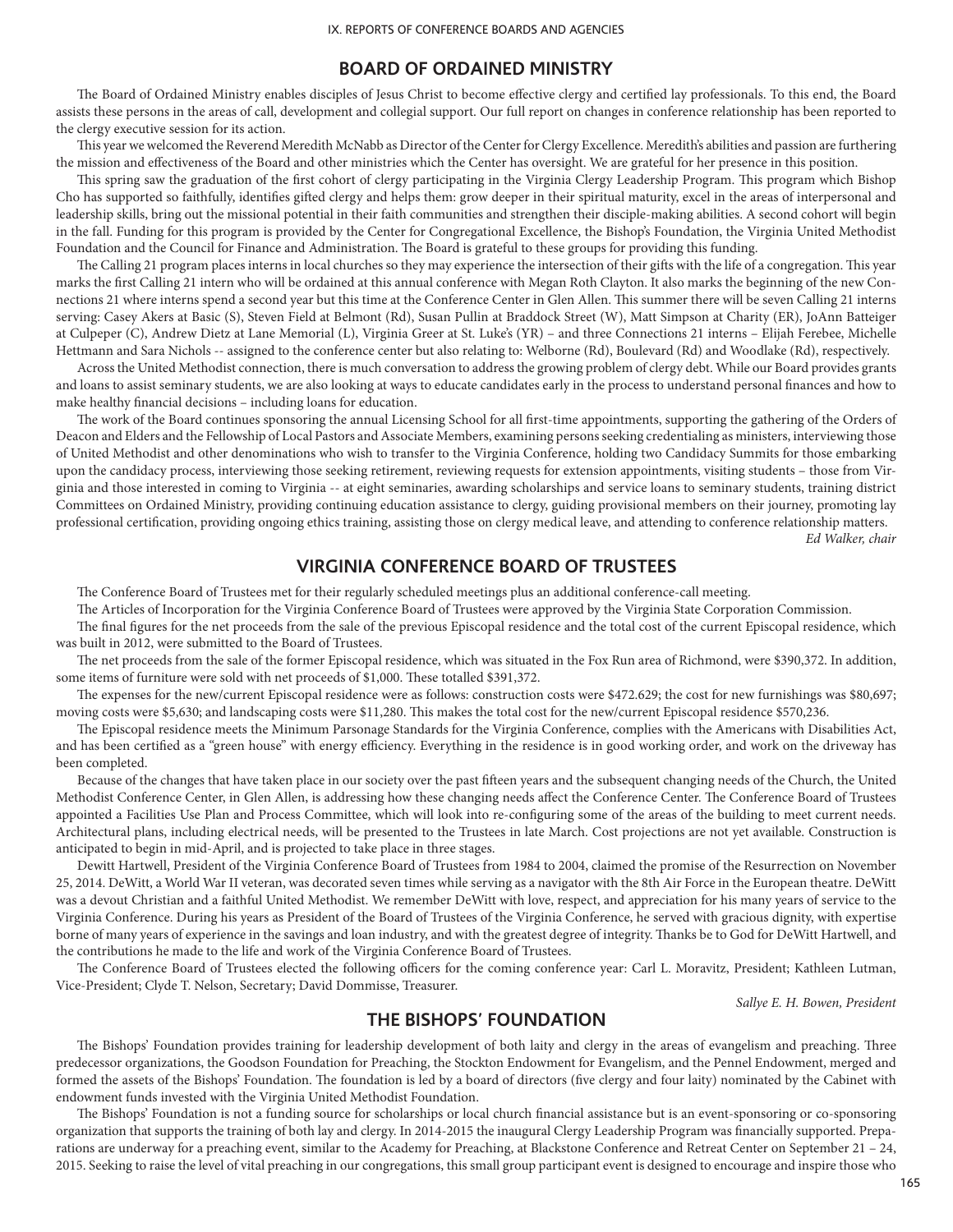have engaged in preaching for many years.

During the year the foundation has reviewed incorporation issues and clarified its investment policy. The board remains interested in addressing any "gaps" that may exist in current conference ministry programming to foster opportunities for young adult laity and clergy to help the church in reaching all generations in the areas of evangelism, preaching and discipleship. www.vaumc.org/BishopsFoundation

*Kevin W. Bruny, Chair*

# **UNITED METHODIST-RELATED SCHOOLS**

### **Ferrum College**

At "100 years and counting!" Ferrum College enters its second century with purpose, passion and pride.

Our sense of purpose has never been stronger, a feeling that was certainly felt by the visionary Methodist women who founded Ferrum Training school in 1913. Ferrum treasures this heritage that grew into today's Ferrum College and is extraordinarily grateful for this enduring relationship.

We remain passionate about our historic mission of opportunity, access and affordability that has allowed legions of young men and women, many who are first generation, minority, underprepared or otherwise "at risk" to obtain a college education when other doors were closed to them.

The pride we take in our beautiful campus, our second-to-none facilities, our outstanding academic programs and extracurricular activities and our incredibly devoted faculty and staff is boundless. The "spirit of Ferrum" is palpable as you stroll across campus and catch snatches of student conversations about class projects, play rehearsals and athletic accomplishments. Faculty members are making full use of the new "Saari Faculty House" on campus, named in memory of our late, beloved professor, Sasha Saari. This space has been set aside solely for use by faculty for meetings, seminars, and receptions with fellow academics.

We were thrilled by the success of our recently concluded 5-year Centennial Campaign. We surpassed our \$25M goal to support academic programs, additional classroom and science lab facilities, endowed professorships, scholarships. Most importantly, the successful \$1M endowed chaplaincy component of the campaign will help ensure the strength and continuity of our Dean of the Chapel position. We particularly thank United Methodist Women for their enthusiastic support of this effort since this is core to our Mission.

Jan Nicholson, our Dean of the Chapel, has begun her second year of service to the campus and has become the "face" of our faith at Ferrum. She has reinvigorated Vaughn Chapel with much needed technology upgrades and the installation of inspirational banners, and has reinvested the campus into the daily use of that beautiful facility. The chapel is the venue not only of regular weekly services but is also used daily for classes and special activities such as our exciting worship service on Martin Luther King, Jr. Day that featured the student Gospel Choir.

Dr. Nicholson also presided over another memorable United Methodist's Women's Day in June that, as always, included worship, fellowship, food and fun for the hundreds of UMW members who gather on our campus for this annual event.

And, at "100 years and counting" we are incredibly blessed by strong support from alumni, friends, foundations, the UMW, The United Methodist Church and the Virginia Annual Conference to help us build a better college, a stronger community, and a world filled with opportunities. With the encouragement and trust of all of our constituents, Ferrum will continue to thrive and succeed.

It is always a privilege for me to take part in Virginia Annual Conference activities and have the opportunity to work with such an amazing group of clergy and lay people who are involved in so many important ministries. Most importantly, we thank the members of the Conference who recommend the unique Ferrum educational experience to potential students. We acknowledge this with gratitude and ask you to always remember our campus community and our students in your prayers. *Jennifer L. Braaten, President, Ferrum College*

## **Randolph College**

My first year at Randolph was one of great excitement and success for the College. We are building on that momentum as I near completion of my second year at the helm of this wonderful institution. I am pleased to share positive news in enrollment: the College is experiencing its largest enrollment since 2008. A significant contributor to this enrollment success has been our focus on retention, which continues to improve. In addition, support from the College's alumnae and alumni has increased yet again, both in terms of actual dollars, as well as the percentage of this group who give back to the College.

The enhancements we continue to make on campus are proving popular with students. Students are overwhelming enthusiastic about the recently opened Grosvenor Apartments, our first apartment-style housing we have been able to offer. The first phases of the renovation of Wright Hall and Cheatham Dining Hall were completed in August with the second phases scheduled for completion by the time students arrive in the fall. The students are eager to return to the historic Wright Hall with its vaulted ceilings and hard wood floors but with the new amenities of an elevator, laundry facilities, air conditioning, and more.

The College has launched a new partnership with the National Gallery, London. Each year we will receive a high level visitor who will lecture on our campus while we will send two students to the Gallery for summer internships. Our first visitor was Dr. Ashok Roy, director of collections for the Gallery. He spent several days on campus speaking with our students and faculty and delivered a keynote to a standing room only crowd from the community. The partnership continues to grow, and this year will feature an alumnae and alumni event at the Gallery, as well as a visit from the retiring director of the Gallery, Nick Penny.

U.S. News and World Report, Forbes, The Princeton Review, The Washington Monthly, and others continue to name Randolph a "best college." While I caution that one should never put too much stock in the various College rankings, the fact that Randolph is consistently mentioned as one of the nation's finest indicates that the quality of the education we offer students is one that others find valuable. Most remarkable is that we provide this highly regarded educational experience at an affordable cost to our students, thanks to the College providing over \$13 million in institutional grants to students.

We at Randolph are thankful for the strong relationship that exists between the College and the Conference. An important focus for my presidency has been to strengthen the opportunities for spiritual development of our students. Our campus chaplain, Rev. V. Jennifer Moore is developing new and exciting programs to help minister to the needs of students. We continue to seek ways to increase her ability to impact the lives of our students. I conclude by thanking the Conference for its ongoing support of our mission. Your contributions help us to create the next generation of civic and economic leaders.

*Bradley W. Bateman, President*

## **Randolph-Macon Academy**

This past year was a time of mixed blessings for Randolph-Macon Academy, but one in which the Lord's grace and provision have been evident throughout. We were profoundly blessed in our college acceptances and scholarship offers this past year—the 73 graduates of the Class of 2014 earned 292 college acceptances to 171 different colleges, with nearly \$9 million in college scholarship offers. It is a record amount for our school, and we are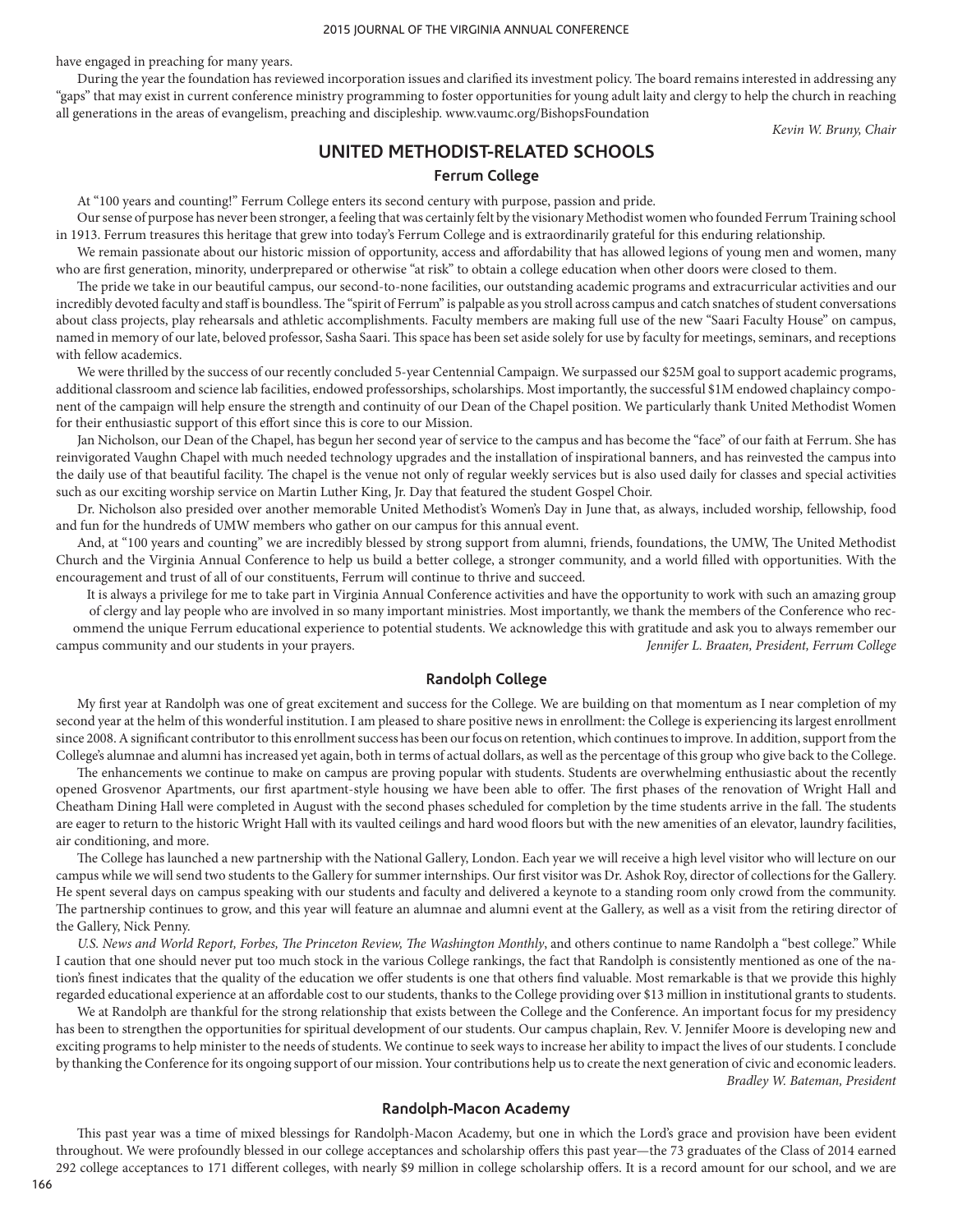thankful to God for providing those opportunities to our students.

Our students continued to serve our school, local, and international communities, topping In 15,000 hours of service last school year. They raised funds for Special Olympics, collected food and coats for the Salvation Army, ran a campus recycling program, held bake sales for a child in need of a heart transplant, cleaned roadways, and wrote letters to soldiers, among many other projects. In addition, we received word in the late spring of 2014 that our Air Force JROTC unit earned the Distinguished Unit Award with Merit, placing it among the top Air Force JROTC units in the country.

In September 2014, Maj Gen Maury Forsyth resigned from his post as President of R-MA and I was named Acting President. Gen Forsyth was wellloved on campus, and the days following his departure were emotional. However, with God's help, our campus community pulled together. Our Lord of course knew the storm was coming and he prepared many things to help us through this time of transition. Among those was the appointment of Joshua Orndorff to serve as our chaplain.

We have always had a mandatory weekly chapel service at Randolph-Macon Academy. Under Chaplain Ordorff 's leadership, students look forward to these services, and have become more involved than ever in their planning and execution. He implemented the Fellowship of Christian Athletes Bible Study at both our Middle School (grades 6-8) and our Upper School (grades 9-12). R-MA has a unique blend of students from over a dozen countries, coming from a wide variety of faiths. At the start of the year, Chaplain Orndorff held an ice cream social and invited local Christian pastors and leaders of other faiths to come in and meet our students. He challenged the R-MA community to truly be a "city on a hill," and they have responded. One of the major events we have held during this school year was a "Nothing But Nets" basketball game to raise funds for Imagine No Malaria. Chaplain Orndorff also formed a SALT (Serving as Leaders Together) team of students to help plan and lead chapel services, Bible studies, and ministry events.

This past fall we celebrated the 50th anniversary of John Campbell Boggs Chapel. Through this service we were able to re-dedicate the chapel to God's service, and also come to a renewed appreciation for the blessing of this wonderful facility. It is the site of not only our own services, but guest speakers, weddings, baptisms, and funerals.

We thank God for his continued blessing and provision throughout this past year. We also thank you for your prayers and financial support, the latter of which has made it possible for us to provide scholarships to United Methodist students, many of whom could not attend Randolph-Macon Academy without financial assistance. Please know that your gifts are making a difference in the lives of children every day.

In March 2015, we welcomed Brigadier General David Wesley, USAF Retired, as our new president. We are excited to have him join the Randolph-Macon Academy family and ask that you keep him and all of us in your prayers.

*Jonathan Ezell, Acting President*

### **Randolph-Macon College**

Randolph-Macon is a selective, co-educational, nationally ranked liberal arts college located in Ashland, Virginia, just minutes north of Richmond and 90 miles south of Washington, D.C. The college achieves its mission of "developing the minds and character of its students" by balancing a demanding academic program with individualized attention or "moments of connection" between its exceptional faculty and students. The student-faculty ratio is 11:1 and the average class size is 15 students. The college has an outstanding reputation for its national and international internships, study abroad programs and undergraduate research opportunities.

Randolph-Macon College integrates an exceptional, individualized education with an intentional, personalized four-year program called The Edge, which is focused on preparing our students for careers and post graduate success. Faculty serve as mentors and offer important advising, while instilling important career success strategies and life skills in the classroom. The Edge, offers our students the tools they need to lead the pack and have a "competitive advantage" after graduation. This success of this program is reflected in the college's new tagline, Building Extraordinary Futures.

R-MC offers a Four-Year Degree Guarantee, which pledges in writing that freshmen who meet all necessary requirements will graduate within four calendar years. If not, Randolph-Macon will waive tuition costs for R-MC courses needed to complete the degree. Currently, 95 percent of Randolph-Macon graduates complete their degrees in four years or fewer.

The 2013-2014 academic year began with a total enrollment of 1,325 students. Nineteen states and five foreign countries are represented in the Class of 2017; 51% of the students are male and 49% are female. In addition, 21% of the 410 students are minorities, and 34% are Presidential Scholars, R-MC's signature scholarship that recognizes students who demonstrate the highest levels of academic achievement and leadership.

Randolph-Macon's Building Extraordinary campaign reached its \$100 million goal in 2014—a full 19 months ahead of schedule. The Campaign, which launched in April 2011, was designed to build or renovate residential, academic, athletic and student-centered facilities, greater opportunities for faculty and students in and out of the classroom, scholarship assistance, and programs that support the continued improvement of student outcomes through career and graduate school preparation. The goals for the campaign were set forth by the college's strategic and master plans. Because of its early success, the campaign goal was extended to \$115 million to include building a new science building.

Alumni support for their alma mater is at an all-time high with 38% of the alumni making a gift to the college. This ranks R-MC's alumni participation among the top 30 of all colleges and universities, private and public, in the country.

Brock Commons, a new student center, was completed in summer 2013 and is the new "hub" of activity on campus. Brock Commons includes a movie theater, campus bookstore, dining services with an open café, balcony, portico with tables, student mailroom, and multi-purpose rooms and spaces to support campus camaraderie. Construction of Brock Commons was made possible by a \$5 million gift from Joan and Macon F. Brock Jr. '64 and by the generous support from numerous alumni and friends of the college. During summer 2013, construction began on Birdsong Hall, a residence for upperclassmen. This three-story facility opened in summer 2014 and includes 30 suite-style residences, plus common areas, study rooms and a two-story 3,280-square-foot multipurpose room, the Lindgren Pavilion. Birdsong Hall, which borders the football/lacrosse field, is named for Constance and Thomas Birdsong '49 and The Birdsong Corporation; construction was made possible through their \$2 million gift.

Renovations to Copley Science Center, which took place during summer 2013, include a new roof and window replacements. In addition, a new Psychological Sciences Complex was created in Smithy Hall. Fundraising is underway for a new science building, which will connect to the Copley Science Center on the northwest side. This three-story, 2,700-square-foot facility, with state-of-the-art teaching laboratories, plus classrooms, faculty offices, and the Office of Pre-Health Advising, will also house the biology, environmental science/geology, and chemistry departments.

The faculty also approved a new behavioral neuroscience major, the college's fifth new major in the past four years.

Randolph-Macon's pre-med program continues to flourish. In April 2013 the college announced its Guaranteed Admission Agreement with the Virginia Commonwealth University (VCU) Nursing Program. In October 2013, the college formed a Guaranteed Admission Agreement with the George Washington University School of Nursing and established an Early Assurance Program with the Eastern Virginia Medical School (EVMS) Physician Assistant program. In addition, the college has medical school partnerships with George Washington University, EVMS, and VCU.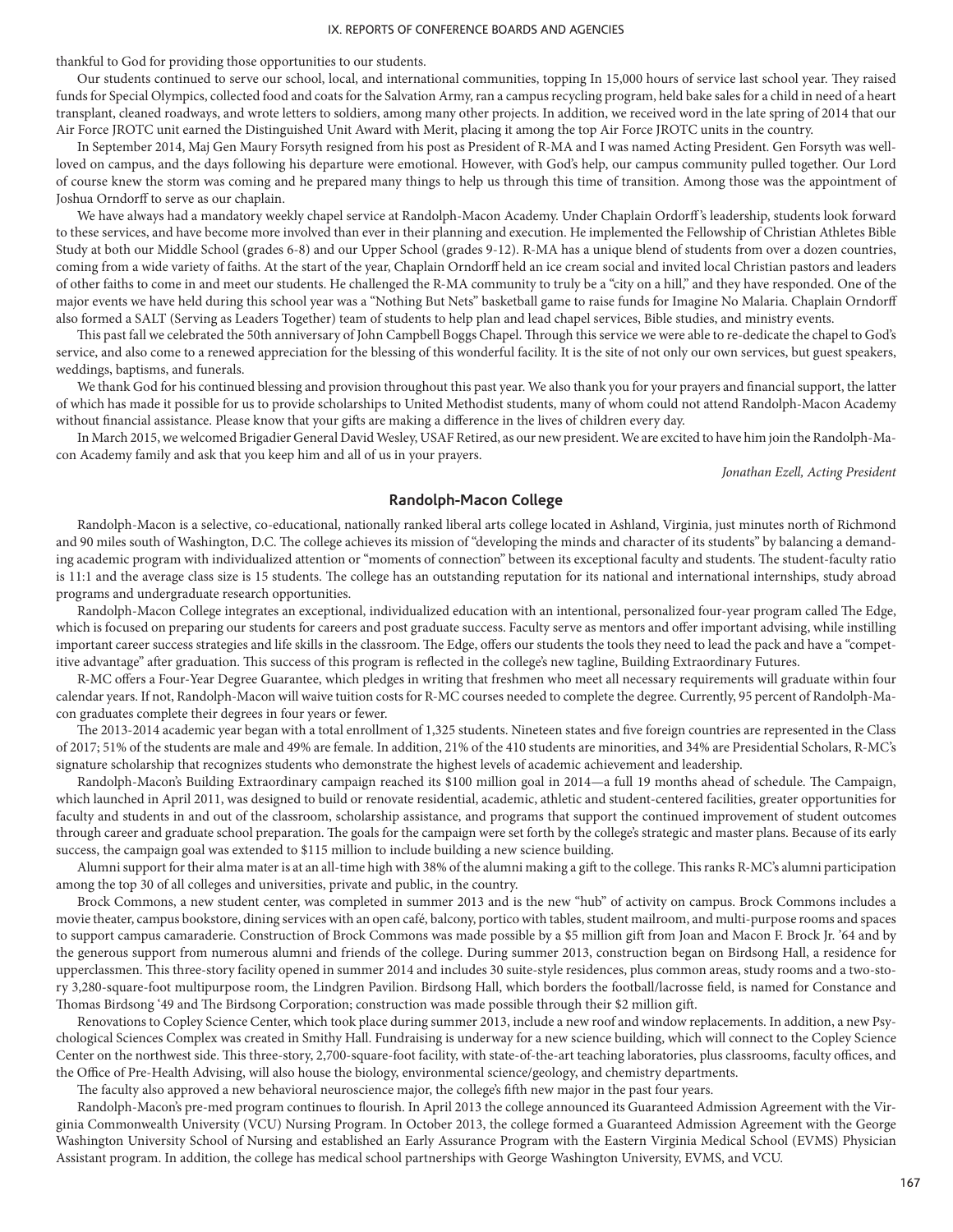R-MC was also thrust in the national spotlight in June 2014 when Economics Professor Dave Brat defeated incumbent Eric Cantor in a stunning upset during the 2014 Republican primary for Virginia's 7th District Congressional Seat. One day earlier, R-MC Sociology Professor Jack Trammell announced his candidacy for the same race representing the Democratic Party. National and international media were drawn to the college campus, to cover the impact this "living civics lesson was having on the R-MC community and highlighted R-MC's rich, long-standing history of political and civic engagement.

R-MC's January Term is a four-week session in which students can immerse themselves in other cultures, conduct a regional, national or international internship or take an on-campus course in a specific area of interest. In 2014 students studied abroad in Austria, Germany, England, France, Japan, Greece, Turkey, and Italy. J-term not only offers global educational opportunities, but life-changing experiences. January term internships that provide unique opportunities for our students would not be possible without the support of Randolph-Macon alumni who offer students one-of-a kind experiences. Other students gained experience interning at companies and non-profits such as Bon Secours St. Mary's Hospital, Mailing Services, Inc., the Children's Theatre of Virginia, Genworth Financial Services, and the Cultural Arts Center in Glen Allen.

The Schapiro Undergraduate Research Fellowship program (SURF) is an endowment to support scholarly undergraduate research by students in all disciplines. SURF allows students the opportunity to conduct original research, under the guidance of a faculty member, and to be paid a stipend. Many students present their findings at academic and professional conferences both nationally and internationally.

The A. Purnell Bailey Pre-Ministerial Scholarship Program, designed to support students who express an interest in a Christian vocation in ordained ministry, established in 2004, continues to flourish. A limited number of select students are awarded this scholarship each year and receive half-tuition for the first two years and full tuition for the junior and senior years; mentoring; and assistance in fulfilling the requirements needed for acceptance into seminary in the United Methodist Church. Two internships in a ministry setting are also mandatory during the students' college careers.

Student outreach through community service continues to be an important aspect of a Randolph-Macon College education. The SERVE program (Students Engaged in Responsible Volunteer Experiences), in the Office of Student Life, is an integral part of Randolph-Macon's community engagement and leadership initiatives. R-MC coordinates dynamic opportunities for service and service-learning to help students explore the root causes and contexts of social needs through connections with the greater community. Students are actively engaged in Habitat for Humanity and the American Cancer Society Relay for Life, and in April, students volunteer for Macon a Difference Day, which is held annually in conjunction with Earth Day.

At Randolph-Macon College, students bond with their peers, faculty mentors and alumni to build meaningful relationships that last a lifetime.

### **Shenandoah University**

With 4,000 graduate and undergraduate students, Shenandoah University educates and inspires students through its College of Arts and Sciences, Harry F. Byrd, Jr. School of Business, Shenandoah Conservatory, Eleanor Wade Custer School of Nursing, Bernard J. Dunn School of Pharmacy, and the School of Health Professions. As a proud United Methodist institution, Shenandoah University continues to collaborate within The Four Areas of Focus initiative of the United Methodist Church to engage the Church's mission "to make disciples of Jesus Christ for the transformation of the world" and to reach beyond the university to engage the world. However, this year I would like to concentrate on just one of them — how the university develops principled Christian leaders.

#### **Calling 21**

Next year Calling21, the partnership of Shenandoah University's Institute for Church Professions, the Virginia Conference Cabinet and Office of Clergy Excellence, the Fund for Theological Education, and Wesley Theological Seminary, will celebrate a decade in helping students explore and discern their call to ministry in the 21st century! Since the program's beginning in 2007, more than 70 young adults have been placed in local churches in the Virginia Conference and have discerned their call to ministry as Calling21 interns. Approximately two-thirds of these interns have started the candidacy process, have entered the seminary, or are currently serving local churches. Shenandoah University continues to offer the orientation for the interns on campus led by Rev. Dr. Justin Allen, our dean of spiritual life, and Emma Johnston, a spiritual life intern, a student at Wesley Theological Seminary, and 2007 Calling21 intern, who provide mentoring for the interns. Twelve Shenandoah University students have participated in Calling21 over nine years, including two this year — first-year student, JoAnn Batteiger, second-year student, Andrew Dietz, and recent graduate, Virginia Greer, who will be attending the Candler School of Theology in the fall.

#### **Faith Seeking Justice Christian Leadership Program**

The Faith Seeking Justice Christian Leadership Program at Shenandoah University continues to educate and inspire new leaders. In April our students coordinated and led a large event (in partnership with the Winchester District) for our United Methodist youth groups titled Thy Kingdom Come. Shane Claiborne, from The Simple Way, and Lisa Sharon Harper, from Sojourners Magazine, led the event with the Keith Elgin Band providing music. The proceeds for the event went to our Imagine No Malaria initiative. The "every life save a life" rally cry was a reality as every student that attended the event paid \$10 that went directly to the Imagine No Malaria campaign.

This April our Faith Seeking Justice students also welcomed Brother John from the Taize community in France. After our students visited Taize for a week last year, we invited Brother John to lead us in a day discussing young adult leadership and spirituality. The United Methodist community was invited to participate in a Taize worship experience at noon on Wednesday, April 22 and a session at 4 p.m. led by Brother John addressing the question, "Why do over 100,000 young people flock to Taize each year?"

Next year our Faith Seeking Justice students are gearing up to attend General Conference in Portland, Oregon! This will be our second time attending General Conference with our students. In 2012, twelve students accompanied Rev. Dr. Rhonda VanDyke Colby, Rev. Dr. Justin Allen, and Rev. DeLyn Celec to Tampa. Before the trip our students and spiritual life staff will study the General Conference committees, the issues on the table, and then they will observe the process for our global United Methodist Church.

#### **Multiple Worshiping Communities**

Shenandoah University continues to provide multiple worshiping communities. We have a University Chapel worship service on Sundays at noon and a Wednesday Night Live (WNL) service at 10pm. Students not only worship at these two services, but they provide the music, lead the community in prayers, and they also preach at every WNL service.

This year we have also created an interfaith prayer and meditation space. Providing a place where people of all faiths on our campus can pray and meditate represents the radical hospitality that we hope to create for all children of God. Additionally, Shenandoah University was nationally recognized as part of President Obama's Honor Roll for Interfaith Community Service in 2014. Only two other Virginia schools of higher education were recognized for this award.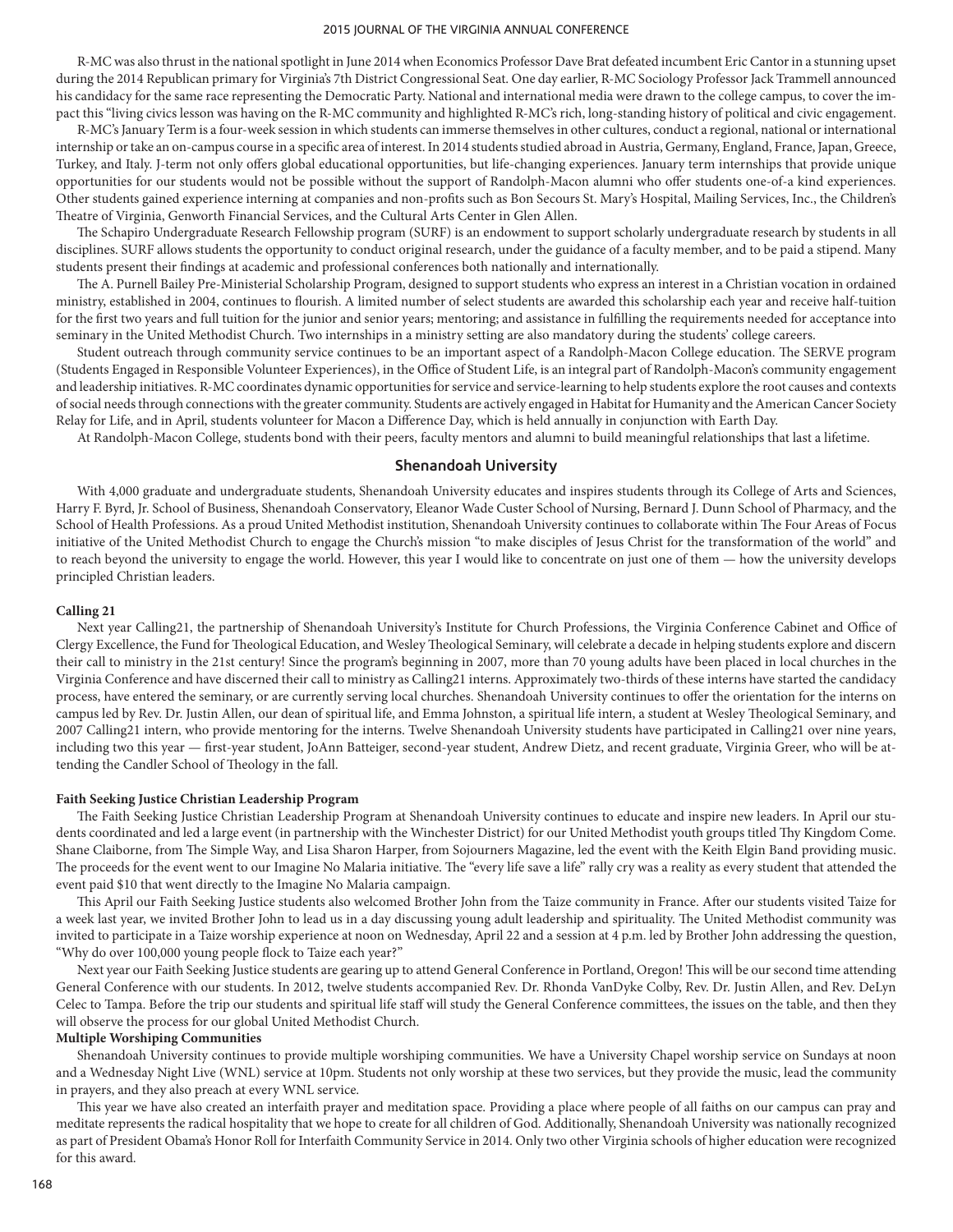Finally, it is my joy to announce that we installed a new trustee at the October meeting of the board. Beatrice B. von Gontard has joined our team, dedicated to making a difference in the lives of our students.

We are grateful for the continued relationship with the Virginia Conference of The United Methodist Church as together we seek to make an impact at the local, national, and global levels. I can assure you that Shenandoah University is embodying the mission of the United Methodist Church as we simultaneously seek to engage our calling to educate and inspire leaders for our church and the world.

*Tracy Fitzsimmons, Ph.D., President*

### **Virginia Wesleyan College**

The Board of Trustees, faculty, staff and students would like to thank those in the United Methodist community for their leadership and support of Virginia Wesleyan College. We are grateful for our connection to the Virginia Conference of the United Methodist Church and respectful of our Methodist heritage.

The 2014-2015 academic year can be characterized as one of achievement and transition. On May 21, 2014, the Virginia Wesleyan College Board of Trustees approved a new strategic plan that provides a path for growth and positive change for the College. VWC 2020: Pathway to Prominence grew out of the College's existing mission of preparing each student for a meaningful life and career. At its core is a new vision for Virginia Wesleyan College as a beacon for the liberal arts in the 21st century, where experiential learning opportunities empower students to grow as principled scholars and community leaders. At this same Board meeting President Greer announced that he would be retiring on June 30, 2015 after 23years of dedicated service as Virginia Wesleyan's president. This announcement launched a comprehensive nationwide search which culminated on February 26, 2015 with the selection of Dr. Scott D. Miller as VWC's fourth president. Dr. Miller has been the president at Bethany College in West Virginia for eight years. He was previously president of Wesley College in Delaware and Lincoln Memorial University in Tennessee. He earned his B.A. in communications from West Virginia Wesleyan College, an M.A. from the University of Dayton, an Ed.S. from Vanderbilt University, and a Ph.D. from The Union Institute and University. Dr. Miller, 55, brings to VWC a lifetime of commitment to the values of a residential, liberal arts campus in a pluralistic society, with an emphasis on teaching, service, student-faculty engagement, and lifelong learning. Dr. Miller and his wife Annie are lifelong Methodists.

In May 2014, the College graduated 230 students, earning their degrees in 31 different majors. Currently, the College has over 1,400 undergraduate students with a student faculty ratio of 13:1. Our students receive individualized attention and are encouraged to grow, both as students and citizens of the world. They are challenged by talented, supportive professors, 90 percent of whom hold the highest degrees in their respective fields.

Here are some of the highlights from this past academic year:

• In October, a new documentary about Virginia Wesleyan's annual on-campus winter homeless shelter premiered. Winter Shelter, On Campus: College Students Encounter Homelessness at Home is a 16-minute documentary directed by VWC Associate Professor of Communication Stu Minnis and Director of Community Service Diane Hotaling. The film brings viewers through one full night of the shelter, breaking down the evening's events into segments including arrival, dinner, social time, lights out and departure. The filmmakers hope that other colleges and universities will view this structured sheltering model and consider adopting a similar program.

• In January, Virginia Wesleyan College's 9th Annual On-Campus Winter Homeless Shelter was once again a transformative experience, not only for the shelter guests but for the VWC students, faculty and staff who volunteered for this unique event. Many students who volunteer for the shelter enrolled in a Winter Session course that addresses the sociological underpinnings of homelessness and encourages students to look beyond stereotypes about the homeless.

• Dr. Wansink and Dr. Lindvall led a March 2015 trip with 23 students to explore Religious Freedom and Expression in the Continental Reformation. October 31, 2017 marks the 500th anniversary of Martin Luther's nailing of his 95 theses on the Wittenberg Door. Students experienced Castle Church and the city of Wittenberg, traveled to Worms and learn about the Swiss reformers in Geneva and Zurich.

• We acknowledge a gift from the Board of Missions of the Elizabeth River District of the UMC to provide scholarships for thirteen VWC students toward the March 2015 Spring Break Nicaraguan mission trip lead by our Chaplain, the Rev. Greg West. Once again, students worked with the House of Hope, a ministry to women and children who have been trapped in prostitution or human trafficking and with several local churches.

• In addition to the annual mission trip, Chaplain Greg West continues to lead Marlin Ministries on campus, a growing Christian community. He encourages students to be a part of the College's weekly worship gathering on Sundays as well as participate in any one of fourteen different Christian gatherings during the week. Chaplain West leads four Life Groups during the week. They are an experience in Christian community where students share life together while studying the Bible, praying and serving together. The vision statement for Marlin Ministries reads: Discovering who we are in God's eyes; Experiencing Jesus' love and grace together and Living by the Spirit and sharing Jesus' ministry with everyone.

• In connection with the Virginia Conference, Virginia Wesleyan continues to host the annual Continuing Education Seminar for Clergy. This year's speaker, who led a two day workshop on March 16-17 on the topic of Turbo-Charging the Wesleyan Tradition in the 21st Century was Rev. Jorge Acevedo of Grace United Methodist Church in Florida.

• Our students have also participated in projects such as the Empty Bowls fundraiser and Marlins Read neighborhood tutoring projects. With the success of Marlins Read has come another opportunity for community service, Marlins Add, an expansion of the highly successful student led mentoring program.

• With the retirement of Dr. Paul Rasor, long-time Virginia Wesleyan College faculty member Dr. Craig Wansink was appointed the Joan P. and Macon F. Brock Jr. Director of the Center for the Study of Religious Freedom (CSRF). Created in fall 1996, the CSRF is a resource for education, respectful dialogue, and mutual understanding relating to issues of religion and faith perspectives. Wansink is leading the College's plans to modernize the Center along with Kelly Jackson, who joined the CSRF team as Associate Director and Dr. Eric Mazur, who will serve as Fellow for Religion, Law, and Politics. "The goal of the CSRF is to equip students to be leaders and citizens who recognize how the reconciliation of religious differences creates the most meaningful opportunities for civil solutions to difficult and urgent problems," Wansink says. "Our challenge is to do so in ways that are both exciting and meaningful for our students and the broader community." The reorganization of the CSRF creates new and unique opportunities for increased student involvement, curriculum-based programming and dynamic community partnerships that support the Center's mission. Among other events, the Center hosted speakers on Islam, a sponsorship of the One Love Festival, and a lecture via Skype from Amman, Jordan on health care and Palestinian refugees.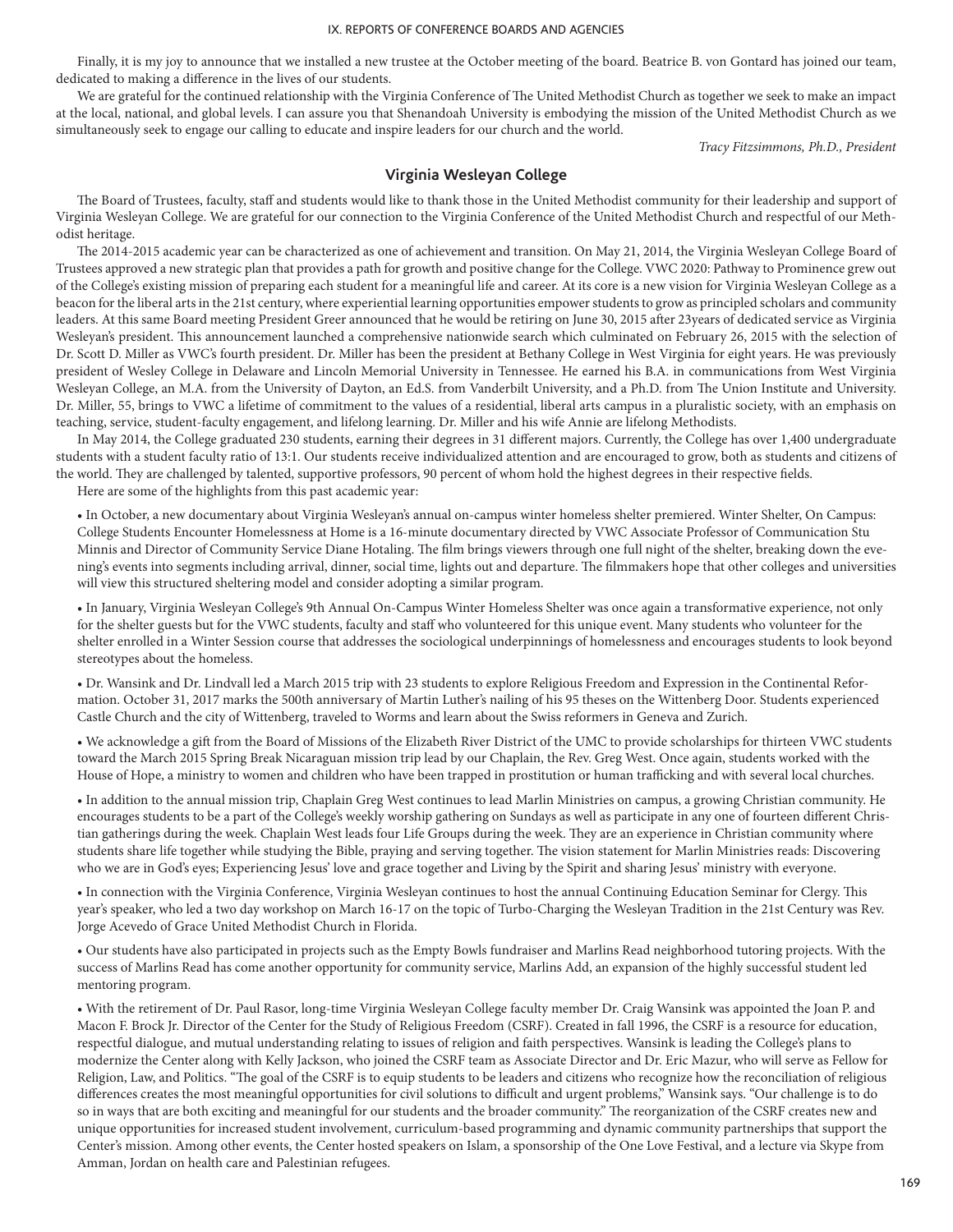Throughout the past year, the College has celebrated its Methodist heritage and its strong ties to the larger community, while continuing to reconfirm its aspiration to be a supportive community that is committed to excellence in our academic programs, higher learning, social responsibility, ethical conduct, and religious freedom.

# **ASSOCIATION OF RETIRED MINISTERS AND SPOUSES (ARMS)**

ARMS is an association of retired clergy, spouses, and surviving spouses in the Virginia Conference that promotes fellowship, encouragement, support, learning, and sharing. ARMS provides a voice for retirees by facilitating vital connections with each other and the church. All retired clergy, spouses, and surviving spouses are members of ARMS.

The main ARMS event has traditionally been an annual fall retreat. However, in response to suggestions received via a survey of members in October 2014, we are in the process of setting up a series of regional meetings that will allow our members to come together without traveling great distances or staying overnight. As of this writing, the first series of these gatherings is being planned for April, 2014. ARMS is sponsoring these initial gatherings in partnership with the Conference Board of Pensions and Health Benefits.

ARMS maintains contact with members through its newsletter *To Arms* and electronically through the conference Retiree Net.

The theme of this year's Fall Retreat, Oct 7-8, is *Seeing the World through the Eyes of the Millennials: A Path to Justice and Peace*. Our main facilitator will be Joe Eldridge who has spent more than twenty-five years working in the public policy arena as an advocate and analyst on international human rights and humanitarian issues. Also featured is an evening of music with Joshua N. Wortham, a graduate of Campbellsville University with a degree in Church Music. As always, worship and fellowship will be central to the retreat. Retreat brochures are available at the ARMS Display Table, the Retiree Banquet, and from VUMAC.

*Harry & Gale Kennon, co-presidents*

# **BLACKSTONE CONFERENCE AND RETREAT CENTER**

The Blackstone Conference and Retreat Center or as many remember it –VUMAC – continues to do well and serve our Annual Conference. Sam McCracken is the Executive Director and is a smiling face for all who use and come to BCRC. The Board of Trustees works very hard to make sure that BCRC is the Retreat Center that our whole Conference will love and use.

In 2014 we saw many changes and additions:

• The Biomass Boiler and Heating System came into its own. There was a great deal of fine tuning but this system now heats all the hot water, heats the entire building and heats the swimming pool. The new system burns wood pellets and saves the Center \$8500 a month over what was previously paid for oil.

• A challenge Grant from the Titmus Foundation was met and now the historic building's front portico has been restored to its original beauty. The wicker room under the front porch is being restored and will be dedicated in October as the UMW Room. This room will be restored and commemorate all the funds the UMW has given to BCRC through "Dimes and Dollars" for Blackstone.

• In 2014 BCRC accommodated over 12,000 overnight guests and hosted nearly 200 events an increase of 1500 people and 50 events over 2013.

• Our Annual "Christmas at Blackstone" this year featured Elizabeth Von Trapp, the granddaughter of the Von Trapp's of the "Sound of Music" fame, who entertained us with a mix of traditional and contemporary music and song for nearly two hours to a group of over 150. The event started with an open house, delicious meal, and concert and concluded with an open carol sing in the Virginia room.

• We are in the process of hiring a Development Person and Program Person, so we will have staff to go all over our conference to spread the good news about all the programming that is happening and sharing the good news of how individuals and groups can help us continue the renovation. We are looking for individuals and groups to sponsor a room on the second and third floor. Renovation includes new windows, two new twin beds, new sleeper sofa, new ceiling and new handicap bathrooms in every room. It's been more than 40 years since the last renovation and we need to make the second and third floor shine like the first floor. When we contact you, please give us a hand in this renovation so Blackstone will continue to be a place of beauty and rest for many years to come.

BCRC's commitment is to "Let Every Soul Be Jesus' Guest". Give us a hand and schedule your next event at BCRC. Be part of the thousands who come to Blackstone every year to find fellowship and a closer walk with Jesus.

*Tommy Herndon, chair*

# **PREACHERS' RELIEF SOCIETY**

In the past year between its annual meetings, November 2013--November 2014, the Preachers' Relief Society made five grants to assist clergy families who were experiencing severe financial distress. The needs of these families were all brought to the attention of the Society by the superintendents of the districts in which the families lived. The crisis for which four of the five grants were made came about because of medical expenses which were incurred but not covered by insurance.

The work of the Society is currently supported primarily by proceeds from its investments but also by income from bequests from estates. The Society also welcomes contributions from the living.

The trustees of the Society are Robert N. Baker III; James R. Bergdoll, secretary; Sallye Bowen; Robert F. Cofield, vice-president; Katherine Kidwell; K. Dane Mills, treasurer; Henry Rogers, Harold E. White Sr.; and Robert T. Casey, president. Larry Field of Scott and Stringfellow is the investment advisor. *Robert T. Casey, president*

# **RETIRED CLERGY HOUSING CORPORATION**

The Retired Clergy Housing Corporation began serving the needy Ministers of the Virginia Conference of the United Methodist Church in 1932. In the beginning, however, the Corporation was known as the Home Corporation. Thanks to Ministers and Lay Members of the Conference, funds and property have been contributed with enthusiasm that now our assets are almost five million.

Now we have 23 homes located in the communities of Danville, Roanoke, Lynchburg, Raphine, Staunton, Bridgewater, Winchester, Richmond, and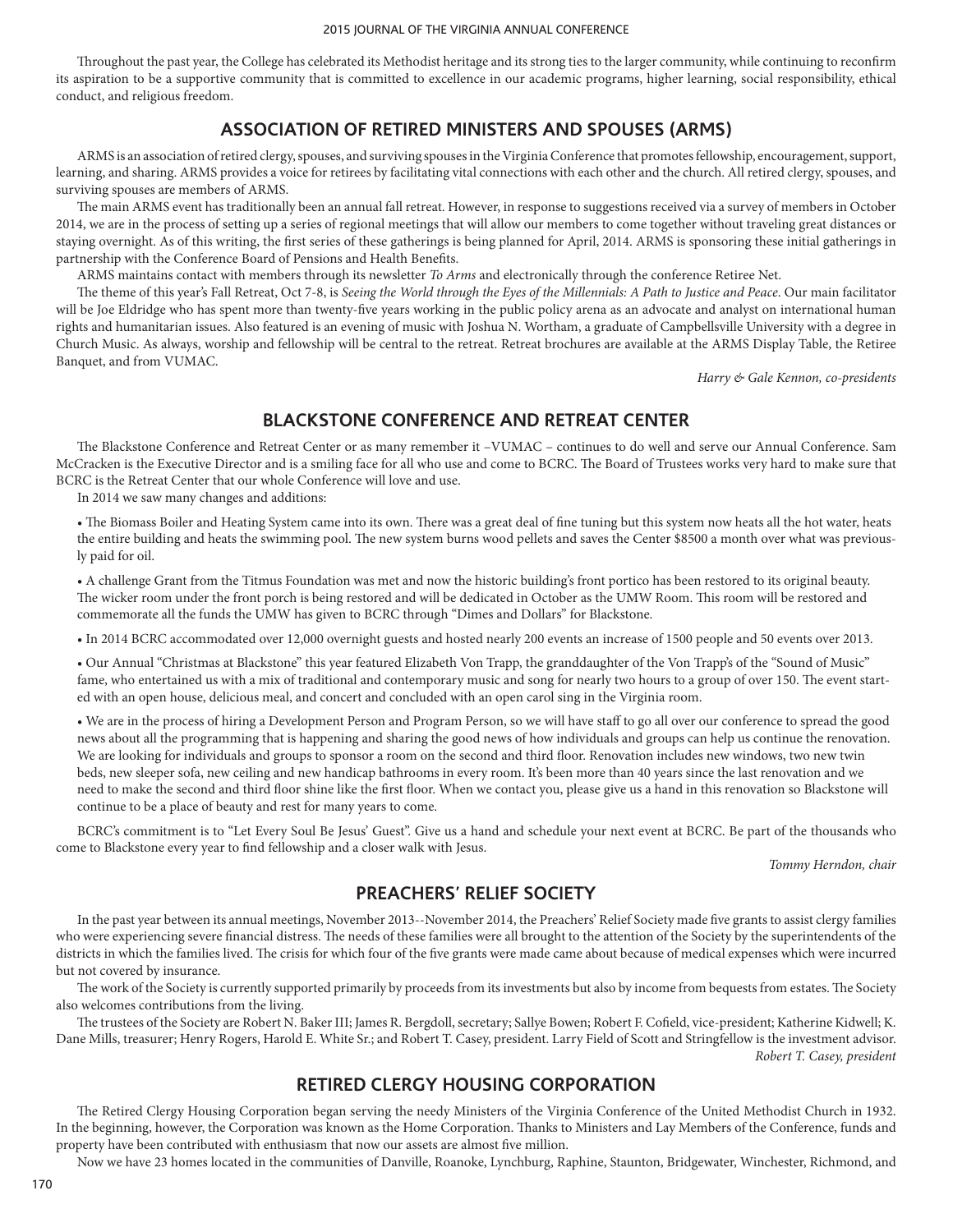Hampton. One in Roanoke is vacant at this writing which gives us an opening in case someone has to take leave of absence or retire unexpectedly.

Perhaps someone reading this report would want to explore the possibility of including Financial Contribution or Property to the RCHC through their will. To do so is very easy and the leadership of our Corporation is eager to help anyone so motivated. Your help can and will mean so very much to needy Ministers in future years.

Nancy and I have been serving our Corporation since 1994. During our Annual Board Meeting in November we asked the Board to explore avenues of cooperation with the Virginia United Methodist Homes. Chris Henderson, President of VUMH, with Nancy and I, will seek avenues in which this cooperative effort can be achieved, and present our discussion to the respective Boards for approval. We invite you to be in prayer for us as we seek to move forward.

Again, I would like to emphasize that I remain ready to share with any Organization in your local Church the importance of our work. There is a short video available and I am happy to answer any questions you may have. There is a completely free service to you and your church. Perhaps, Superintendents might find time (about 7 minutes) for this video presentation at their District Conferences which in turn would reach many individuals on the local level. *Dr. Thomas L. Coffman, President*

# **SOCIETY FOR WESLEYAN STUDIES**

The Society for Wesleyan Studies (SWS) was established in 1983 to renew Wesleyan themes in the life of the Virginia Annual Conference and in the United Methodist Church. For thirty years, the society has sponsored events devoted to the study of issues related to the history, theology, practice and mission of John and Charles Wesley and the Wesleyan tradition. We seek to understand more thoroughly the richness of our unique heritage, and to do so with an eye toward applying those resources in the service of the contemporary church in its ongoing mission and ministry. We welcome all interested laity and clergy at our events and to contribute to the mission of the society. Continuing Education credit is available at all our events.

The Society for Wesleyan Studies typically sponsors one or two public events annually. In recent years, we have given special attention to introducing the Virginia Conference to some of the younger and most promising of a new generation of Wesleyan scholars/church-persons.

In years to come the Society for Wesleyan Studies will continue to search out the best-informed contemporary guides to our Wesleyan tradition, in order to make accessible to the disciples and churches of the Virginia Conference our distinctive heritage of faith and practice as a vital resource for "making disciples of Jesus Christ for the transformation of the world." We hope you will join us for our events as we explore together our living Wesleyan legacy. *R. Bruce Johnson*

# **VIRGINIA CHAPTER PROFESSIONAL ASSOCIATION OF UNITED METHODIST CHURCH SECRETARIES**

The purpose of the Professional Association of United Methodist Church Secretaries (PAUMCS) is to provide a supportive base for the unity and fellowship of its members in order to provide individual growth, professional development, continuous education and spiritual enrichment. PAUMCS promotes and encourages the training and support of United Methodist church secretaries; serves as an advocate for emerging concerns that affect church secretaries; encourages and assists in the establishment of chapters of church secretaries, within or across jurisdictional and annual conference boundaries, and assists in coordinating the program and work of these chapters.

Legislation was adopted at the 1988 General Conference which states that the General Conference of Finance and Administration (GCFA) has the authority and responsibility to provide guidance and consultation for continuing education of church secretaries, including establishment of professional standards, training and certification programs and to provide assistance to PAUMCS (2008 *Book of Discipline*, **[8**07.19).

The Virginia Chapter of PAUMCS sponsors two meetings each year: a one-day fall training event and a two-day spring spiritual growth retreat. Members are persons presently or previously, full-time or part-time, paid or volunteer, engaged in administrative work in any local church or agency of The United Methodist Church.

Highlights of Virginia PAUMCS activities in 2014-2015 include a six-page mailing sent to the administrative staff of the 1,200 charges of the Virginia Conference and the fall "Experience Your Conference Connection" event held in October. This gathering featured several members of the board of Virginia Conference Communications, Inc. who brought much-needed information about the importance of communicating using the most current methods: FaceBook, Instagram, blogging, and website design and hosting.

Our spring training/spiritual growth retreat in May was led by Buena (Beanie) Rankin, retired Assistant Director of Records and Statistics with the General Council on Finance and Administration. Beanie shared her knowledge on a range of subjects: membership, church software, record retention, cyber communications and apportionments. Attendees also valued the networking and spiritual component of this time together.

If you have administrative staff in your church, either paid or volunteer, we encourage you to help them become a part of Virginia PAUMCS for their professional growth, to the benefit of your church!

*Beverly Myers, President*

# **VIRGINIA UNITED METHODIST CREDIT UNION**

John Wesley was among the first to organize financial cooperatives among the faithful in the Methodist movement and it is in the spirit of Wesley that in 1952 the Virginia Conference established our credit union to help pastors pool their resources to help each other. As we celebrate 63 years of service in 2015, our membership has grown to include United Methodist churches, church members, clergy, organizations, agencies and institutions within the Virginia Annual Conference.

We are a full service financial institution and we operate solely to serve the financial needs of our member owners. Our all volunteer board of directors is comprised of a cross section of lay and clergy. We help our members by providing quality financial products and services, including savings and checking accounts, loans, Visa credit cards, online services and resources to assist our members with personal financial management. We sponsor scholarships for college bound students and have partnered with several conference churches to establish Jubilee Assistance Funds; a program that assists churches with short term help for persons in need during a financial crisis, as well as financial management tools to guide them toward long term financial stability.

Our church loan program helps conference churches with the refinance of current loans, loans for parsonages, renovations, and vans and buses. We also offer project loans (up to \$50,000 unsecured) and Visa credit cards for church business.

Our goal is to be the premier financial institution and primary resource for encouraging sound stewardship principles and helping Virginia United Methodist churches, individuals and institutions "to earn all they can and save all they can so they can give all they can" as servants of Christ in the world.

*Alvin J. Horton, Chair*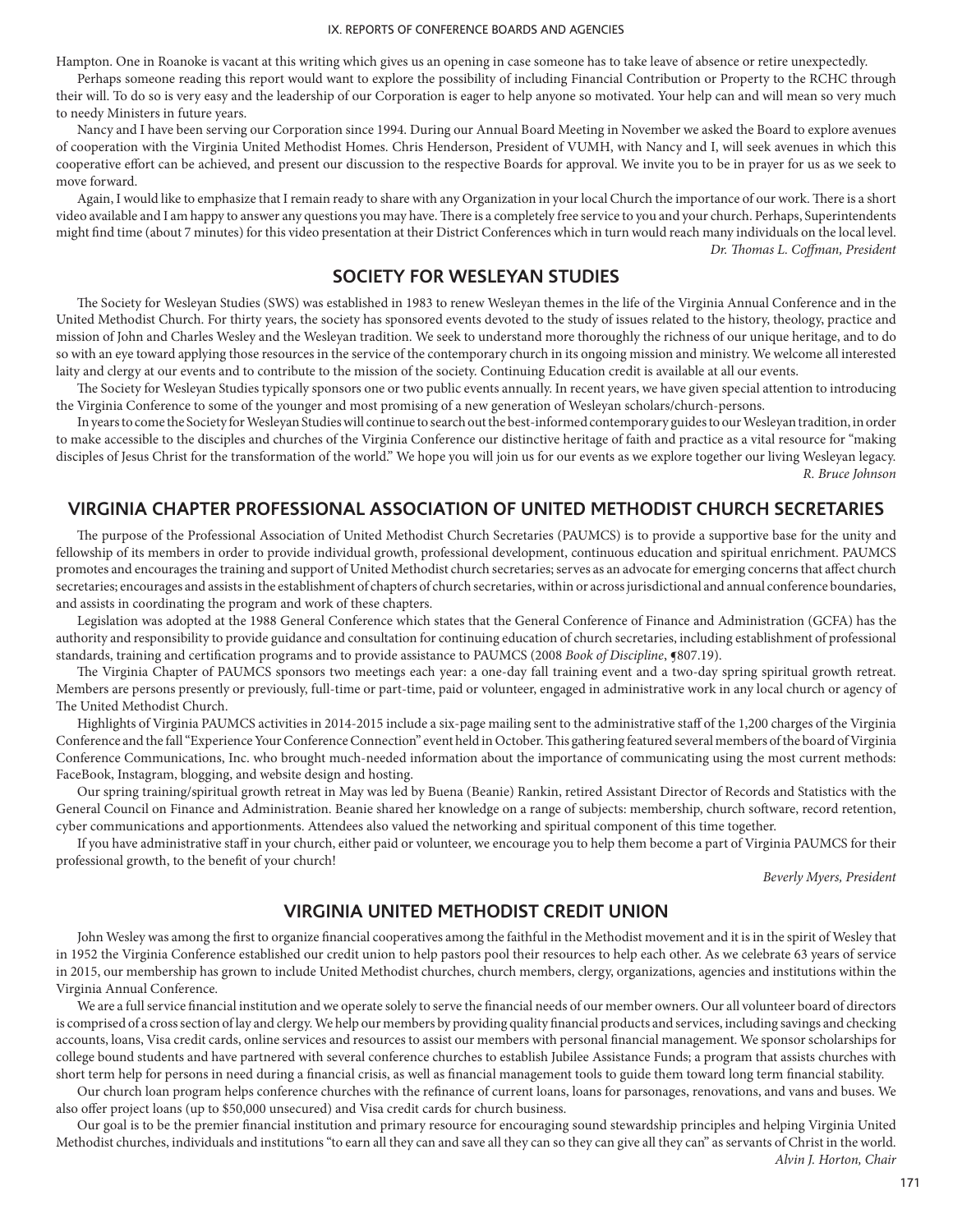## **THE VIRGINIA UNITED METHODIST FOUNDATION**

*"People have made at least a start at understanding the meaning of life when they plant shade trees under which they know full well they will never sit."*

### *-D. Elton Trueblood*

Every year, more of the "Greatest Generation" and "Baby Boomers" are leaving this world to claim the promise of the resurrection. They leave behind a legacy of incredible testimonies of sacrifice and service. They often leave a hole in the annual support of the local church. Finance committees, trustees and church staff cope with shrinking budgets while working harder to reach more of the lost or needy. Faced with the reality of an aging church membership, Age Wave experts point to this generational shift increasing more rapidly around 2018 when deaths in our country is projected to rise sharply.

The dilemma for church leaders is to continue "to serve Christ by setting disciples on fire with Spirit-filled, risk-taking love for all God's children" while increasing budgets, meet a continued and dramatic decrease in the faithful contribution base. For leaders with a vision for their church to continue to be relevant, only two options appear to be considered: trim ministry, which eventually results in the decline of the effectiveness of the local church; or proactively seek a new funding base. The Virginia United Methodist Foundation exists to assist churches who are looking to face this dilemma with a strategic planning approach and an effective solution through Planned Giving and Endowment building.

There is a need for churches to re-envision their future with fresh goals for mission and ministry. Such vision is birthed through concerted prayer and holy conferencing. Vision alone may only be wishful thinking if not structured with clear metrics and benchmarks. Vision for tomorrow's outreach must have a parallel track and resources to make that vision reality.

Helping congregants understand that they may make the largest giving impact of their lives through effective planning can provide the much needed boost to resource a vision for future outreach into their community. One church this past year experienced the blessing of a bequest through a planned estate gift that came as a surprise benefit to their church. The Foundation staff was able to come alongside the church leadership to discern and strategize what God was calling the church to do in mission – and how these new resources could be effective in opening doors and extending ministry. The role of the Foundation is to educate and elevate the importance of charitable gift planning in endowing the church's vision into the future. This is 'planting shade trees for future generations!'

Foundation assets have grown over the last three years as we have increased the number of churches and ministries we serve by more than 30%!

### **VIRGINIA UNITED METHODIST DEVELOPMENT COMPANY, LLC**

*I've been involved as a pastor and Conference member for more than 70 years. I remain committed to see ministry expand in local churches. I believe that as we help churches through the loan program of the Development Fund, we can see a renewed harvest of church growth and expanded ministry. It is an approach that has been done all across the country, and it has come at the right time to Virginia to help us expand impact through local churches. I made a wise decision to invest in the Development Company, because it was a win-win situation. It was a win for me on my return on my investment. It also is a win because the Foundation invests in people and in churches by helping them to improve their ministries. - Dr. Raymond Fitzhugh Wrenn, the longest serving ordained Elder in the Virginia Conference.*

Virginia United Methodist Development Company, LLC was created in May 2014 by The Virginia United Methodist Foundation as a subsidiary entity, managed by its own Board. Investments are offered to United Methodist individuals, churches and ministries at competitive interest rates, so that the Development Fund may in turn lend those funds to local United Methodist churches and related entities for construction projects, property acquisition, capital improvements and loan re-financing. Everyone wins when you purchase interest-bearing certificates from the Development Company!

Investors may purchase either Savings Certificates for 30 days at adjustable rates, or Loan Certificates from six months through sixty months, at a fixed rate of interest. Churches, agencies, entities and individuals (18 years of age or older), who reside in Virginia and are affiliated with The United Methodist Church or one of its related entities may invest. \$1,000 minimum investment is required.

Interest rates are set by the Development Fund's Investment Committee on at least a quarterly basis. Rates are determined by taking into consideration the rate of interest earned from current loans, market conditions and rates of similar investments. At least 30 days prior to the maturity date, the Development Company will notify investors that they have the option to either redeem the certificates or extend them.

The Development Fund is a registered Offering with the Commonwealth of Virginia. Although investments are not insured, they are safeguarded through strict investment and lending policies, strong board leadership and competent staff. The purpose for the Development Company is to enable United Methodist investors to fund church capital improvement loans. Initial deposits have been encouraging though not sufficient to meet the loan demand. Our prayer for 2015 is increased participation in the deposits to help meet the loan demand! The purpose for the loans is to enable local churches to expand ministry in their community; and thereby, our motto: United Methodists Investing to Impact Virginia!

In 2014, the Development Company realized:

• 2014 Deposits - \$1,525,871

• 2014 Loan Commitments to Churches - \$355,562 *Stephen B. Clark, President*

## **VIRGINIA CONFERENCE WELLNESS MINISTRIES (VCWM)**

This year marks both a milestone and a sea change in wellness ministry. Seven years ago, in collaboration with Virginia United Methodist Pensions, Inc. (VUMPI), Bishop Charlene Kammerer appointed The Reverend Charles F. Reynolds to establish a new wellness ministry. This ministry was charged with developing an educational program on wholistic wellness, and working with clergy and their families, advocating for healthy lifestyles and better choices in matters of physical, mental/emotional, and spiritual health.

Over the past seven years, Reverend Reynolds has logged tens of thousands of miles – across Virginia and in six other States. He has delivered numerous educational presentations, participated in multiple research working groups, sponsored legal affairs seminars for clergy and lay employees, and from 2008-2012 served on the denomination's Church Systems Task Force (CSTF). VCWM's Board of Directors has performed detailed analysis on volumes of current health and wellness data, identifying issues and offering recommended solutions to leadership at the District, Conference, Jurisdictional, and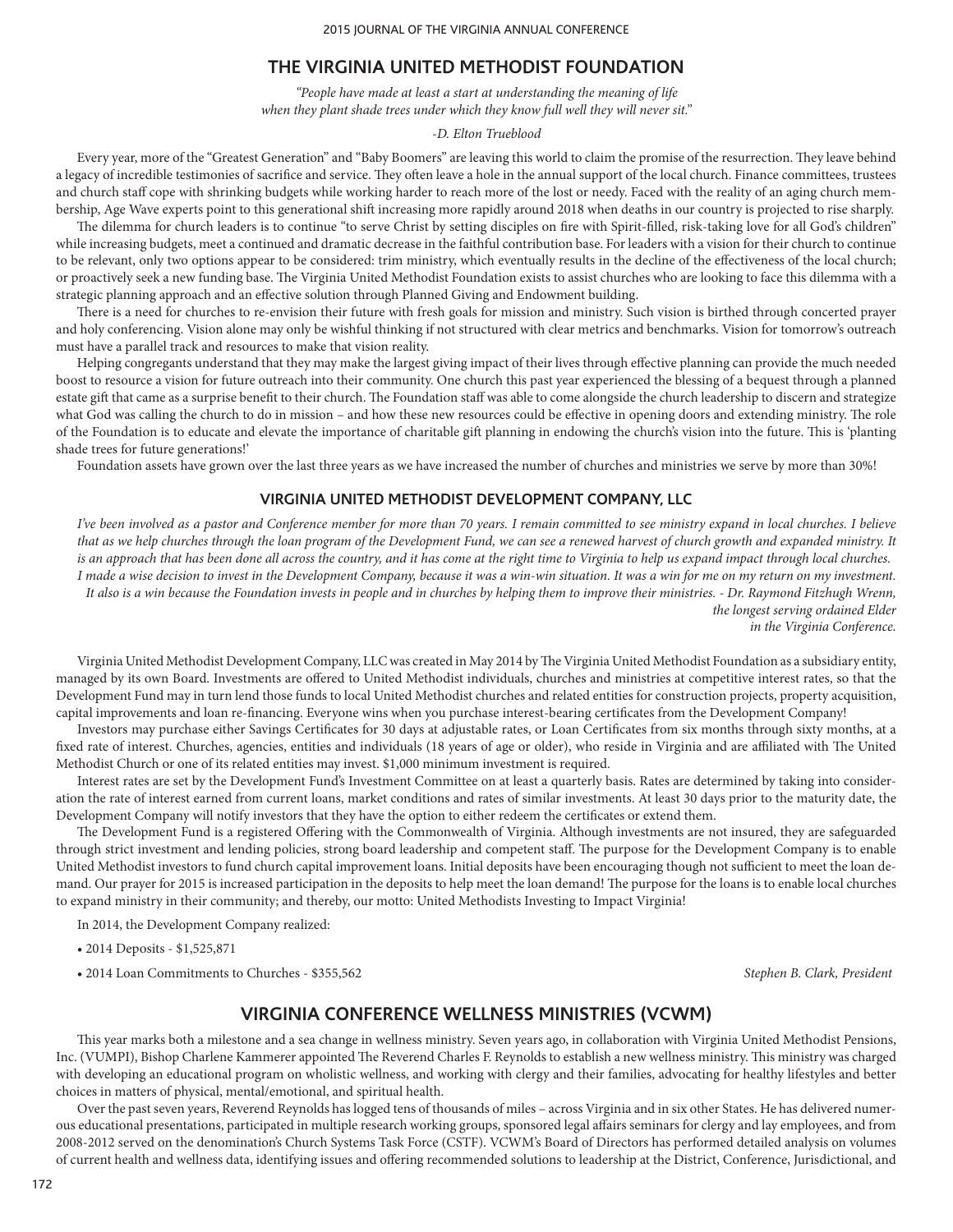General Church levels. Reverend Reynolds served as a presenter at multiple annual Ministers' Convocations, District clergy meetings and retreats, the Order of Elder retreat, and training for Provisional Members. VCWM became a regular fixture in the Annual Conference display area.

VCWM partnered with the General Board of Pension and Health Benefits' *Center for Health* and Duke University's *Clergy Health Initiative* to create and help fund a three-year study of clergy health and wellness across the United States. Reverend Reynolds was invited to participate in the Drew University School of Theology's working group on Theological Education and Clergy Health, and the COSROW-sponsored Clergy Family Health Task Force (CFHTF).

Ecumenically, VCWM worked closely with the Episcopal Church USA (ECUSA) CREDO Institute and the Evangelical Lutheran Church in America (ELCA) *Healthy Congregations* and *Bridgebuilder* programs. These mutually supportive efforts resulted in Reverend Reynolds working with pastors and lay members of several Lutheran congregations, as well as his assisting in the vocational development of ELCA pastors through the Virginia Synod's First Call Theological Education Program. An additional benefit of this ecumenical cooperation was the mutual sharing of educational opportunities between United Methodist and Lutheran clergy.

Perhaps most significantly, VCWM selected Health Advocate, Inc. (HA) to serve as VUMPI's contracted wellness partner. VCWM oversaw the day-to-day operations of the VUMPI-HA relationship and, primarily through the efforts of Program Director Ms. Lynn Rhein, created *Wellness 100*, a program through which clergy, lay employees and their spouses can improve their personal health and wellness while reducing their personal health plan contributions.

Now, after seven years of wellness ministry efforts, it is time for the torch to be passed. Through the hard work of VCWM, and the inspirational leadership of Bishop Young Jin Cho, the clergy and laity of Virginia Conference have gained a renewed understanding of the importance of the Spiritual Disciplines, and the need to be attentive to their spiritual health. Our clergy, lay employees, and their respective families better comprehend the importance of mental, emotional and physical health, and the roles personal responsibility and self-care must play in their wellness efforts. This demonstrated appreciation for the importance of wholistic wellness offers tremendous hope for the future life and ministries of our Virginia Conference.

Effective June 30, 2015 VCWM will conclude its work in support of the Virginia Conference. In its place, VUMPI will assume oversight of the wellness and advocacy services which will continue to be provided by Health Advocate, Inc. The Center for Clergy Excellence and the Board of Ordained Ministry will continue to be attentive to matters of clergy mental/emotional health, and will serve as a resource for clergy/families in need of professional assistance. The Office of Connectional Ministries, under the leadership of The Reverend Marc Brown, will continue to emphasize the critical importance of spiritual health and vitality for all Christians through the content of its numerous programmatic offerings.

One chapter draws to a close, and another begins. On behalf of Reverend Reynolds, and the Board of Directors of VCWM, we conclude our ministry with this simple prayer for all our sisters and brothers in Christ: *May you have life, and have it abundantly.*

*Donald C. Yesukaitis, CPA, President*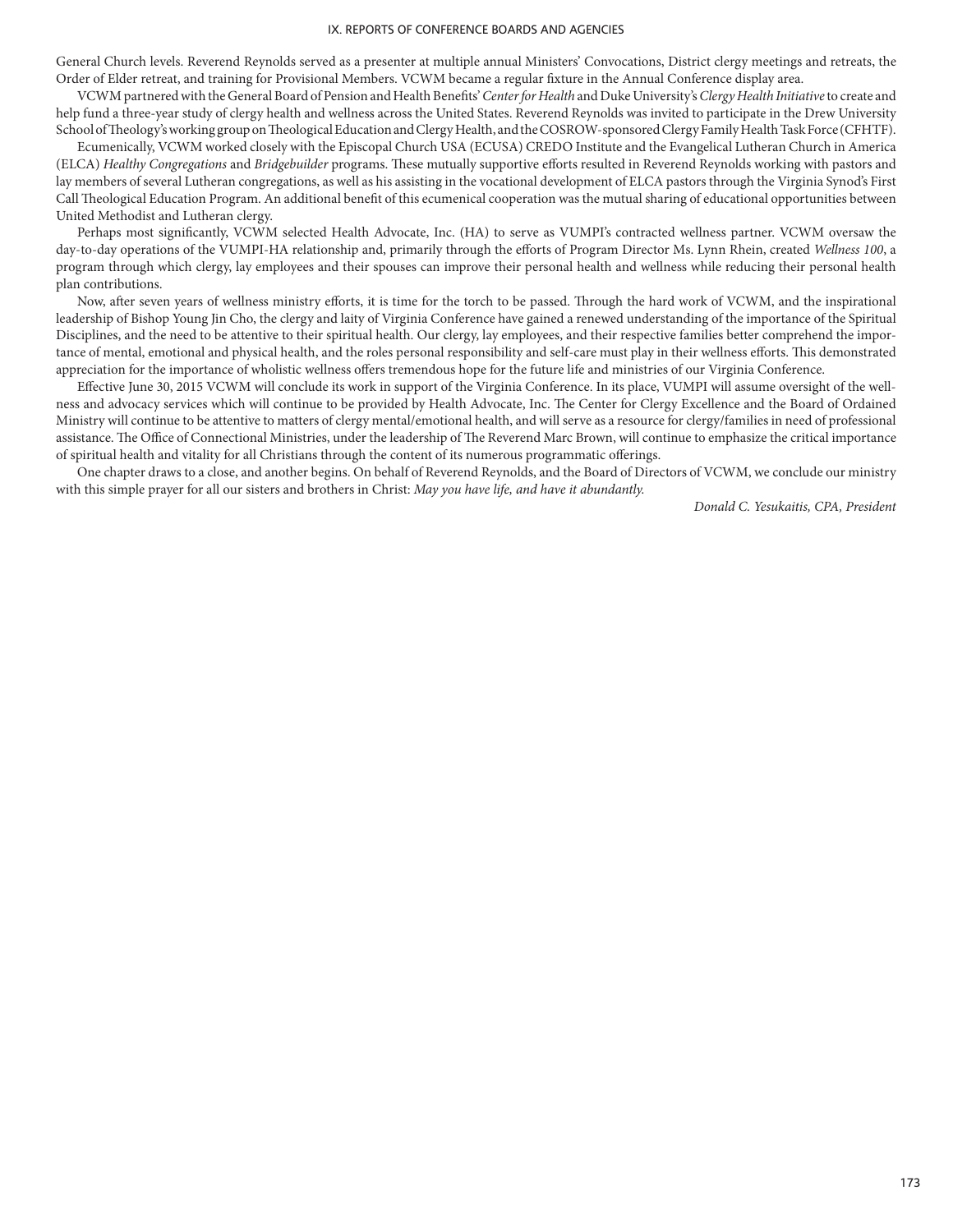*Resolutions and Petitions are ordered alphabetically by title. This does not indicate the order in which they will be considered.*

## **RESOLUTION 1**

### **Ban the Box**

*Whereas* Scripture teaches us to provide a refuge for the outcasts and that in welcoming a stranger we welcome Christ into our midst;<sup>1</sup> *Whereas* our Social Principles "affirm all persons as equally valuable in the sight of God" and support the basic rights of all persons to equal access to employment;<sup>2</sup>

*Whereas* the majority of the over 325,000 ex-felons in Virginia who have completed all court-imposed punishment find it almost impossible to obtain gainful employment because most employers use a check box on their job applications to ask if the applicant has a felony conviction/arrest record – and then pass over applicants who check that box, even though the vast majority of such offenses were nonviolent and the ex-offenders have since tried to turned their lives around;

*Whereas* the inability to obtain employment makes it impossible for ex-offenders to support themselves and their families, and thereby contributes to a vicious cycle of higher unemployment, increased crime, more recidivism and higher taxes to support imprisonment;

*Whereas* this vicious cycle begins early in life for a large segment of our population – as revealed by recent studies which have found that by age 23, half of all black males and 40 percent of all white males have been arrested – and thereby virtually destroying the lives of such persons and depriving our nation of contributions they could make to our society;<sup>3</sup>

*Whereas* these trends affect not only men but also women, with the number of women in prison nationally "increasing at a rate fifty percent higher for women than for men since 1980," and among all persons incarcerated in Virginia over eight percent are women – with such women who are the head of a single parent household facing especially daunting challenges upon their release;<sup>4</sup>

*Whereas* 14 states and at least 96 cities and counties (including 13 cities and counties in Virginia) have enacted "ban the box" policies to eliminate questions about an applicant's criminal history from the initial employment application so that selection of persons to be interviewed will be based on skills and qualifications for a specific job position;<sup>5</sup>

*Whereas* several major corporations, including three of the nation's top retailers – Home Depot, Target, and Walmart – have enacted ban the box policies by removing questions about criminal history from their job applications, thereby joining several other employers who have taken steps to end hiring exclusions that make it nearly impossible for anyone with a criminal record to get a job, even if that offense be in the distant past;<sup>6</sup>

*Whereas* deferring questions about any criminal history or conducting a criminal background check until after an applicant is selected for an interview, given a conditional offer of employment or found otherwise qualified for the job will provide an opportunity for applicants to demonstrate their qualifications and enable employers to select the most qualified applicants;

*Whereas* jobs relating to public safety, handling finances or requiring contact with vulnerable populations such as working with children and the elderly will continue under law to require full criminal background checks prior to employment, and

*Whereas*, as some perceptive members of the clergy have pointed out, while banning the box is about fairness for people with records, it is also good for the "economy and for the safety of our communities to ensure we're maximizing job opportunities for everyone."7

*Be it hereby resolved* by this 233nd Session of the Virginia Annual Conference of The United Methodist Church that:

1. We commend the states, municipalities and private employers who have eliminated questions about past criminal history from their initial job applications in order to provide all job applicants an opportunity to be considered on the basis of their qualifications for a specific job.

2. We call upon our Virginia state legislators to enact legislation banning questions about criminal history from the initial job application for public and private employment so that questions about criminal history or conducting a criminal background check can be deferred until after an applicant has been selected for an interview, given a conditional offer of employment or otherwise found qualified for a specific job.

3. We urge private employers to follow the example of those private employers who have already banned the box from their employment applications.

4. We urge our clergy and lay members to contact their state legislators, urging support of a ban the box policy for Virginia.

5. We authorize the Board of Church and Society to join with other like-minded groups in a campaign to ban the box in Virginia and request that it keep the Conference updated on progress toward this goal.

*Submitted by Dot Ivey on behalf of the Board of Church and Society*

1. Isaiah 16:4; Matthew 25:31-46.

2. *Social Principles of The United Methodist Church 2013-2016, ¶162.*

3. "Study: Half of all black males, 40 percent of all white males arrested by age 23," Press Release, University of South Carolina, 6 Jan 2014, accessed 8 Feb 2014, http://www.eurekalert.org/ pub\_releases/2014-01/ uosc-sho010314.php.

4. "Fact Sheet: Trends in U.S. Corrections," The Sentencing Project, www.sentencingproject.org; "Annual Report of the Quarterly Report of Demographic, Offense and Health Information of Offenders Incarcerated in VADOC Facilities - CY2014," Virginia Department of Corrections, 2015, accessed 11 Feb 2015, http://leg2.state.va.us.

5. The 14 states that have enacted 'ban the box' policies are: California, Colorado, Connecticut, Delaware, Georgia, Hawaii, Illinois, Maryland, Massachusetts, Minnesota, Nebraska, New Jersey, New Mexico and Rhode Island. In Virginia, Alexandria, Arlington County, Charlottesville, Danville, Fairfax County, Fredericksburg, Harrisonburg, Martinsville, Newport News, Norfolk, Petersburg, Portsmouth, Richmond, Roanoke, and Virginia Beach have enacted ban the box policies. Nationally, other cities that have enacted this ban include Atlanta, Austin, Boston, Chicago, Cincinnati, Detroit, Durham, Memphis, Philadelphia, San Francisco, Seattle, and Washington, DC. http://bantheboxcampaign.org/; "Advancing a Federal Fair Chance Hiring Agenda," National Employment Law Project, accessed 11 Feb 2015, http://www.nelp.org/; "Victory! Georgia becomes the first state in the South to "ban the box" on state employment applications," Georgia Justice Project, accessed 24 Feb 2015, www.gjp.org.

6. "Advancing a Federal Fair Chance Hiring Agenda," National Employment Law Project, accessed 11 Feb 2015, http://www.nelp.org.

7. Father Gregory Boyle and Rev. Joseph Clopton, "Fair hiring policy gets an unfair rap", *The Sacramento Bee,* accessed 8 Feb 2014, http://www.sacbee.com/2013/09/10/5721634/another-viewfair-hiring-policy.html.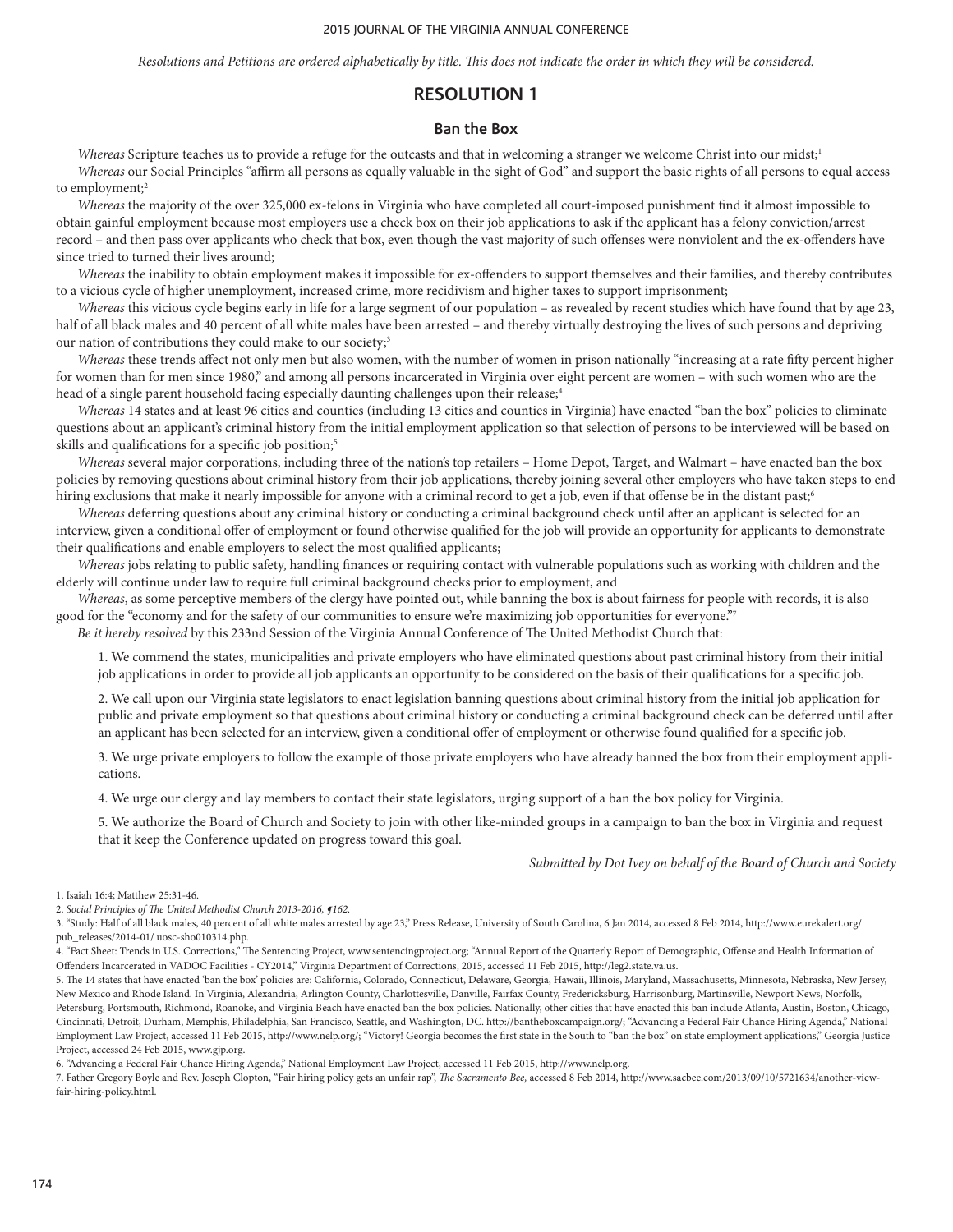# **RESOLUTION 2**

## **Caring for God's Creation through Improved Investment Policies**

*Whereas*, The United Methodist Church has acknowledged the risks of global warming and climate change from fossil fuel dependence for the last 35 years through its Energy Policy Statement (§ 1001) in the *Book of Resolutions* and has called in that statement for the greatest investment to be made in energy efficiency and renewable energy and directed that "all United Methodist programs and missions must model our sustainable and just energy values." And;

*Whereas*, we confess that the Church has not reoriented its own investments toward energy efficiency and alternative energy sources. And;

*Whereas* The investment policy goals of The United Methodist Church as outlined in the *Book of Resolutions* ¶ 4071 include investing in corporations, companies, institutions or funds making a positive contribution to the realization of the goals outlined in *The Social Principles* and the *Book of Resolutions*, and exclude investing in companies that violate church values. *The Social Principles* ¶ 160-D state that climate change will bring "severe environmental, economic, and social implications," which will "disproportionately affect individuals and nations least responsible for the emissions."

*Be it resolved* that the Virginia Conference of The United Methodist Church affirms the investment policies of the General Board of Pension and Health Benefits of The United Methodist Church which have begun to focus on strategies to mitigate the impacts of climate change. We particularly commend the policies which exclude from investment companies with revenues from the extraction and/or mining of thermal coal, and further encourage the agency to continue exploring opportunities to invest in companies which focus on the development and utilization of renewable energy sources and improved energy efficiency.

*Be it resolved* that the Virginia Conference encourages all general boards and agencies, including the General Board of Pension and Health Benefits and the General Board of Church and Society, and all administrative agencies and institutions, including hospitals, homes, educational institutions, annual conferences, foundations and local churches to work to promote meaningful legislation at the local, state and federal level which will effectively address climate change concerns.

*Be it resolved* that the Virginia Conference encourages all general boards and agencies, annual conference boards and agencies and local churches to follow investment practices which are focused on the mitigation of the impacts of climate change, particularly those policies which exclude from direct investment any companies with revenues from the extraction and/or mining of thermal coal, and to consider opportunities to invest in companies focusing on the development and utilization of renewable energy sources and improved energy efficiency.

*Submitted by Jaydee Hanson on behalf of the Board of Church & Society*

# **RESOLUTION 3**

## **Establish a Mentoring Ministry for Adolescents in the Community that It Serves**

*Whereas*, educational success is frequently the essential element in achieving economic opportunity and social advancement; and *Whereas*, the American educational system has fallen short of its goal of promoting economic and social mobility; and

*Whereas*, a recent landmark report on American education, entitled "Separate and Unequal," found that the likelihood of children exceeding their parents' educational level is "lower in the United States than in any other advanced nation"; and

*Whereas*, the federal Title 1 educational program, including No Child Left Behind, whose goal has been to improve the academic performance of economically disadvantaged children, has done little to improve student performance; and

*Whereas*, successful student performance results from significant investment by the student, of time and effort to learn; and

*Whereas*, many students being raised in poor families are performing worse than any other group because they are the least motivated to put in the time and effort to be successful; and

*Whereas*, in Virginia, nearly 20 per cent more students from middle to high income families graduate from high school than students from lowincome families; and

*Whereas*, the situation in Virginia is most desperate and unjust for African-American young men, where about 40% of these students are not graduating from high school while only 20% of white males are not graduating from high school; and

*Whereas*, in responding to the commandment of Jesus to love others as Jesus has loved us, Christian men and women have been given clear direction to provide guidance and encouragement to those underperforming adolescents living in their communities; and

*Whereas*, included in the Social Principles of the United Methodist Church is the declaration: "We believe that every person has the right to education. We also believe that the responsibility for education of the young rests with the family, faith communities, and the government"; and

*Whereas*, because United Methodists believe that "quality education opens doors of hope and possibility", the church has declared that serving others by advancing their education is a priority of the transformational process called "Rethink Church".

*Now, therefore, be it resolved* that the Virginia Conference of the United Methodist Church calls on each congregation to establish a ministry to adolescents who are not reaching their full academic potential, where congregation members would provide these adolescents in their community with the guidance and encouragement that they so desperately need to be successful in school, thereby giving these students a greater chance for social and economic advancement and justice.

*Submitted by Dave Stegmaier on behalf of the Board of Church and Society*

# **RESOLUTION 4**

### **Parsonage Air Conditioning Costs**

*Whereas* the Virginia Annual Conference has a well defined and long standing policy regarding heat reimbursement for parsonages and whereas the rationale that varying parsonage ages and constructions require varying costs to heat is valid and whereas at the time of that policy's adoption, many parsonages did not have cooling systems and most now do, and whereas the same rationale also applies to parsonage cooling costs,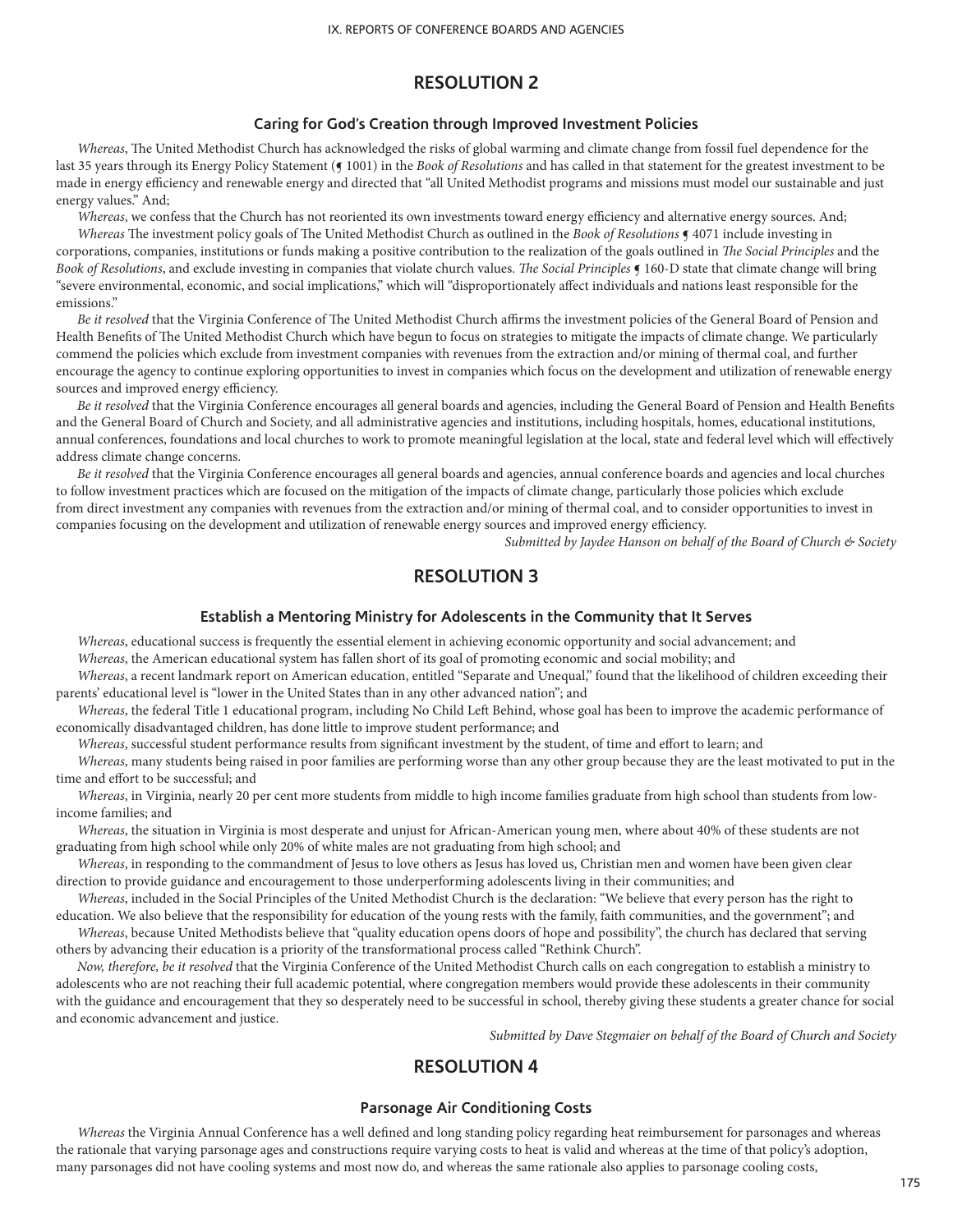*Be it resolved* that the current policy should be amended to include reimbursement of cooling expenses. Unless otherwise determined by the church, a possible mechanism for reimbursement would be to take the lowest bill of the year and subtract from each other bill, leaving the difference of heating and cooling expenses to be reimbursed.

*Submitted by Brian Siegle*

## **RESOLUTION 5**

### **Resolution on Predatory Lending**

*Whereas*, the practice of charging interest on a loan in an excessive amount is considered usury and is against the common good; *Whereas*, Christian and Jewish tradition warn in scripture of such usurious practices that harm the welfare of the poor;

*Whereas*, usurious practices have always been odious to a healthy society and often only been available in the shadows of illegal loan sharking; *Whereas*, the 2002 General Assembly of the Commonwealth of Virginia made the practice of loan lending at rates far exceeding the caps of loans made through traditional banking processes possible, at rates of triple digit annual percentage rate or higher, raising rates much more than the market traditionally bore;

*Whereas*, the resulting proliferation of an industry focusing on high interest rate loans, known as "predatory" loans, has effectively raised concerns that such practices are against the general welfare and good of all persons especially those who are in the most desperate situations, namely young and older people, immigrant populations, who are vulnerable and unfamiliar with banking, credit, and legal obligations in this new land, and others financially marginalized in our society;

*Whereas*, this industry that offers loans of this nature have mutated into many forms, exploiting legal loopholes, sometimes using and encouraging illegal tactics when offering or collecting on such loans and evolving into more precarious lending practices to the detriment of the most vulnerable;

*Whereas*, predatory lending shops are most frequently located in areas of poverty or economic blight, or targeting the financially vulnerable, undermining the fabric of stable family life as predatory practices move onto the internet, open ended credit loans, car title lending loans, and any practices that suggest easy access and little or no verifiably sound lending practices;

*Whereas*, the lawmakers/decision makers have been reticent to legislate strong boundaries that would protect the public from practices that encourage a cycle of debt that creates a weakened community and perpetuates a culture of greed and easy money;

*Therefore, be it resolved* that this Virginia Annual Conference authorize Bishop Young Jin Cho to communicate that this conference condemns the usurious practices of predatory lending in whatever form it takes, whether pay day lending, internet lending, open ended credit lending, or car title lending and that these practices should become illegal;

*Therefore, be it resolved* that the Virginia Annual Conference authorize Bishop Young Jin Cho to communicate to the Attorney General of the Commonwealth of Virginia that we urge strict enforcement of laws pertaining to illegal internet lending practices that impinge on the welfare of all persons;

*Therefore, be it resolved* that the Virginia Conference of the United Methodist Church promote practices of teaching sound financial principles and of promoting ways and means to offer alternatives to predatory lending that are available through the Virginia United Methodist Credit Union and other resources.

> *Submitted by Charles Swadley Co-signers: Bill Jones, Larry Tingle, Sarah Manner, Jay Speer, Carol Mathis, Rodney Hunter*

## **RESOLUTION 6**

### **Responding to Requests from Christians in the Holy Land**

*Whereas* it is God's will that all people enjoy peace/shalom/salaam, i.e. peace, security, prosperity, and right relationships with one another and the earth.

*Whereas* the psalmists calls us to pray for the peace of Jerusalem (Ps. 122.6), and to "seek peace and pursue it" (Ps. 34:14)

*Whereas* we affirm Israel's right to permanent, recognized and secure borders, and Palestinians' rights to self-determination and formation of a viable state; and,

*Whereas* the 2012 *Book of Resolutions* states "we seek for all people in the Middle East region an end to military occupation, freedom from violence, and full respect for the human rights of all under international law." Resolution #6073, 2008 *Book of Resolutions*, *amended and readopted in 2012*

*Whereas* "The United Methodist Church opposes continued military occupation of the West Bank, Gaza, and East Jerusalem, the confiscation of Palestinian land and water resources, the destruction of Palestinian homes, the continued building of illegal Jewish settlements, and any vision of a 'Greater Israel' that includes the occupied territories and the whole of Jerusalem and its surroundings (Resolution 6111: "Opposition to Israeli Settlements in Palestinian Land." 2012 *Book of Resolutions*); and,

*Whereas* we are called to support members of Christ's church around the world, including Palestinian Christians who are being forced to leave the Holy Land due to Israel's confiscation of their property and the severe hardships of living under occupation; and,

*Whereas* the Palestinian Christian community, through the Kairos Palestine document, has requested the support of the wider Church; (Kairos Palestine. "A Moment of Truth: A Word of Faith, Hope and Love from the Heart of Palestinian Suffering" http://www.kairospalestine.ps/content/ kairos-document Web. December 2009); and,

*Whereas* Palestinian Christian leaders have specifically requested the support of the United Methodist Church; (Letter to the United Methodist Church from Rifat Odeh Kassis, General Coordinator, Kairos Palestine, November 28, 2014 https://www.kairosresponse.org/Rifat\_Kassis.html. Web. January 2015); and,

*Whereas* the 2012 General Conference reiterated the call to end the occupation, through boycotts of goods produced in the occupied territories (Resolution 6111: "Opposition to Israeli Settlements in Palestinian Land." 2012 Book of Resolutions); and,

*Whereas* all UMC missionaries serving in the Holy Land over the last 25 years support concrete actions by our denomination to show our support of Palestinian rights. (United Methodist Missionaries Support Divestment from the Israeli Occupation, https://www.kairosresponse.org/UMC\_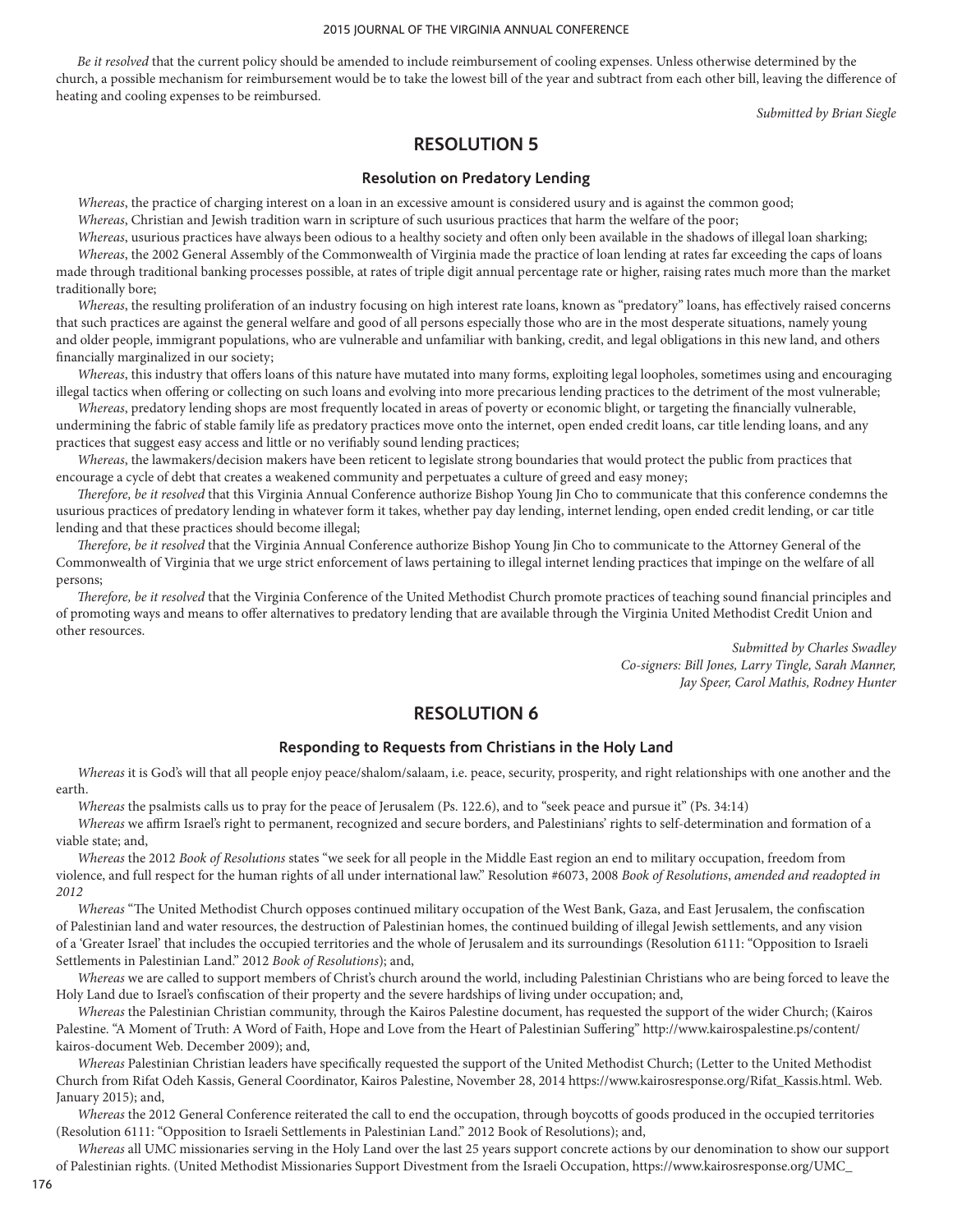Missionaries\_Divestment.html. Web. January 2015),

*Therefore, be it resolved* that the Virginia Annual Conference shall create a diverse and representative task force to review and research actions that can be taken to respond to these requests by our UMC missionaries and our Palestinian sisters and brothers in Christ, and formulate recommendations for the 2016 annual conference; and,

*Be it further resolved* that the Virginia Annual Conference of the United Methodist Church calls on the U.S. government, the government of Israel, and the elected Palestinian leadership to work for diplomatic and nonviolent solutions to the problems of the region, to respect the equality and dignity of all the region's people, and to forge solutions based on the principles of international law and human rights.

*Submitted by John Copenhaver on behalf of the Board of Church and Society*

## **RESOLUTION 7**

### **Recognize the Right of the Nation of Israel to Exist**

Statement for discussion in accordance with the Holy Bible, the Doctrine inspired written word of our LORD God Almighty, and due to a growing anti-Semitic movement in our nation and the World today, we must review certain truths:

*Whereas*, the first truth: The Lord told Abram: "I will make you into a great nation. I will bless you and make you famous, and you will be a blessing to others. I will bless those who bless you and curse those who treat you with contempt. All the families on earth will be blessed through you." Genesis 12: 2-3 (NLT)

*Whereas*, the second truth: "And Abram believed the LORD, and the LORD counted him as righteous because of his faith. Then the LORD told him, "I am the LORD who brought you out of Ur of the Chaldeans to give you this land as your possession." Genesis 15: 6-7 (NLT)

*Whereas*, the third truth: "So the LORD made a covenant with Abram that day and said, "I have given this land to your descendants, all the way from the border of Egypt to the great Euphrates River— the land now occupied by the Kenites, Kenizzites, Kadmonites, Hittites, Perizzites, Rephaites, Amorites, Canaanites, Girgashites, and Jebusites." Genesis 15: 18-21 (NLT)

*Whereas*, the fourth truth: Abraham's obedience was tested, God told Abraham to sacrifice his son Isaac. Because Abraham proved his faith, the LORD told Abraham: "I will certainly bless you. I will multiply your descendants beyond number, like the stars in the sky and the sand on the seashore. Your descendants will conquer the cities of their enemies. And through your descendants all the nations of the earth will be blessed—all because you have obeyed me." Genesis 22: 17-18 (NLT)

*Whereas*, the fifth truth: The LORD appeared to Isaac at Beersheba to reaffirm the covenant He made to his father Abraham: "where the LORD appeared to him on the night of his arrival. "I am the God of your father, Abraham," he said. "Do not be afraid, for I am with you and will bless you. I will multiply your descendants, and they will become a great nation. I will do this because of my promise to Abraham, my servant." Then Isaac built an altar there and worshiped the LORD. He set up his camp at that place, and his servants dug another well." Genesis 26: 24-25 (NLT)

*Whereas*, the sixth truth: The LORD reaffirmed the covenant to Jacob (Israel) that was made to his grandfather Abraham and his father Isaac: Jacob had a dream at Bethel. In his dream he saw a stairway to heaven. "At the top of the stairway stood the LORD, and he said, "I am the LORD, the God of your grandfather Abraham, and the God of your father, Isaac. The ground you are lying on belongs to you. I am giving it to you and your descendants. Your descendants will be as numerous as the dust of the earth! They will spread out in all directions—to the west and the east, to the north and the south. And all the families of the earth will be blessed through you and your descendants. What's more, I am with you, and I will protect you wherever you go. One day I will bring you back to this land. I will not leave you until I have finished giving you everything I have promised you." Genesis 28: 13-15 (NLT)

*Whereas*, the seventh truth: The LORD reaffirms the covenant to Moses and tells why He chose the Nation of Israel: "Then Moses climbed the mountain to appear before God. The LORD called to him from the mountain and said, "Give these instructions to the family of Jacob; announce it to the descendants of Israel: 'You have seen what I did to the Egyptians. You know how I carried you on eagles' wings and brought you to myself. Now if you will obey me and keep my covenant, you will be my own special treasure from among all the peoples on earth; for all the earth belongs to me. And you will be my kingdom of priests, my holy nation.' This is the message you must give to the people of Israel." Exodus 19: 3-6 (NLT)

*Whereas*, the eight truth: The LORD reaffirmed the covenant concerning King David and his descendants: "Yes, our protection comes from the LORD, and He, the Holy One of Israel has given us our king." Psalm 89: 18 (NLT) "I will extend his rule from the Mediterranean Sea to the west to the Tigris and Euphrates Rivers in the east." Psalm 89: 25 (NLT) "if they do not obey my decrees and fail to keep my commands, then I will punish their sin with the rod, and their disobedience with beating. But I will never stop loving him nor fail to keep my promise to him. No, I will not break my covenant; I will not take back a single word I said." Psalm 89: 31-34 (NLT)

*Whereas*, the ninth truth: The Apostle Paul explains God's mercy is for everyone: Jew and Gentile alike: "Many of the people of Israel are now enemies of the Good News, and this benefits you Gentiles. Yet they are still the people he loves because he chose their ancestors Abraham, Isaac, and Jacob. For God's gifts and his call can never be withdrawn." Romans 11: 28-29 (NLT)

*Whereas*, the tenth truth: The study of the Holy Scriptures confirms the Nation and the People of the Nation of Israel have the right to exist and possess their land, for this is God's purpose for them to His Glory.

*Therefore Be it Known:* That we the leadership and body of the Virginia Annual Conference of United Methodist Church do recognize the right of the Nation and People of Israel to exist in accordance with the Holy Covenant made to Abraham, Isaac, and Jacob as described in the Holy Scriptures meaning the Holy Bible, Old and New Testaments, the written inspired word of the LORD GOD Almighty, thus let us pledge our support of the Nation of Israel in word and deed. Pray for the Peace of Jerusalem.

*Submitted by Robert Gray, Onley United Methodist Church, Eastern Shore District*

## **RESOLUTION 8**

### **Tax Fairness**

*Whereas* Scripture teaches us that we are called to be our 'brother's keeper,' that loving one's neighbor as yourself is part of the greatest commandment, second only to loving God with all our heart, soul, strength and mind; that payment of taxes is a virtue which contributes to peaceful living with all people; that God punishes those who "crush the weak, tax their grain (daily life necessities) and turn away the poor who seek help,"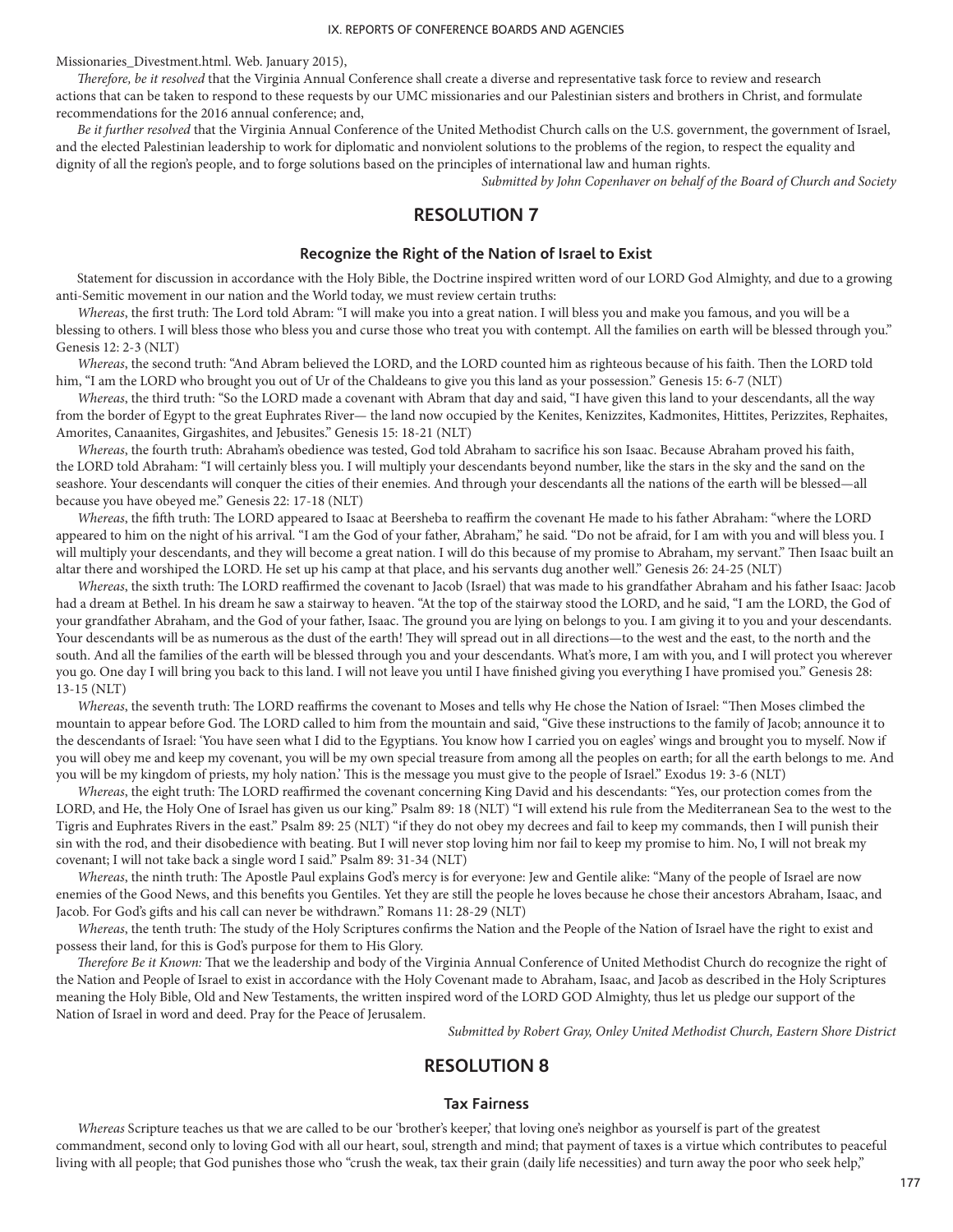and that "From everyone to whom much has been given, much will be required; and from one to whom much has been entrusted, even more will be demanded;"1

*Whereas* John Wesley held that Christians should not merely tithe but give away all extra income, and in 1744 set for himself the high standard of "If [when I die] I leave behind me ten pounds, . . . you and all mankind bear witness against me, that I lived and died a thief and a robber,"2 "taught and practiced that excessive wealth, absence of effective stewardship and radical charity, prevents a believer from growing in grace and cultivates sinful actions and attitudes" . . . "believed that stewardship that centers on care for the poor is a means of grace" . . . [and] "encouraged government leaders to develop public policies that provided for the well-being of the poor and just distribution of wealth;"<sup>3</sup>

*Whereas* our Social Principles proclaim that "We support measures that would reduce the concentration of wealth in the hands of a few. We further support efforts to revise tax structures and to eliminate governmental support programs that now benefit the wealthy at the expense of other persons;"<sup>4</sup> *Whereas* the above commandments, practices, principles and teachings are being widely disregarded in our society as evidenced by:

• Growing economic disparities between the ultra-rich and the rest of us: In the U.S. in 2013 the top 1 percent received 20.1 percent of all income, and the top 10 percent received 48.9 percent of all income.<sup>5</sup> In Virginia and 15 other states all of the increased income, on average, went to the top 1 percent while income for others stagnated or declined.<sup>6</sup> World-wide, the richest 1 percent of the world's population owned 48 percent of the world's wealth in 2014, with its share projected to grow to over 50 percent by 2016, leaving less than half of the world's wealth for the other 99 percent. The 80 richest people in the world now own as much wealth as the bottom 50 percent of the world's population – in other words, 3.5 billion people must subsist on the same amount of wealth as these 80 extremely wealthy people.<sup>7</sup>

• Growing educational disparity. Schools: 51 percent of U.S. public school students now come from families living in poverty.<sup>8</sup> Colleges: In 1970, students from high income families (\$108,650 or more in current dollars) were 5 times more likely to complete college by age 24 than students from low income families (\$34,160 or less in current dollars). By 2013, students from high income families were 8 times more likely to have completed college by age 24 than students from low income families. Actual completion of a bachelor's degree rose from 55 percent to 99 percent for students from high income families but dropped from 23 percent to 21 percent for students from low income families.<sup>9</sup>

• False claims that the poor do not pay taxes: According to a January 2015 report by the non-partisan Institute on Taxation and Economic Policy, "Virtually every state tax system is fundamentally unfair, taking a much greater share of income from the low- and middle-class than from wealthy families." Taking into account all state and local income, property, sales and excise taxes that Americans pay, the poorest 20 percent of individuals and families (those earning less than \$21,000) pay an effective tax rate of 10.5 percent while the top 1 percent (those earning \$542,000 or more) pay only 5.4 percent. In Virginia, the poorest 20 percent pay an effective tax rate of 8.9 percent while the top 1 percent pay only 5.1 percent of their income for taxes; the consumption tax is highly regressive with the poorest 20 percent paying an average of 4.9 percent of their income on sales and excise taxes while the wealthiest 1 percent pay only 0.5 percent of their income for such taxes.10

• False slogans that tax cuts for the rich will help grow our economy: A study by the Congressional Research Service, the non-partisan research arm of the Library of Congress, covering 65 years of data, found that "reduction in the top tax rates has had little association with saving, investment or productivity growth;" the main effect has been to further enrich those already wealthy.<sup>11</sup>

• Huge loopholes that benefit large corporations: A study of the five year period of 2008-2012 found that 26 large U.S. corporations paid no federal income tax during that period, even though collectively they earned \$170 billion in profits. At least 28 of the largest public American companies listed on the S&P 500 stock index with headquarters in the U.S. are incorporated in low-tax countries to avoid paying U.S. taxes – even though they receive substantial U.S. government benefits paid for by the rest of us. 362 of the biggest companies listed on the Fortune 500 have more than 7,800 tax haven subsidiaries in foreign countries to avoid paying U.S. taxes. A 2014 Bloomberg study found that 307 U.S. based multi-national corporations have accumulated nearly \$2 trillion in offshore accounts to avoid U.S. taxes – which could be as much as \$90 billion annually.<sup>12</sup>

• Other loopholes by which the rich preserve and pass on their wealth such as (1) the 'trust fund loophole' under which the rich can, at the time of their death, pass on to their heirs stock of unlimited value without any tax being paid for the growth in the value of that stock while with the original owner; (2) low estate tax rates, increased exemptions to the estate tax rate, and the elimination of the estate tax – all of which contribute to the growing concentration of wealth among the super-rich, and (3) current laws which permit companies to deduct as business expenses payment of more than \$1 million to company executives if it is considered 'performance based.'

*Whereas* the above realities are inherently unfair since they promote extreme wealth and income accumulation at the top, undermine the common good, and threaten the well-being of all of us since more unequal societies "have higher rates of violent crime, lower life expectancy, poorer mental health and physical health, worst educational outcome and a whole range of social ills of greater magnitude than the more equal ones,<sup>13</sup>

*Be it therefore resolved* that in view of the above, and in affirmation of the principle of 'leveling the playing ground' for all taxpayers so that everyone will be responsible for their fair share of taxes and uphold the common good, this 233rd session of the Virginia Annual Conference of The United Methodist Church:

1. Calls upon our federal and state governments to reform our tax system by:

(a) Implementing a more progressive individual income tax under which the share of income paid by the rich for all taxes will be at least equal to the share of income for all taxes paid by the poor.

(b) Raising the cap on payment into Social Security so that contributions as a proportion of income by high income persons will be similar to the proportion of income contributed by low income workers.

(c) Closing corporate loopholes by imposing a tax on global income to remove incentives for firms to move to low-tax jurisdictions (with credit for any tax paid in other jurisdictions), blocking the use of tax havens, and providing incentives in the form of lower taxes for firms that invest and create jobs in the U.S.

(d) Taxing returns on capital at the same rate as for earned income, thereby removing the current unjust practice of taxing those who work hard to earn a living at higher rates than those who derive their income from speculation, dividends and capital gains.

(e) Creation of a financial transaction tax which will help to reduce volatility in the financial system and raise significant revenue, while affecting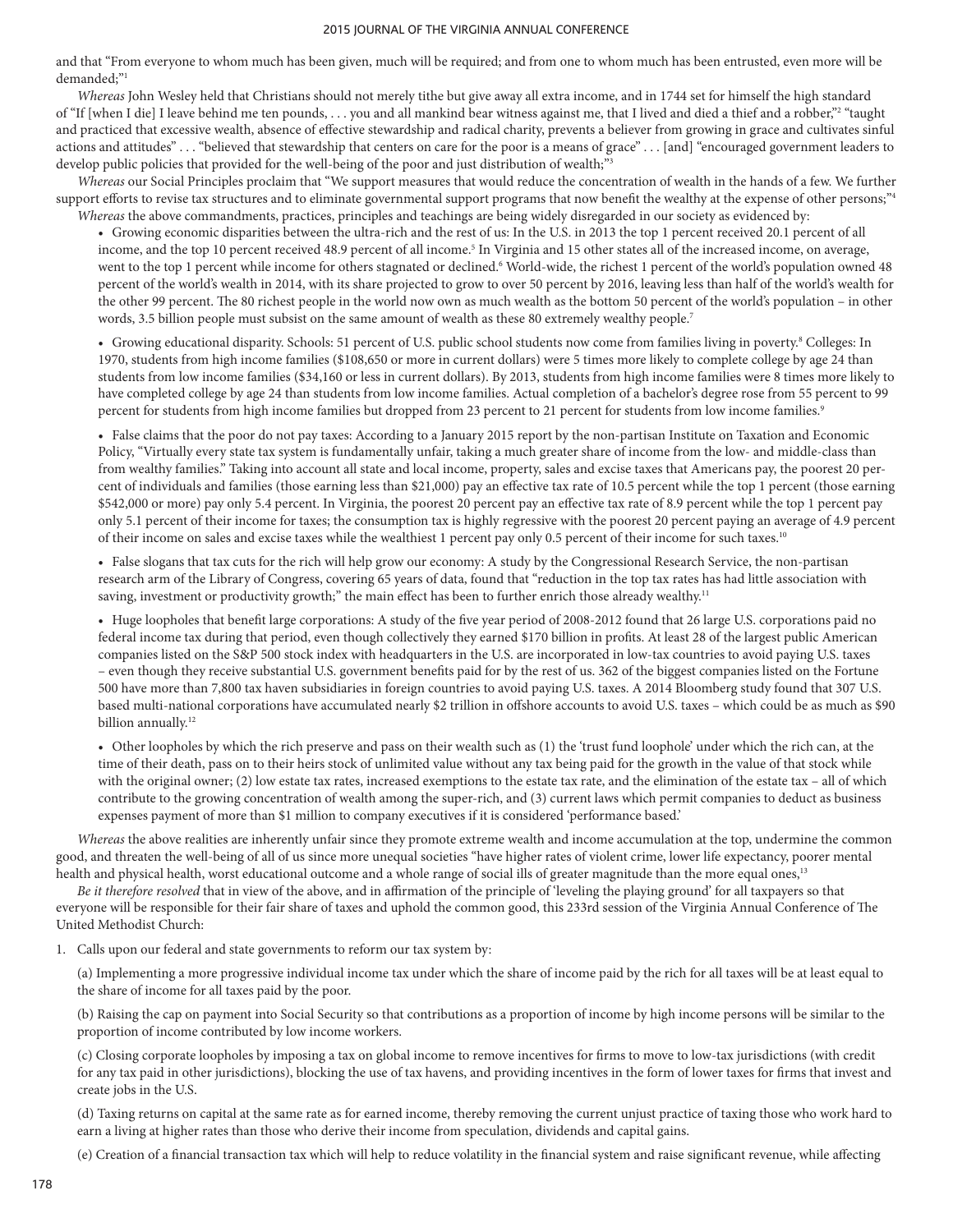primarily the richest 10 percent.<sup>14</sup>

(f) Reduce or eliminate corporate welfare such as 'bailouts', which primarily benefit those already wealthy, and agricultural subsidies that primarily benefit large agro-businesses (corporations).<sup>15</sup>

(g) Reduce or eliminate exemptions in federal inheritance and estate tax laws, and reinstate the estate tax in Virginia.16

- 2. Requests Bishop Cho to communicate adoption of #1 above to President Obama and members of the Virginia Congressional Delegation, and to the Virginia Governor and members of the Virginia General Assembly.
- 3. Encourages our clergy and lay members to join in this justice mission by contacting their congressional and state legislators, urging implementation of point #1 above.

*Submitted by Hunter Mabry*

- 1. Genesis 4:9; Luke 10:25-28; Romans 13:7; 12:18, Amos 5:11-12; Luke 12:48.
- 2. The Works of the Rev. John Wesley, Vol. 8, 40, accessed 2 Feb 2015, www.books.google.com.
- 3. The Book of Resolutions of The United Methodist Church 2012, #4056, "Greed".
- 4. Social Principles of The United Methodist Church 2013-2016, ¶163.
- 5. Emmanuel Saez, "Striking it Richer: The Evolution of Top Incomes in the United States," (updated, 2015), assessed 4 Feb 2015, www.eml.berkeley.edu/~saez.
- 6. "The Increasingly Unequal States of America: Income Inequality by State, 1917-2012, accessed 2 Feb 2015,
- www.epi.org.

7. "Wealth: Having it All and Wanting More," Oxfam Issue Briefing, Jan 2015, accessed 3 Feb 2015, www.policy-practice.oxfam.org.uk.

8. Roanoke Times, 18 Jan 2015:11.

9. "Indicators of Higher Education Equity in the United States," the Pell Institute for the Study of Opportunities in Higher Education and the University of Pennsylvania Alliance for Higher Education and Democracy, 2015, 31, accessed 3 Feb 2015, wwww.pellinstitute.org.

10. "Who Pays: A Distributional Analysis of the Tax Systems in All Fifty States," 2015, Institute for Taxation and Economic Policy, accessed 2 Feb 2015, www.itep.org.

- 11. "Tax cuts for the rich don't boost the economy," Roanoke Times, 20 Sept 2012: 14.
- 12. "The Sorry State of Corporate Taxes," Citizens for Tax Justice Report 2014, Executive Summary, 1; Just Taxes, Winter, 2014:5; "Positively un-American Tax Dodges," Fortune, 7 Jul 2014; "Corporate America Is Hiding \$2Trillion From The IRS," accessed 4 Feb 2015, www.thinkprogress.org.
- 13. "The 1% are Bad for Your Health It's Time to Tax Them More," Truthout, 23 Jan 2015, accessed 15 Jan 2015, www.Truth-out.org.

14. A financial transaction tax is a small fee on trades of financial instruments – such as stocks, bonds, and derivatives. Currently there is no tax on such transactions in the U.S., although there is in more than 30 other countries. In an analysis of a bill in Congress proposing such fees, the Joint Committee on Taxation has concluded "that a tax of 0.03% on stock, bond, and derivative trades could raise \$350 billion over 10 years." Such fees would not affect the approximately half of U.S. households that have no investment in financial markets. "FAQs on Financial Transaction Tax," Institute for Policy Studies, accessed 2 Feb 2015, www.ips-dc.org.

15. A recent study found that corporate welfare in the federal budget costs about \$100 billion a year – which is approximately 50 percent more than what the federal government spends on traditional welfare programs that serve vulnerable populations. "Reforming Taxation To Promote Growth and Equity," Roosevelt Institute White Paper by Joseph Stiglitz, 28 May 2014: 12, fn. 38, accessed 29 May 2014, www.rooseveltinstitute.org.

16. Virginia dropped the estate tax in 2007. In fiscal year 2006-2007 it affected only estates exceeding \$2 million in value but had provided approximately \$150 million annually from the ultrawealthy in much needed state revenue.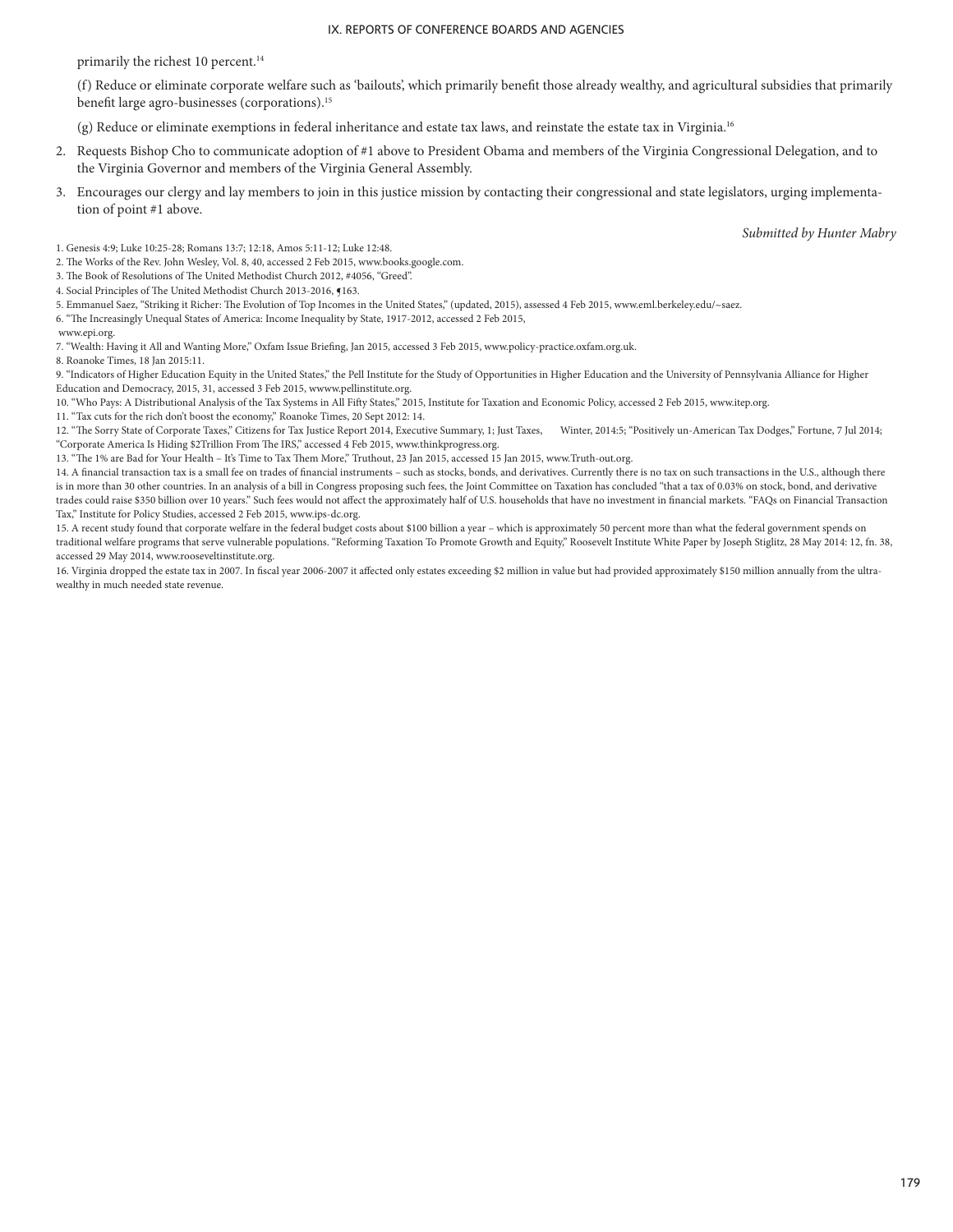# **GENERAL CONFERENCE PETITION 1**

**Total Number of Pages: 1 Suggested Title: Add "Disciple" to the Index** *Discipline:* **Index General Church Budget Implications: None Global Implications: None** 

*Whereas* Jesus said to his eleven disciples in Galilee after his resurrection "All authority in heaven and on earth has been given to me. Therefore go and make disciples of all nations, baptizing them in the name of the Father and of the Son and of the Holy Spirit." Holy Bible, Matthew 28:18-19. (NIV)

*Whereas* "The mission of the Church is to make disciples of Jesus Christ for the transformation of the world." ¶ 120 in *The Book of Discipline of The United Methodist Church, 2012*.

*Whereas* **[**¶ 121, 122, 123, 133, 136, 138, and 1117(1 & 2) in *The Book of Discipline of The United Methodist Church, 2012 discuss the importance of* disciples.

*Whereas* the word "Disciple" is not listed in the Index of *The Book of Discipline of The United Methodist Church, 2012*, as it should be, given the mission of our denomination.

#### **Petition Text:**

Require the publisher of the 2016 *Discipline* to include the word "Disciple" at the appropriate alphabetical position in the Index along with appropriate paragraph numbers, including the mission paragraph.

*Submitted by Thomas A. Hassler, Carol Bookwalter, Ron Hardman*

# **GENERAL CONFERENCE PETITION 2**

**Total Number of Pages 2 Suggested Title: Additional Definition for Self-Avowal** *Discipline* **Paragraph:** *Discipline* **¶304.3, Footnote 1 General Church Budget Implications: None Global Implications: Yes**

¶ 304. Qualifications for Ordination –

3. While persons set apart by the Church for ordained ministry are subject to all of the frailties of the human condition and the pressures of society, they are required to maintain the highest standards of holy living in the world. The practice of homosexuality is incompatible with Christian teaching. Therefore self-avowed practicing homosexuals1 are not to be certified as candidates, ordained as ministers, or appointed to serve in The United Methodist Church.<sup>2</sup>

. . .

. . .

<sup>1</sup>"Self-avowed practicing homosexual" is understood to mean that a person has <u>entered into a civil union, domestic partnership, or marriage with</u> a person of the same sex or gender, communicates in any public setting that they are a practicing homosexual, or openly acknowledges to a bishop, district superintendent, district committee of ordained ministry, Board of Ordained Ministry, or clergy session that the person is a practicing homosexual.

**Rationale:** The added language identifies other means by which an individual openly acknowledges that they are engaged in the practice of homosexuality and can be determined by access to public records or declarations made in public forums.

> *Submitted by H. O. Tom Thomas, David Ford, R. Bruce Johnson, Edward H. Johnson, Becky Livermon, Burt Robinson, Tom Barnard, Keith Boyette, Diane M. Smith (Petition originated by Thomas A. Lambrecht, Elder of the Wisconsin Annual Conference.)*

# **GENERAL CONFERENCE PETITION 3**

**Total Number of Pages: 1 Suggested Title: Avoid Investment in the Production of Petroleum, Coal and Natural Gas** *Discipline* **Paragraph:** *Discipline* **¶717 General Church Budget Implications: None Global Implications: Yes**

**Budget Implications:** There are no financial implications to the Conference operating budget but conference investments will be realigned if the desired action is taken by the General Board of Pensions and Health Benefits or the General Conference.

**Implications for the Conference:** The conference would join a growing list of churches, religious, educational, student, governmental bodies, and individuals calling for divestment and/or divesting from fossil fuel.

**Rationale:**

*Whereas* the General Board of Pension and Health Benefits (GBOPHB) manages more than \$20 billion in assets on behalf of United Methodist clergy, staff, agencies, churches, and other institutions; and

*Whereas* The United Methodist Church has acknowledged the risks of fossil fuel dependence for the last 35 years through its Energy Policy Statement in the *Book of Resolutions* **¶**1001; and

*Whereas* the investment policy goals of The United Methodist Church as outlined in the *Book of Resolutions* **¶**4071 include investing in corporations, companies, institutions or funds making a positive contribution to the realization of the goals outlined in the Social Principles and the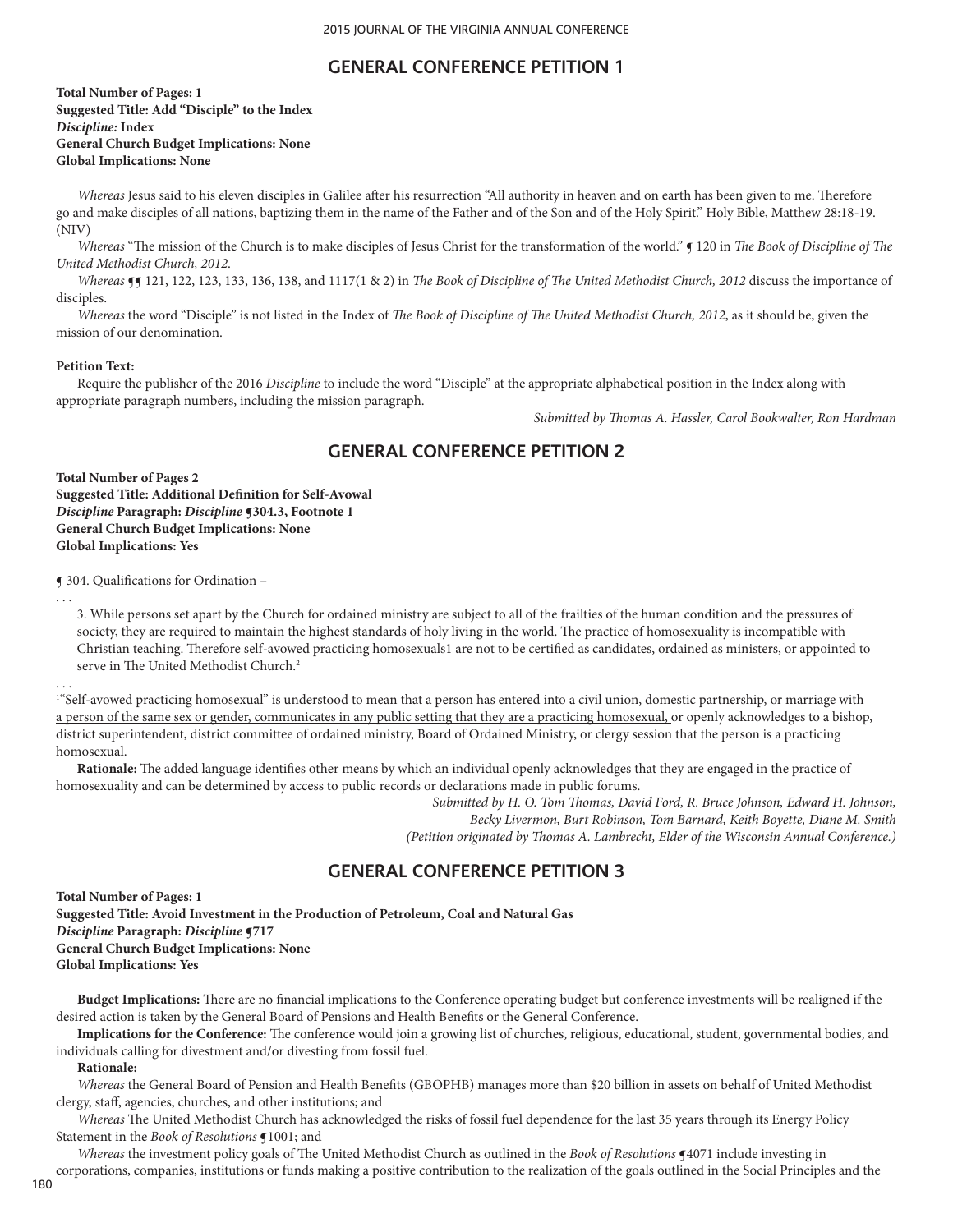*Book of Resolutions*, and exclude investing in companies that violate church values; and

*Whereas* the *Social Principles* state that climate change will bring "severe environmental, economic, and social implications," which will "disproportionately affect individuals and nations least responsible for the emissions;" and

*Whereas*, despite a strong commitment to the *Social Principles*, none of the GBOPHB's investment screens speak to the climate concerns named in the Natural World section of the Social Principles; and

*Whereas* the GBOPHB maintains significant holdings in petroleum, coal and natural gas companies; and

*Whereas* while shareholder advocacy can be effective in pressuring industries to change practices, it cannot change fossil fuel companies' core business model, which is to produce fossil fuels; and

*Whereas* fossil fuel companies are spending up to \$600 billion each year to seek additional reserves while governments worldwide spend another \$600 billion each year subsidizing fossil fuel consumption;1 and

*Whereas* the processes and byproducts related to the extraction of petroleum, coal and natural gas are damaging to the health of people who work in these industries as well as those who live on or near extraction sites; and

Whereas the extraction and burning of petroleum, coal and natural gas exacerbates climate change;<sup>2</sup> and

*Whereas* limiting the warming of the earth to 2-degrees Celsius, the internationally agreed upon limit for human survival, requires that the vast majority of the world's fossil fuels be left in the ground;<sup>3</sup> and

*Whereas* avoiding the worst impacts of climate change urgently requires a transition to sustainable energy; and

*Whereas* United Methodists live and serve on the front lines of disasters like Hurricane Sandy, Typhoon Haiyan, prolonged droughts, devastating floods, massive wildfires, and other extreme weather events, which will increase in frequency and severity with climate change;<sup>4</sup> and

*Whereas* continued investment in fossil fuel companies undermines The United Methodist Church's ministries to the most vulnerable among us- including those who are hungry, sick and/or living in poverty; and

*Whereas* continued investment in fossil fuel companies signals a grave disregard for the lives of young people;

*Be it resolved* that the *Book of Discipline* **¶**717 be amended as follows:

It shall be the policy of The United Methodist Church that all general boards and agencies, including the General Board of Pension and Health Benefits, and all administrative agencies and institutions, including hospitals, homes, educational institutions, annual conferences, foundations, and local churches, shall, in the investment of money, make a conscious effort to invest in institutions, companies, corporations, or funds whose practices are consistent with the goals outlined in the Social Principles; and shall endeavor to avoid investments that appear likely, directly or indirectly, to support racial discrimination, violation of human rights, sweatshop or forced labor, gambling, or the production of petroleum, coal, natural gas, nuclear armaments, alcoholic beverages or tobacco, or companies dealing in pornography. The boards and agencies are to give careful consideration to shareholder advocacy, including advocacy of corporate disinvestment.

**Rationale:** United Methodists serve on the front lines of extreme weather events that will increase in frequency and severity with climate change. Limiting climate change requires that most fossil fuel reserves stay underground. Continued investment in fossil fuels undermines The United Methodist Church's ministries with young people and vulnerable people.

> *Submitted by Katharine Layton (Petition originated by Fossil Free UMC.)*

1. Justin Gillis, "U.N. Panel Issues its Starkest Warning Yet on Climate Change," The New York Times, November 2, 2014, accessed November 24, 2014, http://www.nytimes.com/2014/11/03/ world/europe/global-warming-un-intergovernmental-panel-on-climate-change.html?\_r=0.

2. "Causes of Climate Change," United States Environmental Protection Agency, accessed November 24, 2014, http://www.epa.gov/climatechange/science/causes.html.

3. Bill McKibben, "Global Warming's Terrifying New Math," Rolling Stone, July 19, 2012, accessed November 24, 2014, http://www.rollingstone.com/politics/news/global-warmings-terrifyingnew-math-20120719.

4. Gillis, "Starkest Warning Yet."

## **GENERAL CONFERENCE PETITION 4**

**Total Number of Pages: 1 Suggested Title: Balancing Lay and Clergy Membership of the Annual Conference** *Discipline* **Paragraph:** *Discipline* ¶**32. Article I. (and the same sentence in** ¶**602.4) General Church Budget Implications: None Global Implications: Yes**

**Petition to Amend: ¶32**, Article 1 (and the same sentence in **¶602.4**): "If the lay membership should number less than the clergy members in attendance of the annual conference, the annual conference shall, by its own formula, provide for the election of additional lay members to equalize, as far as possible, lay and clergy membership in attendance of the annual conference."

**Rationale for General Conference:** Clearly, the intent of **532** of the Constitution our *Book of Discipline* is to ensure equal representation of laity and clergy at sessions of the annual conference. With the current wording, this is not being achieved in actual practice as well as it could be. The reason is that many retired clergy, clergy serving extension ministries, and clergy on incapacity leave are not able to attend annual conference sessions, due to infirmity, illness, or distant location. There are no alternate clergy members prepared to attend in their absence, as there are for lay members of annual conference. Electing lay persons to balance out such absent clergy requires the expenditure of considerable funds, and increases the size of the annual conference session unnecessarily.

**Further Rationale for the 2015 General Conference Session:** The 2014 Virginia Annual Conference elected a total of 474 lay members to balance clergy serving in extension ministries, clergy on various forms of leave, and retired clergy. In 2014, 1,353 lay members attended the Annual Conference session, and 1,153 clergy attended. This means that there were 200 more lay members than clergy members in attendance. Those 200 additional lay members were present at an additional cost of \$80,000 to the annual conference (200 persons x \$200 per diem x two days). This is an expense which we pay every year.

A similar petition to change ¶602.4 was overwhelmingly (as a part of the consent agenda) approved by the 2012 General Conference, but was ruled unconstitutional, because it did not address ¶32 of the Constitution.

*Submitted by Kirk Nave*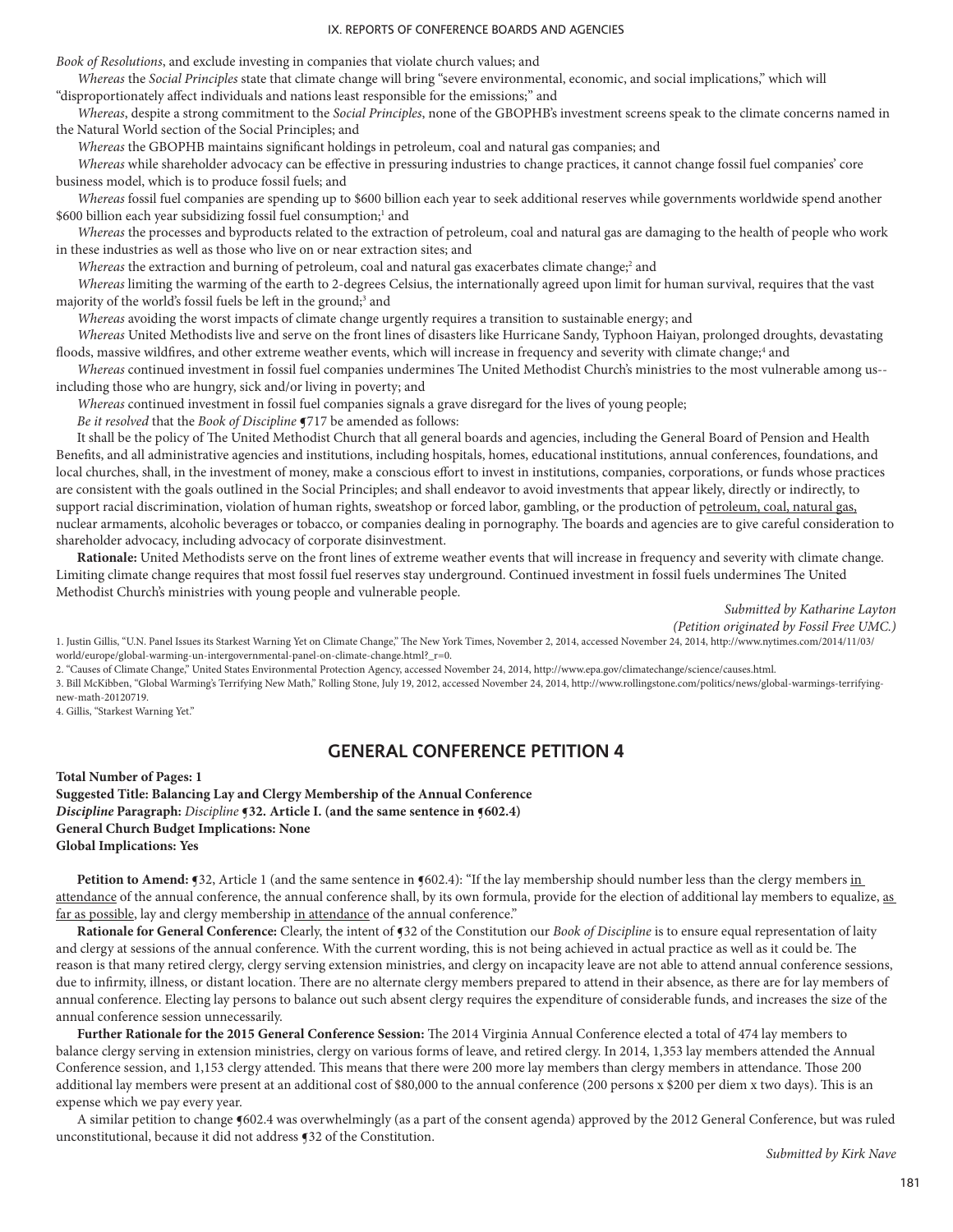# **GENERAL CONFERENCE PETITION 5**

**Total Number of Pages: 3**

**Suggested Title: To Change from an Annual Conference to a Biennial Conference** *Discipline* **Paragraphs:**  • Section I. Conferences. ¶ 8. Article IV.

- 
- Section VI. Annual Conferences ¶32. Article I. through ¶36. Article V.
- Section IX. The Annual Conference §601 through §657

## **General Church Budget Implications: None**

### **Global Implications: None**

*Whereas*, in *The Book of Discipline* of the United Methodist Church 2012, (pages 25-26) Section I. Conferences. ¶ 8. Article IV. states, "There shall be annual conferences as the fundamental bodies of the Church and, if necessary, provisional annual conferences, with such powers, duties, and privileges as are hereinafter set forth."

*Whereas*, there are 57 Annual Conferences in the United States and 76 Annual Conferences throughout Africa, Europe and the Philippines per the General Conference website.

*Whereas*, approximately \$11,400,000 is possibly spent in annual conference expenses just in the United States alone if each of the 57 Annual Conferences in the United States spend approximately \$200,000 in annual conference expenses. The \$200,000 was derived by using the numbers which are shown in the *Book of Reports* for the Virginia Annual Conference in years 2012 (\$210,000), 2013 (\$214,357), 2014 (\$200,000), and for 2015 (\$240,000 is budgeted). The \$11,400,000 does not include the delegate expenses paid by the individual churches, nor the delegate expenses paid by the districts.

*Whereas*, there also are Jurisdictional Conferences (8-15 annual conferences per year) and Central Conferences (approximately 7 per year) which also would realize a significant amount in savings if these were to also become biennial conferences rather than annual conferences.

*Whereas*, the General Conference meets in the even years; therefore, the biennial conferences could meet in the odd years. For example, if the biennial conference schedule began in 2017, the biennial conference would again meet in 2019, the year before the General Conference would meet again in 2020.

*Whereas*, during the "even" years when the biennial conferences would not be meeting, with the current technology (video conferencing and livestreaming events) which is readily accessible in most areas of the world, delegates of annual conferences and church members could gather locally in one place in their districts rather than having to travel great distances to participate in conference-level meetings, worship services, or other seminars and conference-wide events.

*Therefore be it resolved*, (1) amend ¶8. Article IV to read: "There shall be annual biennial conferences…" (2) Amend Section VI. Annual Conferences ¶32 Article I. through ¶36. Article V. wherever "annual conference(s)" appears to "biennial conference(s)." (3) Amend Section IX. The Annual Conference ¶601 through ¶657, wherever "annual conference" appears to "biennial conference." These are the major sections of the *Discipline* which deal with annual conferences. (4) Add a new paragraph where appropriate: "The biennial conference will meet in the odd years, i.e, 2017, 2019." (5) There are numerous references to "annual conference" in the *Discipline*; if the changes in (1) through (3) above are approved, then all references in the *Discipline* where "annual conference(s)" appears would be amended to "biennial conference(s)." With the General Conference convening in 2016, this would be an opportune time for the governing body to take a critical look at reevaluating the frequency of the conference meetings termed "annual conferences" and to discern if we are being good stewards and wisely using the gifts, tithes and offerings which faithfully have been given to carry out God's work in being a light in the world and in helping our neighbors and communities in need. "It's not our parent's church anymore," meaning let's not stay in the yesteryears of doing things a certain way rather than looking for ways to improve them.

*Submitted by N. T. Daley, Onley United Methodist Church, Eastern Shore District*

# **GENERAL CONFERENCE PETITION 6**

**Total Number of Pages: 2 Suggested Title: Clergy Pension Preserved** *Discipline* **Paragraphs:** *Discipline* **¶ 361 General Church Budget Implications: None Global Implications: None**

#### Add new subparagraph to  $\P$  361:

**¶361.5.** *Pension Status* – When an ordained member withdraws from the ordained office or from the denomination for any reason, the withdrawing clergy person shall be entitled to the full pension credit they have earned up to the time of withdrawal, including all years of service and all funds deposited in their name, whether personal contributions or funds contributed by a salary-paying unit.

Rationale: This provision would reassure those who contemplate withdrawal that their pension benefit would not suffer due to withdrawal. This language codifies what is already part of the current pension plan document. The language would guard against future changes in the plan document that might deprive persons of their pension benefit.

*Submitted by Tom Barnard, Keith Boyette, David Ford, R. Bruce Johnson, Edward H. Johnson, Becky Livermon, Burt Robinson, Diane M. Smith, H. O. Tom Thomas(Petition originated by Thomas A. Lambrecht, Elder of the Wisconsin Annual Conference)*

# **GENERAL CONFERENCE PETITION 7**

**Total Number of Pages: 1 Suggested Title: Create a Fossil Fuel Investment Screen General Church Budget Implications: None Global Implications: Yes**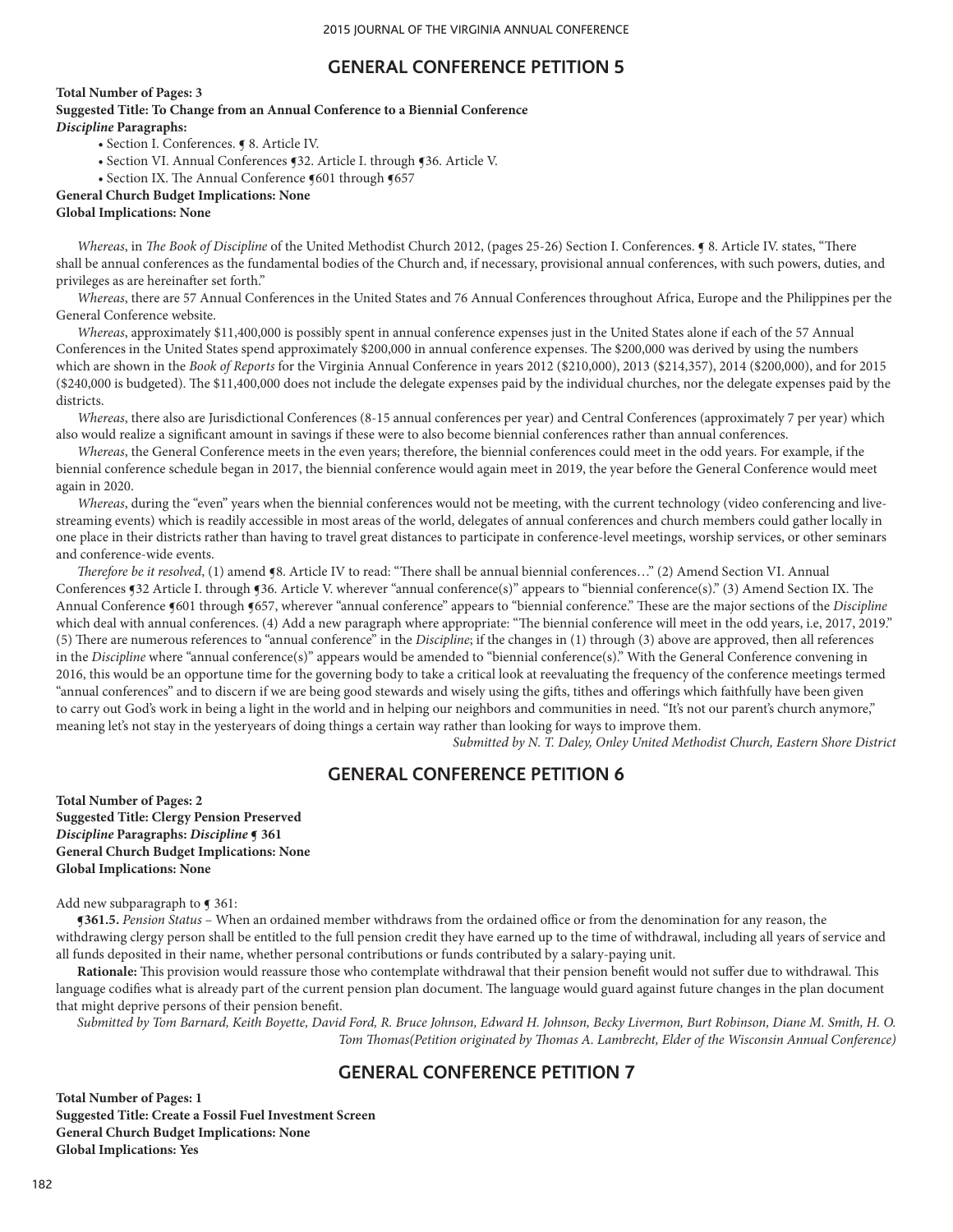**Budget Implications:** There are no financial implications to the Conference operating budget but conference investments will be realigned if the desired action is taken by the General Board of Pensions and Health Benefits or the General Conference.

**Implications for the Conference:** The conference would join a growing list of churches, religious, educational, student, governmental bodies, and individuals calling for divestment and/or divesting from fossil fuel.

### **Rationale:**

*Whereas* the General Board of Pension and Health Benefits (GBOPHB) manages more than \$20 billion in assets on behalf of United Methodist clergy, staff, agencies, churches, and other institutions; and

*Whereas* The United Methodist Church has acknowledged the risks of fossil fuel dependence for the last 35 years through its Energy Policy Statement in the *Book of Resolutions* ¶1001; and

*Whereas* the investment policy goals of The United Methodist Church as outlined in the *Book of Resolutions* **[4071** include investing in corporations, companies, institutions or funds making a positive contribution to the realization of the goals outlined in the *Social Principles* and the *Book of Resolutions*, and exclude investing in companies that violate church values; and

*Whereas* the *Social Principles* state that climate change will bring "severe environment-al, economic, and social implications," which will "disproportionately affect individuals and nations least responsible for the emissions;" and

*Whereas*, despite a strong commitment to the *Social Principles*, none of the GBOPHB's investment screens speak to the climate concerns named in the Natural World section of the *Social Principles*; and

*Whereas* the GBOPHB maintains significant holdings in petroleum, coal and natural gas companies; and

*Whereas* while shareholder advocacy can be effective in pressuring industries to change practices, it cannot change fossil fuel companies' core business model, which is to produce fossil fuels; and

*Whereas* fossil fuel companies are spending up to \$600 billion each year to seek additional reserves while governments worldwide spend another \$600 billion each year subsidizing fossil fuel consumption;<sup>1</sup> and

*Whereas* the processes and byproducts related to the extraction of petroleum, coal and natural gas are damaging to the health of people who work in these industries as well as those who live on or near extraction sites; and

Whereas the extraction and burning of petroleum, coal and natural gas exacerbates climate change;<sup>2</sup> and

*Whereas* limiting the warming of the earth to 2-degrees Celsius, the internationally agreed upon limit for human survival, requires that the vast majority of the world's fossil fuels be left in the ground;<sup>3</sup> and

*Whereas* avoiding the worst impacts of climate change urgently requires a transition to sustainable energy; and

*Whereas* United Methodists live and serve on the front lines of disasters like Hurricane Sandy, Typhoon Haiyan, prolonged droughts, devastating floods, massive wildfires, and other extreme weather events, which will increase in frequency and severity with climate change;<sup>4</sup> and

*Whereas* continued investment in fossil fuel companies undermines The United Methodist Church's ministries to the most vulnerable among us- including those who are hungry, sick and/or living in poverty; and

*Whereas* continued investment in fossil fuel companies signals a grave disregard for the lives of young people;

*Be it resolved* that the General Conference of The United Methodist Church petitions the General Board of Pension and Health Benefits of The United Methodist Church to adopt the following policy: Investments shall not knowingly be made in any company or entity whose core business activity involves the production of petroleum, coal, or natural gas. Core business activity refers to a company's primary, or central focus of activity and is an essential element in the company's economic success. A "core business" is one that accounts for 10% or more of a company's revenue derived from the objectionable products and/or services.

**Rationale:** United Methodists serve on the front lines of extreme weather events that will increase in frequency and severity with climate change. Limiting climate change requires that most fossil fuel reserves stay underground. Continued investment in fossil fuels undermines The United Methodist Church's ministries with young people and vulnerable people.

*Submitted by Katharine Layton (Petition originated by Fossil Free UMC.)*

1. Justin Gillis, "U.N. Panel Issues its Starkest Warning Yet on Climate Change," The New York Times, November 2, 2014, accessed November 24, 2014,

http://www.nytimes.com/2014/11/03/world/europe/global-warming-un-intergovernmental-panel-on-climate-change.html?\_r=0.

2. "Causes of Climate Change," United States Environmental Protection Agency, accessed November 24, 2014, http://www.epa.gov/climatechange/science/causes.html.

3. Bill McKibben, "Global Warming's Terrifying New Math," Rolling Stone, July 19, 2012, accessed November 24, 2014, http://www.rollingstone.com/politics/news/global-warmings-terrifyingnew-math-20120719.

4. Gillis, "Starkest Warning Yet."

# **GENERAL CONFERENCE PETITION 8**

**Total Number of Pages: 3 Suggested Title: Expedited Exit** *Discipline* **Paragraphs: New ¶2548 and ¶361.3 General Church Budget Implications: None Global Implications: Yes** 

### Add new  $\leq 2548$  as follows:

¶ 2548. *Surrender of Charter of Local Church and Disaffiliation For Reasons Of Conscience* – Because of the current deep conflict over the church's position on the practice of homosexuality and the blessing of homosexual unions, a local church may surrender its charter from The United Methodist Church and disaffiliate based upon the local church's declaration that for reasons of conscience, witness, or mission it can better serve Christ and his kingdom by not being affiliated with The United Methodist Church and its annual conference. Such disaffiliation shall require:

a) A minimum of ninety (90) days of study and discernment by the congregation

b) The affirmative vote of two-thirds (66.7%) of the church's professing members present and voting at a duly called church conference

c) Repayment to the annual conference any money invested by the conference in that local church through grants or loans during the previous five

(5) years. The amount to be repaid shall include any payments made to the local church's clergy by the annual conference, such as salary support, but shall not include subsidies to provide health insurance.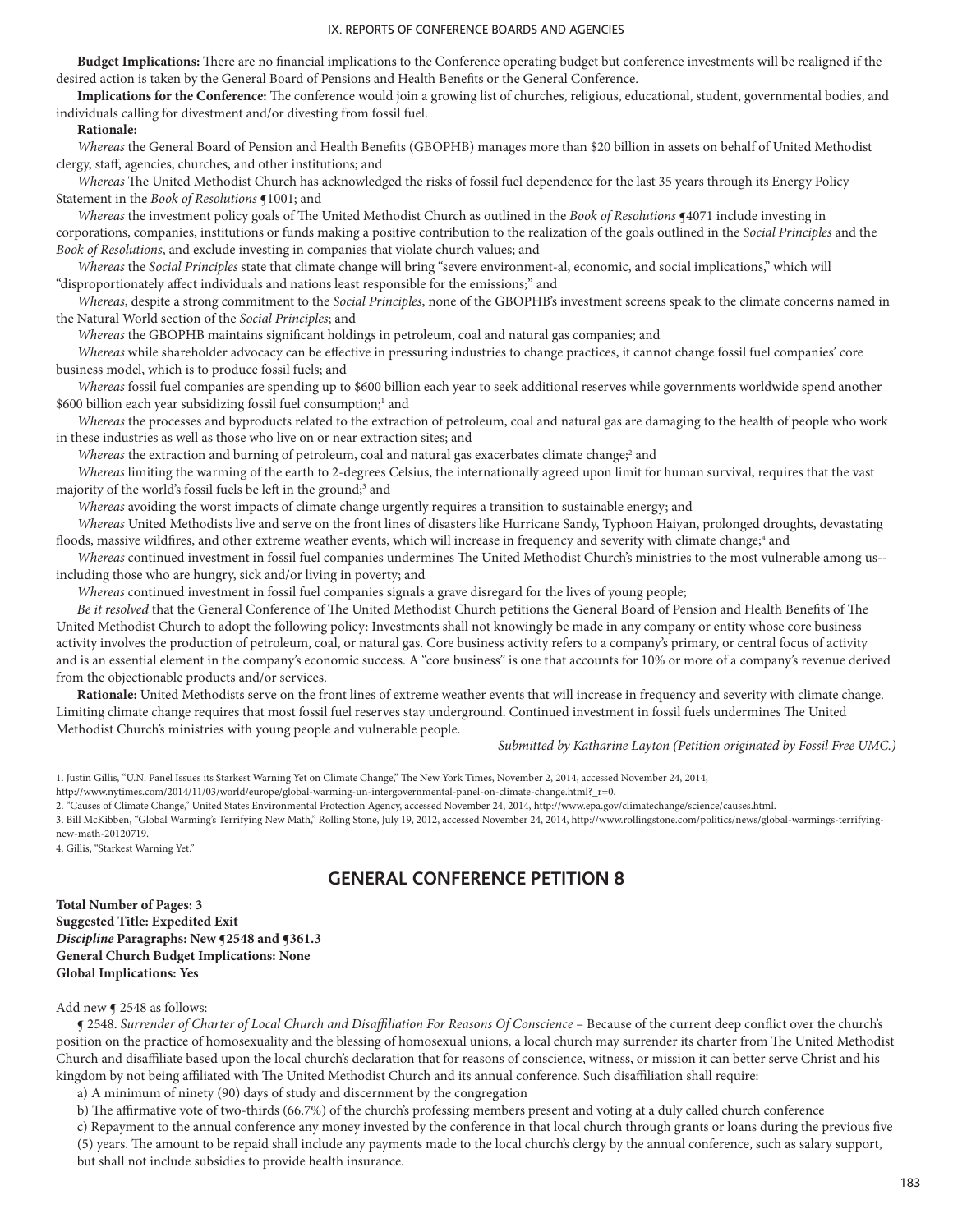d) Payment to the annual conference of its current year's apportionments in full and an additional sum equal to the current year's apportionments e) Other provisions of the *Book of Discipline* shall not be a bar to such disaffiliation.

Upon such surrender and disaffiliation, the local church shall be released from the provisions of  $\int$  2501 and shall retain full rights to its property and funds, provided that any debts upon such property and any other debts payable by that local church are assumed by that local church. In the event of such proposed disaffiliation, the bishop, the cabinet, annual conference board of trustees, and other appropriate individuals of The United Methodist Church shall facilitate the orderly and timely administration of this process.

Renumber following paragraphs from existing  $\P$  1548-2551.

**Rationale:** Despite efforts to preserve unity in the Church, irreconcilable differences persist regarding the practice of homosexuality. The Church needs to value the consciences of our people and provide an honorable way for those whose consciences are violated to disaffiliate without the loss of property and in a ministry-affirming way. For forty years the General Conference has consistently maintained that the practice of homosexuality is incompatible with Christian teaching. In spite of this, there are local churches and ordained ministers for whom the position taken violates their conscience. Irreconcilable differences persist, diverting time and energy from our central mission of making disciples.

> *Submitted by Keith Boyette, H. O. Tom Thomas, Tom Barnard, Diane M. Smith, David Ford, Edward H. Johnson, Becky Livermon, Burt Robinson, R. Bruce Johnson (This petition was modified from a petition that originated by Thomas A. Lambrecht, Elder of the Wisconsin Annual Conference)*

# **GENERAL CONFERENCE PETITION 9**

**Total Number of Pages: 1**

**Suggested Title: Investment Screen for Petroleum, Coal or Natural Gas** *Discipline P***aragraph or Resolution Number, if applicable: #4071 General Church Budget Implications: None Global Implications: Yes**

**Budget Implications**: There are no financial implications to the Conference operating budget but conference investments will be realigned if the desired action is taken by the General Board of Pensions and Health Benefits or the General Conference.

**Implications for the Conference:** The conference would join a growing list of churches, religious, educational, student, governmental bodies, and individuals calling for divestment and/or divesting from fossil fuel.

#### **Rationale:**

*Whereas* the General Board of Pension and Health Benefits (GBOPHB) manages more than \$20 billion in assets on behalf of United Methodist clergy, staff, agencies, churches, and other institutions; and

*Whereas* The United Methodist Church has acknowledged the risks of fossil fuel dependence for the last 35 years through its Energy Policy Statement in the Book of Resolutions para. 1001; and

*Whereas* the investment policy goals of The United Methodist Church as outlined in the Book of Resolutions para. 4071 include investing in corporations, companies, institutions or funds making a positive contribution to the realization of the goals outlined in the Social Principles and the Book of Resolutions, and exclude investing in companies that violate church values; and

*Whereas* the Social Principles state that climate change will bring "severe environmental, economic, and social implications," which will "disproportionately affect individuals and nations least responsible for the emissions;" and

*Whereas*, despite a strong commitment to the Social Principles, none of the GBOPHB's investment screens speak to the climate concerns named in the Natural World section of the Social Principles; and

*Whereas* the GBOPHB maintains significant holdings in petroleum, coal and natural gas companies; and

*Whereas* while shareholder advocacy can be effective in pressuring industries to change practices, it cannot change fossil fuel companies' core business model, which is to produce fossil fuels; and

*Whereas* fossil fuel companies are spending up to \$600 billion each year to seek additional reserves while governments worldwide spend another \$600 billion each year subsidizing fossil fuel consumption;<sup>1</sup> and

*Whereas* the processes and byproducts related to the extraction of petroleum, coal and natural gas are damaging to the health of people who work in these industries as well as those who live on or near extraction sites; and

Whereas the extraction and burning of petroleum, coal and natural gas exacerbates climate change;<sup>2</sup> and

*Whereas* limiting the warming of the earth to 2-degrees Celsius, the internationally agreed upon limit for human survival, requires that the vast majority of the world's fossil fuels be left in the ground;<sup>3</sup> and

*Whereas* avoiding the worst impacts of climate change urgently requires a transition to sustainable energy; and

*Whereas* United Methodists live and serve on the front lines of disasters like Hurricane Sandy, Typhoon Haiyan, prolonged droughts, devastating floods, massive wildfires, and other extreme weather events, which will increase in frequency and severity with climate change;<sup>4</sup> and

*Whereas* continued investment in fossil fuel companies undermines The United Methodist Church's ministries to the most vulnerable among us- including those who are hungry, sick and/or living in poverty; and

*Whereas* continued investment in fossil fuel companies signals a grave disregard for the lives of young people;

*Be it resolved* that the *Book of Resolutions* section 4071, Socially Responsible Investing Strategies, 1. Portfolio screening, be amended as follows: Socially Responsible Investing Strategies

The Church shall pursue its investment policy goals through widely practiced socially responsible investing tools such as: 1. Portfolio screening

Based on long-standing United Methodist values, the Church does not invest in companies deriving significant revenue (usually 10 percent or more) from:

• alcoholic beverages

• tobacco products;

• gambling equipment or enterprises;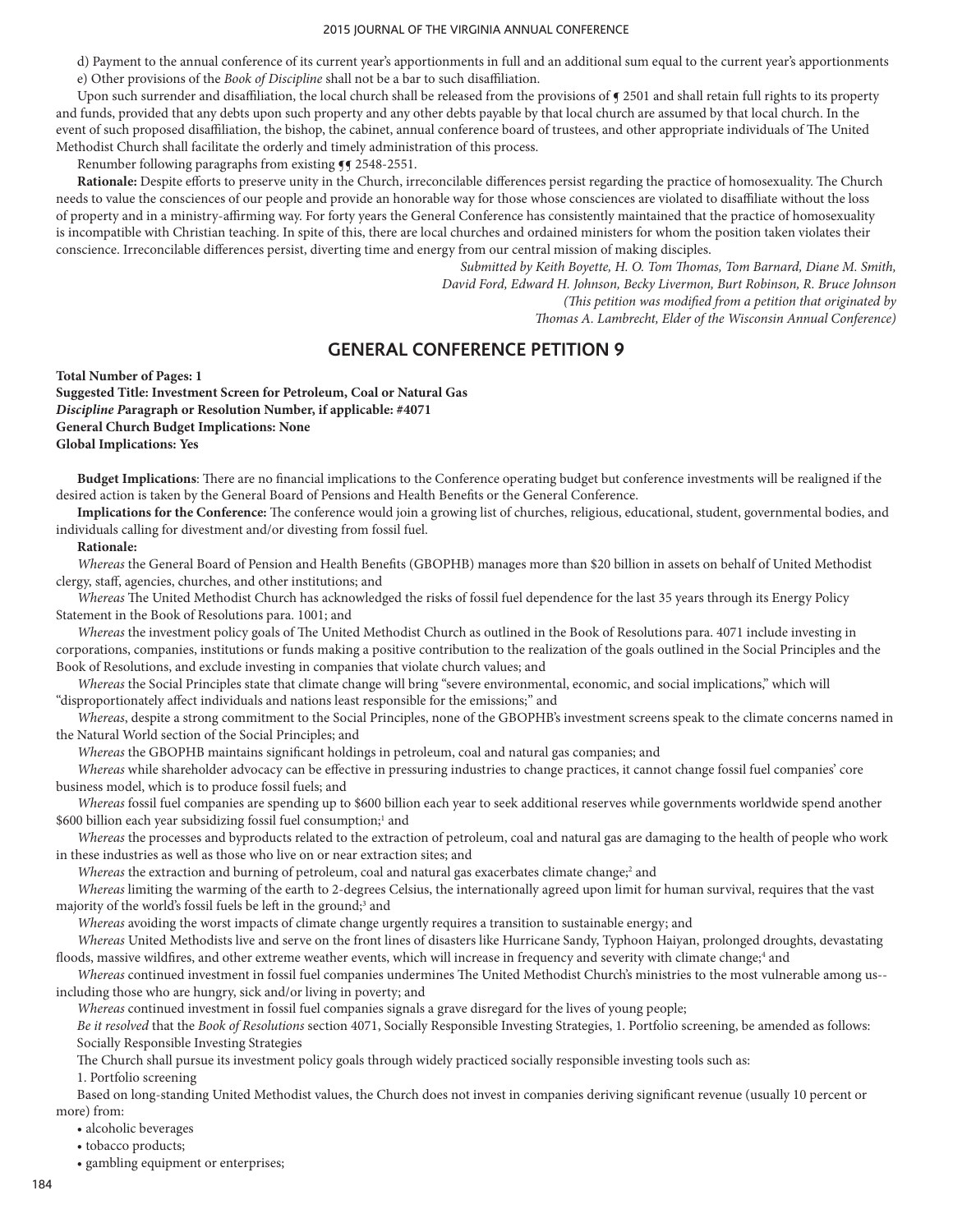• pornography;

• operating or managing prison facilities;

• the production of coal, oil, or natural gas;

• antipersonnel weapons, armaments, ammunition, or weapons-related systems provided for commercial and private markets and nuclear weapons.

**Rationale:** United Methodists serve on the front lines of extreme weather events that will increase in frequency and severity with climate change. Limiting climate change requires that most fossil fuel reserves stay underground. Continued investment in fossil fuels undermines The United Methodist Church's ministries with young people and vulnerable people.

*Submitted by Katharine Layton (Petition originated by Fossil Free UMC.)*

1. Justin Gillis, "U.N. Panel Issues its Starkest Warning Yet on Climate Change," The New York Times, November 2, 2014, accessed November 24, 2014, http://www.nytimes.com/2014/11/03/world/europe/global-warming-un-intergovernmental-panel-on-climate-change.html?\_r=0.

2. "Causes of Climate Change," United States Environmental Protection Agency, accessed November 24, 2014, http://www.epa.gov/climatechange/science/causes.html. 3. Bill McKibben, "Global Warming's Terrifying New Math," Rolling Stone, July 19, 2012, accessed November 24, 2014, http://www.rollingstone.com/politics/news/ global-warmings-terrifying-new-math-20120719.

4. Gillis, "Starkest Warning Yet."

## **GENERAL CONFERENCE PETITION 10**

**Total Number of Pages: 2 Suggested Title: Limiting Apportionments** *Discipline* **Paragraph:** *Discipline* **¶ 615 General Church Budget Implication: Yes, an incentive to curb spending Global Implications: No**

AMEND  $\mathbf{\overline{y}}$  615 by adding a new sentence as follows:

*¶ 615. Apportionments*—When a change to the apportionment formula or method is proposed, the council should provide for a study of the proposed change's effects. After its study, which may include resources supplied by the General Council on Finance and Administration, the council shall recommend such formula or method to the annual conference for its action and determination which shall include the approved budgeted amounts for clergy support, administration, World Service, Conference Benevolences, and other apportioned causes ( $\epsilon$  614.1-.4), the sum of which shall be apportioned to the districts, churches, or charges of the conference.<sup>61</sup> The amount apportioned to each local church for general church and conference apportionments shall not exceed ten percent (10%) of the previous year's income for operations and missions.

**Rationale:** The burden of high apportionments, often exceeding 15-20% of a local church's budget, hampers the ability of the local church to make disciples and engage in effective local ministry. Having a cap on apportionments forces the prioritization of budgeting decisions. Such a cap would not preclude appeals to local churches to voluntarily support conference agencies, benevolences, and missions over and above the cap.

*Submitted by Burt Robinson, H. O. Tom Thomas, Keith Boyette, David Ford, Edward H. Johnson, R. Bruce Johnson, Diane M. Smith, Becky Livermon (Petition originated by Thomas A. Lambrecht, Elder of the Wisconsin Annual Conference)*

# **GENERAL CONFERENCE PETITION 11**

**Total Number of Pages: 3 Suggested Title: Mandatory Penalty For Violation of ¶ 2702.1(b)** *Discipline* **Paragraph:** *Discipline* **¶ 2711.3 General Church Budget Implication: None Global Implications: Yes**

AMEND §2711 by addition as follows:

¶ 2711. *Power of the Trial Court*

*3. Penalties - If the Trial Results in Conviction.* Further testimony may be heard and arguments by counsel presented regarding what the penalty should be. The trial court shall determine the penalty, which shall require a vote of at least seven members. The trial court shall have the power to remove the respondent from professing membership, terminate the conference membership and/or revoke the credentials of conference membership and/or ordination or consecration of the respondent, suspend the respondent from the exercise of the functions of office, or to fix a lesser penalty. Except the trial court does not have the power to and may not fix a penalty for violations of

¶ 2702.1(b) less than the following:

a) First (1st) offense – One (1) year's suspension without pay.

b) Second (2nd) offense - Not less than termination of conference membership and revocation of credentials of licensing, ordination, or consecration.

The penalty fixed by the trial court shall take effect immediately unless otherwise in**dicated by the trial court.**

**Rationale:** Assigning a penalty of less than a suspension for a first offense or less than termination of conference membership and/or revocation of conference membership and ordination or consecration in such circumstances encourages open defiance of the order and discipline of The United Methodist Church.

*Submitted by Keith Boyette, Diane M. Smith, R. Bruce Johnson, David Ford, Edward H. Johnson, Becky Livermon, Burt Robinson, H. O. Tom Thomas,* 

*Tom Barnard* 

*(Petition originated by Thomas A. Lambrecht, Elder of the Wisconsin Annual Conference)*

**GENERAL CONFERENCE PETITION 12**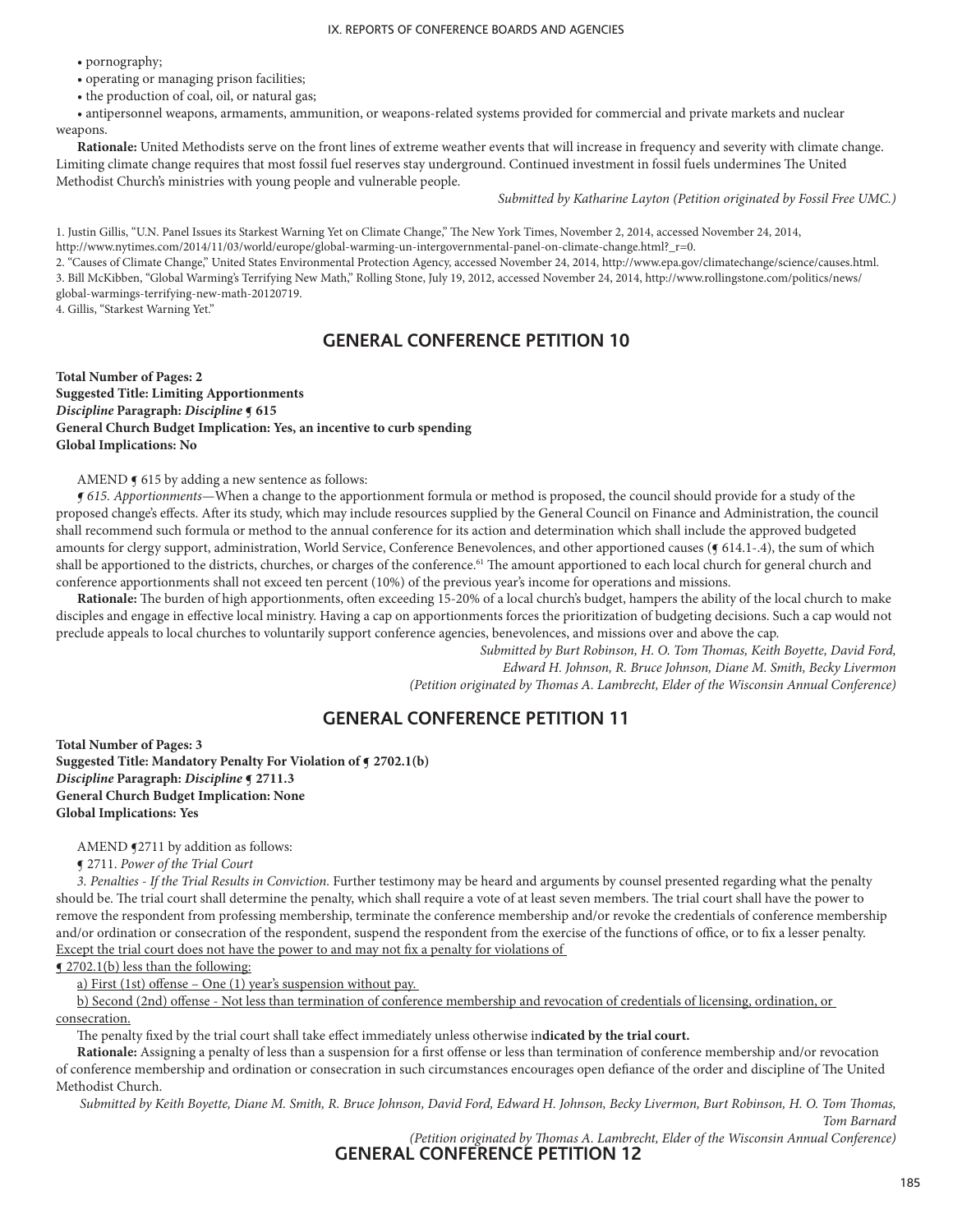### **Total Number of Pages: 3**

# **Suggested Title: Peacemaking in Israel and Palestine Through Political Action**

*Discipline P***aragraph or Resolution Number, if applicable: new Resolution**

## **General Church Budget Implications: None**

## **Global Implications: Yes**

*Whereas*, the Israeli/Palestinian conflict has proven to be one of the world's most in-tractable conflicts in spite of strong support for a two-state solution on the part of both the Israeli and Palestinian people. Years of a "peace process" have not resulted in a solution and the Palestinians remain under military occupation. The United Methodist Church has passed multiple resolutions related to this conflict without any tangible result.

*Whereas*, the United Methodist Church has committed itself to peacemaking and seeks to act as an advocate for peace in the Israeli-Palestinian conflict, and the United Methodist Church recognizes that true peace must reveal itself in both the spiritual and temporal aspects of life and culture in the Israeli-Palestinian conflict, and

Whereas the United Methodist Church "affirms the right and duty of people of all na-tions to determine their own destiny," (Social Principles,  $\P$ 165 B), the preferred solution to this conflict is the creation of two independent sovereign nations, Israel and Palestine, living side by side in peace and in economic justice and cooperation. (Social Principles,  $\P$  165 B & C). The 1967 war between Israel and the surrounding Arab nations resulted in Israel occupying the West Bank and the Gaza Strip. The Israeli/Palestinian peace process, which was supposed to end with a sovereign Palestinian State and an end to the oc-cupation, began in 1993 with the Oslo Accords. Although two peace offers were made -- one in 2000 and a second one in 2008 -- a final deal was never reached and both parties have, at different times, walked away from the negotiations.

*Whereas*, the result has been on-going suffering for both parties with Israeli settlement growth and control over the Palestinian population and economy on one side, and violence and Palestinian terrorism on the other side. This situation is not sustainable.

Politically, the end of the Israeli occupation will occur with a negotiated peace treaty between Israel and Palestine.

*Whereas*, after years of occupation and violence, a deep and fundamental lack of trust exists between Israelis and Palestinians and in order for a lasting, just and peaceful solu-tion to be successful, the difficult work of reconciliation, restoration of right relationship and trust building must also be done.

*Whereas* that the 2016 General Conference call on The United Methodist Church to:

1. Lobby the United States government to draft a just and comprehensive peace pro-cess agreement to be presented to the Israelis and Palestinians with the expectation that they sign onto it within a two year period, with strong built-in incentives to encourage both parties to so sign. In addition to foreign aid, these incentives may include many things such as favorable trade and shipping agreements, favorable student and work relat-ed visa arrangements, and coordination on various diplomatic fronts. The comprehensive agreement would recognize a sovereign Palestinian State, define borders, and resolve all cores issues such as status of Jerusalem, settlements, refugees and security arrangements; and

2. Fully support commitments by the General Board of Pensions and United Meth-odist Foundations to research and identify investment opportunities that support the Pal-estinian economy and also support joint ventures between Israelis and Palestinians so they can begin the work towards building trust and reconciliation.

*Submitted by James R. Noland, Clarence Brown, Tim Gerde, Harry Kenon*

# **GENERAL CONFERENCE PETITION 13**

**Number of Pages: 6 Suggested Title: Peacemaking in Israel and Palestine Through Restorative Justice** *Discipline* **Paragraph or Resolution Number: new Resolution General Church Budget Implications: None Global Implications: Yes**

*Whereas*, The United Methodist Church has committed itself to peacemaking and seeks to act as an advocate for peace in the Israeli-Palestinian conflict and The United Methodist Church recognizes that true peace must reveal itself in both the spiritual and temporal aspects of life and culture in the Israeli-Palestinian conflict, and

Whereas, The United Methodist Church "affirms the right and duty of people of all nations to determine their own destiny," (Social Principles, 165 B), the preferred solution to this conflict is the creation of two independent sovereign nations, Israel and Palestine, living side by side in peace and in economic justice and cooperation. (Social Principles, ¶ 165 B & C).

*Whereas*, the Israeli/Palestinian conflict has proven to be one of the world's most intracta-ble conflicts and in spite of strong support for a two-state solution on the part of both the Israeli and Palestinian people, years of a "peace process" has not resulted in a solution and the Palestin-ians remain under military occupation. The United Methodist Church has passed multiple reso-lutions related to this conflict without tangible impact.

*Whereas*, a significant portion of both the Israeli and Palestinians populations are exposed to traumatic events, many of them life-threatening, and after years of suffering under occupation and Israeli military incursions, Palestinians have experienced profound victimization and trauma. The Gaza Community Mental Health Program declares that PTSD is nearly universal in Gaza, with 92 percent of all Palestinian children there suffering from it. ("Psychological Impact of War on Children in Gaza," Canadians for Justice and Peace in the Middle East Factsheet Series No. 149, (March 2012). (https://www.cjpme.org/DisplayHTMLDocment.aspx?DO=795&ICID=4&RecID=863&SaveMode=0).

*Whereas*, Israelis too, have suffered both victimization and trauma through years of wars and terrorism, at different times Israelis and Palestinians have both been victims and both have been aggressors. According to a 2008 Center for Victims of Terror and War study, between 70 and 94 percent of Israeli children in Sderot suffer from symptoms of Post-Traumatic Stress Dis-order (PTSD). This is in addition to the roughly 30 percent of Sderot adults who are also diag-nosed with PTSD. (Eli Ashkenazi & Mijal Grin berg, "Study: Most Sderot kids exhibit post-traumatic stress symptoms," Haaretz, 17 January 2008. Web. 7 August 2013. http://www.haaretz.com/hasen/spages/945489.html.

*Whereas*, trauma and a sense of victimization profoundly impact individuals, communities and nations and can result in the perpetuation and prolongation of the very conflict which caused the trauma in the first place, a deep lack of trust exists between Israelis and Palestinians after years of occupation and violence, making resolution of their conflict difficult, seemingly impos-sible. In order for a lasting, just and peaceful solution, the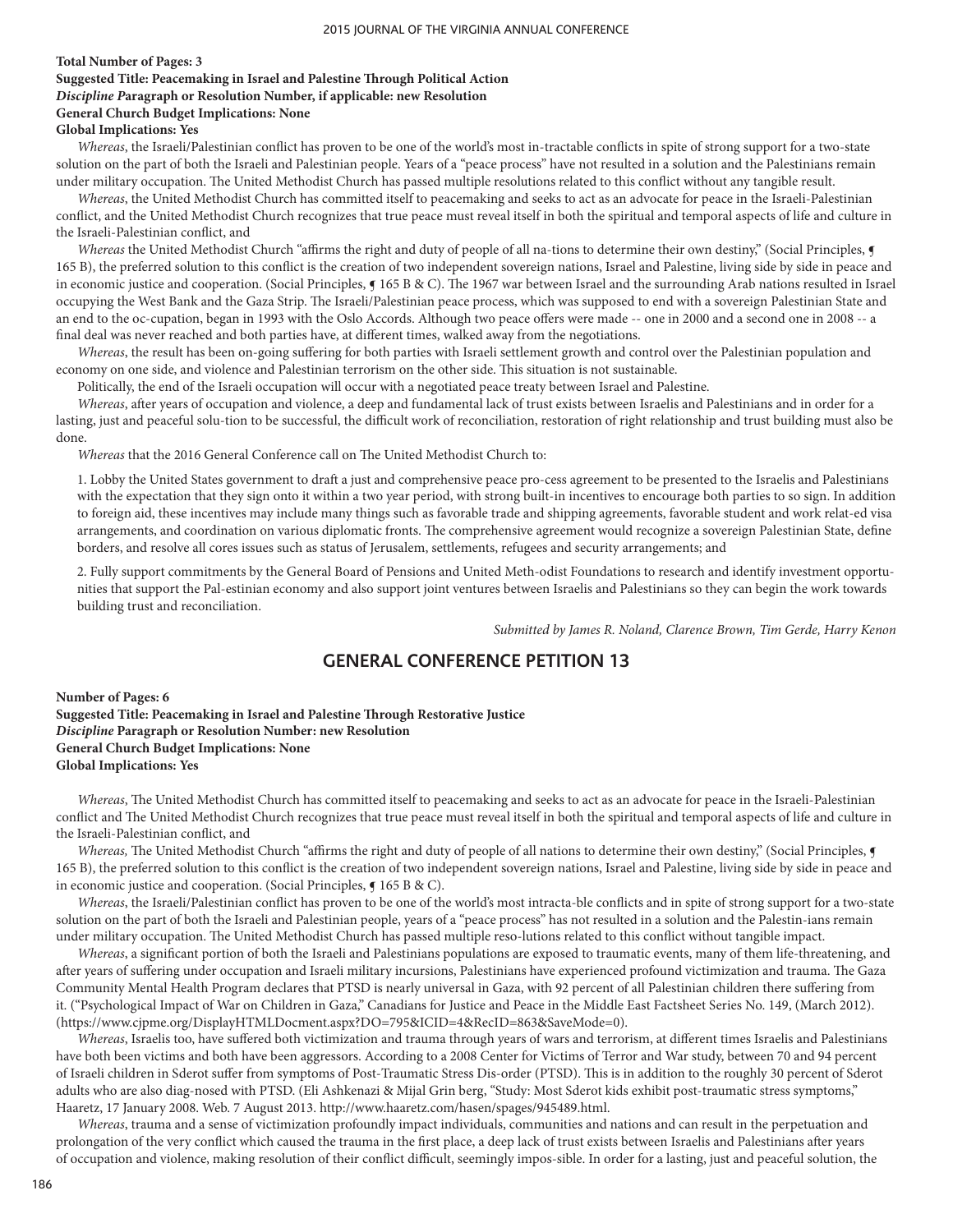difficult work of building trust must first be done. There has been far too much suffering and violence on both sides. It is time for peacemakers to get involved in trust building.

*Whereas*, restorative justice is a growing social movement in the Church and elsewhere which seeks to repair damages, establish trust, establish dignity, and integrate all people who have been harmed and alienated through conflict, the goal of restorative justice to heal and trans-form conflict into a pact of mutual cooperation fits the needs of the Israelis and Palestinians. Re-storative justice, a peace-building or conflict transformation approach to justice, can be of great assistance in trust building between parties who have been in even prolonged conflict like the Palestinians and Israelis.

*Whereas*, there are different types of restorative justice dialogue where the parties meet in a safe and structured setting, the dialogue includes both victims and aggressors/offenders and some sort of mediator. The focus of the encounter involves naming what happened, identifying its impact, and coming to some common understanding, often including reaching agreement as to how any resultant harm will be repaired. Restorative justice dialogue may be especially effective in a situation like the Israeli/Palestinian conflict where both parties see themselves as the victim and the other as the aggressor/offender. For example, Dr. Howard Zehr a Professor of Restora-tive Justice at the Center for Justice and Peace building, Eastern Mennonite University, Harri-sonburg, Virginia, described his experience of watching a role play in the United Kingdom by high school students and their principal. In the first role play they showed how a fight between two girls had been handled in the past: the principal sat behind his desk, interrogating partici-pants and meting out judgment. In the second, they illustrated a restorative justice circle process in which the principal took part as one of the participants, without dominating the process, led by a facilitator. Each party told their story and expressed their own sense of harm and wrongdoing. Through this process they each began to acknowledge their responsibility in the conflict. A con-sensus was achieved that acknowledged some mutual harm as well as shared blame and allowed the disputants to leave as friends. (ttp://www.wiscomp.org/pp-v1/Howard\_Zehr\_Paper.pdf). As shown by this role play, restorative justice seeks not to shame or to punish, but to heal, not by ignoring or denying wrongdoing, but through the process of acknowledging all injustices. This model offers hope for reconciliation in the Israeli/Palestinian conflict where both sides suffer, both sides are traumatized and each accuses the other of bearing the blame. Through the sharing of personal and national narratives, mutual articulation of needs and mutual acceptance of re-sponsibility, restorative justice processes can ultimately create empathy for the "other" -- previ-ously seen only as an enemy -- in the Israeli/Palestinian conflict. Restorative justice can lead Israelis and Palestinians toward conflict resolution and trauma recovery.

*Whereas,* a process of restorative justice may provide a new and creative way forward where trust might be developed and the beginning of a solution found and

*Whereas*, "Justice" in the Bible is restorative as God seeks to bring about healing in rela-tionships, transform alienation into community, restore offenders into God's family, and bless all the families of the earth. While it contains retributive components, God's justice is fundamental-ly a restoring and renewing justice. In the New Testament, Jesus' focus is on restorative respons-es to wrongdoing. Knowing this, the Church is obliged to practice restorative justice in its own ranks and to call our own society and all nations to move in the same direction.

*THEREFORE be resolved* that the 2016 General Conference call on The United Methodist Church locally and denominationally to:

1. Affirm strategies which will engage both Israelis and Palestinians in an effort to learn more about their historic and current lived experiences and to gain an understanding of both of their fears, aspirations, and hopes; and

2. Strive to develop an understanding of the concerns and perspectives of both Palestinians and Israelis and then communicate them within the church in a manner that dispels stereotypes and caricatures and promotes better understanding; and

3. Commit to lifting up the voices within both Israel and Palestine, especially those of victims of violence and injustice, that seek peace with justice through nonviolent and restorative responses to the conflict; and

4. Actively seek ways to restore right relationship and promote reconciliation between Israelis and Palestinians through restorative justice dialogue and projects involving mutual cooperation; and

5. Commit to supporting U.S. and international efforts at serious and effective diplomacy that promotes a just peace and cooperation for all parties to the conflict and that will lead to a two-state solution, an end to the occupation and the creation of a viable Palestinian state living side by side in peace with Israel.

6. Encourage concrete measures that can be taken by the Church, Church Boards and Agen-cies and Church members to support ways in which United Methodists actively pursue restora-tive justice mechanisms for peace and justice between Israelis and Palestinians.

*Submitted by James R. Noland, Clarence Brown, Tim Gerde, Harry Kenon, Clark Williams*

## **GENERAL CONFERENCE PETITION 14**

**Total Number of Pages: 3 Suggested Title: Remove the Incompatibility Phrase** *Discipline* **Paragraph:** *Discipline* **¶ 161F General Church Budget Implications: None Global Implications: Yes**

*Whereas*, ¶ 161F in the 2012 *Book of Discipline* states that, "We affirm that all persons are individuals of sacred worth, created in the image of God… We implore families and churches not to reject or condemn lesbian and gay members and friends. We commit ourselves to be in ministry for and with all persons"; and

*Whereas*, the following statement in **[** 161F, "The United Methodist Church does not condone the practice of homosexuality and considers this practice incompatible with Christian teaching," contradicts the above sentences; and

*Whereas*, most laity, clergy, theologians and biblical scholars interpret scripture passages such as Leviticus 20:9 (put to death a child who curses his parents), Exodus 21:20-21 (humans as property in slavery) and I Timothy 2:12 (women should not teach or have authority over a man) to be bound by historical context and not God's Will for all time; and

*Whereas*, scripture passages such as Genesis 19:1-29 (gang rape); Leviticus 18:21-23 (pagan worship rituals); Leviticus 20:13 (death as penalty); and Romans 1:22-27 (as consequence of idolatry of graven images) describe violent, sacrilegious and exploitative behavior that most people would view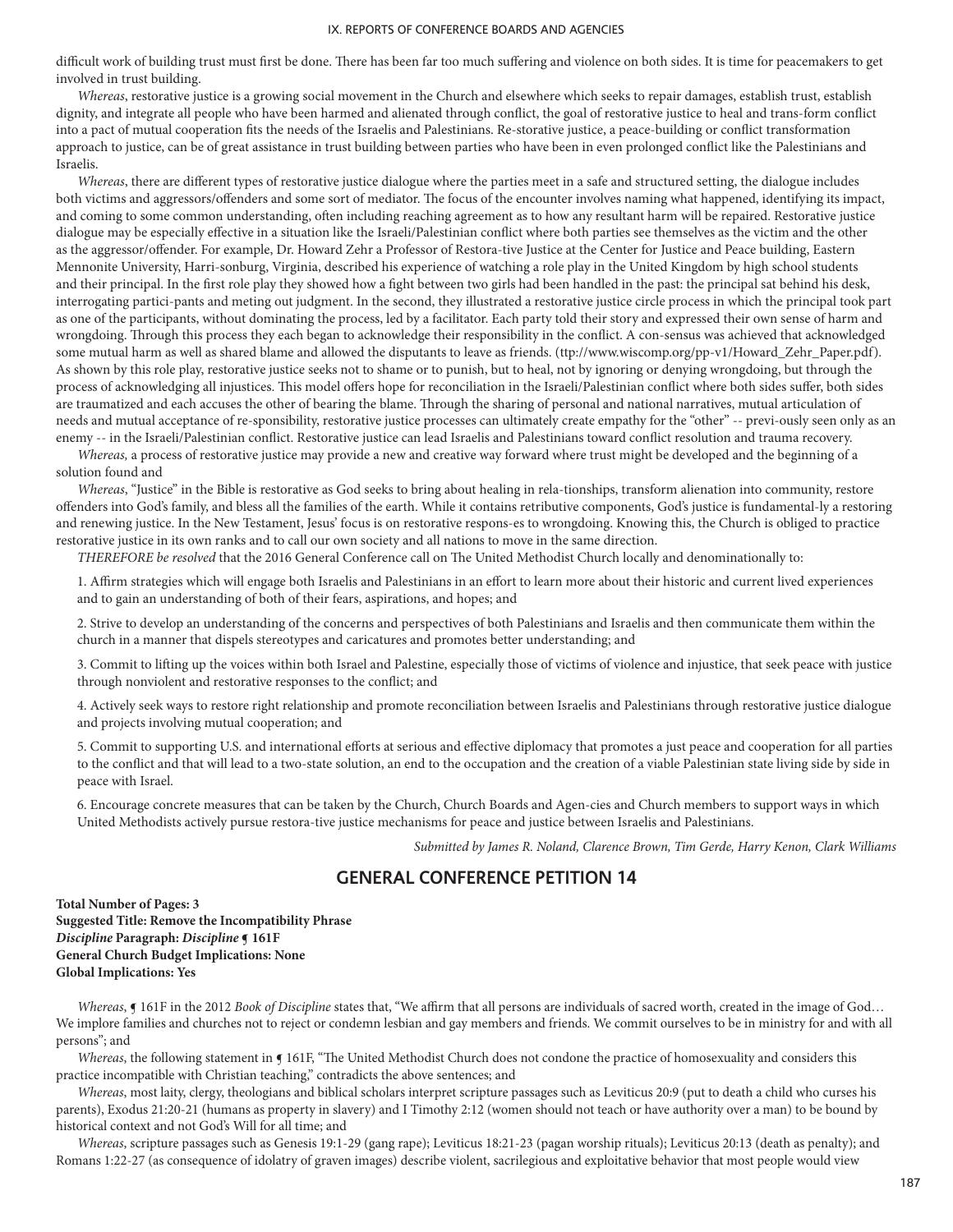negatively, regardless of whether they occurred in a homosexual or heterosexual context. These passages do not address the practice of homosexuality that is affirmed in a life-long, covenanted relationship that embodies "celibacy in singleness and fidelity in marriage"; and

*Whereas*, a thorough interpretation of the Word of God as expressed in the Old and New Testaments reveals a God of grace whose love reigns over all creation and whose righteousness calls us "...to resist evil, injustice and oppression in whatever forms they present themselves," as professed in the United Methodist Church's baptismal vows; and

*Whereas*, medical science has established that homosexuality is a state of being and not a personal choice (See Amicus Brief filed by the American Medical Association, American Psychological Association, American Academy of Pediatrics, and other widely respected and authoritative medical, psychological and psychiatric associations in the recent case of Hollingsworth v. Perry before the United States Supreme Court) and therefore homosexuals – including their sexual orientation - are part of God's creation; and

*Whereas*, the previous understanding of homosexuality as treated in ¶ 161F of the *Book of Discipline* presumed that it is a choice, and the current understanding is that it is a state of being which therefore can be affirmed in a life-long, covenant relationship that embodies "celibacy in singleness and fidelity in marriage";

*Therefore, be it resolved* that the Virginia Annual Conference petition the 2016 General Conference of the United Methodist Church to delete the sentence found in **[** 161F of the 2012 *Book of Discipline* that states, "The United Methodist Church does not condone the practice of homosexuality and considers this practice incompatible with Christian teaching."

*Submitted by Mark Ogren, W. Clark Williams, Jr.*

Co-signers: *Amy Reed Becky Suter Brigid H. Davis Bruce Johnson Cathy Schmidt Charles Rawls Christine Stoneman Cynthia Suter Harlene Clayton Jason Kidd Jennifer Kilmer Jennifer Mendez Jennifer Ozawa Joan S. Miller Julianne Paunescu Karen Beasley Karisue Wyson Kerry Ploetz Linda Rhodes Pete Hamilton Marianna Garrett Martha Larson Mary Beatley Mary Stewart Paul Schmidt Rebecca Yowell Sara Manner Steve Honley Verenda Camire William Clayton James R. Lewis Mary Beth Glass Mary Lou Lewis Becky Hundley C. Nancy Cook Rives Priddy Carolyn Matthews-Dyer Frank Allen Philpot Maurla K. White Amy Thompkins Bob Thompkins Brian W. Moores Carol Gibson Carol Martin Catherin Kelle David Goodwin David Stoakley*

*Elizabeth Sims Glenn Birch Ray Martin Susan Shearouse Tandy Goodwin Don Cook Peggy Cook Andrew Hunter Anne Wilson Barbara Glomb Beth Strausser Bill Durow Brad Yost Brent Miller Carol Hunter Carol Weldon Carolyn DeVilbiss Chris Ammon Daphne Miller Darlene Salo Diane Charles Doris Brown Doug Brown Ed Morawetz Elizabeth (Lisa) Jenkins Everett DeVilbiss Gerard Ruel Holly Sapp Ingrid Sanden James (Jim) Brown Janese Bechtol Jennie Gwin Jennifer Kamber Jennifer McBride Jennifer Weronski Jim Barthmaier Joan Nagle Jula Kinnaird June Stowe Karen Palmer Kathleen Richards Lyndsey Curtis Lynn S Mohler Margaret (Meg) Moore Mark Elder Melanie Dunn-Chadwick Myrta Zayas Alonso Nancy O'Brien*

*Rebecca Lewis Robert Woody Sandy Wheeler Scott G. Jenkins Sue Gunter Terry Lewis Wendy Moniz Lori Deem Erica O'Brien Sean O'Brien John Mann Katrina Zurasky Kitty Mann Elizabeth Turner Bob Harkness John Long Sandy Long Silvia Fenton Tina Harkness Virginia Johnson Neil Sumerlin Kay Alexander Barbara McGilvray James McGilvray Sean Devolites Kathy Lutman Carol West Debbie Reach Elizabeth C. Lanthier Holland Markwalter Lester Kurtz Michael McEntire Savannah McEntire Sharon Vermilyea Susan Chandler Betty Wood Beverly Kinego Bill Fiser Craig Searls Dan Whitford Diane Frost Hugh McIntosh Jane H. Euler Jim Frost Joseph Kinego Judy Knoke Kristen Carter Laurie Juliana*

*Marilyn Bursch Milton Wood Nancy Searls Nick Knoke Scott O'Brien Sue Warrick Trish Fiser Kathleen Kelly Al Stevens Arthur L. Banks Ashley Aschenbach Barbara Schell Beverly Ann Smith Billie P. Sutter BJ Silvey Brent Raby C. Mitchell Chambliss, Jr. Catharine Raby Claudia Stallings Connor Young Constance K. Walbert D. Jay Losher David Tiller Debbie Aschenbach Devin DeGeneste Diane P. Hallnor Dora Ahearn-Wood E.P. Hebenstreit Fran McElvey Gerald T. Hebenstreit Hannah Brown Ian Hodges J. Richard Allen James E. Vollmer James M. McConnell Jan Gsellman Jane M. Plum Jeff Smith Joan Bell-Haynes John C. Moore, Jr. John Melnick Karen A. Stevens Kathleen A. Schauer-Sckhmidt Kathleen Elder Kay Rodgers Kevin Fletcher Kimberly J. Baum*

*Kristy Pullen Larry Gsellman Larry Pullen Laurie F. Callahan Lee Schmidt Lesley Irminger Lloyd W. Kinzer Lois McMahon Lorrie-Ann Melnick Louisa L. Davis Marilyn Silvey Martha Jenkins Mary Jackson Menda M. Ahart Michelle Johnson Nancy W. Vollmer Pam Olmes Paula M. SteinmannPenny Johnson Rachkel Wood Ramya Charles Robert Gehring Robert Haley Ruby Hamilton Sharlan Starr Sheila Allen Steven B. Webb Sue Martin Stewart Susan Erdman Trudy McCrea Judy McKinley Neal McKinley Carole B Blackley Frances B. Wilkins Julia Blackley-Rice Terry Bain Brian Lambert Cynthia Breaux Allie Rosner Bass Alvin J. Horton Amanda Garber Bret Gresham C. Alan Layman Charlene Beethoven Cheryl Harrison-Davidson Christian White David F. Jarvis, II David Hindman*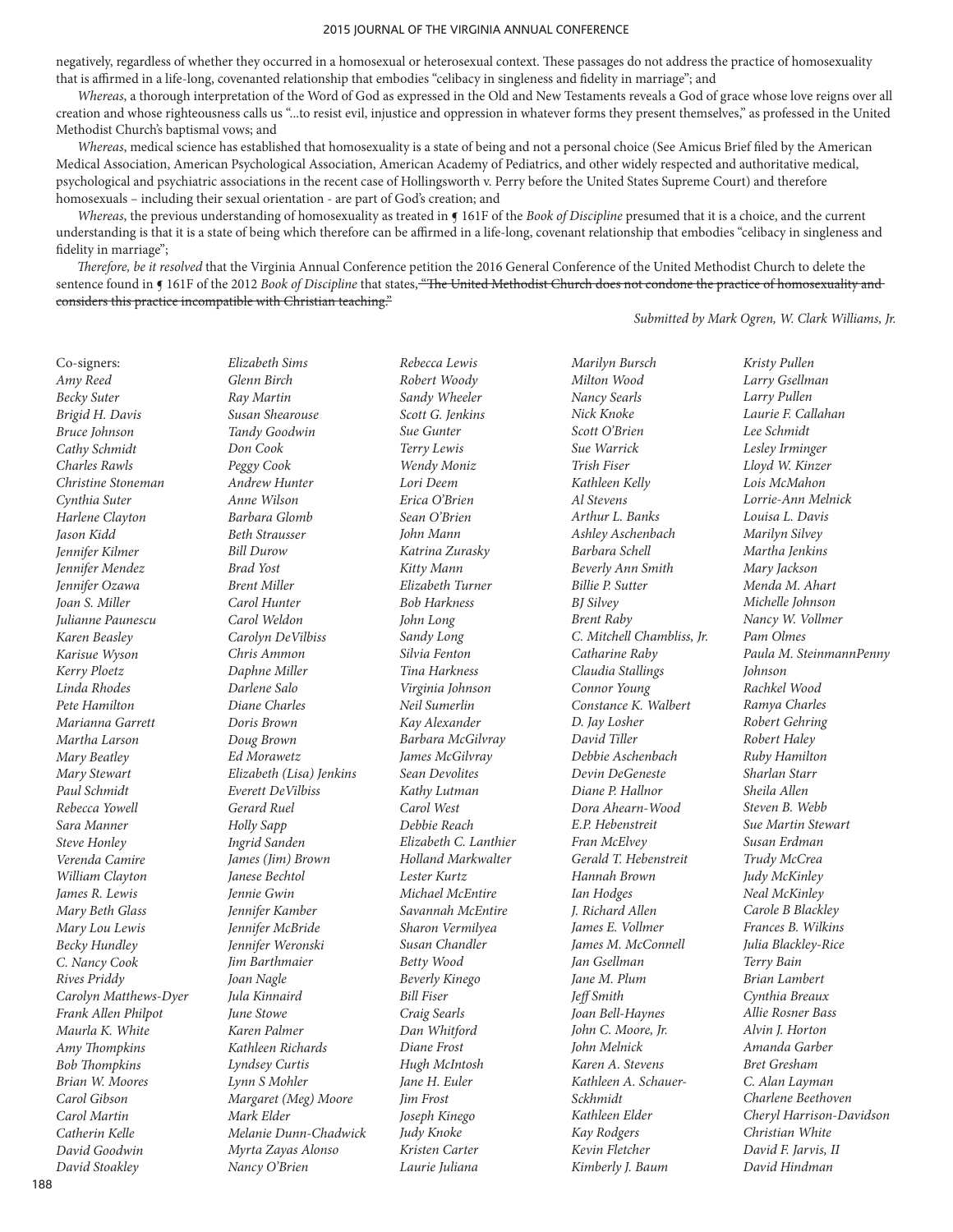- *Deborah D. Porras Deborah Lewis Hunter Mabry James M. Truxell Jan Rivero Jeffrey Pugh Joanna Paysour*
- *John Copenhaver Judith Hall Karla Kincannon Keary C. Kincannon Kendra Swager L. Douglas Hill L. Glenn Tyndall*
- *Larry Tingle Lawrence W. Buxton Rev. Leigh Anne Taylor Lynne Caldwell Margie Turbyfill Matt Bates Pat Shipley*
- *Rachel May Rob Vaughn Robert Lewis Rosemary Welch Samantha Jesse Tuttle Sara L. Manner Sara Pugh Montgomery*

*Steve Hundley Steve Rhodes Tim Tate W. Benjamin Pratt Wendy Tate William E. Olewiler William G. Davidson*

## **GENERAL CONFERENCE PETITION 15**

**Total Number of Pages: 3**

**Suggested Title: Use of "Disciple" in the Baptismal Covenant (Membership)**

**United Methodist Hymnal (Next edition)**

**An on-line Addendum to Baptismal Covenants to be created.**

**General Conference Budget Implications: The cost should be minimal by making it available on-line. The cost would be minimal at the next United Methodist Hymnal revision.** 

**Global Implications: All United Methodist Churches will be affected because this will be a new aspect of baptism and membership process and the life that follows.**

1. *Whereas*, Jesus, in Matthew 28:18-20, commanded His followers to "make disciples,"

2. *Whereas*, Matthew 10:1 says: "Jesus called "his twelve disciples."

3. *Whereas*, Jesus' followers in the Gospels and New Testament are called "disciples" in the NIV, 257 times; NKJV, 239; NASB, 234; NRSV, 235; NLT, 274; and AMP, 258.

4. *Whereas*, the United Methodist Church and the Virginia Conference state: "The mission of the Church is to make disciples of Jesus Christ for the transformation of the world."

5. *Whereas*, the 2015 Virginia Annual Conference theme is "From Members to Disciples."

6. However, in the United Methodist Hymnal under "The Baptismal Covenants I, II, and III," persons making the covenant are referred to as "members" and the congregation expresses that "We will pray for them, that they may be true disciples…" noting that they are never called "disciples." (UMH page 38, #16; page 40, #4, #8; page 42, #10, #11; page 43, #11 and #16). (bold added)

a. Also in the Congregational Pledge 2, it is stated on page 44 "…whom we this day recognize as a member of the family of God.

b. In the Baptismal Covenant III, page 47, the pastor questions "Do you prom-ise…and walk in the same all the days of your life as faithful members of Christ's holy church?"

c. In this same Covenant under "Laying on of Hands, Confirmation, or Reaffirmation of Faith: "…and by his Spirit confirm you in the faith and fellowship of all true disciples of Jesus Christ." (bold added)

7. *Whereas*, references to "members" and to "disciples" are dispersed in the 2012 *Book of Discipline*, Part IV THE MINISTRY OF ALL CHRISTIANS: THE MISSION AND MINISTRY OF THE CHURCH beginning on page 91 especially noting ¶123 through ¶138. These paragraphs provide good information about the role of Christian laity with some guidelines and purposeful action, but still referring mostly to "nurture for disciples to come to maturity" (§137, page 98) and "guiding Christian disciples in their witness to Jesus Christ" (§138, page 98).

8. *Whereas*, the identification of those making a decision to the United Methodist Church is as "members" only appears incongruent with our "mission" and with the New Testament identifi-cation of Jesus' followers.

9. *Whereas*, United Methodists are often members of many other wonderful organizations that advance society, being a follower of Jesus is something more, a great deal more. It is a calling to love everyone, to make sacrifices, and to surrender one's life to our Creator, Savior, and Redeemer. The name "disciple" conveys this life-changing commitment clearer than "member"

#### **Petition Text**

Add to our Baptismal and Membership Covenants in the United Methodist Hymnal to identify those in union with the United Methodist Church as "disciples", the biblical identification title, as an addition to becoming members of the United Methodist Church.

Add two questions to the next revision of the United Methodist Hymnal and an addendum creat-ed for on-line access:

a. In the Baptismal Covenant 1 on page 34, following the question: "Do you confess Je-sus Christ as your Savior put your whole trust in his grace, and promised to serve him as your Lord, union with the church which Christ has opened to people of all ages, nations, and races?" "I do."

Add the following two questions:

"Do you accept Jesus's call to you to be his disciple and follow him?"

"I do."

"Do you commit yourself to practice those spiritual disciplines that encourage growth towards becoming a mature disciple?"

"I do.

b. Add the two questions above to Baptismal Covenant II on page 40, section 4, following the same question in Covenant I.

c. Add the two questions above to Baptismal Covenant III on page on page 46 following the question "Do you receive and profess the Christian faith as contained in the Scriptures of the Old and New Testaments?" "I do."

d. Add the two questions above to Baptismal Covenant IV on page 50 following the same questions found in Baptismal Covenants I and II.

*Submitted by Thomas A. Hassler, Carol Bookwalter, Ron Hardman*